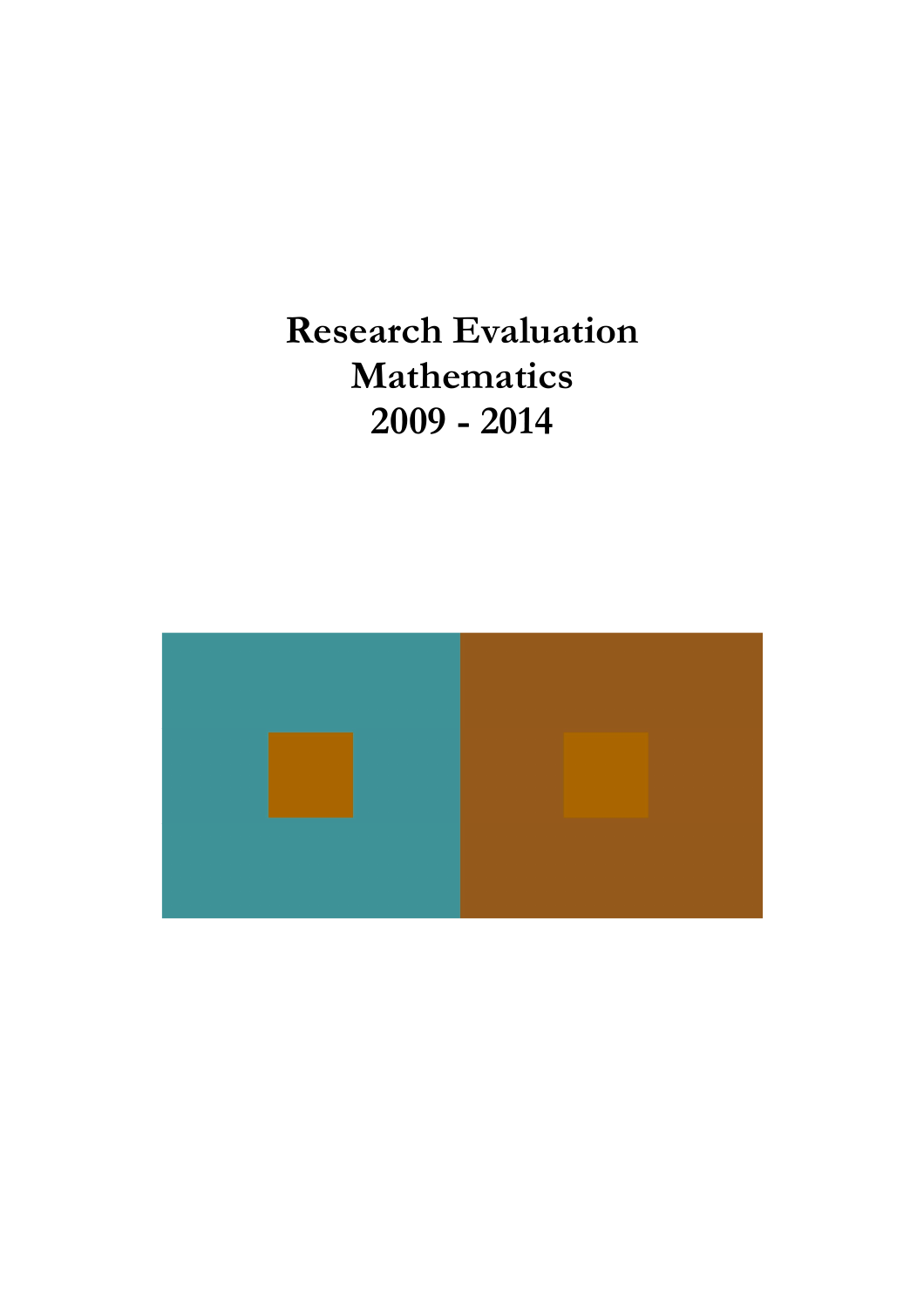Permission was obtained from the artist for the insertion of the picture on page 5. ©Teun Hocks, courtesy Torch Gallery Amsterdam Zonder Titel, 2000 Olieverf op getinte zwart-wit foto , 129 x 172 cm.

Quality Assurance Netherlands Universities (QANU) Catharijnesingel 56 PO Box 8035 3503 RA Utrecht The Netherlands

Phone: +31 (0) 30 230 3100 E-mail: info@qanu.nl Internet: www.qanu.nl

Project number: Q0569

#### © 2016 QANU

Text and numerical material from this publication may be reproduced in print, by photocopying or by any other means with the permission of QANU if the source is mentioned.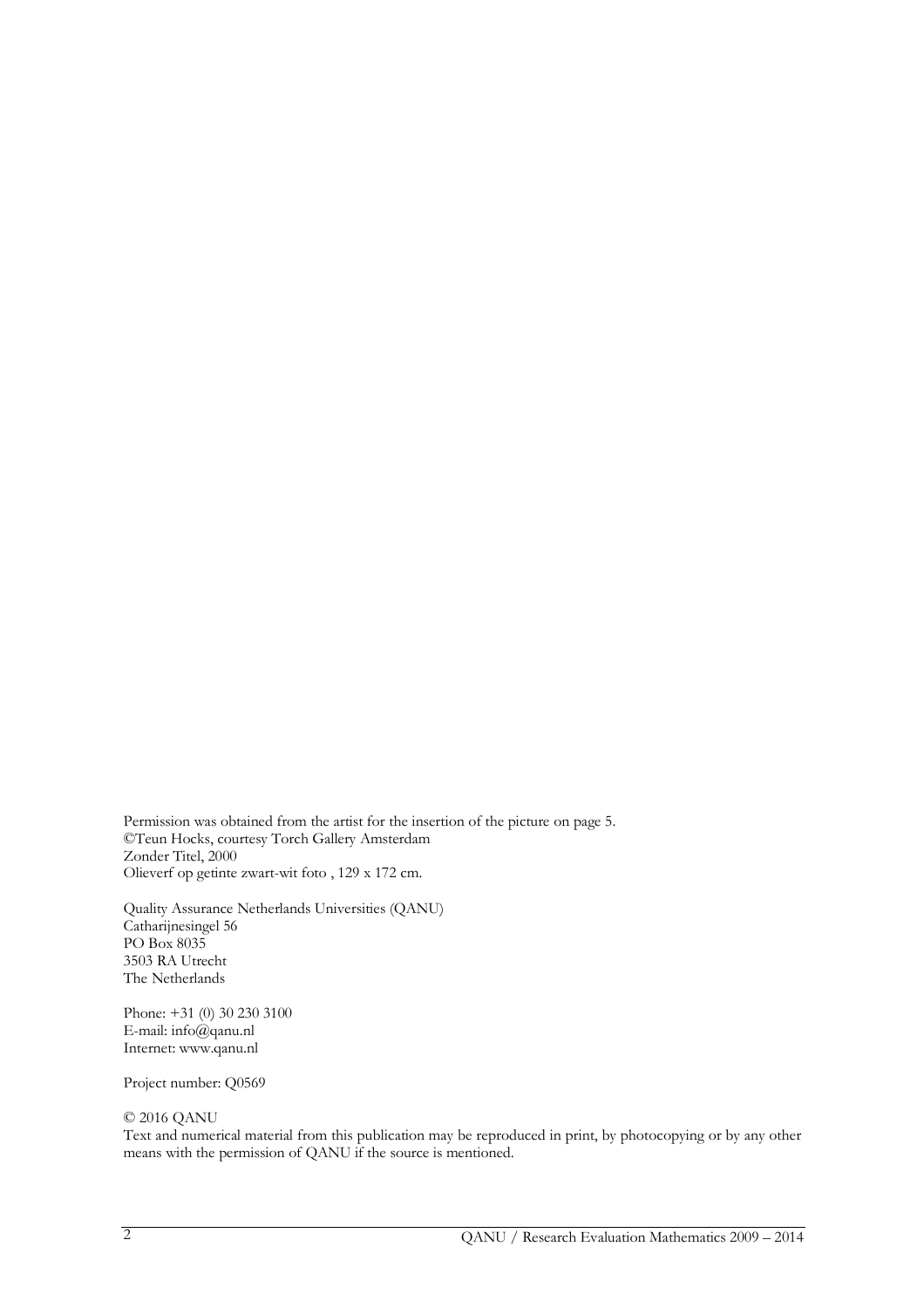# Report on the research evaluation of Mathematics in the Netherlands

### Content

| 1.  |                                                                                 |    |
|-----|---------------------------------------------------------------------------------|----|
| 2.  | General remarks                                                                 |    |
| 3.  | Research evaluation Korteweg - de Vries Institute for Mathematics, University   |    |
|     | of Amsterdam.                                                                   |    |
| 4.  | Research evaluation Department of Mathematics, Vrije Universiteit Amsterdam  23 |    |
| 5.  | Research evaluation Delft Institute of Applied Mathematics, Delft University of |    |
|     |                                                                                 | 31 |
| 6.  | Research evaluation research unit Mathematics, Eindhoven University of          |    |
|     |                                                                                 | 37 |
| 7.  | Research evaluation of the Johann Bernoulli Institute of Mathematics and        |    |
|     |                                                                                 |    |
| 8.  |                                                                                 |    |
| 9.  | Research evaluation Institute for Mathematics and Astrophysics and Particle     |    |
|     |                                                                                 |    |
| 10. | Research evaluation Department of Applied Mathematics, University of Twente 67  |    |
| 11. |                                                                                 |    |
|     |                                                                                 |    |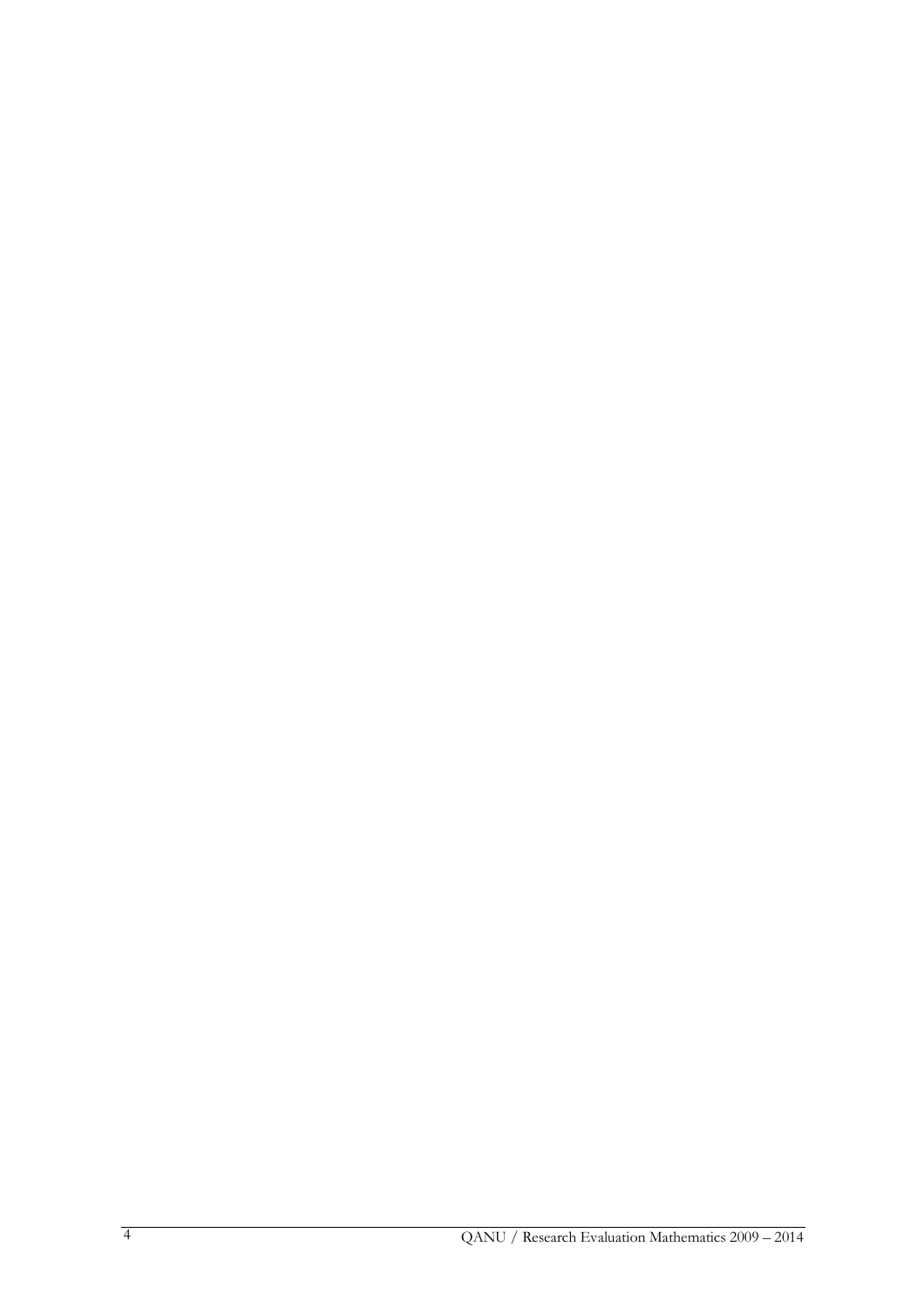## Preface

Before you lies the report giving the research evaluation of the mathematics research over the period 2009-2014 of nine Dutch universities according to the Standard Evaluation Protocol 2015-2021 adopted by the KNAW, the VSNU and NWO.

The assessment was performed by an Evaluation Committee consisting of a chairman, a secretary and 7 foreign members. The areas of expertise of the Evaluation Committee covered Algebra and Topology, Analysis, Applied Analysis, Dynamical Systems, Geometry, Numerical Analysis, Computational Science, Discrete Mathematics, Probability Theory and Statistics, Mathematical Physics, Systems and Control, Optimization, and Decision Theory.

The project started in the fall of 2014 with meetings of the prospective chairman with the Research Committee of Platform Wiskunde Nederland. One of the issues considered by this Committee was the issue of bibliometric analysis. It was decided that no bibliometric studies would be performed. It turned out that the members of the Evaluation Committee concurred with this decision, and bibliometric information played a minor role during the evaluation. On the issue of benchmarking, the PWN Research Committee decided to leave this out of the format for the self-evaluation report, with the argument that ample international benchmarking would take place by the seven members of the Evaluation Committee.



Information on the modus operandi of the Committee can be found in Chapter 1 of this report. The committee has been extremely well guided by dr. Meg Van Bogaert, who acted as secretary and project manager. In name of all the Committee members I would like to thank her for her excellent support.

I would like to thank, also in name of the entire Dutch mathematical community, Regina Burachik, Alberto Cattaneo, Hans Künsch, Robert MacKay, Volker Mehrmann, Rolf Möhring, and Don Zagier for their tremendous effort.

Michel Dekking Chair of the Committee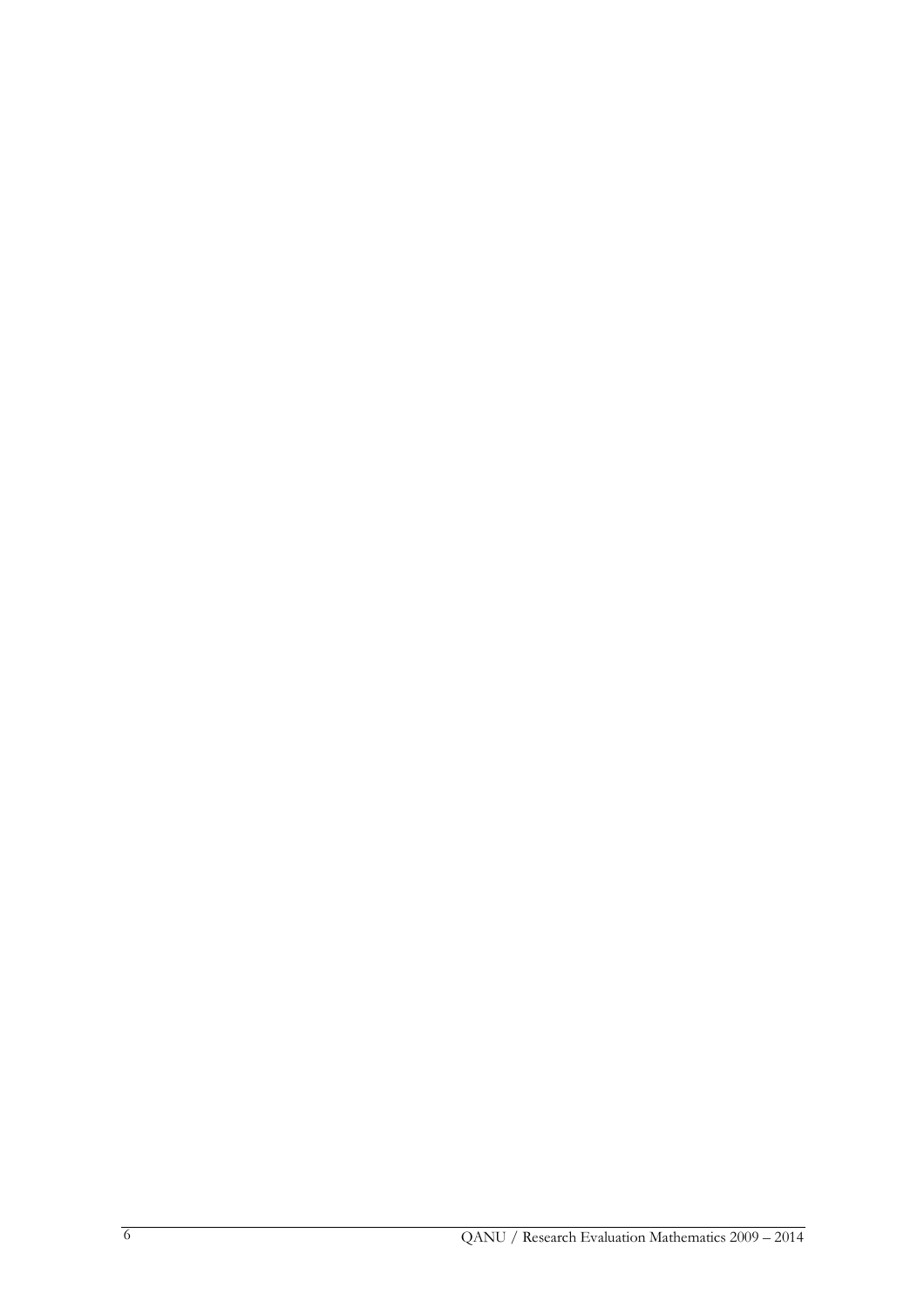## 1. The evaluation committee and the review procedures

The Mathematics Evaluation Committee was appointed by the Executive Boards of University of Amsterdam (UvA), Vrije Universiteit Amsterdam (VU), Delft University of Technology (TUD), Eindhoven University of Technology (TU/e), University of Groningen (RUG), Leiden University (LEI), Radboud University Nijmegen (RU), University of Twente (UT) and Utrecht University (UU) to perform an assessment of the research in Mathematics at the aforementioned universities. The assessment covers the research that was conducted in the period 2009-2014, as well as the research strategies that were outlined for the upcoming period. In this sense the assessment was both retrospective and prospective.

In accordance with the Standard Evaluation Protocol 2015-2021 for Research Assessment in the Netherlands (SEP) and the Terms of Reference (ToR) specified by the participating universities, the committee's task was to assess the (1) academic quality, (2) societal relevance and (3) viability of the participating research units in relation to their strategic targets, and to advise on further improvements. Each of the three SEP criteria had to be scored against international standards by using a 4-point scale, ranging from 1 (excellent) to 4 (unsatisfactory). The SEP criteria and rating system are described in more detail in Appendix 2. The research programmes that are underlying the research units are assessed in a qualitative way, but conforming to the SEP 2015-2021 no scores were given to these research programmes.

Furthermore, SEP 2015-2021 instructs review committees to devote special attention to research integrity policies and the quality of PhD programmes, both at the level of the research unit.

#### Composition of the committee

The mathematics committee consisted of the following members:

- Professor R.S. Burachik, associate professor at the University of South Australia, Australia;
- Professor A.S. Cattaneo, professor at University of Zürich, Switzerland;
- Professor F.M. Dekking (chair), emeritus professor at Delft University of Technology;
- Professor H.R. Künsch, professor emeritus at ETH Zürich, Switzerland;
- Professor R.S. MacKay, professor at University of Warwick, United Kingdom;
- Professor V. Mehrmann, professor at TU Berlin, Germany;
- Professor R.H. Möhring, professor at TU Berlin, Germany;
- Professor D. Zagier, professor at Max Planck Institute for Mathematics, Bonn, Germany.

Short curricula vitae of the committee members are included in Appendix 1.

Dr. M.J.V. Van Bogaert of Quality Assurance Netherlands Universities (QANU) was appointed Secretary to the committee.

#### Independence

All members of the committee signed a statement of independence to safeguard that they would assess the quality of mathematics research units in an unbiased and independent way. Any existing personal or professional relationships between committee members and the programme under review were reported. The committee concluded that there were no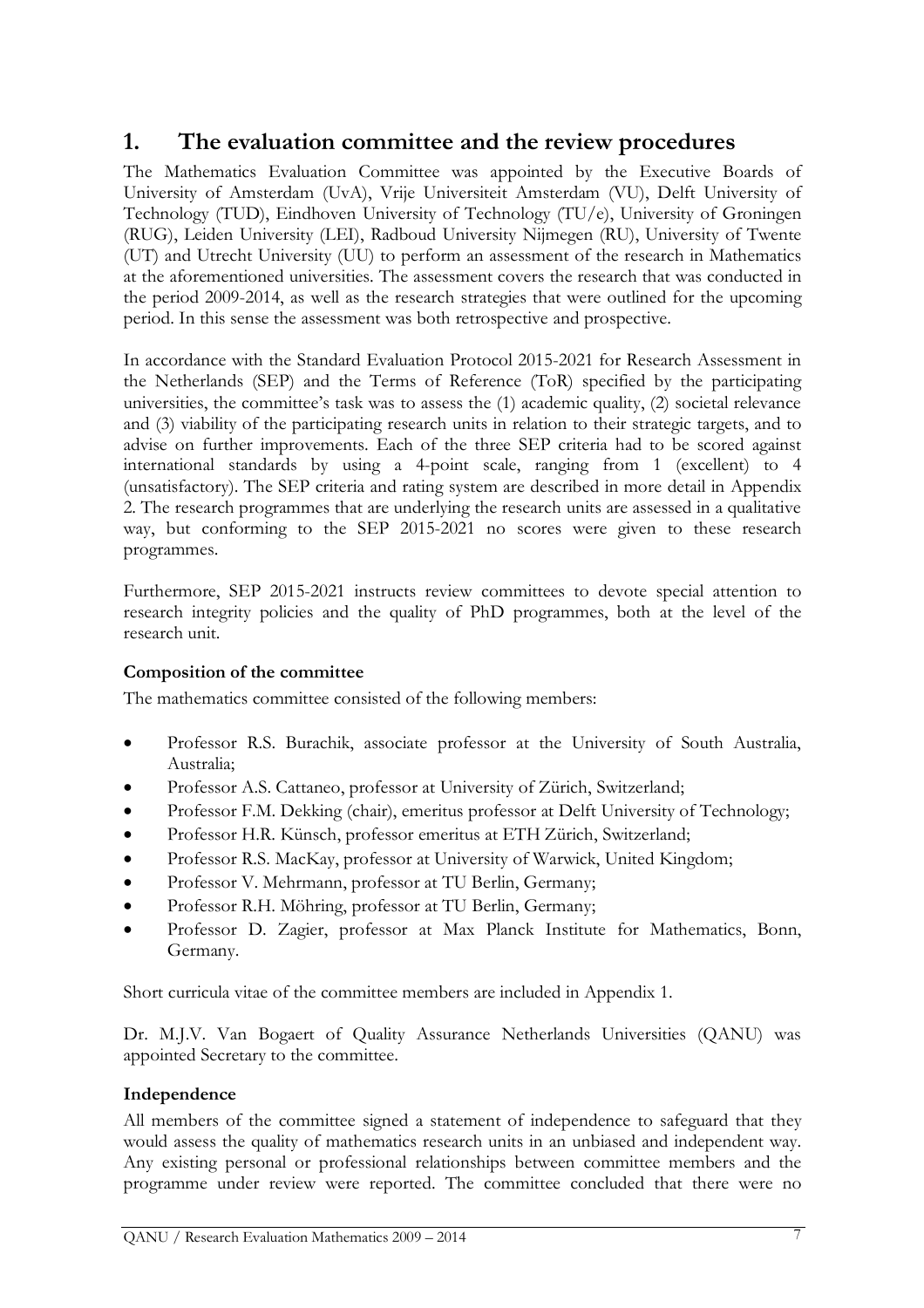unacceptable relations or dependencies and that there was no specific risk in terms of bias or undue influence.

#### Data provided to the committee

The committee has received the self-evaluation reports of the universities under review, including all the information required by the Standard Evaluation Protocol (SEP), with appendices.

#### Procedures followed by the committee

The committee proceeded according to the Standard Evaluation Protocol 2015-2021 (SEP). Prior to the first committee meeting, all committee members independently formulated a preliminary assessment of a number of the units under review. The final assessments are based on the documentation provided by the universities as well as interviews with the management and representatives of each university. The interviews took place on 16-20 November 2015 (see the schedule in Appendix 3) in Amersfoort. Although the committee did not visit any of the nine universities, the meetings and interviews in Amersfoort are referred to as the site visit in this report.

Preceding the interviews, the committee was briefed by QANU about research assessment according to SEP, and the committee discussed the preliminary assessments and decided upon a number of comments and questions. The committee also agreed upon procedural matters and aspects of the assessment. After the interviews the committee discussed the assessments and comments. The final version was presented to the universities, for factual corrections and comments. The comments were discussed in the committee.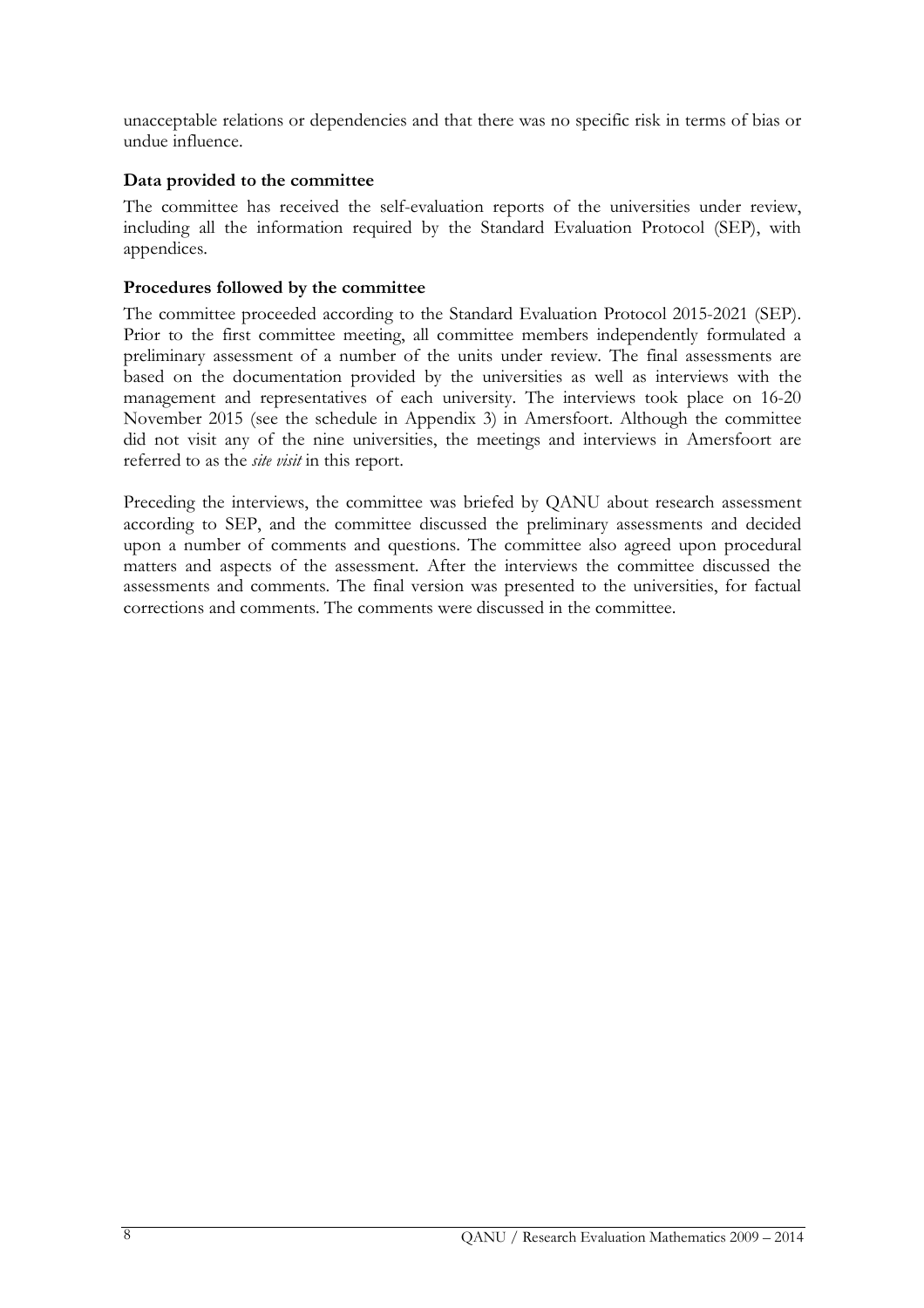## 2. General remarks

#### Introduction

In this general chapter the committee provides a number of observations and opinions that are not related to a specific mathematics unit. The first part of this chapter concerns the assignment to the committee, the procedures that were followed and the evaluation protocol that was used. The second part of this chapter describes a number of findings and observations by the committee that cover the mathematics research in the Netherlands.

Some universities have an institute in which mathematics is organised; others have a department of mathematics. In the chapters in which the individual universities are evaluated (chapters 3-11) the committee adopted the organisational structure of the university. In this general chapter the committee uses the words 'institutes' and 'departments' interchangeably to refer to the unit of assessment.

#### Standard Evaluation Protocol

In contrast to the previous evaluations (evaluation report 2010), the present Standard Evaluation Protocol (SEP 2015 -2021) prescribes evaluations at the level of research units of at least 10 research fte excluding PhD students and postdocs. The result is that all universities evaluated in this report have put forward one institute covering the entire research in mathematics. Even when combining all the research in mathematics, more than 50% of the universities did not manage to have a research institute of at least 10 research fte. Furthermore, the various sub-disciplines within each university are diverse in such a way that it is not possible to simply combine them, and give one assessment. This demonstrates the mismatch between SEP 2015-2021 and the mathematical discipline. The committee has decided to first evaluate the separated underlying research programmes before joining them into one integrated quantitative score.

A second important change in comparison to the previous evaluation protocol is that when referring to research quality, the rating scale ('quantitative assessment') has been condensed to a four-point scale, where the highest rating (1) reflects 'world leading/excellent', while the lowest rating (4) denotes 'unsatisfactory'. According to the committee practically all Dutch mathematical research is internationally recognised and therefore the rating 'good' (3) would do no justice to the level at which research is performed. Effectively therefore, the four-point scale is reduced to a two-point scale since .5 scores were explicitly not allowed. The committee mentions yet another consequence of the 2015-2021 protocol. Rating an institute of 25 researchers is not a matter of taking an average score over these 25 individuals. When just a few of these are absolutely world-leading, this could result in the rating (1) for the whole institute. This all leads to a quantitative rating that is too coarse to reflect the differences that exist between the universities or between programmes within an institute. As a result, the narrative descriptions in this report should be seen as considerably more informative than the quantitative scores.

SEP 2015-2021 dictates that the self-evaluation reports should not exceed the total of 15 pages (excluding tables). Almost all universities exceeded the number of pages, or included lengthy appendices. Of course, the committee understands that exceeding the limit easily occurs in order to provide in-depth information on research contributions. Even so, this indepth information often still provided insufficient information on the actual research that was done at the departments. The committee found very useful, however, the short narratives a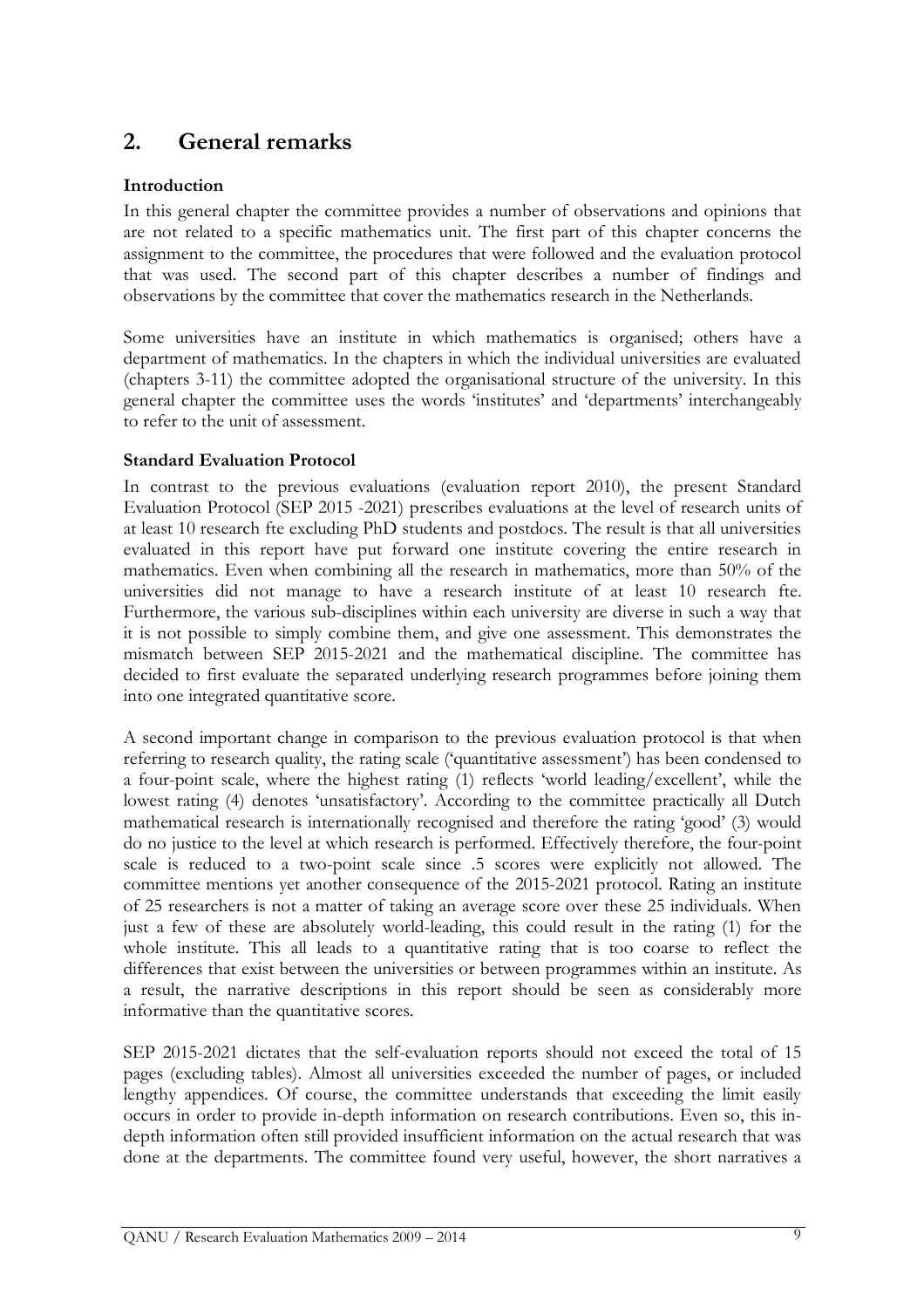few institutes provided on their 15 highlighted publications or on selected projects of societal relevance.

Despite the best efforts of the universities supplying the information, comparability (specifically of the quantitative information in the tables) turned out to be a major challenge. Universities did not always use the same criteria; for example, not all included scholarship students as an independent group. It also turned out to be impossible to compare percentages of direct funding, grants and contract funding. Some universities have a monopoly in mathematics service teaching for the entire university, which leads to huge amounts of direct funding to compensate the teaching input. However, this leads to a distorted ratio between direct funding and indirect funding. Hence the committee had to rely to a substantial extent on the information collected during the site visits, in particular information reflecting strategies and policies aimed at quality maintenance and improvement.

#### Overall assessment of research quality

The committee believes the research in mathematics in the Netherlands to be of very high quality, and in a number of cases even excellent. In general the research finds its way to top level international journals, with exception of some of the very applied research.

The single most prominent fact about the development of mathematics at Dutch universities during the last 12 years is that there has been a dramatic and most welcome upswing in the numbers of beginning students since the catastrophic decline in the years 1988-2003. However, there has not been a corresponding increase in the number of staff members, which in some cases continued to be cut long after the low enrolment numbers might have justified this. One has to realize that the figure below does not tell the whole story: the student enrolment refers to mathematics students, but since there has also been an increase of students in other disciplines, the service teaching load is also much heavier.



The result is an increased workload, an undue financial pressure and pressure on getting grants, and as a consequence a less attractive environment for young researchers that in the long run will inevitably decrease the ability of the Netherlands to continue to attract top talent from abroad. This problem is crucial, and despite the still excellent level of Dutch university mathematics as a whole, potentially devastating. It is of course being discussed at many levels, from individual departments to faculties to boards to national initiatives (Deltaplan), but it cannot be emphasised enough how important it is that these efforts continue and are taken seriously at both the university and the national level.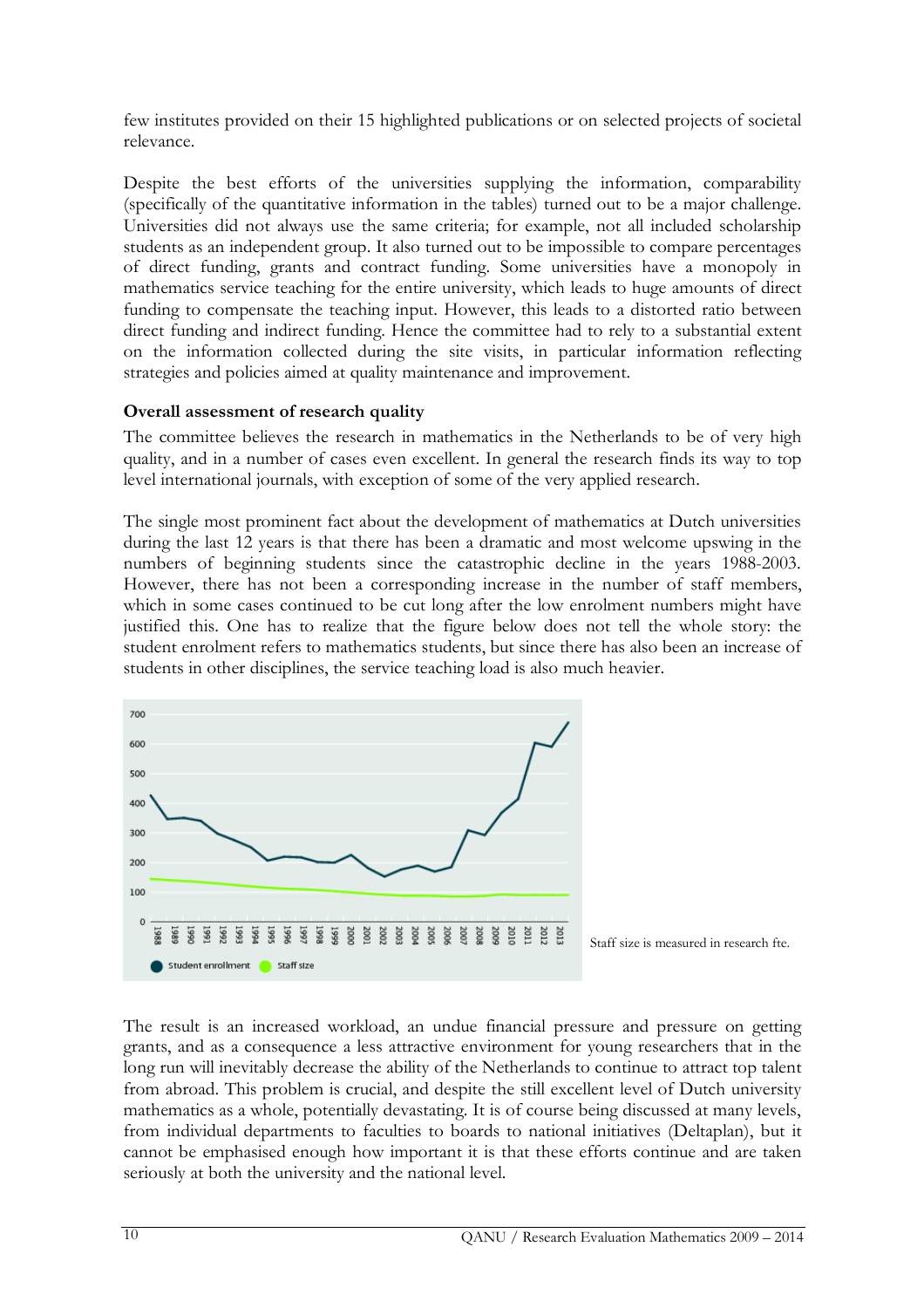#### Societal relevance

On the whole, Dutch mathematics is making an excellent contribution to society, not just for its intellectual value, the training of students in valuable mathematical methods and public engagement, but also in direct research projects in a diverse range of areas such as water management, medical imaging, electric power distribution, healthcare planning, forensic science, and the development of software. Although a balance is necessary between doing mathematical research for its own sake and for applications, there are more opportunities that Dutch mathematics could take. In particular, some institutions view the shift in funding regime towards application-driven research as a threat, whereas others view it as an opportunity. This is particularly true of the Top-sectors, to which a separate section is devoted below.

On a general level the importance of mathematics as the language of science cannot be overestimated. Furthermore in almost all key technologies the impact of mathematics, in particular mathematical modelling, simulation and optimization is huge, but not sufficiently recognized by society. Mathematics acts as a transversal science, results can be transferred from one field to another once the appropriate abstraction level has been reached and the language barriers are broken. This is prominently visible in the technical universities but also to a large extent in every single department under evaluation.

In previous years large efforts have been made to increase the visibility of mathematics for other sciences and society. But more efforts are needed in this respect to make the societal relevance obvious. Mathematical research needs to be incorporated and funded within funding programs for all technology areas, in particular the Top-sectors.

### Funding

As mentioned earlier it was impossible for the committee to compare institutes based on the quantitative information that was provided in the self-evaluation reports. Direct funding strongly depends on the amount of service teaching that is done by the departments. Some mathematical departments do all service teaching in mathematics at their university, while others have very limited service teaching. The committee therefore did not use percentages of the funding streams, but did look at absolute grant income and contract research in combination with the size of the staff.

Many of the research institutes that were assessed are (or have been) shifting focus from predominantly national grant applications at NWO to international grant opportunities. These are often larger grants and, similarly to national grants, very difficult to obtain. According to the committee, initiatives like 3TU.AMI can be valuable in the application of these large, international grants.

The committee observed professionalization of the funding acquisition process. All universities have a support office at central university level that supports the grant application procedure. A number of universities also provide support at faculty level. The committee concluded that a better understanding of the specific situation for mathematics of the supporting staff leads to better support and more success in grant applications. The support office that was most specifically targeted at mathematics, PDO in Eindhoven, deserves to be mentioned as best practice. The PDO support staff selects appropriate calls for mathematicians from the large amount of calls that are available. It furthermore supports scientific staff to apply, and executes a lot of the procedural activities. In the evaluation period this support has led to a high success rate in grant applications, and it seems worth the investment.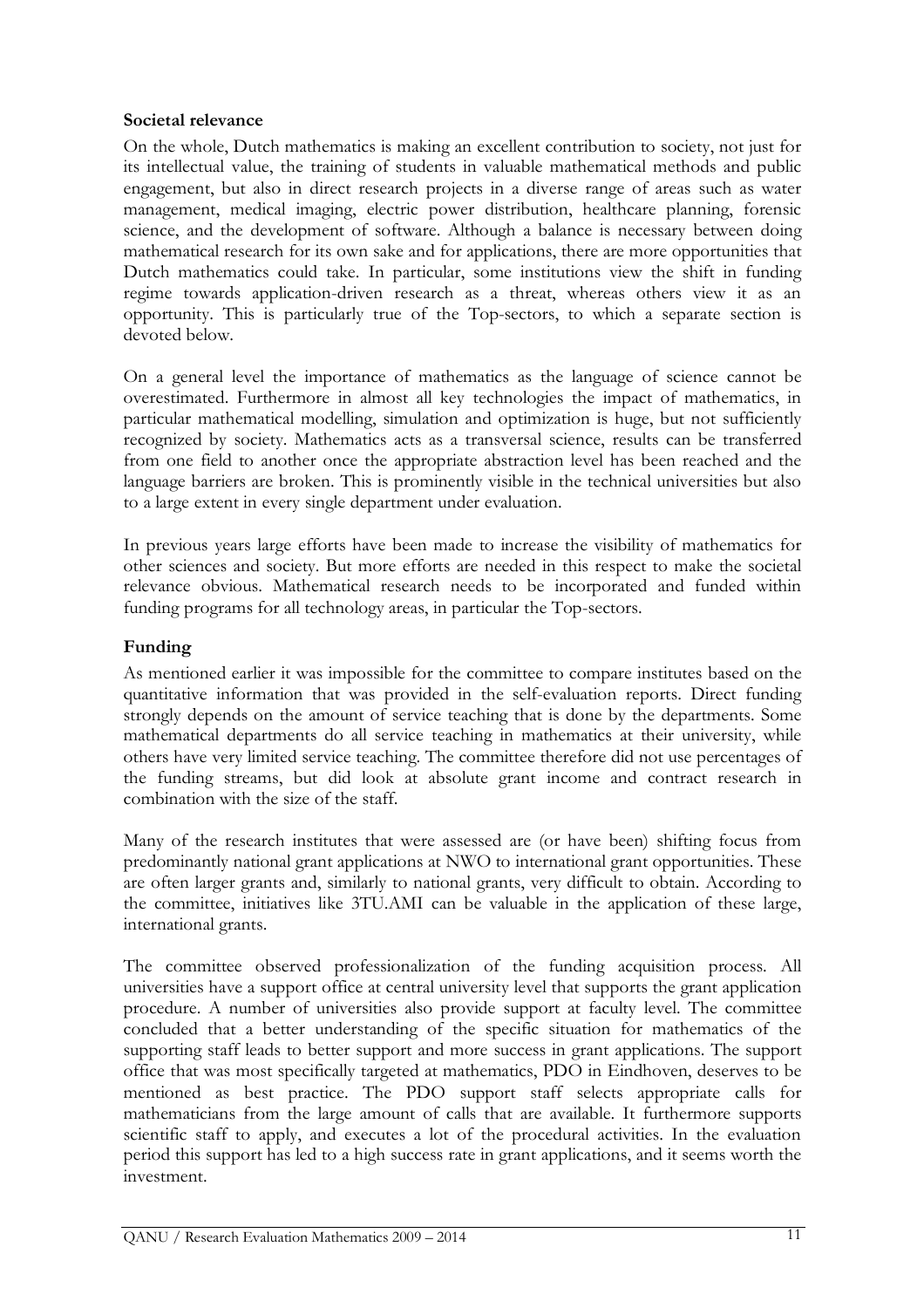## Top-sectors

The Dutch Top-sectors programme with its focus on research in themes and on short-term valorisation makes it difficult for mathematics to have a leading role. Some of the institutes engage well already with the Top-sectors, while others have more difficulties to find the right approach. However, mathematics is a fundamental requirement in all Top-sectors, and although it might not be the primary objective of many projects, mathematicians should claim their crucial role in the applications and projects. The committee therefore considers that Dutch mathematicians should try to join forces with other disciplines with whom they cooperate and become involved as partners in Top-sector projects. For instance, Logistics, Life sciences and Health, High Tech Systems and Materials, Energy, and Water offer opportunities to become an active player. At the same time, mathematicians should try together with other areas of fundamental research to lobby against further reduction of funds for basic research. The arguments will become stronger if one can point out that mathematics is involved in some Top-sector projects.

## Hiring strategy: recruiting and retention

At many universities the hiring strategy focuses on excellence in research quality of the individual candidate rather than an exact match of the expertise within a research group. The university that most convincingly takes this approach, and is successful in this, is Leiden University. Other universities are also taking this approach more often and seem successful. The balance between this strategy and coherence of the departmental research topics should always be considered. If this is the case, the strategy could be very successful.

A drawback of the focus on excellence is a retention problem. The committee has observed that during the assessment period quite a few of the top researchers have moved at least once. Institutes that have put an effort to put themselves on the map in a certain area then are often forced to change their strategy.

## Tenure-track policy

As can be read in the assessments for the different universities, all institutes have a tenuretrack policy in place. The committee considers tenure-track essential for Dutch mathematics, in order to attract young, talented mathematicians and compete with foreign research institutes and universities. The basis of the tenure-track strategy is similar for all universities; an assistant professor temporary contract is given to the researcher for a certain period (4-6 years) in which the tenure-tracker can develop and display his/her ability in doing high quality research, teaching and grant acquisition. When complying with the criteria that were set at the beginning of the tenure-track, a tenure position is guaranteed. The execution of the tenuretrack strategy differs between the universities. The two predominant differences that are observed might affect the attractiveness of tenure-track positions between universities.

The first is the support given to the tenure-tracker at the beginning of the contract. All universities aim to provide the tenure-tracker with a PhD student to supervise. However, not all universities can make use of direct funding to pay for this PhD student. This could lead to either not being able to provide a PhD student to a tenure-tracker, or providing one that is paid for by grant funding. This latter is preferred to not having a PhD student at all, but nevertheless might lead to a PhD student with a research topic that is not closely related to that of the tenure-tracker. The committee highly appreciates the universities that make available direct funding for PhD students.

The second difference that is observed is the way departments are allowed to adapt the criteria for tenure to the specific situation of mathematics. This predominantly is important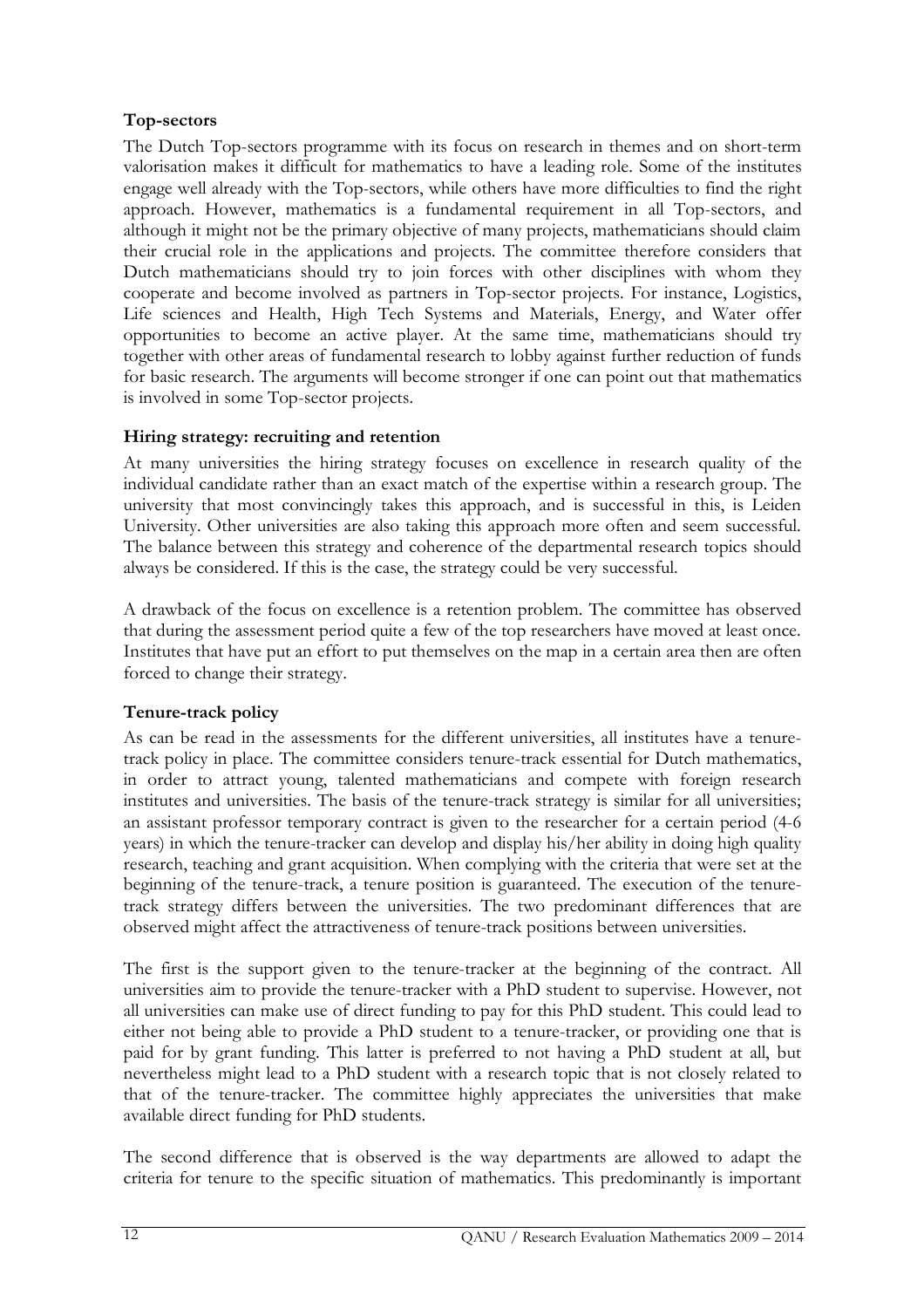for the success in grant applications. In areas like mathematics, chances to obtain grants may be much lower compared to other disciplines within the faculty, owing to less funding being available. Many universities in the Netherlands consider writing a proposal that has received a very good evaluation by the reviewers to be sufficient for the criterion grant applications, even if the grant itself was denied. In some universities this is currently not the case, giving tenure trackers in mathematics a disadvantage compared to other disciplines.

A third difference is the application of the ius promovendi. Most universities only have ius promovendi at full professor level, while some universities grant the ius promovendi at the associate level.

At all Dutch universities a tenure-track position, when complying with the set criteria, guarantees a tenure position. All departments stated that there is no competition for one tenure position between a number of tenure-trackers who satisfy the criteria.

#### **Diversity**

More proactive efforts should be made to acquire female mathematicians at all levels (tenure track, associate professor, full professor). The record of Dutch mathematics in this respect was dismal, and although some progress has been made, it is not even close to sufficient, nor at all commensurable with the efforts being made and the success being attained in neighbouring countries. The claim that is occasionally still made that there are almost no equally qualified female candidates is simply no longer true, although the numbers are still much smaller than for male candidates and one therefore has to try harder. What is true is that, because of the imbalance on the supply side and the fact that universities everywhere are trying to improve their profile in this respect, it is often difficult to get an excellent female researcher, even if one makes a good offer. Each department should therefore seriously think about ways to make offers that are particularly attractive, especially for young people and with respect to the probability of acquiring tenure. Some departments or faculties (or universities) have set aside funds specifically for hiring female candidates, and although it is to be hoped that such measures will not be necessary in a few years, given the present situation and the necessity of changing the current negative perception of the academic world of female researchers starting their careers, such initiatives should be welcomed and encouraged.

#### Research integrity

Infringement of research integrity and fraud are very uncommon in mathematics. Nevertheless, the committee considers it to be very important that not only there is policy at university level, but also specific policy with respect to mathematics. There are two levels of research integrity, that of general science, and that of the discipline of mathematics. It would make sense according to the committee that all institutes would agree on choosing the same code of conduct at these two levels. For the first level this could be the VSNU "Netherlands Code of Conduct for Scientific Practice", for the second the code of conduct of the European Mathematical Society. At the moment some research units employ other codes of conduct.

Also, the policies should be actively communicated to staff, specifically to PhD students and undergraduate students. This seems to be the case. It was, however, difficult for the committee to assess the effectiveness of any of the policies. All universities stated in their selfevaluation report that no misconduct or infringement of research integrity occurred during the evaluation period.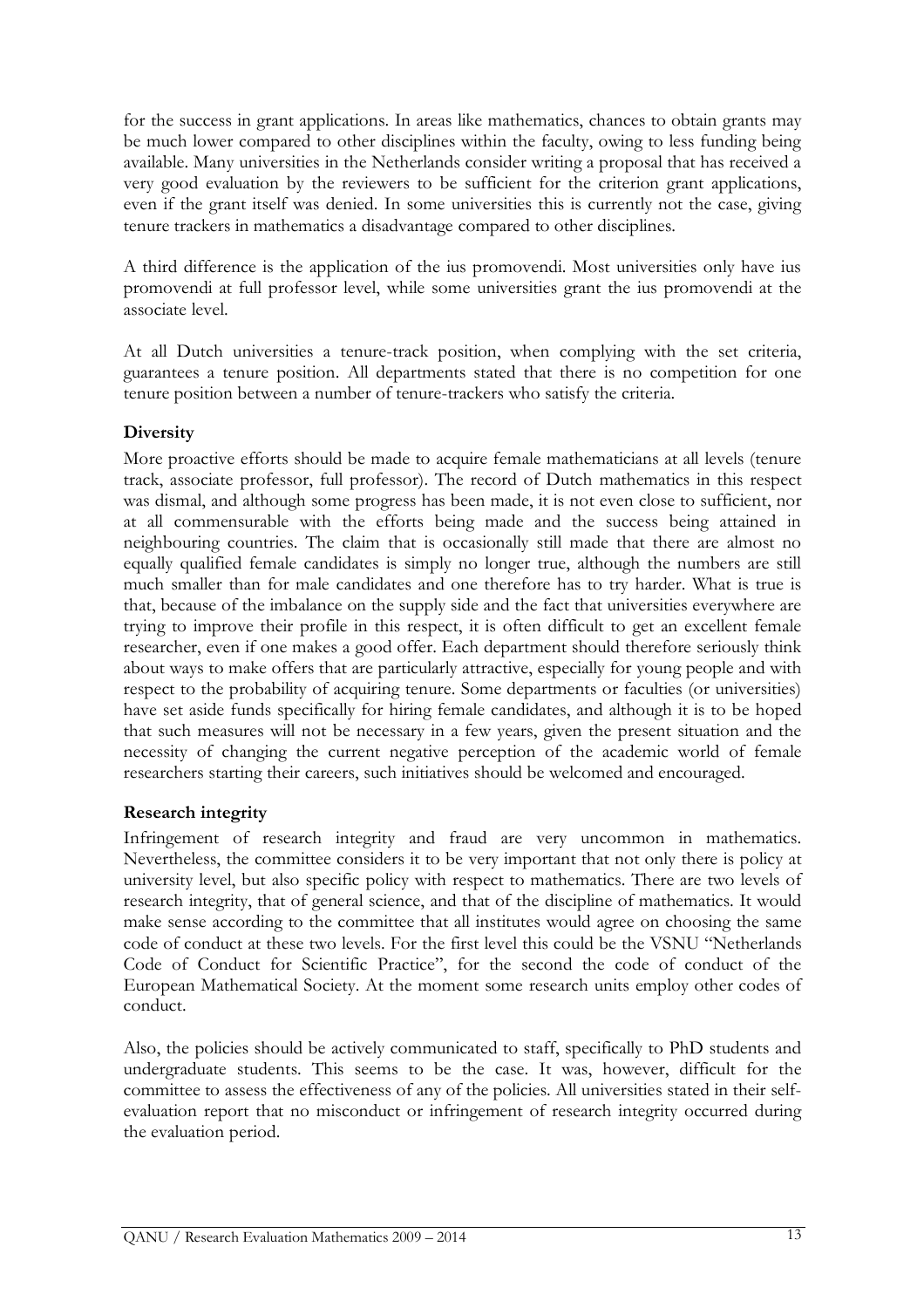In some areas of applied mathematics, reproducibility of numerical experiments and statistical analysis is a key aspect of research integrity. This requires a policy for the storage of data and for making computer code publicly available, and it would be desirable to have a common set of rules for this too.

## PhD training

Without exception the committee was very impressed by the quality of the PhD training and supervision. PhD students are encouraged to visit other researchers (internationally), attend conferences and summer/winter schools. Another positive point is the Dutch custom that there is mostly an international committee assessing and ensuring the quality of the thesis, giving an international accent to the work of the PhD student. The committee compared quality of PhD training with foreign universities for which it knows the situation and considers the Netherlands to have a very high quality of PhD training.

All PhD students have the opportunity to follow courses on topics that help them in their research. Often these are Mastermath courses, and usually the supervisor advises the PhD students on which courses to follow. In addition, many departments offer a number of compulsory courses in general skills, like presenting and scientific writing. There is a tendency to organise the PhD training in graduate schools. These graduate schools allow for a more organised training of general skills, while also providing individual PhD students to follow courses within their own discipline.

Most universities assign the primary responsibility for PhD training to the supervisors. This makes the individual supervision very important, but also allows for a tailor-made training. With projects from different funding bodies, different duration of the projects and different requirements between for example regular and scholarship PhD students, it is very difficult to set up one training for all PhD students at one university. The committee considers the supervision of high quality and is supportive of the individual training programmes as long as it allows PhD students to graduate within time and with high quality research. In case of low graduation rates, high dropout numbers or other problems, the committee noticed that adequate action was taken. This action often resulted in less freedom for individual students, while providing the structure that was required to improve the situation. One example is the way a department makes use of the go/no-go decision. According to the committee, this decision moment should always have a formal character, and provides an excellent tool to enforce structure in a department in need of it. In practice this might of course be handled informally.

A third activity, next to doing research and training, is teaching. Most PhD students are involved in teaching activities in undergraduate courses, mainly exercise classes. All claimed to enjoy teaching and to value the experience. Although the amount of teaching required varied between universities, it was always acceptable and within the limits of the contract.

#### Data Science centres

In view of the huge importance of data driven research for the further development of science and technology, data science centres are being set up at most universities. The committee thinks that this offers many opportunities for mathematics since research in data science raises interesting new questions for statistics and optimization. It is therefore essential that mathematics institutes play an active part in such centres. An especially well advanced activity was observed at TU/e, where the mathematics institute has taken a leading role.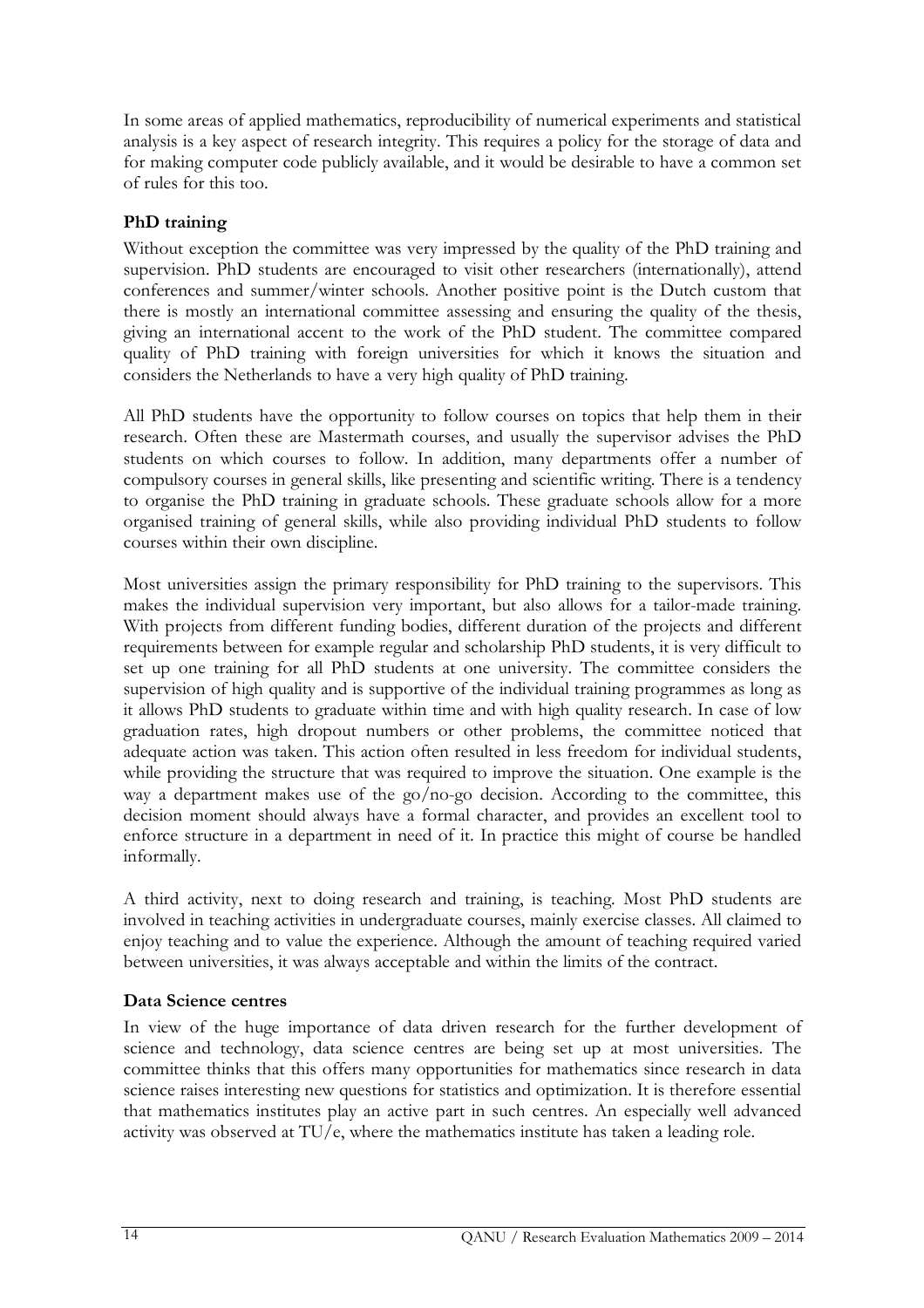## 3. Research evaluation Korteweg - de Vries Institute for Mathematics, University of Amsterdam

### 3.1. Organisation, leadership, strategy and targets of the research unit

The Korteweg-de Vries Institute for Mathematics (KdVI) is responsible for the research in mathematics at the University of Amsterdam (UvA) and provides lecturers and instructors for mathematics teaching within the Faculty of Science (FNWI). The institute is led by the director, who has full responsibility for the institute, and meets the (vice) Dean of the faculty regularly. The mathematical research at KdVI covers various research areas, grouped in three programmes:

- Algebra, Geometry, Mathematical Physics (AGMP): this programme comprises algebraic groups and representation theory, arithmetic algebraic geometry, algebraic number theory, moduli spaces, integrable systems, discrete mathematics, and combinatorial optimisation.
- Analysis: this programme comprises dynamical systems, complex analysis, and numerical analysis.
- Stochastics: this programme comprises queuing theory, stochastic processes, operations research, financial mathematics, stochastic differential equations, statistics, Bayesian statistics and forensic statistics.

The mission statement is as follows: the Korteweg-de Vries Institute for Mathematics furthers the science of mathematics, both in its theoretical and applied aspects, and aims to stimulate the application and appreciation of mathematics in other academic disciplines and in society as a whole.

According to the self-evaluation report the strategy is divided into three parts:

- Sustaining a coherent, dynamic research environment. The hiring policy has an element of expediency and opportunism, giving highest priority to scientific quality rather than a narrow description of the sub-disciplines. Nevertheless, the coherence and continuity of research programmes, as well as their synergy, has been crucial to sustain active groups with sufficient mass and focus and thus is part of the hiring policy.
- Development in research focus. An important theme in AGMP is mathematical physics, also providing common ground for collaborations with the physics department in the FNWI focus area programme Quantum Matter and Quantum Information. In the stochastics group, a new focus and strong impulse is given by the NETWORKS project.
- Outlook. The intended merger between UvA and Vrije Universiteit Amsterdam (VU) was blocked in 2013 and led to a new, bottom-up approach in the science domain. It includes possibilities to intensify and strengthen the collaboration with VU mathematics department and the Institute for Logic, Language and Computation (ILLC).

The high degree of national organisation of mathematical research and education requires KdVI to play an active role at this level; indeed it is active in all four NWO research clusters. Another partnership is with the universities of Eindhoven, Leiden and the CWI (NETWORKS). Formal collaboration with Nijmegen resulted in joint appointments of extraordinary professorships. Also at international level, several collaborations exist, for example with University of Queensland, KU Leuven, University of Gent and Aix Marseille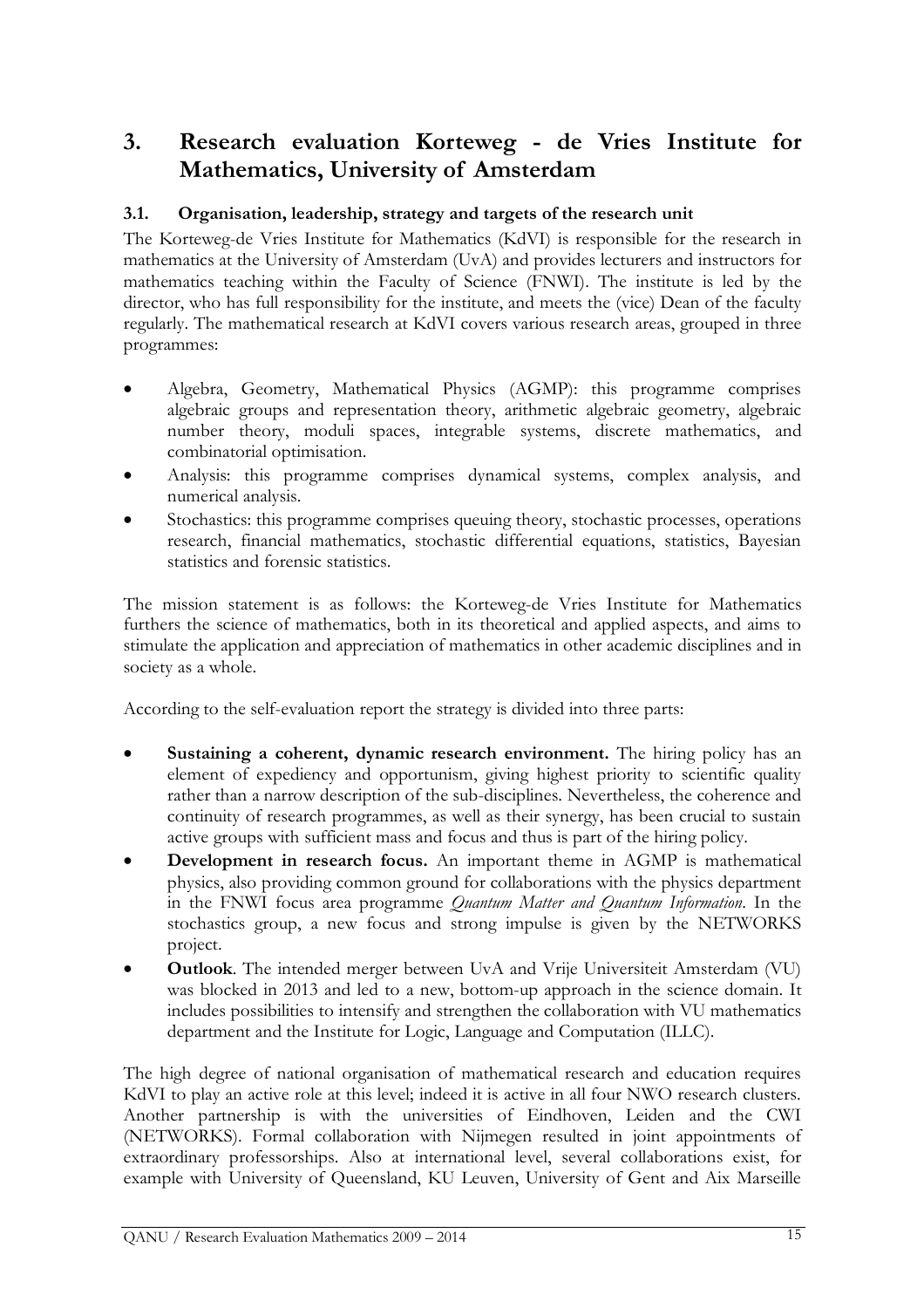Université. In addition, much collaboration exists at the level of research projects by individuals.

The committee discussed intensively the consequences of the failed merger with VU, which is clearly a setback for organisation and management of the mathematics departments at both universities. The universities have put both mathematical departments in an unfortunate limbo, unsettling the mathematicians by first proposing a merger and then not continuing with it. Nevertheless, the departments have to find a way to deal with it.

The Dean expressed clearly that currently a bottom-up approach is in place for all disciplines at both Faculties and the onus is on each department to explore ideas for collaboration. Some departments apparently are actively seeking collaboration both in research and in education. In mathematics, however, discussions on collaboration at the departmental level are limited to education, though there are informal interactions in research areas like dynamical systems, and there is even a joint appointment. Although mathematics, unlike for example physics, does not need an expensive infrastructure that could profit from joint initiatives between VU and UvA, the committee was disappointed that not more efforts have been made in the direction of a combined strategy in mathematical research. This could turn out to be dangerous since other departments within the same faculties are actively pursuing joint research activities and the bottom-up strategy may be abandoned at some point if it does not produce results in Mathematics; it may be replaced by a top-down one which might not take into account the views of the mathematicians.

Based on the current assessment, the committee concludes that both departments (VU and UvA) do very good research and each has its strengths. A merger might not strengthen the research in mathematics and could lead to counter-productive disruption. However, the two departments should make an effort to emphasize the fact that they are complementary in many respects, which is currently not clear to an outsider. At the same time a search for common research topics in which synergy can be obtained should also be started. The committee has seen some good examples of this and strongly encourages the departments to continue in a more structured way. The committee recommends that the departments do not sit back and wait, but actively participate in the bottom-up approach instigated by the Dean.

#### **Resources**

In the period of review the number of staff members increased from 29 to 35 (tenured and tenure-track), while the number of PhD candidates increased from 16 to 34. Hiring policy has shifted from offering tenured positions to offering predominantly tenure-track positions at assistant professor level. This tenure-track policy provides clear conditions for promotion, although it also increases pressure on tenure trackers.

KdVI expresses concerns regarding the numbers of PhD candidates and postdocs. Due to decreased direct funding at university levels, hiring of these staff members depends strongly on success in national and European grant competitions. KdVI strives to attract guest PhD candidates from outside academia and offers them supervision and a working place; examples are TNO and NFI.

Direct funding of KdVI is based on the number of PhD defences, diplomas (MSc and BSc), teaching hours and a flat rate. Next to direct funding, KdVI obtained a number of research grants (2 ERC Advance Grants, 2 VICI grants, NETWORKS programme). Staff is actively encouraged and supported to seek external funding. For the near future, the focus lies on exploring the possibilities for funding within the thematic programmes of Top-sectors and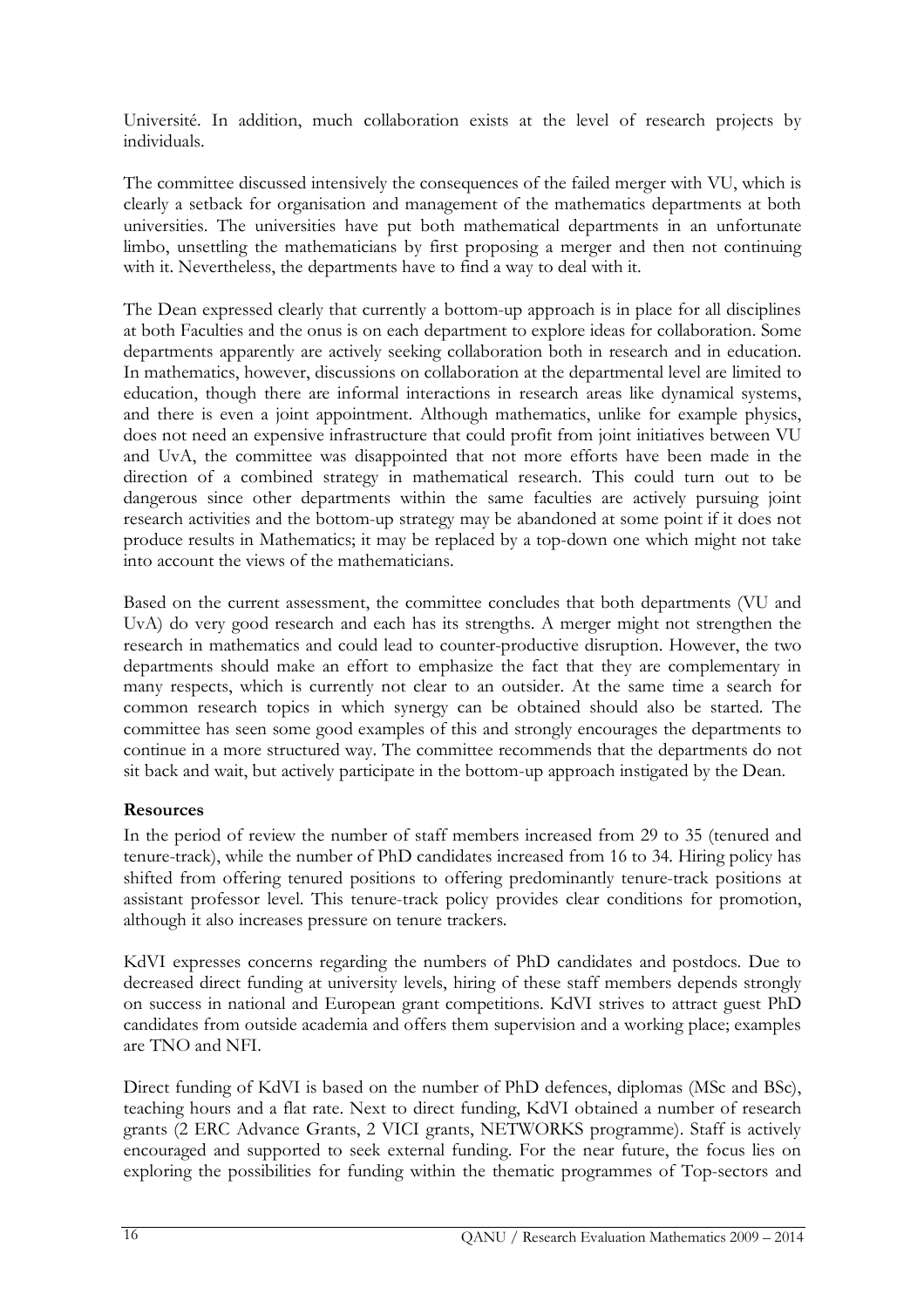Horizon 2020, instead of being fully dependent on personal grants. KdVI mentions the challenge ahead to maintain a good balance between fundamental and applied research. Total funding has increased by 1M EUR between 2009 and 2014, mainly due to an increase in (inter)national research grants.

The committee verified that while the number of staff members strongly increased, direct funding did not follow this increase. This has led to a significant reduction in the number of PhD students financed by direct funding. The committee agrees that a balance in funding streams is required in order to have a stable situation in number of PhD students and postdocs. While KdVI did very well in obtaining research grants during the assessment period and there are no signs that this will change in the near future, the balance is tending towards too much reliance on external funding.

The committee supports the tenure-track policy in which young, talented researchers get the opportunity to do research and develop a research group within their expertise. If no PhD student is available from (external) grant funding, KdVI should make an effort to provide one on direct funding.

Another recommendation is to adapt criteria for tenure to the specific situation of mathematics. In mathematics it is very difficult to obtain grants from (inter)national research councils. The committee learned that KdVI adapts the criteria of grant acquisition - even down to the level of subprogammes - to deal with this problem. It advices KdVI to stick to this strategy in order not to lose its appeal to tenure trackers.

## 3.2. Assessment of the SEP Criteria

#### Introduction

The AGMP research programme consists of three research groups, Algebra and Geometry, Mathematical Physics and Discrete Mathematics. In 2014 the programme consisted of 14 scientific staff members, 7 postdocs and 15 PhD students with a total of 17.6 research fte. A number of scientific achievements covering a wide spectrum of topics in pure mathematics were described in the self-evaluation report.

The analysis programme consists of two groups, Pure Analysis and dynamical systems and Numerical and applied Analysis. In 2014 the programme consisted of 7 scientific staff members and 6 PhD students with a total of 6.8 research fte. A number of scientific achievements covering a spectrum of topics in dynamical systems, complex analysis and numerical analysis are described in the self-evaluation report.

The third research programme, Stochastics, consists of two groups, Probability Theory and Mathematical Statistics. In 2014 the programme consisted of 12 scientific staff members, 2 postdocs and 13 PhD students with a total of 11.2 research fte. Central research themes in the group Probability Theory are Probability, Stochastic Process Theory, Stochastic Operations Research, and Mathematical Finance, all of them viewed from an applied as well as a foundational angle. New application areas of the programme include the stochastic analysis of road traffic and energy networks. The research in the subprogramme Mathematical Statistics has both fundamental and applied components. The fundamental work focuses mainly on developing mathematical theory for modern, high -dimensional statistical problems. Applied statistical work is carried out in various domains, in collaboration with domain experts.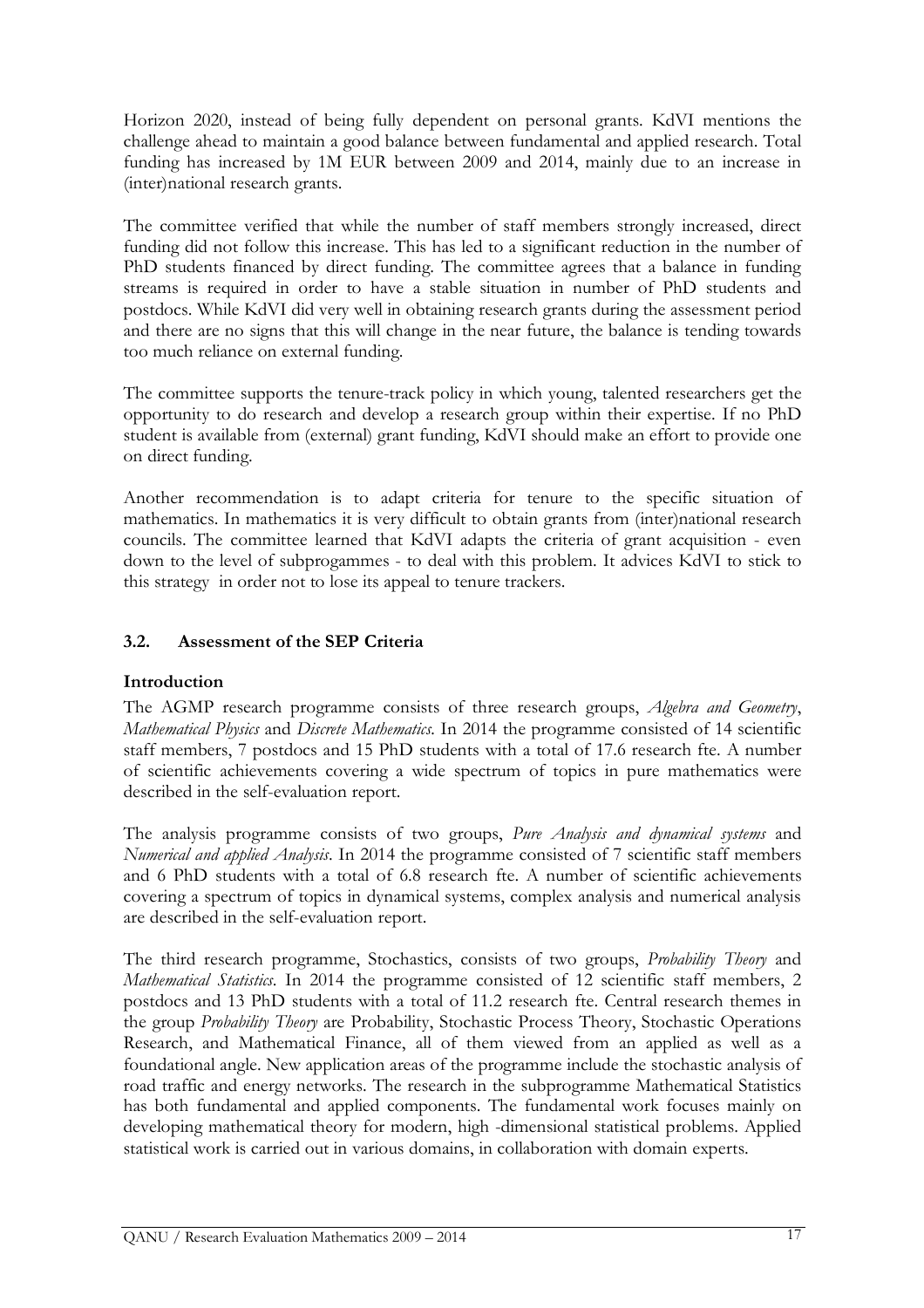#### Research quality

The research done by the AGMP group is of superb quality, with a strong interaction between pure mathematics and theoretical physics (helped by the part-time presence of a world-famous mathematical physicist). Among the many research highlights in this direction one can single out the identification of Eynard-Orantin theory for matrix models with Givental's formal Gromov-Witten theory, an index theorem in the context of noncommutative geometry, major contributions to the sensational "Umbral Moonshine conjecture" relating mock modular forms to Niemeier lattices, and a characterization of the partition functions of vertex models, while on the purely mathematical side one can mention the discovery new applications and aspects of the representation theory of Hecke algebras and a number of impressive results in algebraic geometry.

During the assessment period there were many staff changes. Some staff members left for more senior positions (tenured or full professor) elsewhere, and some very prominent mathematicians retired during or at the end of the period in question. In exchange, there were a number of new appointments, based on a very good hiring policy with priority given to scientific quality, at both the professorial and tenure track levels.

The success of the AGMP programme is reflected in the grants that were obtained, which include a VIDI grant, an ERC starting grant and ERC advanced grants. This also led to a doubled PhD population, which helped the flourishing of the programme. The work of this programme has a strong impact on the academic community world-wide.

The Analysis programme has strong and visible researchers and although the programme has lost one scientific well established researcher, the output has been constant over the years. The committee would recommend hiring some tenure-trackers in this programme.

The Stochastics programme published papers on queuing theory and on nonparametric Bayesian statistics in top journals. The committee considers the programme to have a number of very good researchers who are mid-career and have the potential to further develop into world-leading scientists. During the assessment period the programme also hired two younger researchers who are very promising and who strengthen the areas of stochastic analysis and finance. An endowed chair contributes to research in forensic probability in cooperation with the Netherlands Forensic Institute.

The Stochastics programme is very good and although not yet quite world leading, the committee certainly considers that it is going in that direction. The NWO Gravitation programme NETWORKS, which is led by one of the full professors of the stochastics programme, looks very promising. This programme involves several areas of mathematics, and the committee considers it very positive that PhD students in this project have two supervisors from different areas, which encourages cooperation.

#### Relevance to society

Like all universities KdVI stresses the importance of mathematics for modern society. A clear strategy to strengthen the impact of mathematics is difficult to implement because often there is an extremely long time span between the invention of a mathematical concept and its application outside mathematics, and because often there are several intermediate steps within different areas of mathematics until the applicability of an idea is realized. Within this situation, mathematicians have to consider their strategy on impact on society. Training young people to translate their knowledge and skills into novel opportunities for society while working in industry or other areas of research remains presumably the most important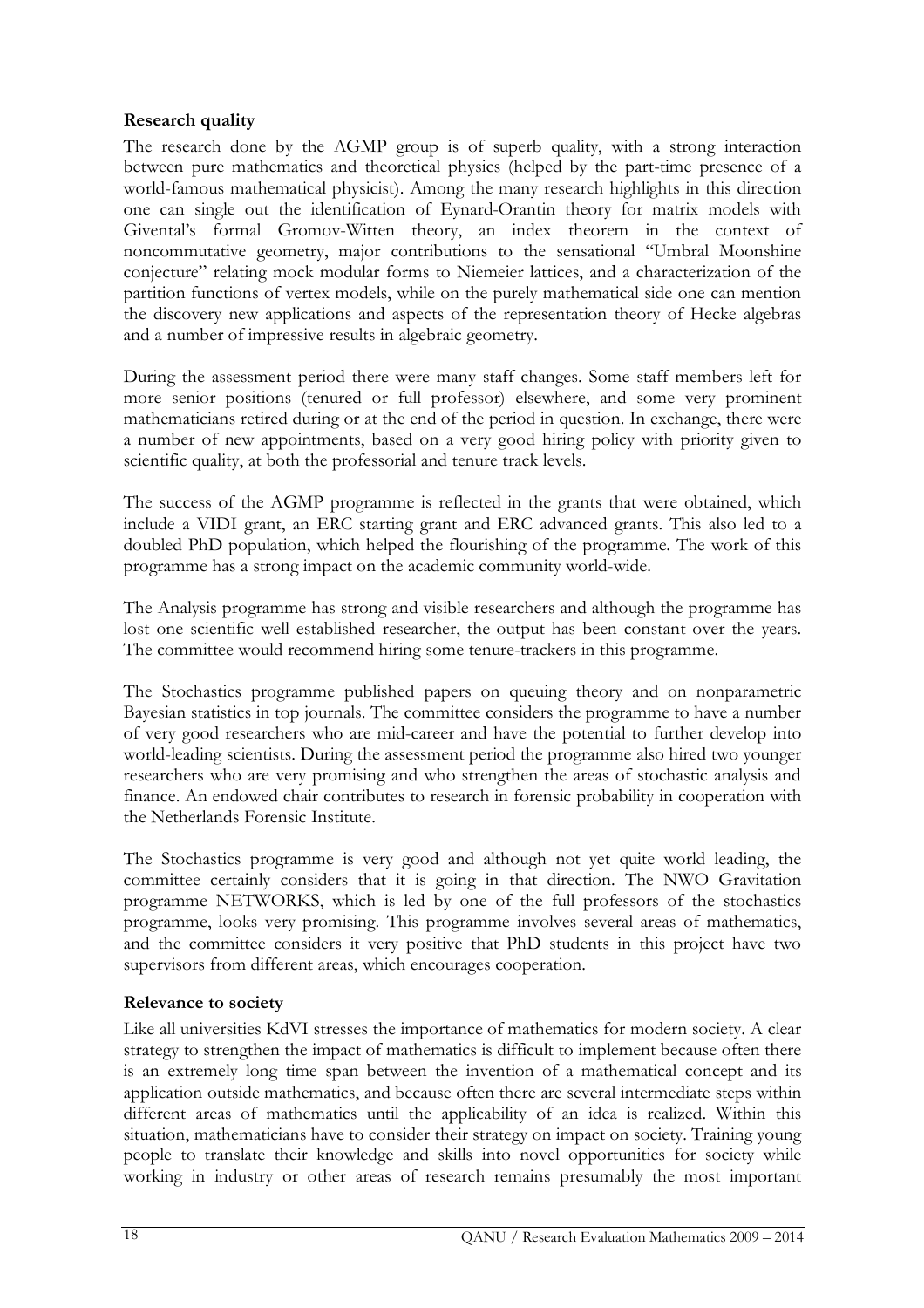contribution of mathematics to society, but the committee encourages the institute to devote more energy to direct contributions towards societal challenges. The committee learned that at the level of the institute, KdVI is involved in 'Education development' and 'History of Science'.

The AGMP programme is doing theoretically oriented research, making it more difficult to identify the direct connection to societal relevance, which is clearly not one of the main priorities of this programme. The intense interaction with physics is certainly important for society in the long term, but is not directly aimed at any technological advances. A number of the members of the programme are also involved in outreach activities, like giving public lectures and involvement in advisory activities.

Also for the Analysis programme societal relevance is not the main priority; the focus is more strongly on academic research and impact. Nevertheless, from the self-evaluation report it is clear that some efforts in popularization and outreach are taken, and that a recent appointment in multiscale dynamical systems has prospects for impact in the modelling of climate and power grids.

Although the Stochastics programme has its strength originally more on the theoretical side, serious efforts to increase the direct impact of research are clearly visible. Examples are in financial mathematics, forensic science and climate research. The Stochastics programme has a contract with SURFnet to develop methods for the design and management of high speed networks. Also the NETWORKS programme has a lot of possibilities for more direct relevance, and more could be done to exploit this. The committee considers that the stochastics programme is well positioned for a major impact on society and a lot of their work has potentially high relevance. It recommends that the next step is taken to actually interact even more with other disciplines.

#### Viability

The institute is well positioned for the future with its quality of the research staff and a good age balance. It is involved in all four NWO research clusters which is evidence of its breadth. However, the SWOT analysis by KdVI, which was very well thought out, also touches upon a number of uncertainties that are partly outside the scope of the institute. The strong reliance on external funding gives pressure to continue writing applications and with the uncertainty of success makes it more difficult to prepare for the near future.

Furthermore, the situation of the abandoned merger with the VU has its effects on the future of the KdVI. Although KdVI can be proactive in dealing with this situation, it is also dependent on the Boards of the universities.

In the evaluation of the tenure-track system, KdVI is recommended to look into the support for tenure trackers. Giving them a PhD student financed by direct funding at the early stages of their tenure track might prove to be an excellent investment. Chances are that with the support of a PhD student the tenure tracker develops academically more quickly and that this will lead to higher success rates in grant applications. Also, the committee advises KdVI to set up specific mathematics criteria for evaluation of the tenure track, and make sure not to give an exaggerated weight to the obtaining or just missing of a grant.

Finally, a general challenge for the future is the high teaching load. The sharp increase in student numbers is considered to be positive for mathematics as a discipline, but the budget for teaching has not (yet) increased at the same rate. The committee understands that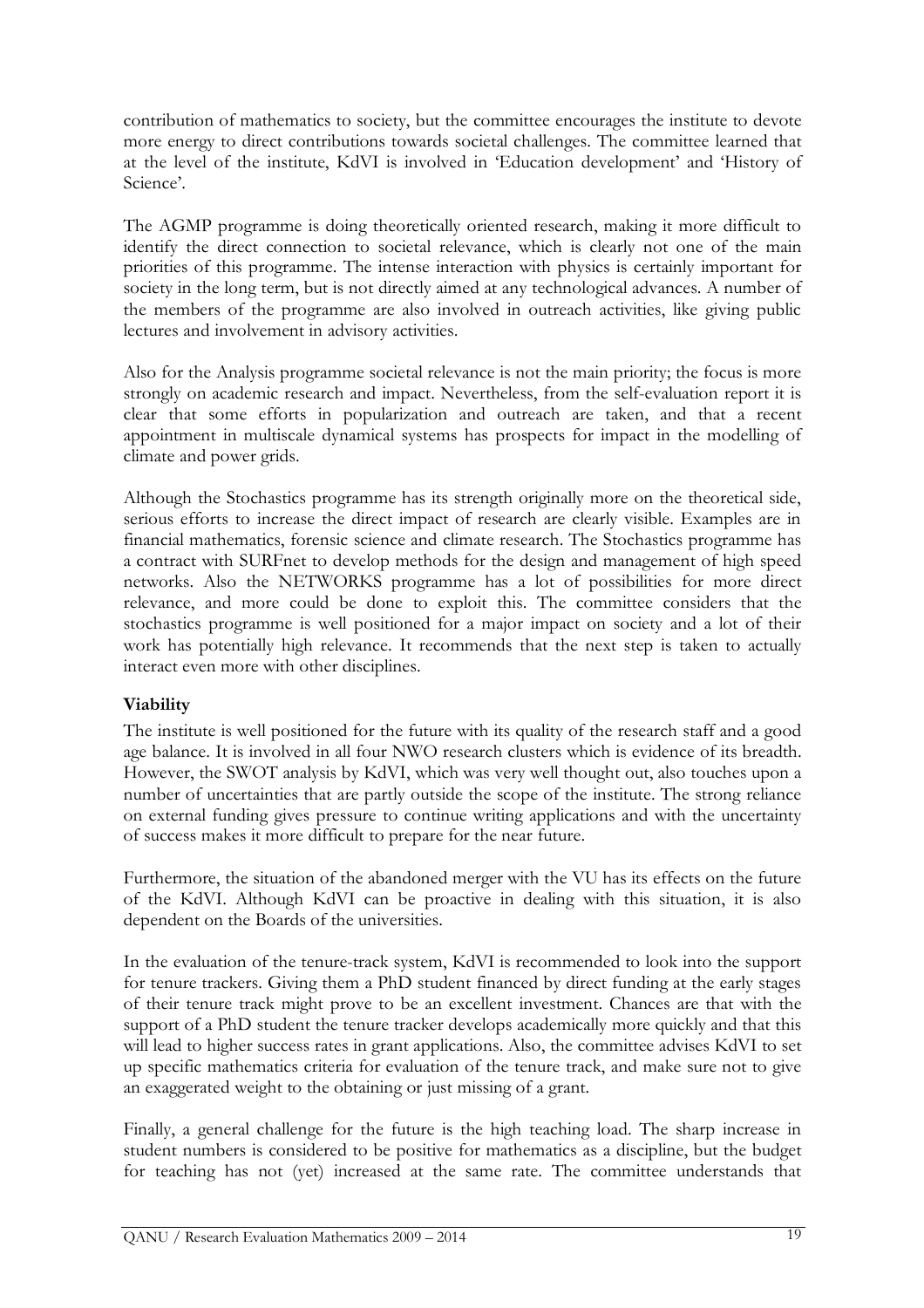changing this situation is not in the hands of KdVI, most likely not even in the hands of the Faculty. Nevertheless, it is important that the Board of the University acknowledges the steep rise of student numbers and provides compensation.

The situation in 2015 for AGMP is one with extremely good people and a sound financial basis. During the assessment period there were many staff changes. Some staff members left for more senior positions elsewhere, and some prominent mathematicians retired. In exchange, there were a number of new appointments, based on a good hiring policy with priority given to scientific quality, at both the professional and tenure track levels.

The Analysis programme indicates in its SWOT analysis that they might be rather small for a successful future. In addition the chair will retire in the next assessment period and the success in external grant applications has fallen behind the other two programmes at KdVI. The committee agrees with this statement and recommends that the programme formulates a strategy on the future of this programme. It is clear to the committee that the analysis programme needs strengthening in order to remain viable. In this respect the committee suggests that complementarities and synergy with the VU be explored.

According to the committee, the Stochastics programme has an excellent future potential. The two leaders of the programme are successful and can develop into world leading researchers. They have a clear strategy for the future. The NETWORKS programme will continue for a number of years and in the recent past good hiring choices were made. These aspects provide the programme with a very solid viability.

## Conclusion

The three underlying programmes of the KdVI each have their own strengths and challenges. Two programmes do very good research at an international level, and one programme stands out as exceptional.

The programmes still seem to be developing a position and strategy regarding the relevance to society. Taking into consideration that part of the KdVI is focussed on pure mathematics, making a direct link to societal relevance more difficult, the institute is doing very well.

The viability differs between the programmes. While the Stochastics programme has an excellent strategy and position for the future, the AGMP programme has some challenges ahead that can easily be dealt with. The Analysis programme has most challenges, predominantly the small size of the programme. In addition, for all programmes there is the uncertain situation of the future collaboration with the VU. The committee is convinced that KdVI should actively look for ways to connect with VU where synergy and strengths can be gained, and at the same time develop its own distinguishing features.

## 3.3. PhD programmes

Over the review period KdVI hosted an average of 14 regular PhD students per year. A total of 40 candidates received a PhD in the review period; this number includes regular and guest PhD candidates. Between 2006 and 2010 a total of 20 regular PhD candidates enrolled and with the exception of two discontinuations, all but one candidate graduated within five years.

Emphasis of the PhD programme lies on training the student to become an independent researcher either inside or outside academia. The programme comprises three elements:

• developing knowledge and research skills on the specific research topic;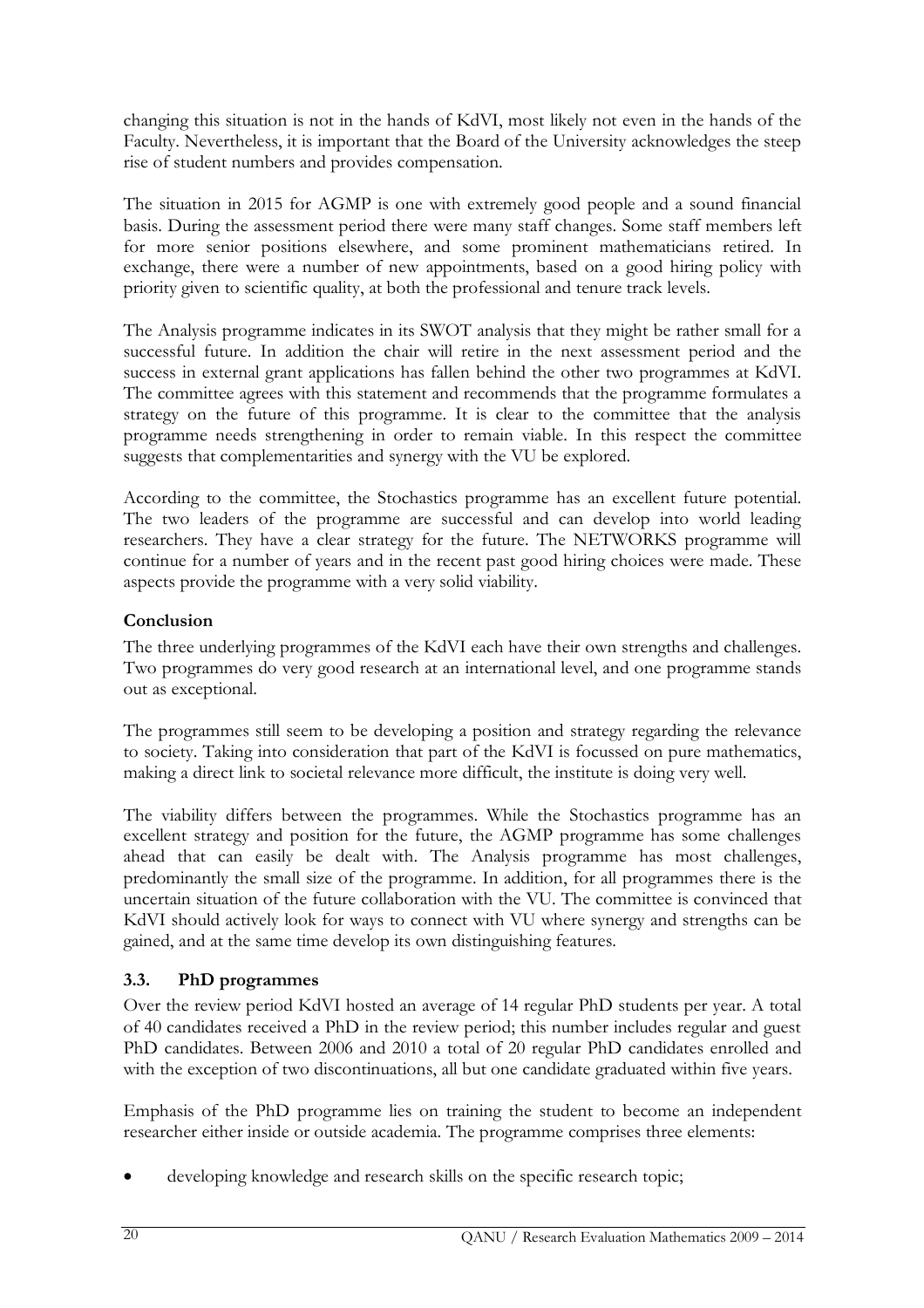- teaching (on average) 2 tutorials per year in the bachelor's- or master's programme, adding up to approximately 15% of the contract;
- training of personal skills in the trajectory 'mastering your PhD', with an emphasis on developing various skills and focussing on career planning.

Like all mathematics PhD programmes in the Netherlands the KdVI is doing very well in training and supervising its PhD students. The PhD students the committee interviewed made a good impression and seemed to be more than satisfied with their project, training and supervision. The committee has no doubt that these PhD students will all graduate within reasonable time and that their theses will be of high quality. Contact with the supervisor is close; all students have at least weekly meetings with their supervisors.

For most Dutch PhD projects, also at KdVI the research topic for a prospective PhD student is defined prior to the start of the project. However, students indicate that they have sufficient freedom in making changes in the research project to fit their own wishes.

At KdVI PhD students seem to graduate within four to five years and drop-out rates are low. A go/no-go decision is made in a meeting with the supervisor after approximately one year, based on an interview with the candidate. This interview was considered to be informal and was valued by the candidates. The size of the PhD programme looks reasonable. Most of the PhD graduates find a job after 3 months of graduation, which is an excellent outcome.

Most PhD students followed a number of courses, often these were Mastermath courses, but no strict requirements on following courses exist. The committee considers this not to be a problem, since supervisors are closely involved in the development of the PhD students and seem to take responsibility to advise PhD students to follow specific courses.

The committee is positive on the fact that PhD students are involved in teaching, most often they supervise exercise classes in undergraduate courses. None of the students indicated that their teaching load was too high. In fact, most students were positive on getting some experience in teaching.

## 3.4. Research integrity policy

The UvA endorses the principles of the Netherlands Code of Conduct for Scientific Practice and has adopted the Academic Integrity Complaints Regulations. To provide guidance and advise to UvA staff, a University Academic Integrity Adviser has been appointed. If this adviser cannot resolve the complaint, the matter is referred to an Academic Integrity Committee, where a formal complaint is lodged. KdVI policy is to further strengthen the policy of the university by making explicit what the policy means for mathematicians. The ethical code of the European Mathematical Society and relevant parts of the American Mathematical Society are adopted. Both in bachelor's and master's programmes scientific integrity is addressed.

As mentioned in the general chapter of this report, infringement of research integrity and fraud are very uncommon in mathematics. Nevertheless, it is very important to have clearly written-out policy and to communicate it actively to staff, specifically to PhD students and undergraduate students, and the committee commends the KdVI for doing a good job on both points.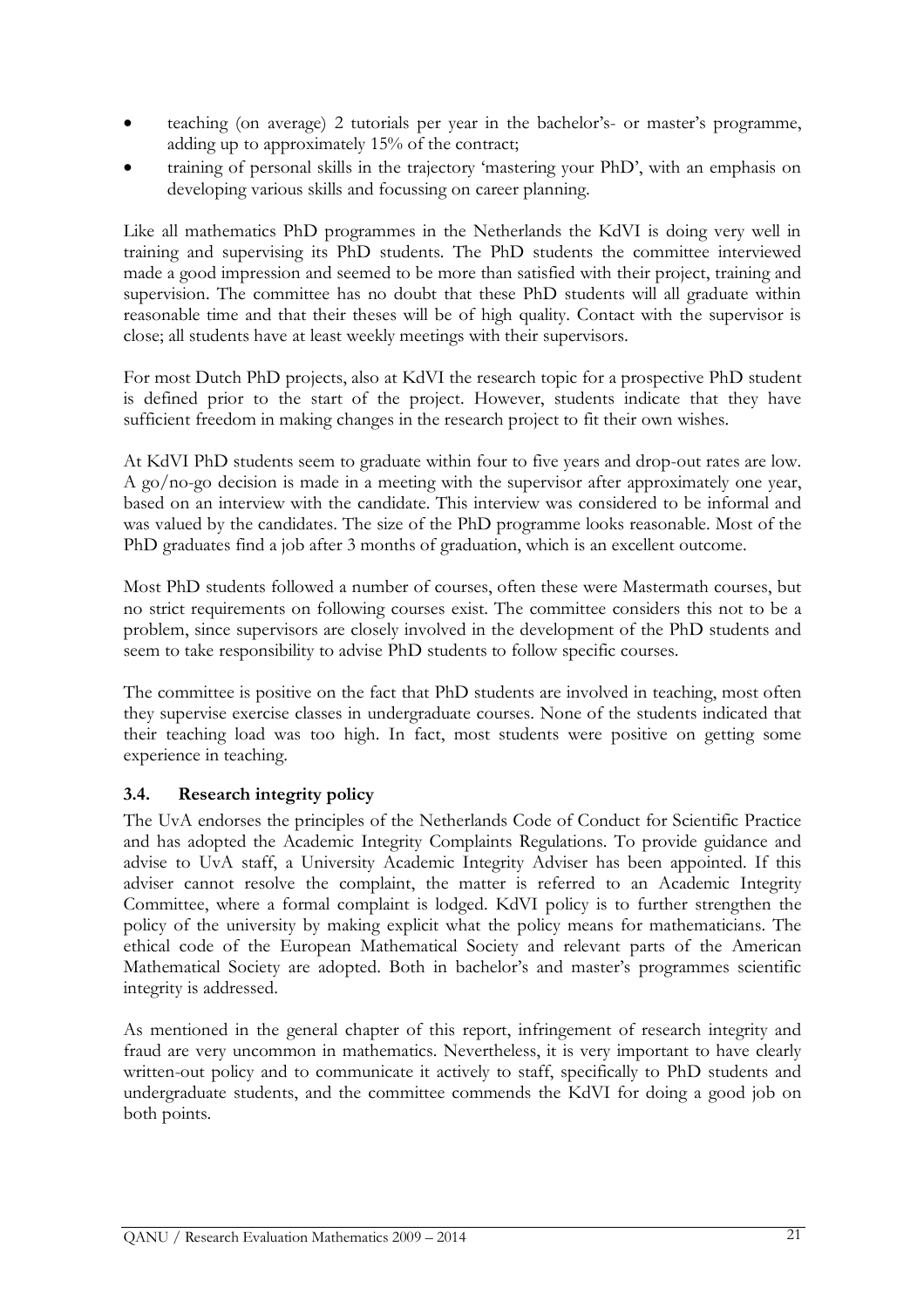#### 3.5. Recommendations

General recommendations

- The KdVI should strengthen collaboration with mathematics at the VU, make a joint plan on how to continue. This could for example be done by a joint research strategy. This strategy could consist in agreeing to develop in complementary areas, thus requiring very little coordination beyond a non-competition agreement. For Dynamical Systems and Statistics, which are topics of both universities, it would make more sense to plan cooperation agreements. Also, the strategy can build on the collaboration in education, by joint PhD projects and joint degrees. Some incipient signs of research collaboration already exist, such as joint UvA-VU PhD projects mentioned in one of the self-evaluation reports.
- Training young people to translate knowledge is a laudable route to societal relevance, but it is best achieved by example; thus the institute staff is recommended to get more actively involved in interdisciplinary projects that are of high societal relevance.
- KdVI should try to provide each tenure-tracker with a PhD student to direct research in his/her own area.

Recommendations to AGMP:

- In view of the very successful research being done, it is not easy to make useful suggestions for improving the strategy. The synergy between high-level theoretical mathematics and physics is the great strength that should continue to be emphasised;
- The existing cooperation (with CWI, Tsinghua, Berlin, Paderborn, MPI, etc.) should be continued and extended (perhaps to include England and the US more), since the work being done in Amsterdam is of great international interest.

Recommendations to Analysis:

- It would make sense for the dynamical systems group to plan a formal cooperation with that at VU;
- Develop a specific plan for the desired expansion in Analysis, for example, a prioritisation of areas or a head-hunting plan; develop the arguments that justify the desired expansion.

Recommendations to Stochastics:

- Further intensify the ongoing collaborations with researchers from application areas. A good example is the collaboration with researchers from climate sciences. This recommendation does not imply that theoretical work should be reduced. Collaboration with application areas combined with the strength of this programme on theory side could rise the overall level of the programme;
- Use the opportunities that the NETWORKS programme offers to bring different areas of mathematics to interact.

#### 3.6. Quantitative assessment

| Research quality     | $\alpha$ excellent $(1)$ |
|----------------------|--------------------------|
| Relevance to society | very good (2)            |
| Viability            | very good $(2)$          |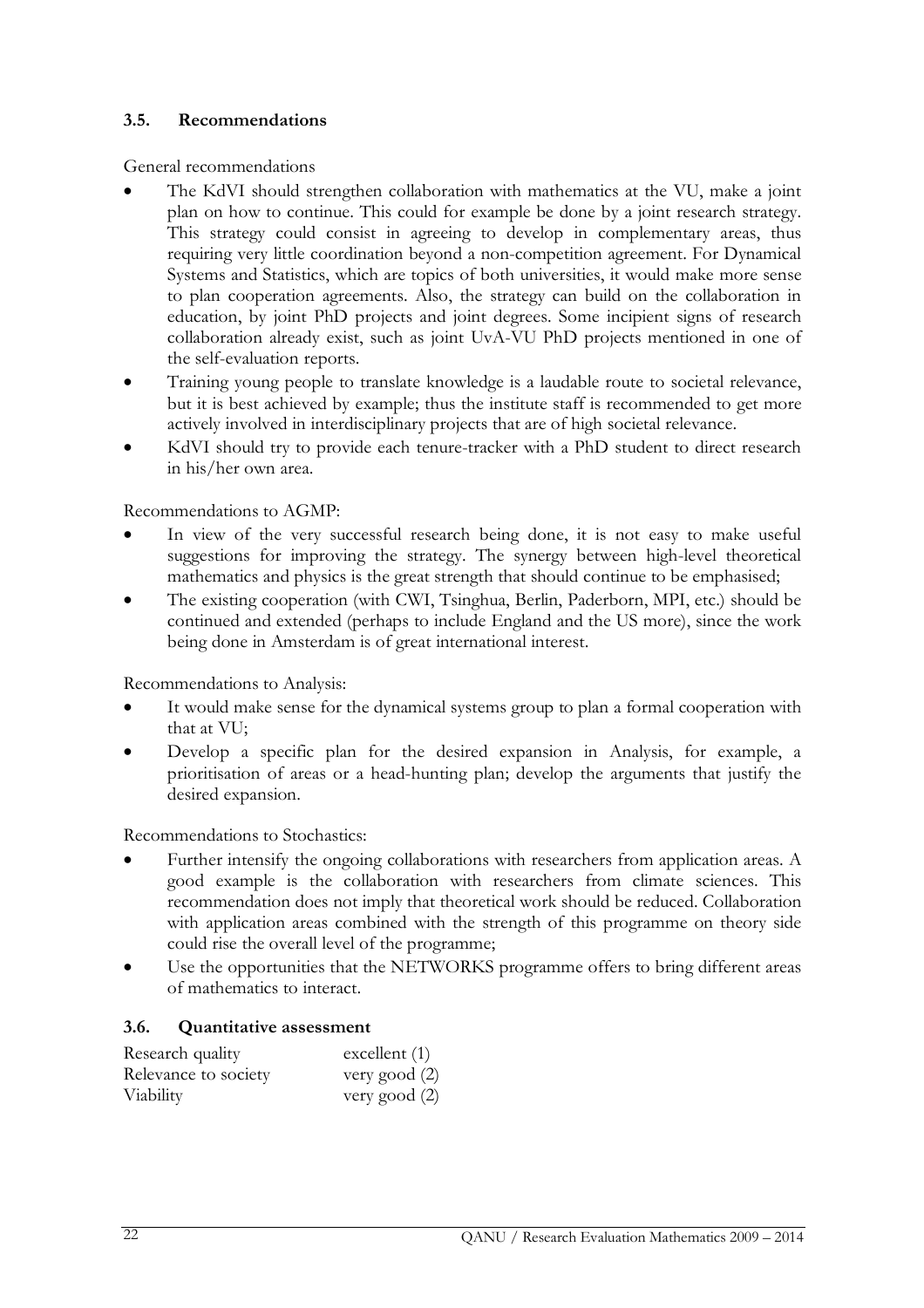## 4. Research evaluation Department of Mathematics, Vrije Universiteit Amsterdam

#### 4.1. Organisation, leadership, strategy and targets of the research unit

The Department of Mathematics is responsible for the research in mathematics at the Vrije Universiteit Amsterdam (VU). It is part of the Faculty of Sciences (FEW), for which it also provides mathematical courses, and is closely linked to the Faculty of Earth and Life Sciences (FALW) and Faculty of Economic Sciences (FEWEB) at the VU. Its research policy is directed towards finding a balance between applications and the fundamentals of mathematics. This policy has led to a department in which dynamical systems and stochastics (statistics, probability theory, and business analytics) are especially well represented. Many of the researchers are active in multiple themes and the themes have overlap with multiple mathematical disciplines. The department distinguishes the following themes and sub-themes:

- Biomathematics: brain imaging, mathematical biology, population dynamics, statistical genomics, statistics for neuroscience, systems biology;
- Business Analytics: call centres, E-health, health care logistics, operations research, optimization of business processes, queuing theory, statistics;
- Determinism and Randomness: dynamical systems, probability theory, random processes, statistical physics, statistics, stochastic differential equations, forensic science, philosophy, partial differential equations (PDE's);
- Geometric Dynamics: Morse-Conley-Floer theory, percolation, spatial probability, symmetries in dynamical systems, symplectic geometry, variational methods;
- Modelling and Statistics: Bayesian inference, control theory, forensic stochastics, industrial mathematics, mathematical physics, partial differential equations, statistical models;
- Patterns in Complex Systems: coupled cell networks, dynamics in biological networks, high-dimensional statistics, large systems of nonlinear differential equations;
- Shape and Structure: algebraic K-theory, arithmetic geometry, convex geometry, homotopy theory, number theory, symplectic topology, toric topology.

The mission statement of the Department of Mathematics is two-tiered: to perform research on the frontier of mathematical knowledge, motivated by scientific and societal questions and needs, yet emphatically including a fundamental component. Where possible, the department aims for research on the crossroads of fundamental mathematical results and practical questions, exploiting the interplay between theory and applications. It has formulated two research objectives:

- Perform high-quality mathematical research resulting in publications in outstanding international journals.
- Carry out applied mathematical research that is highly relevant to other disciplines and/or society.

The department aims at a balance in staff between fundamental and applied mathematics. Staff members have full freedom to choose their research topics. Diversity in research topics is important, while at the same time a certain focus is aimed for, in order not to spread too thinly on specific themes. This has consequences for the type of researchers that are hired.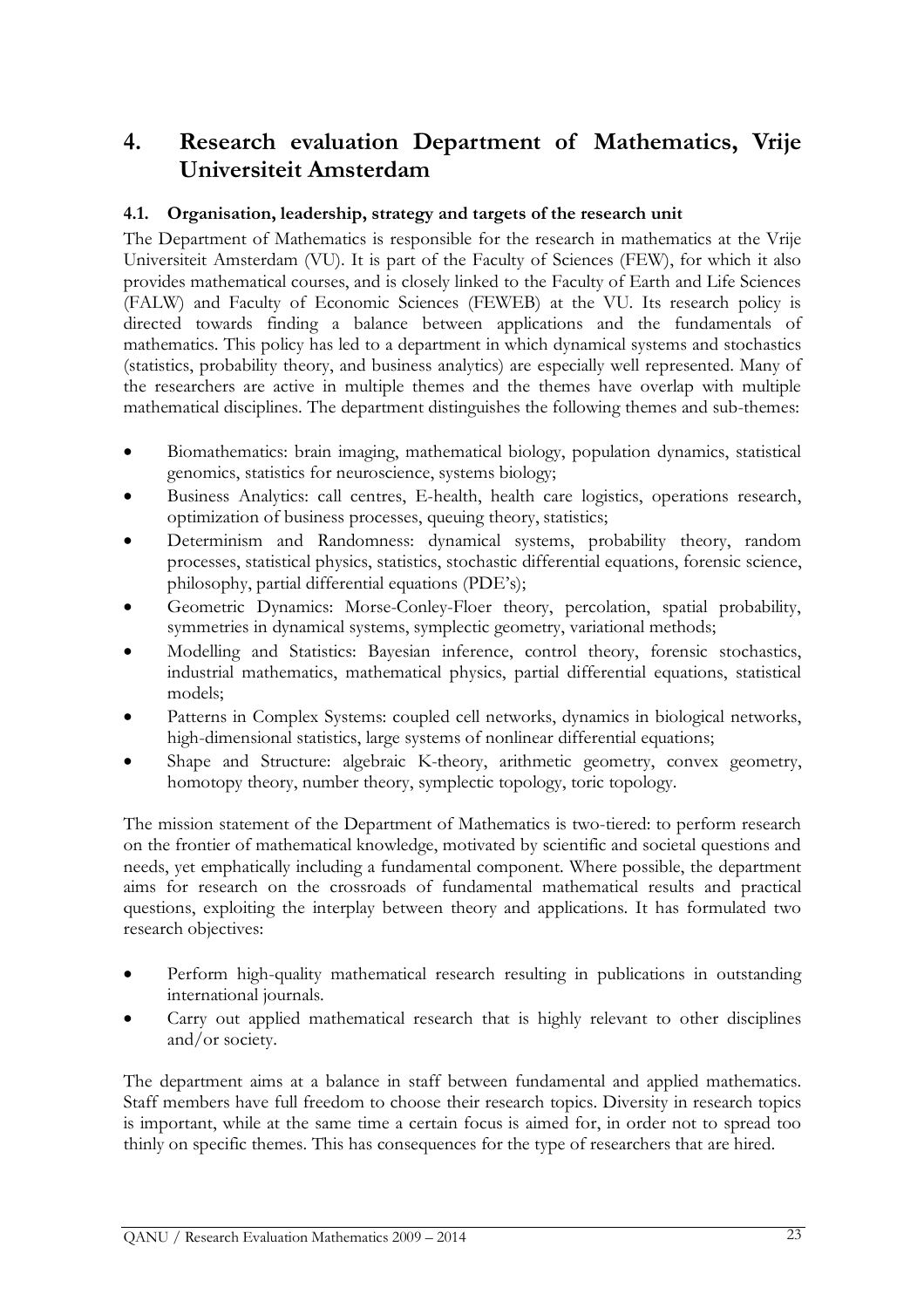The department takes part in all four NWO clusters, in the national research schools WONDER and DISC, and in Amsterdam Data Science, an initiative of the UvA, VU, CWI, and Hogeschool van Amsterdam that brings together leading researchers in data science. It participated in the European collaboration programme CAST (Contact and Symplectic Topology) as an associate member. Research partnerships are almost exclusively based on individual contacts, both within the VU, and nationally and internationally. The department has research contacts with essentially all other mathematics departments in the Netherlands, and with numerous institutes around the world.

The intended merger between UvA and VU was blocked in 2013 and led to a new, bottomup approach in the science domain. It includes possibilities to intensify and strengthen the collaboration with the Korteweg-de Vries Institute (KdVI) and the Institute for Logic, Language and Computation (ILLC) at the UvA. The committee intensively discussed the consequences of this failed merger, which is clearly a setback for organisation and management of the mathematics departments at both universities. The universities have put both mathematical departments in an unfortunate limbo, unsettling the mathematicians by first proposing a merger and then not continuing with it. Nevertheless, the departments have to find a way to deal with it.

Regarding this merger, the same comments the committee made for KdVI are in order, these comments are recalled here for the reader's convenience. The Dean expressed clearly that currently a bottom-up approach is in place for all disciplines at both Faculties and the onus is on departments at each to explore ideas for collaboration. Some departments apparently are actively seeking collaboration both in research and in education. In mathematics, however, discussions on collaboration at the departmental level are limited to education, though there are informal interactions in research areas like dynamical systems and even a joint appointment. Although mathematics, unlike for example physics, does not need an expensive infrastructure that could profit from joint initiatives between VU and UvA, the committee was disappointed that no efforts seem to be being made in the direction of a combined strategy in mathematical research. This could turn out to be dangerous since other departments within the same faculties are actively pursuing joint research activities and the bottom-up strategy may be abandoned at some point if it does not produce results in Mathematics; it may be replaced by a top-down one which might not take into account the views of the mathematicians. On the other hand, there is a strong ongoing collaboration with the department of econometrics and computer science that has a strong influence on the business analytics curriculum and training. Concerning research, there are joint activities in the direction of business analytics.

Based on the current assessment the committee concludes that both departments do very good research and each has its own strengths. A merger might not strengthen the research in mathematics and could lead to counter-productive disruption. However, the two departments should make an effort to emphasize the fact that they are complementary in many respects, which is currently not clear to an outsider. At the same time a search for common research topics in which synergy can be obtained should also be started. The committee has seen some good examples of this and strongly encourages the departments to continue in a more structured way. The committee recommends that the departments do not sit back and wait, but actively participate in the bottom-up approach instigated by the Dean.

#### Resources

In the period of assessment the number of scientific staff members (tenured and tenure track) of the Analysis, Algebra and Geometry programme decreased from 15 to 11, while the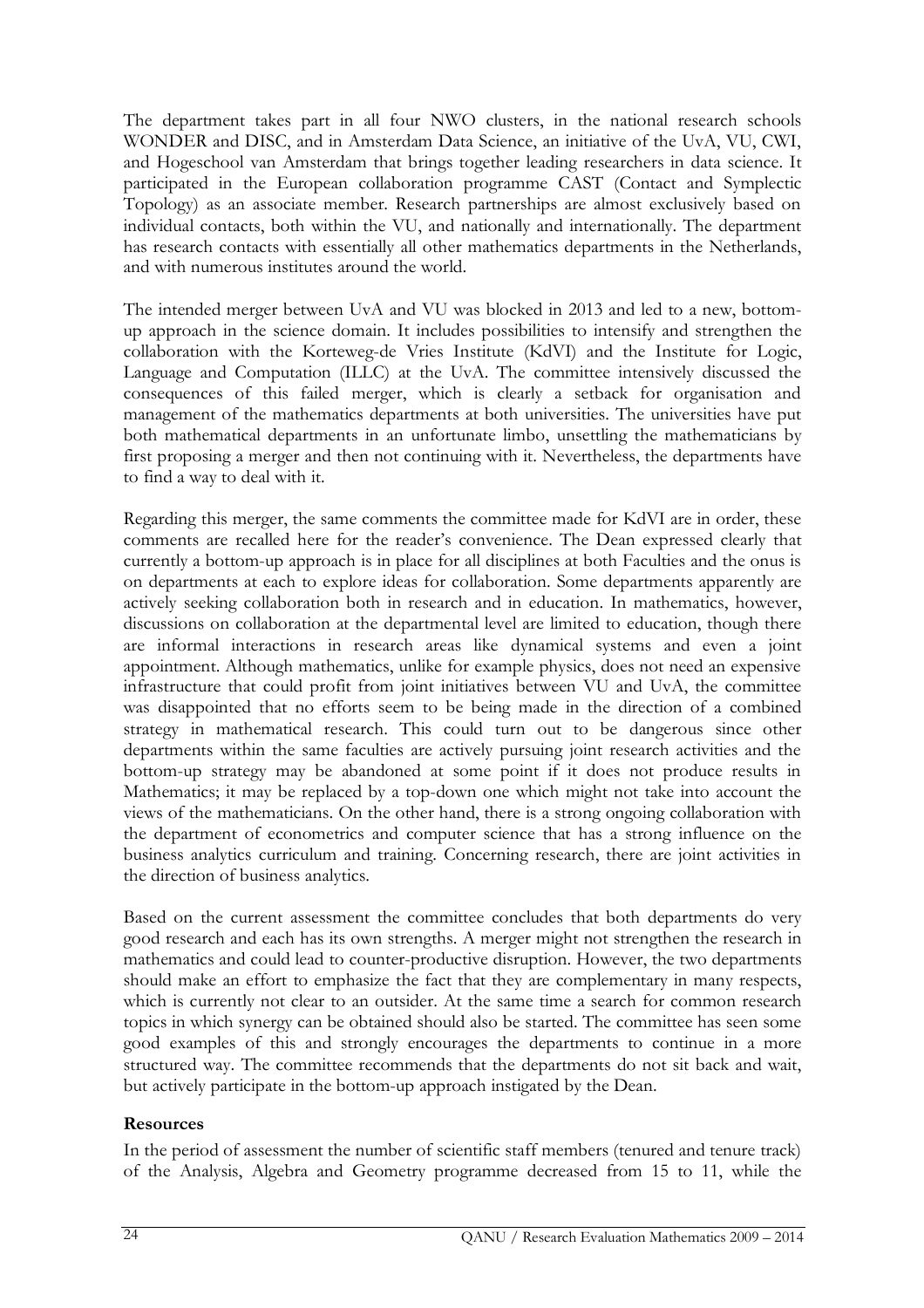number of PhD students increased from 8 to 11. The number of scientific staff members (tenured and tenure track) in Stochastics decreased from 17 to 15, while the number of PhD candidates decreased from 16 to 11.

The majority of the staff members are tenured. Roughly 10% of the budget is reserved for flexible decisions whenever needed or wanted, such as employing temporary staff members and allowing young staff members, like tenure trackers, to hire (and supervise) a PhD candidate. The department has four tenure-track researchers, for whom the tenure conditions have been clearly formulated.

The committee supports the tenure-track policy in which young, talented researchers get the opportunity to do research and develop a research group within their expertise. The committee is very positive on the flexible budget that the department uses to support tenure trackers and the policy of giving them a PhD student to supervise. Requirements for tenure are on teaching, research and grant acquiring. The committee applauds the fact that VU provides each tenure tracker with a PhD student to supervise within his/her own area of expertise. This displays support by the VU to the tenure tracker, for whom the PhD student provides support in doing research, developing an academic track record and writing grant proposals. The committee is also very positive regarding the way criteria for tenure are adapted to the discipline. In mathematics it is extremely difficult to obtain grants from (inter)national research councils. Even when a proposal is rated as very good by all assessors, obtaining the grant is not a certainty. The committee agrees with the VU department in mathematics that a very good assessment of a grant application should allow for granting tenure, even if the grant itself was denied. Concluding, the committee compliments the department on their policy regarding tenure track.

The department depends predominantly on direct funding. Next to its direct funding, the department obtained a number of grants. A large number of PhD candidates are paid by industry through the Business Analytics programme. In the near future, the department wants to put more emphasis on European grants.

Total funding has decreased 700 k EUR between 2009 and 2014, mainly due to a decrease in direct funding and fluctuating funding in research grants. The decrease in direct funding is a consequence of cuts in national funding and reduced student numbers at university level. This is considered a problem, since student numbers in mathematics are increasing.

#### 4.2. Assessment of the SEP Criteria

#### Introduction

The Analysis, Algebra and Geometry (AAG) research programme consists of two research groups: Analysis and Dynamics and Algebra, Geometry and Topology. In 2014 the research programme included 11 scientific staff members, 2 postdocs and 11 PhD candidates with a total of 13.7 research capacity in fulltime equivalents.

The Stochastics research programme consists of three research groups, Probability Theory, Statistics and Business Analytics. In 2014 the research programme included 15 scientific staff members, 3 postdocs and 11 PhD students with a total of 15 research fte in fulltime equivalents.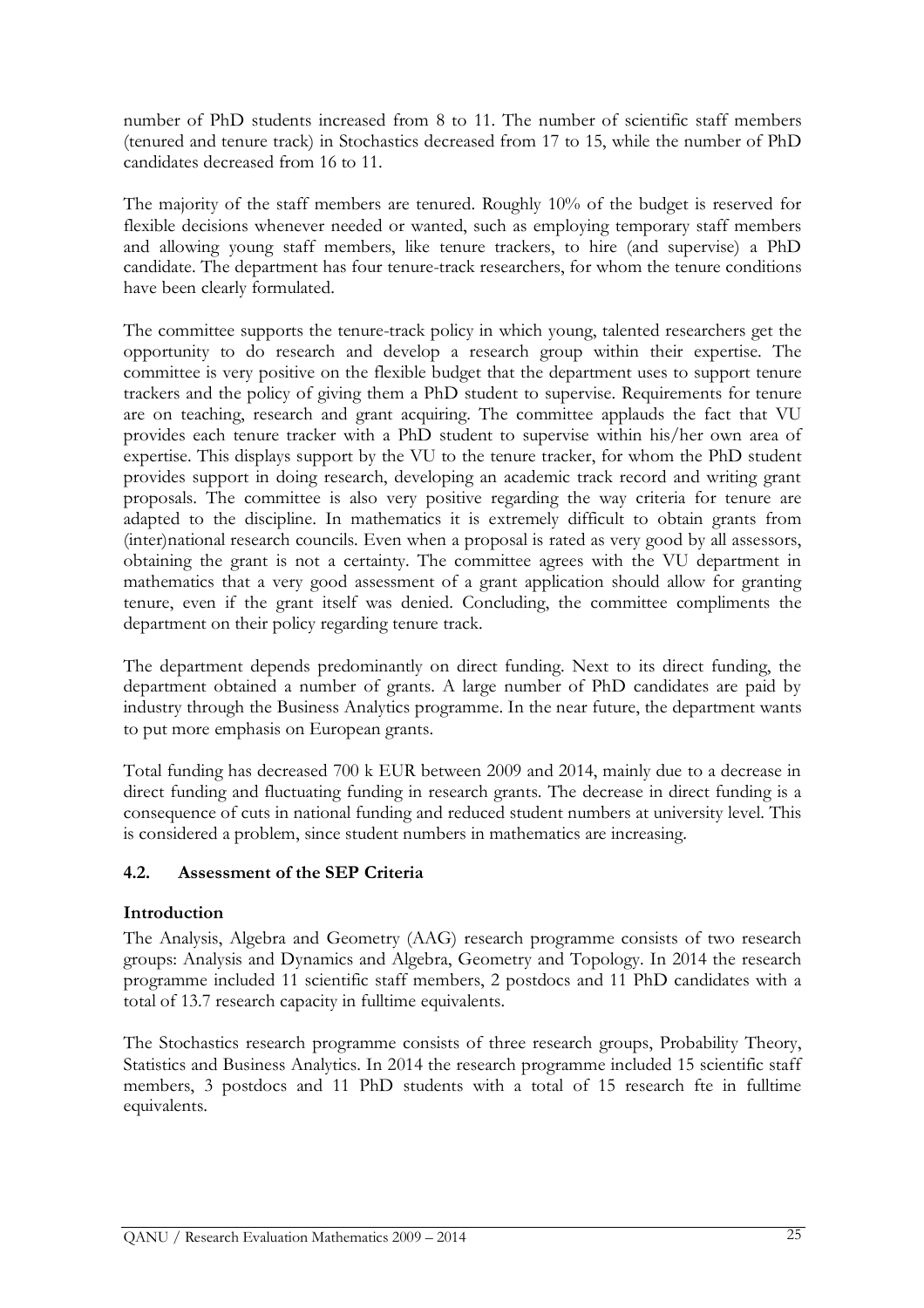### Research quality

The VU department in mathematics clearly changed its organisation and focus from mathematical topics towards research themes. The committee tried to focus on both aspects. On the one hand the thematic approach seems to be a very good basis for collaboration across groups and indeed this was observed in the outcomes of research. On the other hand, to be able to assess the quality of the programmes, the committee focussed on mathematical topics.

Six years ago there were three research programmes in mathematics at the VU. The AAG programme is the result of the merger of two of these programmes, namely Analysis & Dynamics and Algebra, Geometry & Topology. This merger makes sense because the Algebra, Geometry & Topology group has shrunk drastically over the period and was probably no longer viable on its own, and a significant part of the research of the dynamical systems team is oriented to geometry (symplectic), topology (braids, homotopy), or algebra (symmetries); furthermore the work in linear algebra is oriented to dynamics. The quality of the research in dynamical systems is excellent. A question remains, however, how well integrated the remaining algebraists and number theorists are. They are doing good work, but appear to be singletons in the department.

The Stochastics programme has lost a world-leading scientist to another university. The programme was able to replace him with a very good successor in a similar area. Moreover, the programme has consolidated its strength in applied areas, namely queuing theory and business analytics on the one hand and statistics in life science, in particular neuroscience and forensic statistics, on the other. The members of the programme are closely collaborating with researchers from these areas. In addition, there is a very good small group in statistical physics with important publications on properties of the Ising model. The committee had some questions about the strategy of the group in view of the diversity of the topics. However, there are members who actively bridge different topics and thus prevent fragmentation. Overall, the research is of very high quality with internationally well recognised senior researchers, a number of tenured junior staff and two tenure-track assistant professors who started recently.

#### Relevance to society

The department made a strong effort in outreach and working with other fields. This is made visible by the change in strategy from mathematical topics towards research themes bridging disciplines. The themes the programme is now focused on (for example business analytics) certainly have high impact in economics and other areas; these activities are justly listed as a strength. Many publications are joint with researchers from other disciplines. In these disciplines it would be difficult for a mathematician to publish on his/her own. One example is the work modelling glycolysis in which a dynamical systems analysis has explained a fundamental bi-stability of cells between the normal state and one in which glucose is consumed continuously but very little ATP is produced. Another example is the large number of publications in medical and bioinformatics journals with co-authors from the Stochastics group.

Both programmes are explicitly focussing on societal relevance in addition to high quality research. The committee has observed a number of excellent efforts that indeed have led to societal impact. Examples are systems biology, forensic statistics, neuroscience, operations research and business analytics. Concerning the latter, the department is co-founder of the Patient flow Improvement Centre Amsterdam (PICA) and of the Amsterdam Centre for Business Analytics.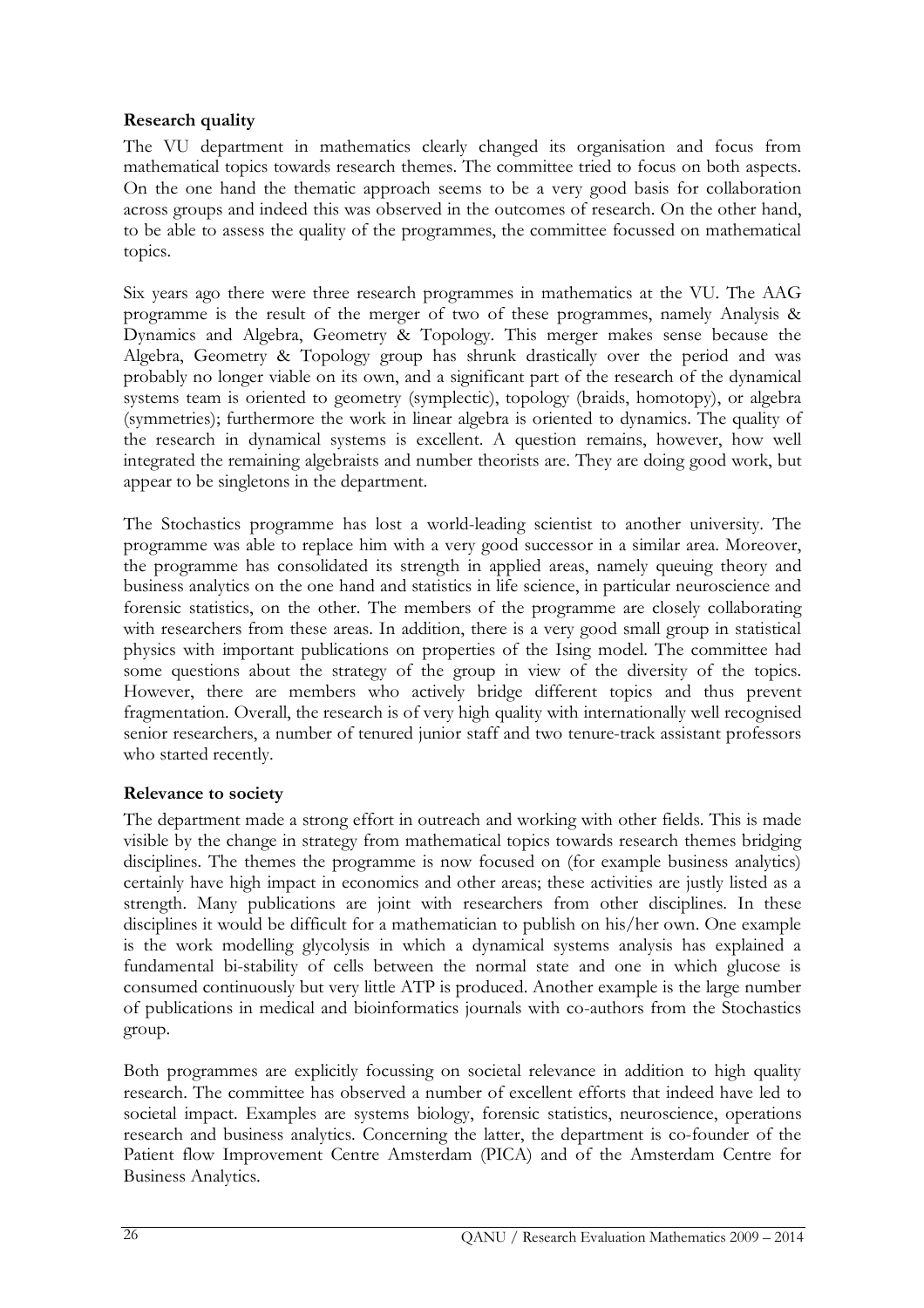In conclusion, the committee was very impressed by the efforts of the department regarding societal relevance and the results that were described in the self-evaluation report.

### Viability

The SWOT analysis of VU touches upon a number of topics that were also observed by the committee. Some of these topics lie outside the scope of the department to influence, others could and should be dealt with at the level of the department or Faculty. Although difficult to support with clear examples, the committee considers that the department has more strengths than they seem to be making use of. In a way, they are underselling themselves.

Furthermore, the situation of the abandoned merger with the UvA has its effects on the future of the department. Although the department can be proactive in dealing with this situation, it is also dependent on the Boards of the universities.

The committee compliments the department on their tenure-track strategy. They provide tenure trackers with a PhD student as a starting position, putting them in an excellent position to fulfil the tenure criteria. In the long run this approach is expected to give them an advantage and is well worth the investment of a PhD student on direct funding.

Finally, a general challenge for the future is the teaching. According to the discussion during the site visit, teaching is being paid fairly at VU. This is beneficial for the mathematicians that have to teach the strongly increasing number of undergraduate students. This also leads to the fact that other faculties at VU decide not to ask the department of mathematics to do service teaching, they consider it financially more beneficial to do mathematics teaching themselves. The committee agrees with the department that mathematics is best taught by mathematicians, to assure a certain quality. The recommendation to the Board of the University is to investigate in what way the mathematics department can be facilitated to be more involved in the teaching of mathematics at other departments.

Overall the viability is considered to be very good. The AAG programme made a strategy; the plan is to focus on certain areas, discard other areas and look for collaboration in areas where the programme is small.

The viability of the Stochastics programme is considered to be very good. The group has a good size and covers a wide range of topics. With its strength in applied areas it is in an excellent position to play a leading role in the Amsterdam Data Science initiative and to be successful in acquiring research funds. The group has hired a number of young, talented staff to go forward and develop further.

#### Conclusion

The mathematics department at Vrije Universiteit Amsterdam has a number of strengths and challenges. The quality of the research is very good, although for some topics the department is spread rather thinly. The department actively focuses on societal relevance and effects of this policy are clearly visible.

The viability is very good for both programmes. The committee is convinced that the department should actively look for ways to connect with the UvA where synergy and strengths can be gained, and at the same time develop its own distinguishing features.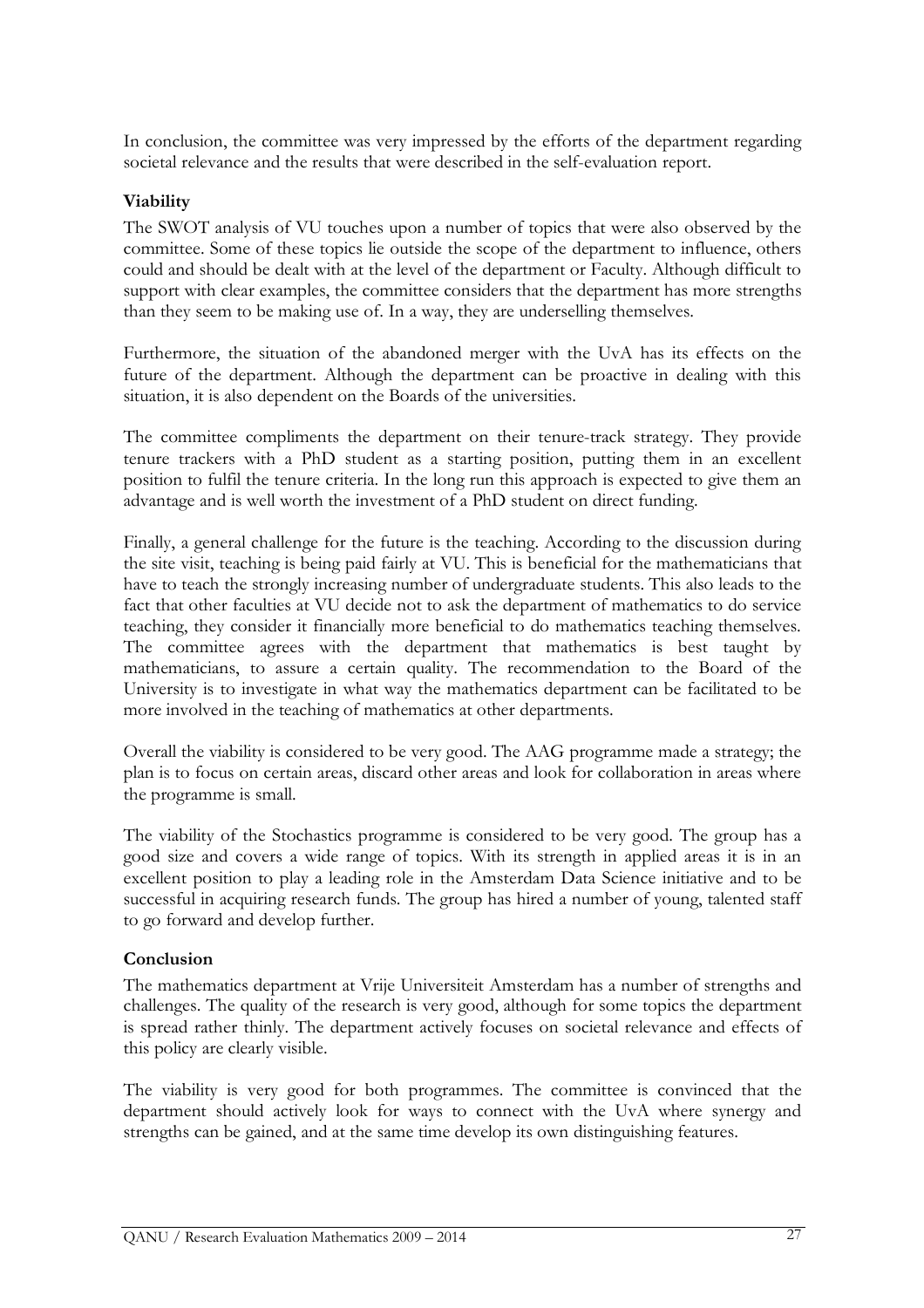## 4.3. PhD programmes

Between 2004 and 2010, 54 PhD candidates enrolled in the Department of Mathematics, of whom 48 candidates graduated and 6 are not yet finished. Of the total number of graduates (48), 36 completed their PhD within four years, 11 within five years and 1 within six years.

All PhD candidates work within the national research school WONDER, and they are all connected to one of the national research clusters. According to the VU, the quality of the PhD candidates is foremost guaranteed by the selection procedure. The department allows the best students to proceed in a PhD programme and it solely relies on the knowledge of the individual researchers to select only the best candidates. Most of the candidates publish articles in international refereed journals throughout their PhD period. Candidates initially have a one-year contract, after which they are evaluated. It rarely happens that the contract is terminated after this first year. In most cases, the candidate receives a contract for the remaining three years of the PhD programme.

Like all PhD programmes in the Netherlands the department at the VU is doing very well in training and supervising its PhD students. The fact that none of the PhD students dropped out and completion of the projects is nearly always within the five years, seems to confirm the strategy of hiring the best candidates. When asked their impression on the supervision, students were very positive and all have regular meetings with their supervisors. The committee is positive about the fact the each PhD student has two supervisors.

Although there are no formal courses to be followed, the close supervision of PhD students assures that courses are followed when this is considered useful for the progress of the project. Most PhD students attended a number of conferences.

All PhD students are required to be involved in teaching. Officially this is 15% of their contract, but in reality it is considerably less. They spend approximately one day a week on teaching when they are involved in exercise classes, but they are not involved throughout the entire year.

#### 4.4. Research integrity policy

The VU adheres to the principles of the Netherlands Code of Conduct for Scientific Practice as laid down by the VSNU and the Code of Practice of the European Mathematical Society. Furthermore, the VU secures the right to complain if university employees breach academic integrity or are suspected of doing so. This right has been laid down in the VU-VUMC Academic integrity complaints regulation (July 2014). The policy of the department is directed to further strengthen the university's principles and standards by making explicit what research integrity means in the context of mathematics. The most important factors of research integrity are awareness, openness and discussion. Students are being educated in line with the culture and tradition of the department to uphold the standards of ethical behaviour, particularly in relation to the public and dissemination of mathematical research.

As mentioned in the general chapter of this report, infringement of research integrity and fraud are very uncommon in mathematics. Nevertheless, the committee approves that the department has a policy and is actively communicating this policy to its staff, and specifically to PhD students and undergraduate students.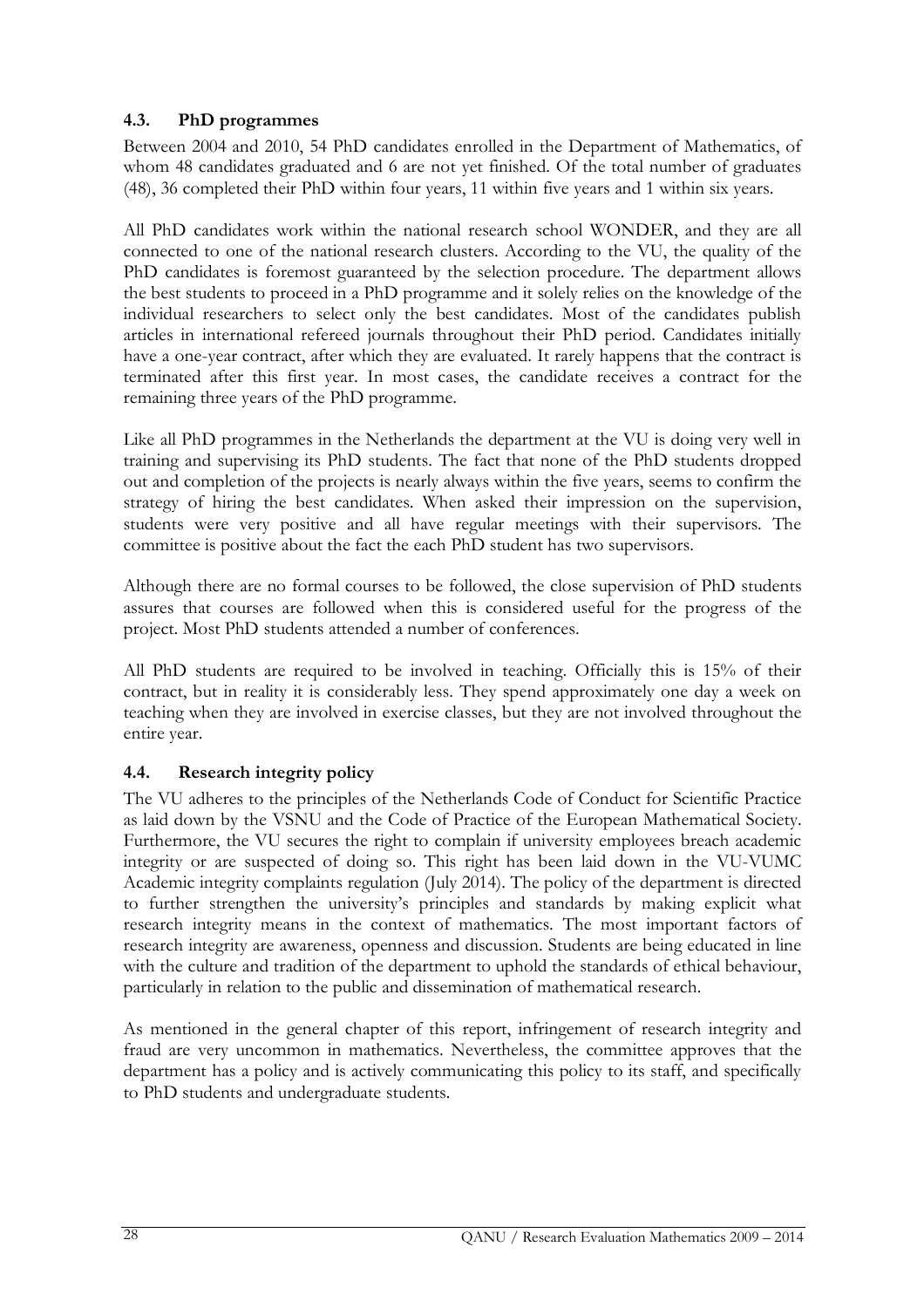#### 4.5. Recommendations

General recommendations

- The department should take a more pro-active approach to the opportunities for research in the Top-sectors, in particular in Life Science and Health where they have already good connections with researchers from these disciplines.
- The department should strengthen collaboration with mathematics at the KdVI, make a joint plan on how to continue. This could for example be done by a joint research strategy. This strategy could consist in agreeing to develop in complementary areas, thus requiring very little coordination beyond a non-competition agreement. However, for dynamical systems and in statistics, that are topics of both universities, it would make more sense to plan cooperation agreements. Also, the strategy can build on the collaboration in education, by joint PhD projects and joint degrees. Some incipient signs of research collaboration already exist, such as joint UvA-VU PhD projects mentioned in one of the self-evaluation reports.
- Business analytics as a mathematical theme is very promising and should be fostered. The already ongoing cooperation with econometrics may give it an additional stimulus with good chances to increase the outreach.

Recommendations to Analysis, Algebra & Geometry:

- This programme needs to assess the viability of its small part in algebra and number theory. Now the programme is predominantly in Dynamical Systems, albeit with strong geometric, topological and algebraic strands. There is a case, however, for strengthening the group in algebra and number theory.
- The programme could take more opportunities in the direction of applications of dynamical systems to societal relevance.
- It would make sense for the dynamical systems group to plan a formal cooperation with that at the University of Amsterdam.

Recommendations to Stochastics

- The programme is recommended to develop a strategy to obtain a leading position in the Amsterdam Data Science initiative.
- The programme has an excellent position to become a partner in an application for a big multidisciplinary research grant in life sciences or management sciences.
- The programme is recommended to strengthen the interactions between more theoretical and more applied research lines in the programme.

#### 4.6. Quantitative assessment

| Research quality     | very good (2)   |
|----------------------|-----------------|
| Relevance to society | excellent $(1)$ |
| Viability            | very good $(2)$ |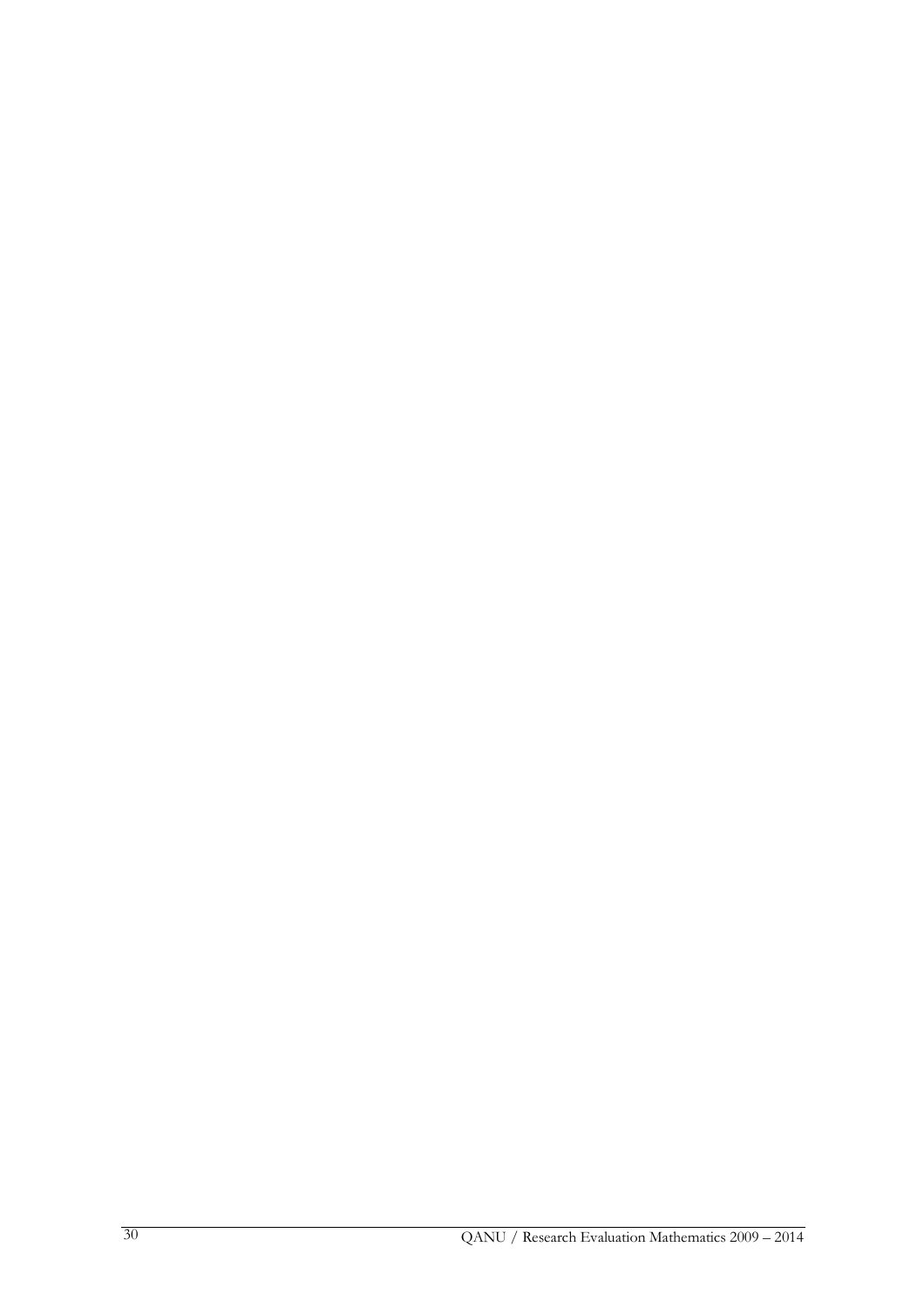## 5. Research evaluation Delft Institute of Applied Mathematics, Delft University of Technology

## 5.1. Organisation, leadership, strategy and targets of the research unit

The Delft Institute of Applied Mathematics (DIAM) is part of the Faculty of Electrical Engineering, Mathematics and Computer Science (EEMCS) at Delft University of Technology (TU Delft). The research area of DIAM is mathematics, in particular, applied mathematics. Within DIAM there is a variety of mathematical research, ranging from applied to more fundamental mathematics. DIAM's broad research spectrum is reflected in the following research programmes:

- Computational Science and Engineering (CSE);
- Probability, Risk and Statistics (PRS);
- Analysis (An);

The basis of DIAM's mission statement is that the mathematical sciences are playing an increasingly pervasive role in science and society and that mathematics has become a key enabling technology for innovations that shape modern society. DIAM aims to be a key player in this process by making essential contributions at the forefront of the mathematical research underlying current and future technological innovations. Its objective continues in the same line: to further strengthen DIAM's prominent position as a knowledge institute in a rapidly changing world of education and research.

In 2009, TU Delft began a large-scale, university-wide restructuring operation (the herijkinsoperatie) to adjust the financial strategy to the present governmental budget for the university and still be able to invest in new initiatives. DIAM's staff recruitment policy is that 'programme follows people', that is, it tries to find excellent candidates within a broad profile. The new staff, in turn, influences the direction of the research profile. DIAM encourages its researchers to publish regularly in high-quality research journals. Participation in national and international conferences and visits to other universities are encouraged and financially supported. In the past few years, the collaboration between the research programmes has improved substantially.

Over the years, DIAM has succeeded in building up and expanding a strong research network. DIAM has many joint research projects with other departments within the EEMCS faculty and all other faculties at TU Delft. It also leads the Delft Center of Computational Science since 2003. Next to the internal collaborations, TU Delft is also embedded in a national research network. It participates in the J.M. Burgerscentrum, DISC, WONDER and EEMCS graduate schools. In addition, DIAM is involved in 3TU.AMI institute, which is a joint venture of the mathematics departments of the three Dutch technical universities. The research programmes of DIAM are also actively involved in national NWO clusters DIAMANT, NDNS+ and STAR. DIAM maintains much contact with research groups at other Dutch universities. The contacts with Leiden University are particularly extensive. There are more than 50 collaborations with research institutes such as Deltares, KNMI, EURANDOM et cetera. Internationally, DIAM has ample collaboration with renowned universities such as TU Berlin, KTH Stockholm, Oxford University, University of Waterloo, Ecole Polytechniques Paris, ETH Zurich, et cetera.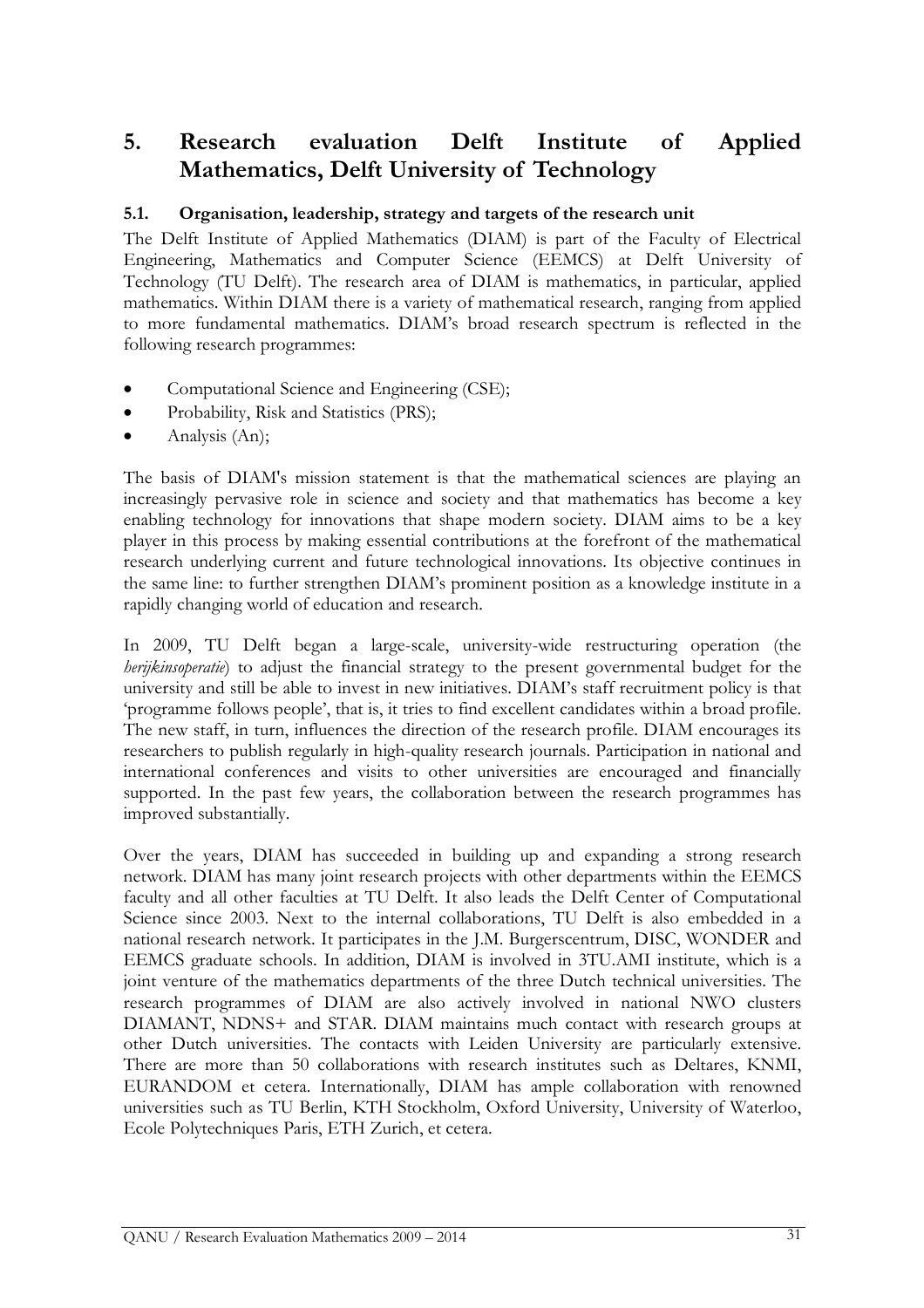The committee is positive about the clear focus on applied mathematics, which is combined with a good strategy and is supported, amongst others, by the link with 3TU.AMI. From the self-evaluation report as well as from the site visit, the increasing collaboration between the three research programmes within DIAM was clearly visible.

Focus on hiring excellent researchers and adapting the research programmes according to the expertise that is present, is an effective way of strengthening the quality of DIAM. Nevertheless, the committee recommends to always strive for a balance between hiring an excellent researcher and the coherence of research topics within DIAM.

A specific positive remark is directed at the collaboration with Leiden University; the two universities have complementary strengths and joining forces has benefits for both.

#### **Resources**

In the period of review (2009-2014), the number of scientific staff members remained stable, and the number of PhD candidates increased from 62 to 70. Since 2013, TU Delft decided to structurally allocate an additional 1.2 million Euros to DIAM for service teaching. This is used to hire additional teaching capacity and to create a little more time for research (and decrease the workload for staff in general). The committee has the impression that it would be beneficial if DIAM could spend more of its resources on research in the future. However, this will only be possible via an increase in the direct funding of the institute.

DIAM receives a substantial amount of direct funding since it provides all service teaching in mathematics for the other faculties at TU Delft. This is considered one of the strong points of the department, but makes DIAM vulnerable to changes in university policy concerning the teaching of mathematics at TU Delft. Next to its direct funding, the department obtained a number of grants (one VENI grant, two VIDI grants, one VICI grant, one NWO Meervoud Subsidy).

The committee applauds the fact that all service teaching at TU Delft is done by DIAM: this strongly shows commitment by the university towards the quality of mathematics teaching. However, financial compensation for this activity has seriously lagged behind the input from DIAM. In the interview with the Dean it was mentioned that the faculty and university promised five fte for educational positions. DIAM would like to have these educational positions matched with four research fte to maintain a viable institute. The committee is of the opinion that 10 new staff members all having both research and educational tasks are indeed needed to provide a stable future, and it encourages the Dean to consider matching the already promised educational positions with research time to hire high quality researchers.

Assistant professors on tenure-track positions are also heavily involved in teaching activities. In general, the committee supports tenure-track policy in which young, talented researchers get the opportunity to do research and develop a research group within their own expertise. Requirements on teaching, research and grant application are part of getting tenure at all universities. However, the way these requirements are assessed is different.

It remained unclear to the committee if all tenure trackers work with a PhD student within their own expertise from the beginning of their appointment, since apparently the department does not provide PhD positions for tenure trackers. According to the committee, DIAM should make an effort to link a PhD candidate to a tenure tracker, as it will help the tenure tracker in doing research, developing an academic track record and writing more successful grant proposals. These aspects are essential in attracting the most talented tenure trackers.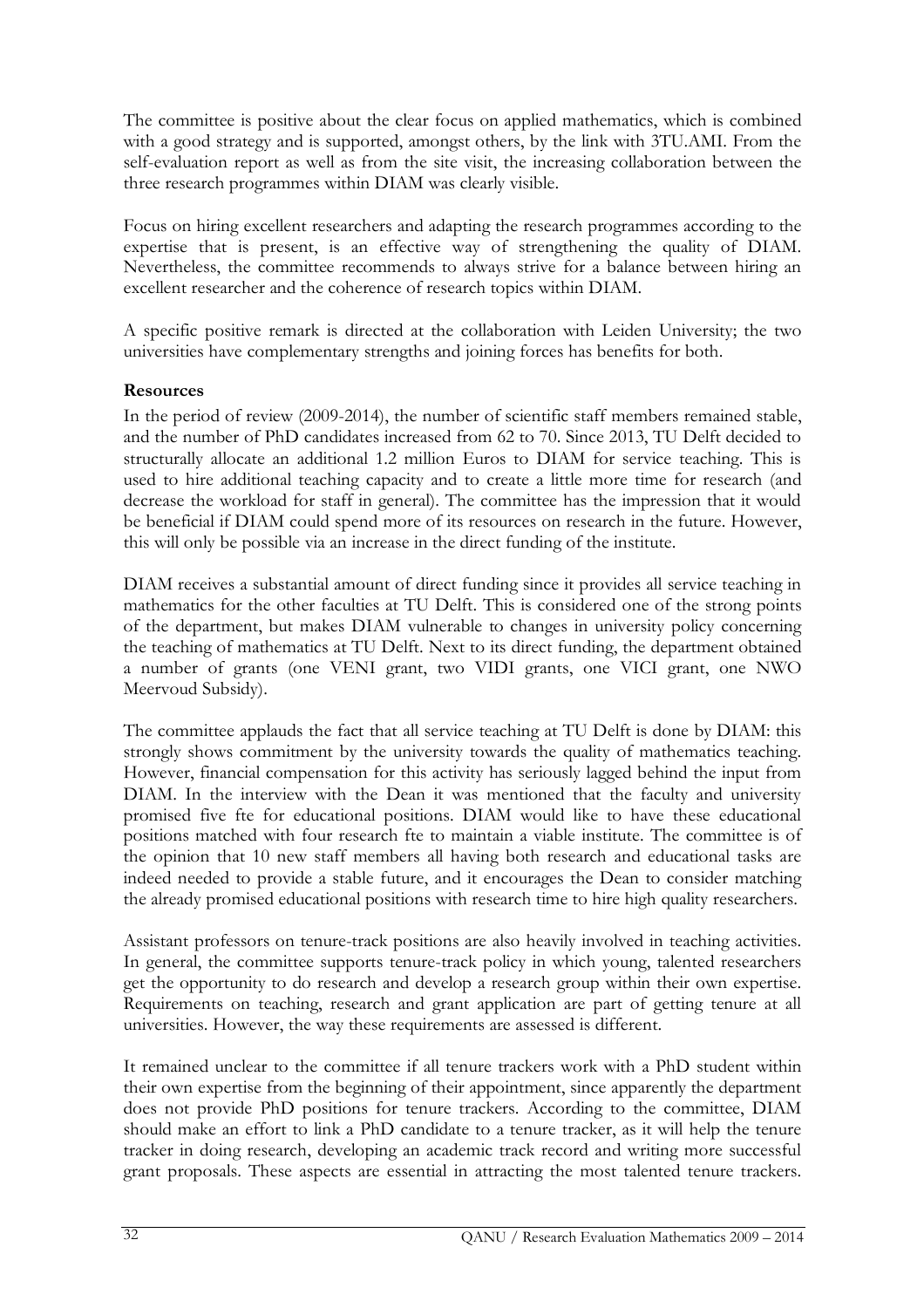Many other universities offer this support, posing a future threat for DIAM. On top of this, although tenure-trackers have a slightly reduced teaching load, it is still very high in comparison to other universities.

TU Delft has formulated general criteria for tenure; according to DIAM these are not always realistic for mathematics. DIAM has decided to create individual criteria that fit the discipline. The committee is positive about the fact that DIAM can formulate individual criteria for a tenure tracker. For example, the rating of a grant proposal as very good by the assessors does not guarantee that the grant is awarded. The committee believes, as do a number of Dutch mathematics departments, that a very good assessment of a grant application should allow for granting tenure, even if the grant itself was denied.

## 5.2. Assessment of the SEP Criteria

#### Introduction

The research programme in Computational Science and Engineering (CSE) covers the mathematical modelling, numerical analysis and optimisation of complex technical and physical systems.

The research programme Probability, Risk and Statistics (PRS) aims at developing fundamental knowledge in the subfields of probability (interacting stochastic systems, financial stochastics & risk) and statistics (nonparametric methods, asymptotics) and enhancing applications of mathematical methods in probability, risk and statistics.

The research programme in Analysis (AN) contributes to the development of novel tools, techniques and methods in the areas of analysis, functional analysis and operator theory, with applications to deterministic and stochastic differential and partial differential equations and other infinite dimensional systems.

#### Research quality

The information on the research topics in the self-evaluation report was very limited and apart from the names of the group leaders there was no information about the distribution of the staff between the programmes, making it difficult to assess the quality of the work on the different topics. Actually Delft should be praised for sticking meticulously to the SEPprotocol, but in comparison to other universities the task of the committee has been somewhat harder.

Quality of the output in more general terms can be observed from the 15 highlights, listing publications in top journals in fundamental mathematics, inter-disciplinary journals and research monographs. Many staff members have high quality outputs, but it seems that there is some room for improvement in quantity. Maybe the high teaching load and the resulting restriction in visits to other collaborators harms the productivity. Furthermore, quality can be seen as very high due to marks of recognition such as science awards, best PhD thesis awards, invited key note lectures and international meetings.

DIAM is strong in the production of software and has expertise in a wide range of research topics. The quality of the work is very good, and the strong interdisciplinary and industrial cooperation is an asset, but visibility of some parts of the group could be improved.

In spite of acquiring considerable national grants, the percentage of international grants is reason for concern. The external funding could be improved; it seems that the high teaching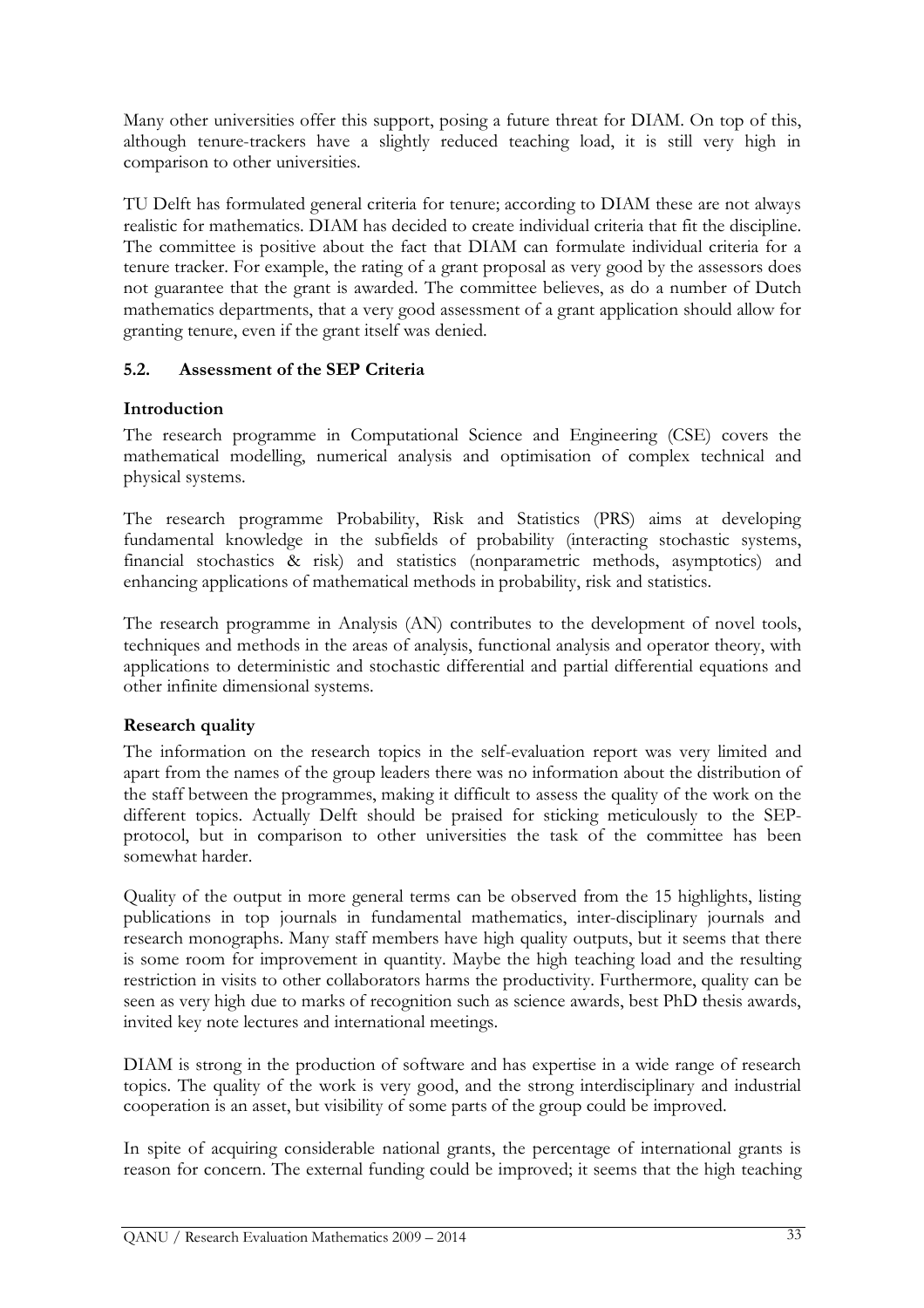load has significantly tempered the grant application process. DIAM is recommended to professionalise its grant application process, for example with an office that supports the researchers, or in close collaboration with 3TU.AMI.

#### Relevance to society

According to the self-evaluation report, DIAM is primarily a mathematics institute. That is, joint projects with external partners have a significant and non-trivial mathematical component and preferably also lead to contributions of substantial mathematical interest. In addition, there should be room for curiosity-driven research of a more fundamental character supporting and complementing the more application-driven research. Ideally, these strands complement each other in a meaningful way.

The committee unanimously thinks that societal relevance of DIAM is excellent. There are applications to a wide range of areas and a high involvement in relevant projects for society is evidenced from the self-evaluation report, notably to do with water management. Within all of these applications, the quality of the mathematics is preserved. Collaborations with Deltares and Shell and research projects funded by STW are perfectly justified. Furthermore, in the numerical group software products are developed and already used by industry. Courses are provided by DIAM on using the software that was developed.

#### Viability

From the SWOT analysis as well as from the interviews, it becomes clear that the main threat for DIAM is the high teaching load. It clearly results in reduced time for research and grant applications for tenured staff and/or poses a threat to reduced quality of teaching. Both are undesirable. To address this, DIAM makes heavy use of ICT-assisted teaching, which sounds excellent, but it does not completely solve the problem. In addition, the high teaching load is also a burden for the tenure trackers. Although DIAM tries to reduce the teaching load of the tenure trackers, it is still high in comparison to many other universities. The Board of the University acknowledges the high teaching load, which is a very good start to solve this problem. The desired increase in staff with a total of ten new positions that include both an educational and a research component is very important for the viability of DIAM. It will give a strong boost to DIAM.

A minor weakness from the past that will be dealt with by DIAM is the absence of large international grants. DIAM formulated a strategy for getting mathematics into large projects, which includes carefully monitoring which staff members are eligible for grant applications at a certain moment and subsequently supporting them in the application. The committee strongly encourages this and recommends to put even more emphasis on supporting these grant applications by people who understand the specifics of mathematical research and can reduce the workload of the researchers. This support should be provided to both senior staff as well as to tenure trackers.

Like many other universities, TU Delft has a Data Science centre which is situated in the faculty. The committee has the impression that Computer Science is leading in this initiative. For instance, the Data Science and Technology Track is part of the MSc in Computer Science, and the only concrete activity mentioned in the self-evaluation is a master course on 'Mathematical Data Science'. The committee thinks that data science provides excellent opportunities for DIAM and it urges DIAM to be more proactive in taking a leading role in (parts of) this initiative.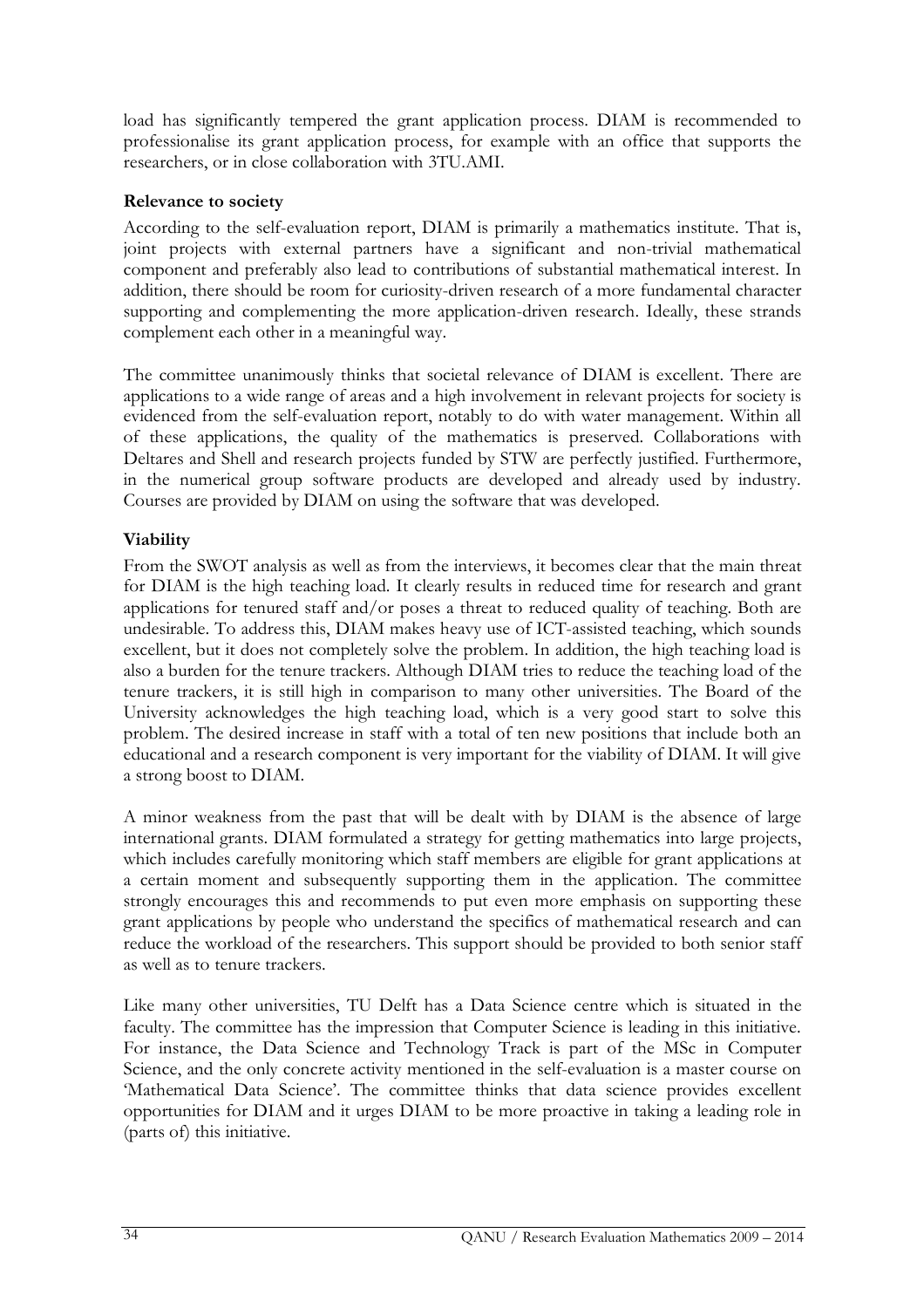DIAM seems in a very good place to continue growing, based on its wide and solid ground of research topics, and its collaborations, which may also bring complementary expertise. The increasing number of students should be seen as a blessing and an opportunity for DIAM to be assertive, being the only teaching source for mathematics in Delft. From the site visit the committee concluded that DIAM is in an excellent position for acquiring funding at an international level and also nationally within, for example, the Top-sectors. The balance between a strong link to applications on the one hand, and fundamental mathematics and curiosity driven research on the other hand should be exploited by DIAM.

### Conclusion

DIAM has a very good track record in doing high quality research, in particular during the evaluation period. Strategy, activities and results concerning societal relevance are impressive and the committee has no suggestions for further improvement. Regarding grant application, there is a good strategy in place and the committee expects that larger and more internationally oriented grants will be acquired. In order to have an excellent viability, the issue regarding teaching load has to be dealt with in a structural way. Promising steps have already been taken, now the time has come for DIAM to be rewarded for its input.

## 5.3. PhD programmes

A total of 64 PhD students received a PhD during the review period. Most candidates successfully complete their PhD, but not within four years. The Faculty Graduate School aims to monitor and control the PhD duration. PhD students have an initial evaluation meeting after 6 months and a go/no-go review and decision after 12 months. Formal progress reviews are held at the end of the second and third year. At the end of the fourth year, the thesis and propositions need to be submitted for a plagiarism check and then approved by the supervisor(s), co-supervisor(s) and an external committee. At the end of the PhD programme, candidates have an exit interview.

The results on PhD graduation indicate that students take a long time to graduate, and the number of students who began in the period 2006-2010 and who discontinued or have not yet graduated is rather high. In this respect improvement is required. At the same time, from the self-evaluation reports it became clear that TU Delft has the highest number of PhD students per staff of all mathematics units participating in this review. This high number of PhD students requires a more strictly regulated process of supervision and training.

The committee met with enthusiastic PhD students who seemed very content with their position and supervision and all expect to graduate within four to five years after starting. The go/no-go decision is formal, with a presentation by the PhD student, assessment of the portfolio and discussion on future plans. In combination with the graduate school that was introduced in 2011 the committee has full confidence that graduation rates will improve.

Officially the teaching load for PhD students is 15% of their contract, in practice it often takes less time. In addition to the general courses from the graduate school, PhD students have ample opportunity to follow courses within their own expertise.

The one point that could be improved according to the PhD students is the way PhD students from the three underlying research programmes interact with each other. The fact that the PhD students are on different floors of the building is claimed to be a major reason for the limited contact. PhD students suggested that a joint seminar would be welcome. The committee recommends to DIAM to facilitate and stimulate initiatives from PhD students.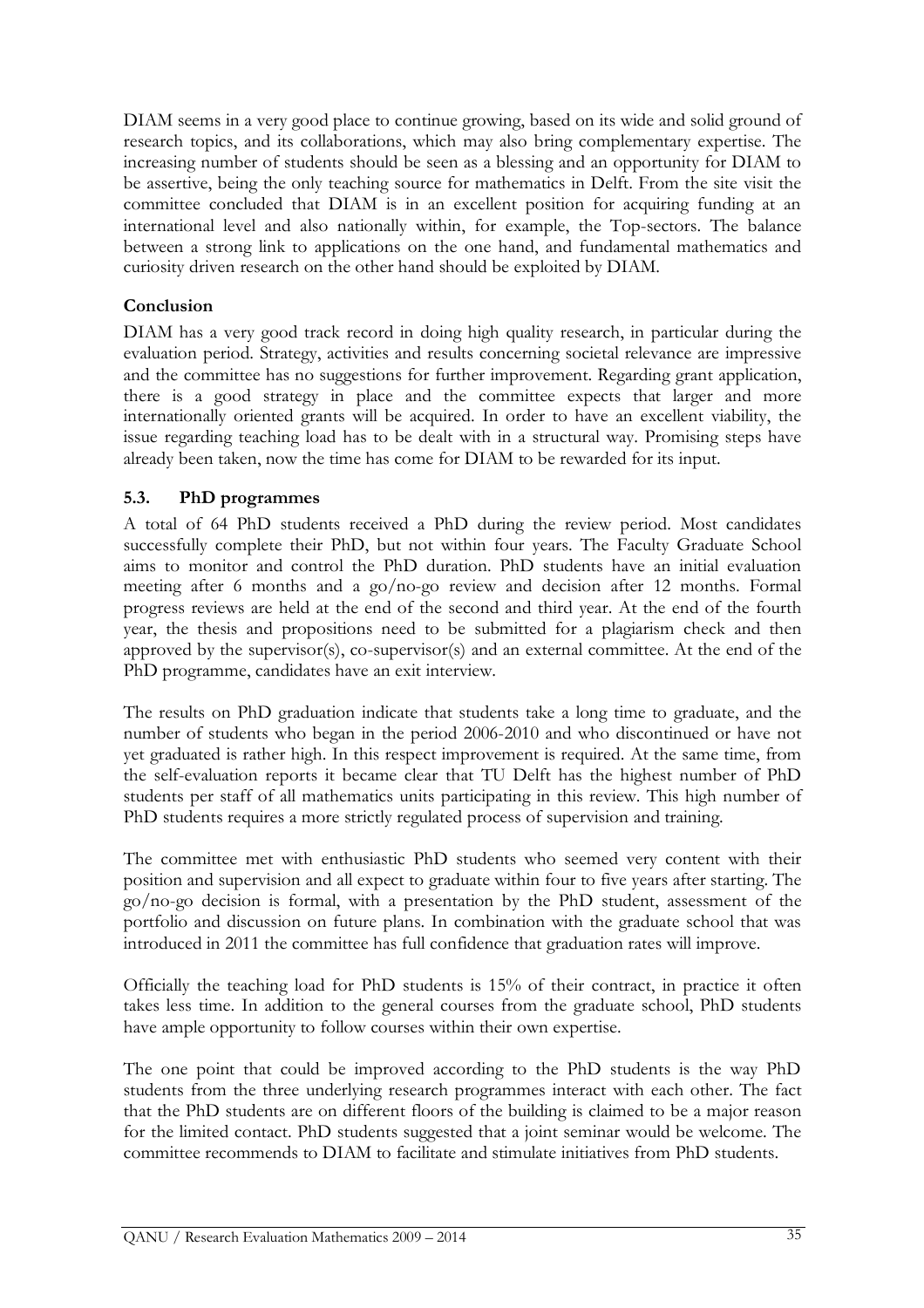## 5.4. Research integrity policy

TU Delft has made significant efforts to raise awareness about plagiarism and the proper reporting of experimental results, conflicts of interests, administrative integrity, security and undesirable behaviour. At the university level, the code of ethics has been actualised (October 2012) with a roadmap to make it practically operational. Furthermore, the following measures are in place:

- All academic staff report part-time assignments/affiliations in order to be transparent with respect to potential conflicts of interest in their research;
- An independent scientific integrity committee/conflict of interest committee was installed;
- The mandatory PhD start-up course includes a half-day module on scientific integrity;
- As of 1 January 2015, a plagiarism check of PhD theses is compulsory;
- Since 2010, the faculty's direct funding is no longer dependent on the quantity of the output of scientific papers (weighed by impact scores of journals).

As mentioned in the general chapter of this report, infringement of research integrity and fraud are very uncommon in mathematics. Nevertheless, the committee approves that TU Delft has a policy, and that this policy is actively communicated to staff members, specifically PhD students and undergraduate students.

PhD students mentioned that the integrity part of the start-up course was very helpful in the awareness on this topic. The committee considers that an institute like DIAM, with many contacts and collaborations with industry, should pay additional attention to the integrity aspects of these interactions. More specifically, all aspects on communication, sharing and publication of 'shared' data with industry are important with respect to integrity.

#### 5.5. Recommendations

- DIAM should continue to make efforts to keep the balance between research and teaching and at the same time between fundamental and applied research. The department is recommended to support the researchers in their attempts to acquire more research funding in particular at the international level. The university should support this development by proceeding with its plan to hire a substantial number of staff members (10 new positions) to decrease the individual teaching load.
- The tenure-track programme deserves more support, in particular by reducing the teaching load for starting-tenure trackers and by providing them with better support in writing proposals.
- DIAM is recommended to formulate a strategy on the Top-sectors. DIAM is involved in several of the Top-sector areas (e.g., Water) but there did not seem to be a strategy on this.
- DIAM should increase its involvement in the Delft Data Science centre.

#### 5.6. Quantitative assessment

| Research quality     | very good (2)   |
|----------------------|-----------------|
| Relevance to society | excellent $(1)$ |
| Viability            | very good (2)   |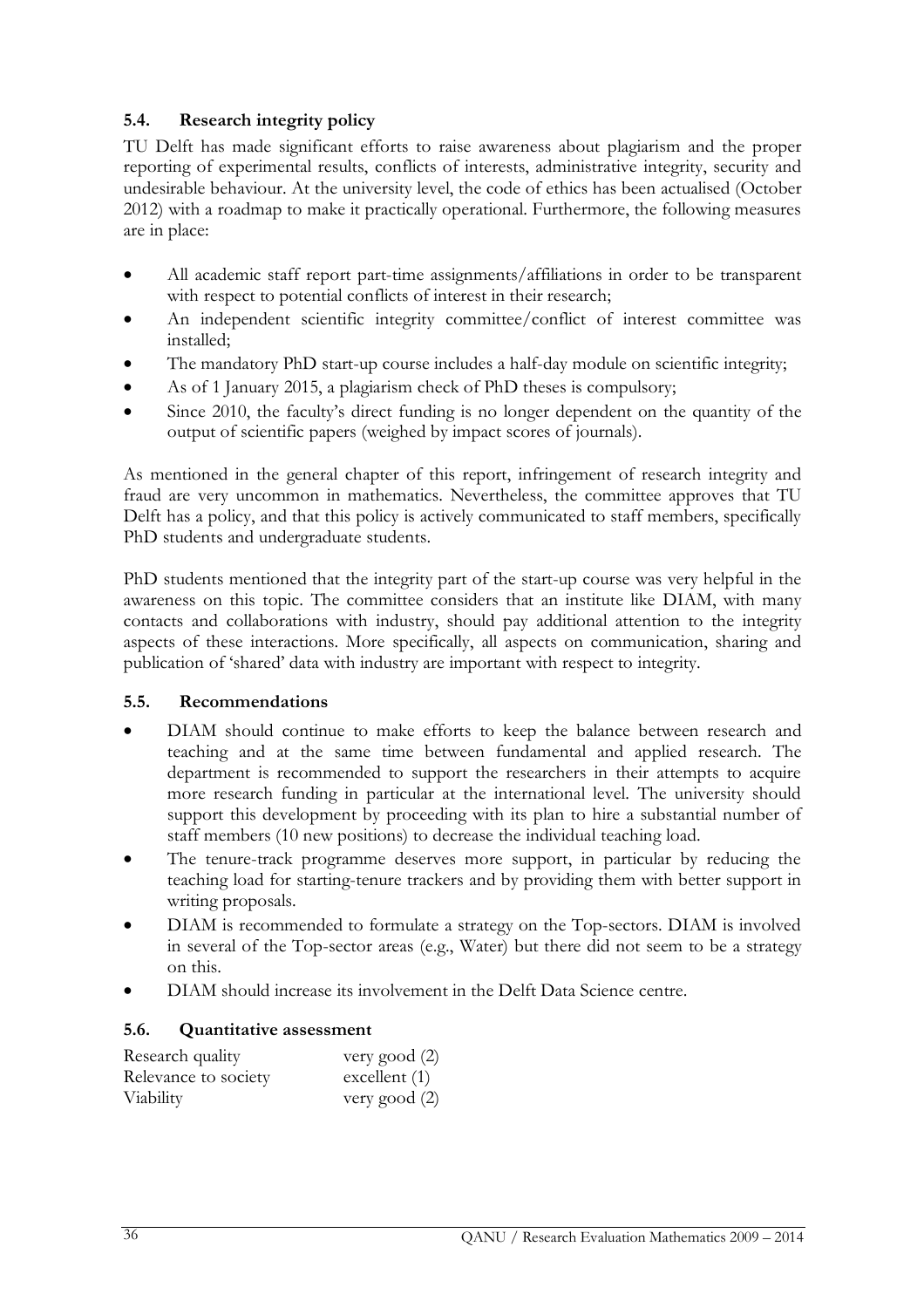# 6. Research evaluation research unit Mathematics, Eindhoven University of Technology

# 6.1. Organisation, leadership, strategy and targets of the research unit

The research unit Mathematics is a sub-department of the Department of Mathematics and Computer Science (M&CS) at the Eindhoven University of Technology (TU/e). It is inspired by questions of scientific, technological and societal relevance, and driven by curiosity. Throughout the research unit, fundamental and applied research fruitfully feed each other with questions and answers. The research unit Mathematics comprises three research programmes:

- Center for Analysis, Scientific Computing and Applications (CASA);
- Discrete Mathematics (DM);
- Stochastics (STO).

The M&CS department's mission statement is as follows: to advance mathematics and computer science by conducting ground-breaking scientific research, educating first-class students and by transferring results to practice.

In 2014, the M&CS department launched four research themes, free from boundaries between mathematics and computer science and their sub-disciplines, to address great scientific and societal challenges that require an interdisciplinary approach. The four themes are data analytics, algorithmics and stochastics, systems and software, and computational science. The themes yield a strong cohesion and cross-fertilisation between all mathematics and computer-science chairs within the department, and enable a pro-active response to external developments.

Alongside this thematic focus, the department has several other future strategies which aim to further develop cross-disciplinary research. It is very keen on a good balance between fundamental and applied research, it maintains an up-to-date overview of the research talents among its student population, and it actively prepares the cross-disciplinary research themes for strategic research opportunities outside the department and university. The most promising current opportunity is data science. In addition, the department strives not only for growth in quality but in quantity as well.

The department is involved in STAR, DIAMANT, NDNS+ and NETWORKS, and it is part of the 3TU.AMI institute. The latter is a joint venture of three Dutch technical universities. The recent preferred partnership between Utrecht University and TU/e is promising. There is a fruitful cooperation between TU/e and CWI. The EuroTech Universities Alliance is a recent strategic partnership of the Technical University of Denmark, Ecole Polytechnique Fédérale de Lausanne, the Technische Universität München and the TU/e. On a personal level excellent research cooperation exists with many individual researchers abroad, both in academia and industry.

The research unit Mathematics in Eindhoven is one of two sub-departments in M&CS. According to the committee this seems very beneficial in the interaction between the research staff and the management at Eindhoven. Within the department there is continuous attention for the balance between fundamental and applied research. Also, there is an integrated approach of bringing mathematics and computer science together by the introduction of the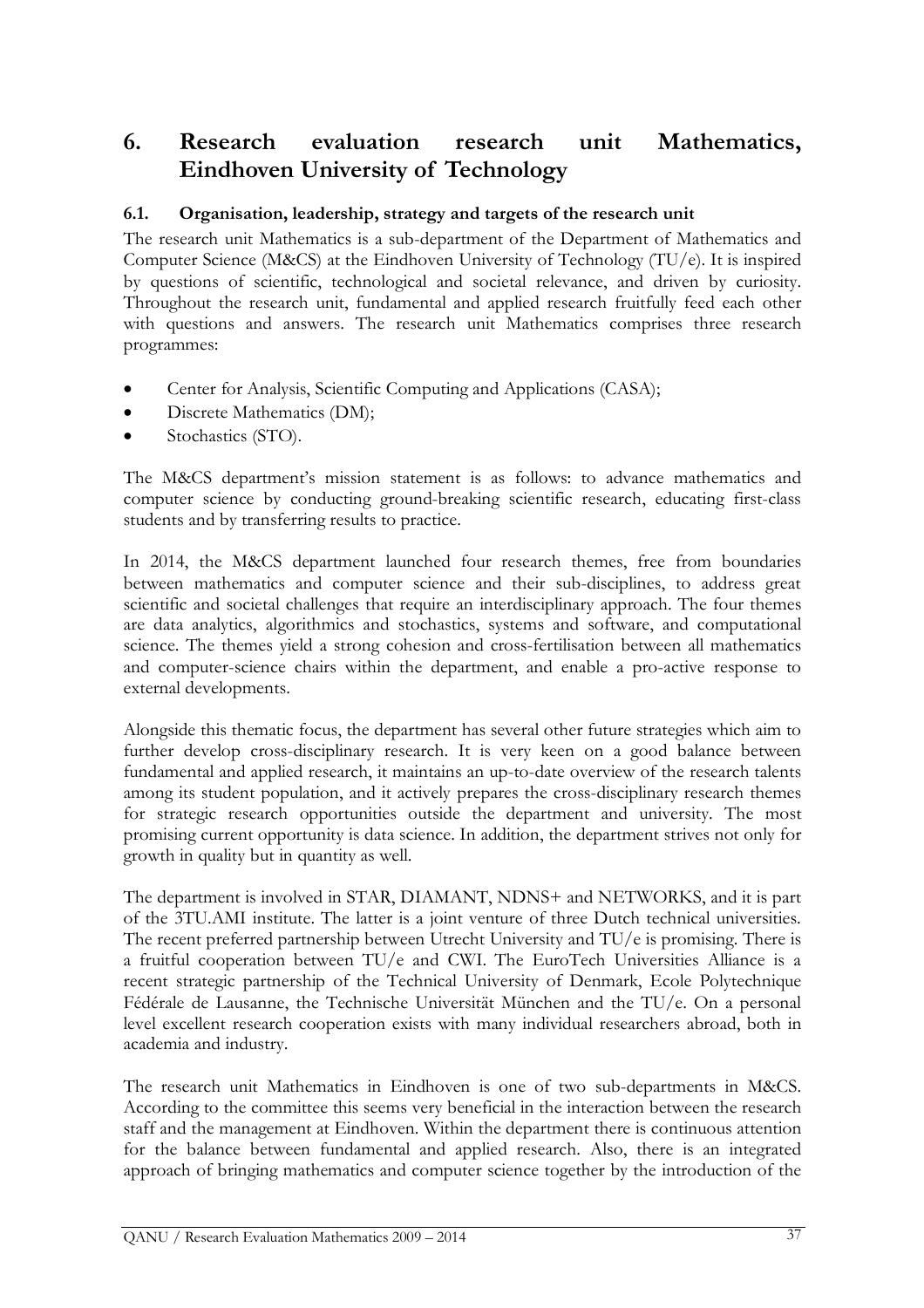four overarching research themes, bridging the two disciplines. One example that was given is the Data Science Centre, which is led by both mathematics and computer science. The committee is very positive about the current collaboration with Tilburg University in mathematics for social science, more specifically the MSc programme in Data Science and Entrepreneurship, for which Tilburg's input on economics and law has been crucial.

#### **Resources**

In the review period (2009-2014), the number of scientific staff slightly decreased as did the number of postdocs, while the number of PhD candidates increased from 55 to 66. The research unit applies the YEPP, the Young Excellently Performing Professionals programme, to scout, coach and preserve young research talent.

Total funding has decreased by 831 k EUR, between 2009 and 2014. This is the result of less contract research in the latter years, while direct funding as well as funding from both national and international grants increased. The percentage of national and international grants that contribute to the total funding, such as several VENI, VIDI, VICI and three ERC grants, has also increased.

During the site visit it became clear that the high amount of direct funding – more than double the amount of most universities – for universities of technology, like Eindhoven, has to do with the high amount of service teaching. For example, in Eindhoven the Mathematics department is responsible for the Calculus course that is followed by over 2000 first-year bachelors' students. Moreover, over the evaluation period the research unit Mathematics at TU/e obtained the largest amount of national grants of all participating mathematics departments and the second largest amount of international grants.

The research unit Mathematics in Eindhoven is the only one with a project development office (PDO), supporting researchers in grant application, contacts with industries and other potential users. Usually, grant writing support is provided at the university level, or, in the best cases, at the faculty level. PDO, however, has a more targeted approach. It provides direct support to applicants through project managers with experience in mathematics research and deep understanding of the project's details. Thus, it provides tailor-made support to each specific project. The committee considers this an excellent idea despite the required investment of 3 fte for two sub-departments. This investment seems very well justified since it removes a huge administrative workload from the researchers, who can focus on the content of the application rather than the paperwork. Indeed, the proven success of the department in grant applications and contract funding is hard evidence of the fact that PDO has been and will continue to be worth the investment.

According to the committee the department has a very good and formalised hiring strategy. YEPP is a programme for scouting research talent at an early stage and not only at Eindhoven University of Technology. Talented young staff is usually hired on a tenure track assistant professor level.

The committee supports the tenure track policy in which young, talented researchers get the opportunity to do research and develop a research group within their expertise. It welcomes in particular the fact that tenure trackers will obtain the ius promovendi at the associate professor level, thus giving them greater independence and visibility through their own PhD students. The committee learned during the site visit that criteria for tenure differ between universities as well as the support that is given to tenure trackers. The committee is positive about the criteria in Eindhoven.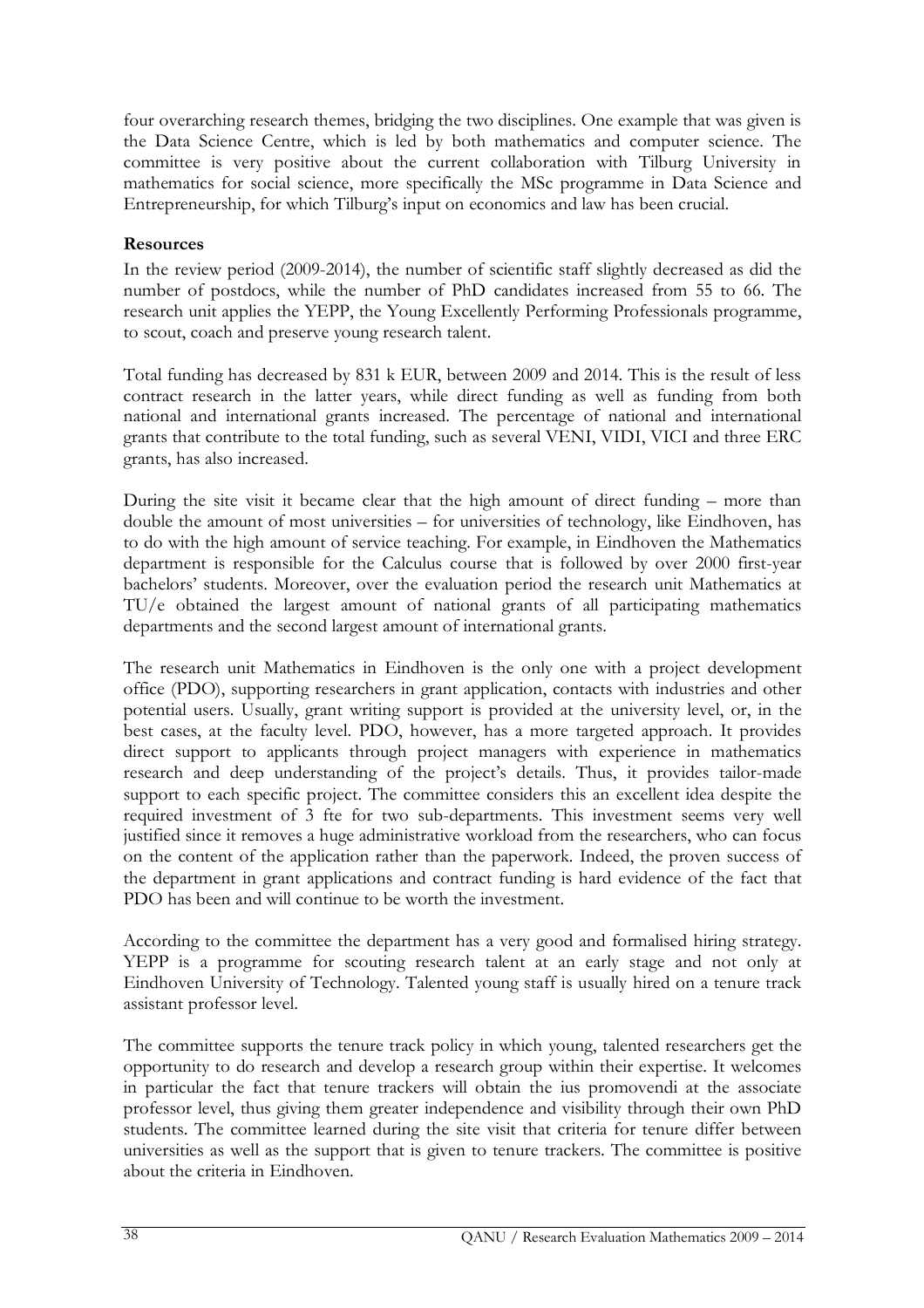In Eindhoven tenure trackers are appointed for 4-5 years and criteria on research, teaching and funding are set to be able to get tenure. According to the management interview there is some flexibility on fulfilment of the criteria. For example, grant acquisition is a requirement, but not only personal grants are counted, successful joint applications are also valid. In the interview it was clearly stated that tenure trackers are supported intensively to be able to satisfy the criteria.

Although there are no immediate signals that the successful application of grants is a problem for tenure trackers, the committee recommends that the department should not wait until a problem occurs, but already now consider the consequences. Even when all assessors rate a grant proposal as very good, obtaining the grant is not a certainty. The committee believes, as do several Dutch mathematics departments, that a very good assessment of a grant application should allow for granting tenure, even if the grant itself was denied.

At the moment of evaluation many PhD students were funded on grant and contract funding, but the direct funding of PhD students was terminated. Although the current situation allows for plenty of PhD students on grant and contract funding, having directly funded PhD students will provide stability. Too much reliance on external funding is risky and provisions should be made.

The research unit seems to be one of the few that has a presence in the Top-sectors through Shell-NWO/FOM program Computational Sciences for Energy research. This collaboration with Shell in the Top-sectors is associated with about 70 PhD students and 8 tenure trackers.

EURANDOM, the workshop centre based at the Stochastics Section of the Department, has an extensive workshop and visitor program. Each year around 8 workshops are organized; as well as many seminars and/or lecture days. These bring together a sizeable group of national and international researchers.

Another important resource stems from the NWO Gravitation Program NETWORKS, in which both mathematics and computer science participate, together with partners from the University of Amsterdam, Leiden University and Centrum Wiskunde & Informatica (CWI) in Amsterdam. NETWORKS is a multi-M€ research program with an about 50% budget share of TU/e's Department M&CS.

From the self-evaluation report and the interview during the site visit, it became clear that the teaching load is too high. The strong increase in undergraduate students, both in mathematics and other programmes at Eindhoven University of Technology, has led to a situation that is unacceptable. The committee was pleased that the Board of the University has also come to this conclusion and has provided additional funding to the M&CS department of 10 fte.

# 6.2. Assessment of the SEP Criteria

# Introduction

The aim of the research programme CASA is to develop analytical and numerical methods for a wide range of science and technology applications, with scientific computing, applied analysis and mathematical image analysis as the three main research lines.

The mission of the Stochastics (STO) research programme is to develop and analyse mathematical models and techniques in the areas of probability, statistics and stochastic operations research.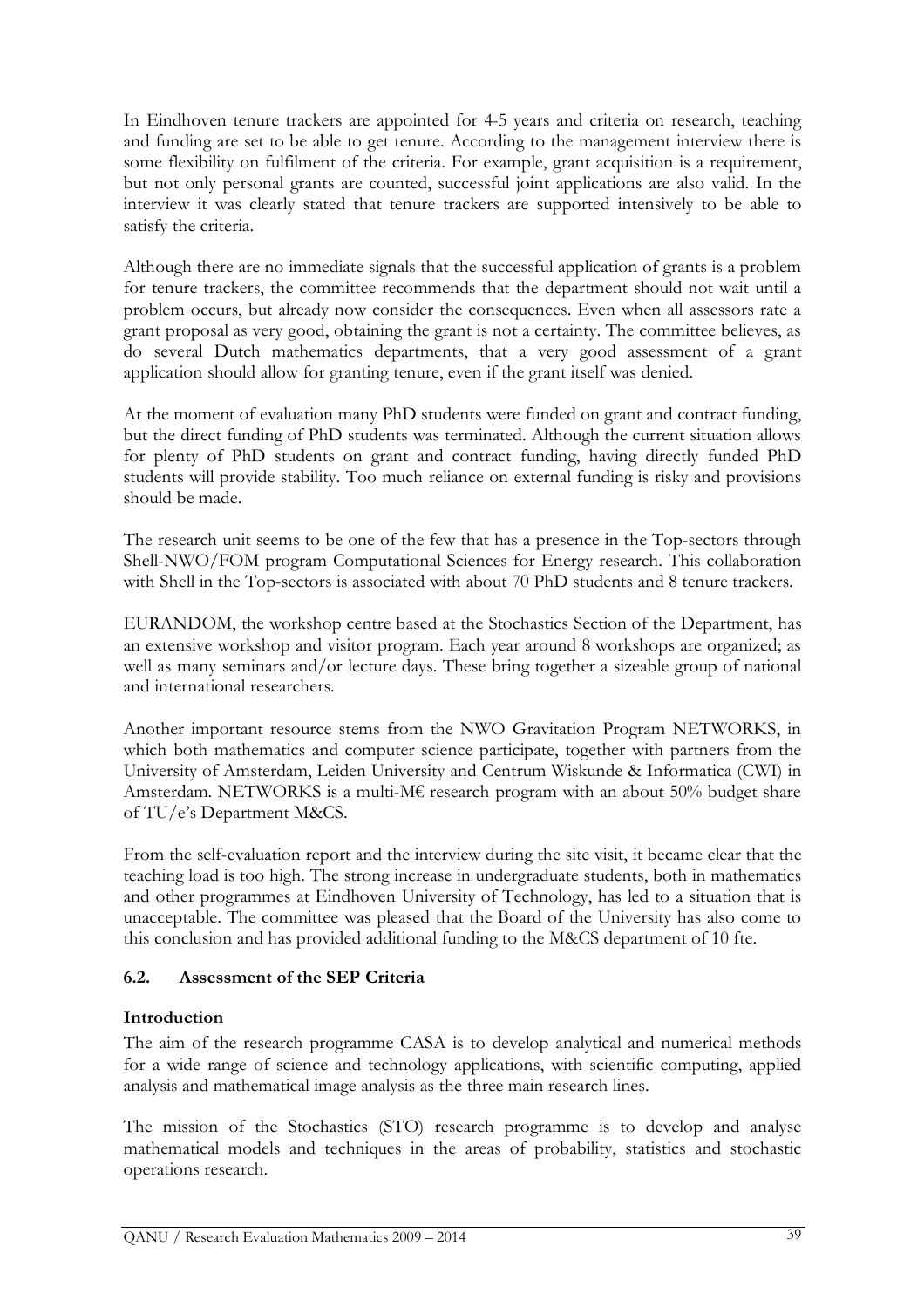The Discrete Mathematics (DM) research programme aims to develop mathematical techniques and algorithms in the areas of algebra, geometry, cryptography and combinatorial optimisation.

# Research quality

In the evaluation period CASA has been doing extremely well in combining fundamental research with a clear position towards industry and societal relevance. The research programme has a clear view and strategy on where to go in the wide area of computational science. The focus is on a number of themes, like energy, lighting and biomedical images. The renewal of many positions has led to higher visibility of the research programme while retaining cohesion and keeping a right balance between fundamental and applied research. The strengthening of international and interdisciplinary cooperation as well as the external funding is right on track. CASA is particularly strong on developing numerical methods for medical imaging and reactive flows.

In the STO research programme there are a number of excellent researchers in probability, making the department internationally very well recognised. They work mainly in queuing theory and statistical physics, with a good balance between fundamental and applied research. In statistics, important results have been obtained for compressed sensing problems, and a new chair works on biostatistical applications, with publications mainly in medical and biological journals. Compared to probability, statistics is a small group and an additional hire would be desirable. Cooperation between different members of STO occurs mainly through the NETWORKS programme. This programme allowed to hire assistant professors and to keep a senior staff member after retirement. It offers also opportunities to include and strengthen the research in statistics.

STO is strongly involved in the Data Science Centre. This is a very exciting project and the collaboration with Tilburg University offers interesting possibilities to build bridges to economics and management. Although funding for this project is not at all a problem, the committee recommends STO to carefully consider using their resources, since a lot of work both for teaching and for administration could be generated.

DM is also considered to be a programme that influences research worldwide in discrete mathematics, algorithms and cryptography. The publications by the programme are of very high quality. In the evaluation period a number of very impressive researchers were hired to replace researchers that were leaving. Evidence of this high quality is provided by the five highlights listed for DM, which include internationally awarded papers. DM produces high quality outputs in areas such as algebraic geometry, finite geometry, cryptography and graph theory. More evidence is provided by the fact that DM members have an excellent record in personal grants, scientific awards, invited lectures/plenary talks, and editorships at highly ranked journals.

#### Relevance to society

The committee compliments the research unit on the large number of industry cooperation and the high mathematical quality of work that is done in such cooperation. The committee considers also very positive that mathematics at TU/e has been able to participate in some projects from the Top-sectors. Funding of research by industry often leads to reduced quality of the research. The committee compliments the research programmes on remaining the high quality of work that is done on industry funding.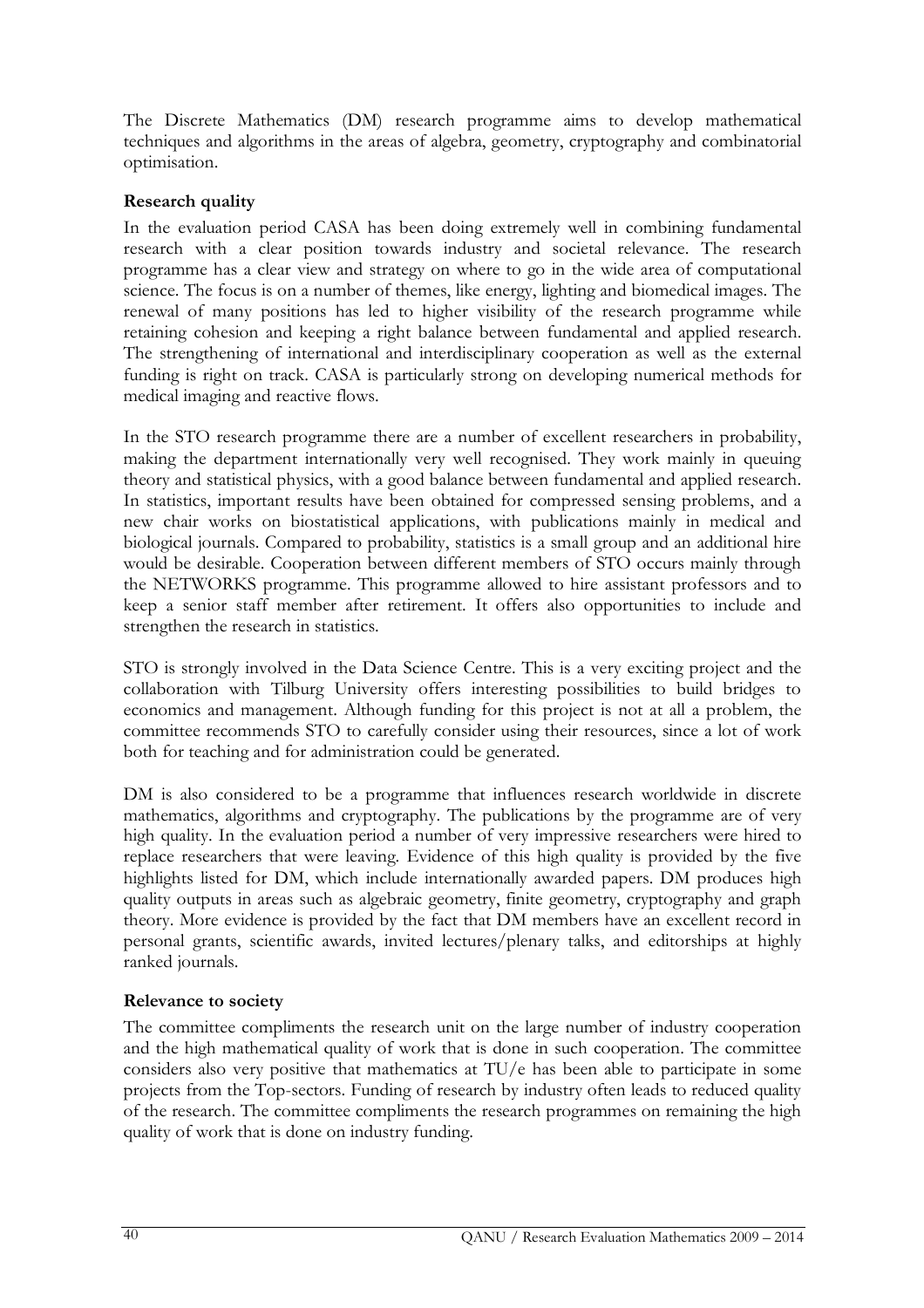In CASA many efforts were made to increase relevance and transfer of research outcomes. The programme has been highly successful in this respect and has increased the level of cooperation with other actors in society, in particular industry. Applications and industrial collaboration are excellent. A number of products are already being used, indicating that the strategy to go into this direction and having a technology science park next door, has been very successful. LIME can be given as an example, which is a consultancy group that grew out of the industrial consultancy activities of CASA.

STO focuses on combining fundamental research with applied mathematical problems. The high societal relevance of research by members of STO is reflected in publications in top journals from other fields than the core discipline and in a part time position of a member at Alcatel-Lucent. Another impressive example of an activity with high societal relevance is the fact that Eindhoven is not only participating in the Data Science Centre, but has a leading position in this centre. In addition there are many outreach activities by members of STO, with appearances in the media.

DM collaborates with the Department of Computer Science, as well as with the other research area STO. DM is also active on a variety of topics that lead to societal relevance, like cooperation with industrial companies, spin offs and software products. The programme contributes to the solution of crucial problems in society. For example, spin-offs like Sowiso are clear examples of how the research contributes both in long-term and in short-term to society, facilitating transfer of technology. Examples of relevance include (i) the development of an elliptic-curve-based signature scheme which is currently under consideration for internet-wide deployment, (ii) the optimization of various cryptographic/cryptanalytic algorithms based on advances in computer architecture, and (iii) the discovery of statistical biases in the RC4 stream cipher.

# Viability

CASA has undertaken many activities in the recent years to allow for an excellent future. Hiring of new staff members at various levels of their career was successful and seems the result of an excellent strategic planning and good view on the strengths and weaknesses of the research programme.

For STO the strategy emphasises very strongly the applied side of mathematics, with a focus on the themes Data Analytics and Algorithmics and Stochastics. At the moment the committee observes an excellent balance of applied and curiosity driven research in probability theory. Keeping this balance will be very important for the long-term success of the programme. There are ambitious plans to expand both research and education in Data Science through the Data Science Centre. It will be a challenge for the staff to manage the additional work involved, but it offers also many opportunities for interesting research projects and recruitment of excellent students.

DM is the smallest of the three research programmes and due to financial setbacks concerning the entire department, one of the retiring full professors was not replaced. However, during the site visit it was mentioned that at present a new senior researcher in pure discrete mathematics is looked for as well as a number of more junior staff. The optimisation vacancy was recently filled and for the entire research programme the situations is rapidly improving. Care should be taken for ensuring that the teaching and supervision load of the DM members is not too high, so that the current level can be maintained.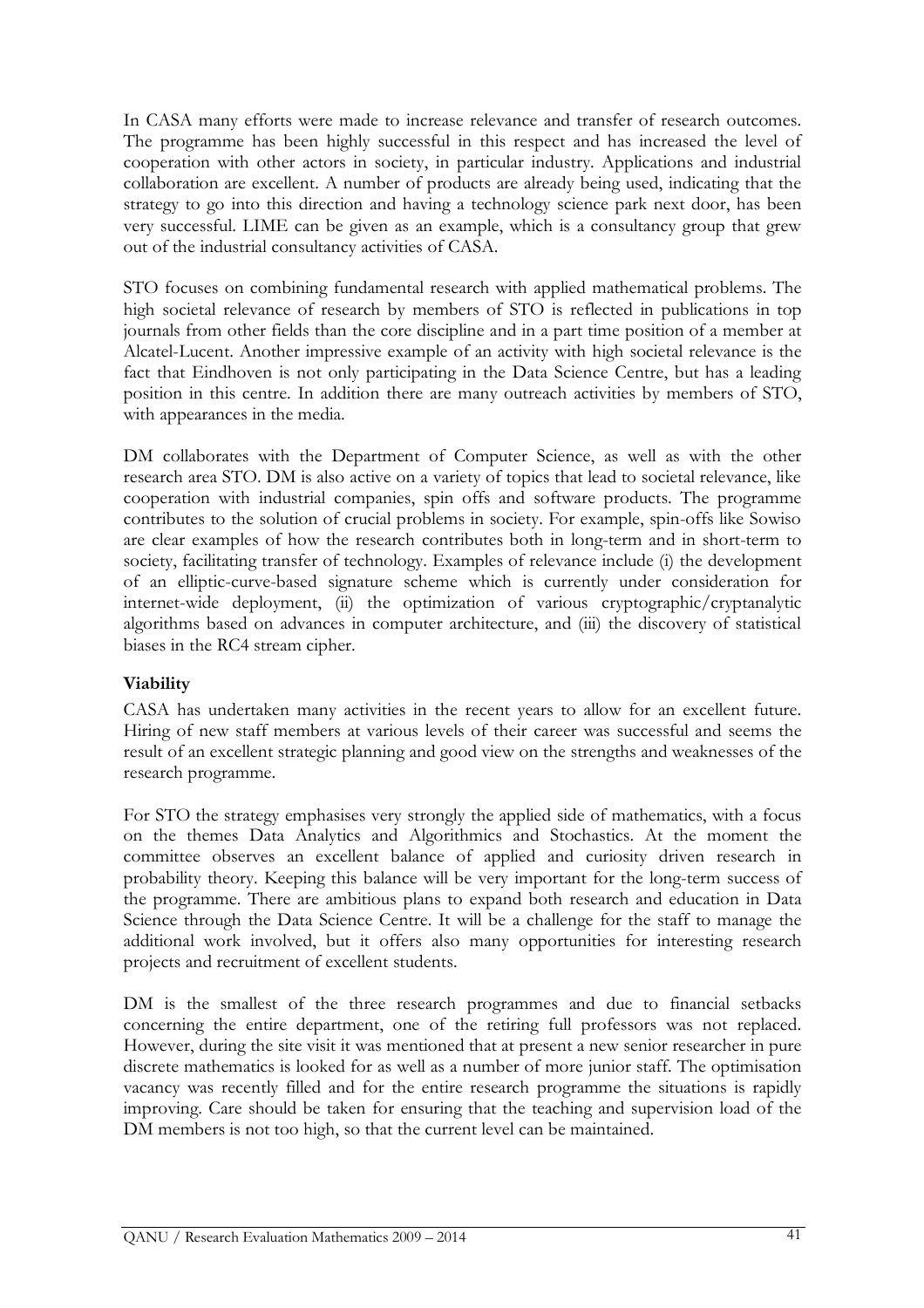All three research programmes benefit from the YEPP programme, enabling them to identify and nurture research talent. The only threat for the Eindhoven research programmes, as was mentioned before, is the high teaching load. The commitment of the Board of the University with respect to direct funding for staff to deal with the teaching is crucial for the viability of the mathematics programmes.

The Eindhoven self-evaluation report was one of the few universities that indicated the Topsectors as an opportunity rather than a threat. The committee appreciates this positive approach towards the Top-sectors, specifically in relation to the Top-sector Energy. It considers that this proactive and optimistic approach will be more successful in the long run compared to complaining that Top-sectors do not fit mathematics.

# Conclusion

With respect to the quality of research Eindhoven has three programmes that all are doing research at the highest international level. Excellent hiring strategies allowed for continuing research at the same level throughout the evaluation period. With the support of PDO, grant applications and collaborations with industry were successfully applied for, leading to a high number of PhD students and a thriving mathematics department.

The department manages to combine fundamental research questions with a very active approach towards the application of its outcomes. In addition the committee believes that researchers are well equipped to adopt problems that come from society. The PDO strongly improves the connections between the researchers and society / industry.

The future in mathematics at Eindhoven University of Technology looks extremely bright. The only potential worry is the high teaching load that has not yet been completely resolved. However, the Board of the University has acknowledged this issue and has promised to provide more direct funding for hiring staff to reduce the teaching load. Nevertheless, with further growth of student numbers, this aspect should be closely monitored.

# 6.3. PhD programmes

A total of 71 PhD students received a PhD during the review period. Roughly a quarter of the candidates completed their PhD within 4 years, but the majority took at least 4.5 years. PhD candidates may be scouted internally, within the master's or bachelor's programme, or may be internationally recruited. PhD positions are funded by NWO, other national organisations, European organisations, industry and TU/e itself.

PhD candidates first get a one-year contract. Shortly before the end of this contract, a formal evaluation takes place. A negative evaluation leads to a termination of the contract, while a positive evaluation leads to an extension with another three years. During these remaining three years, there are annual evaluations in which the performance is assessed and points for improvement are identified.

In the evaluation period graduating in time was not a priority at the department, more emphasis was on the quality of the work. Although the committee supports focus on high quality thesis work, the department should actively support PhD students to graduate in time. This will be a challenge, specifically with the growing number of PhD students, and the variety of research topics they work on.

During the site visit, the PhD students gave a very good impression. They were positive about the supervision and also active in organizing themselves. Two years ago, they have set up a PhD Council that organizes workshops and represents the Eindhoven PhD students in the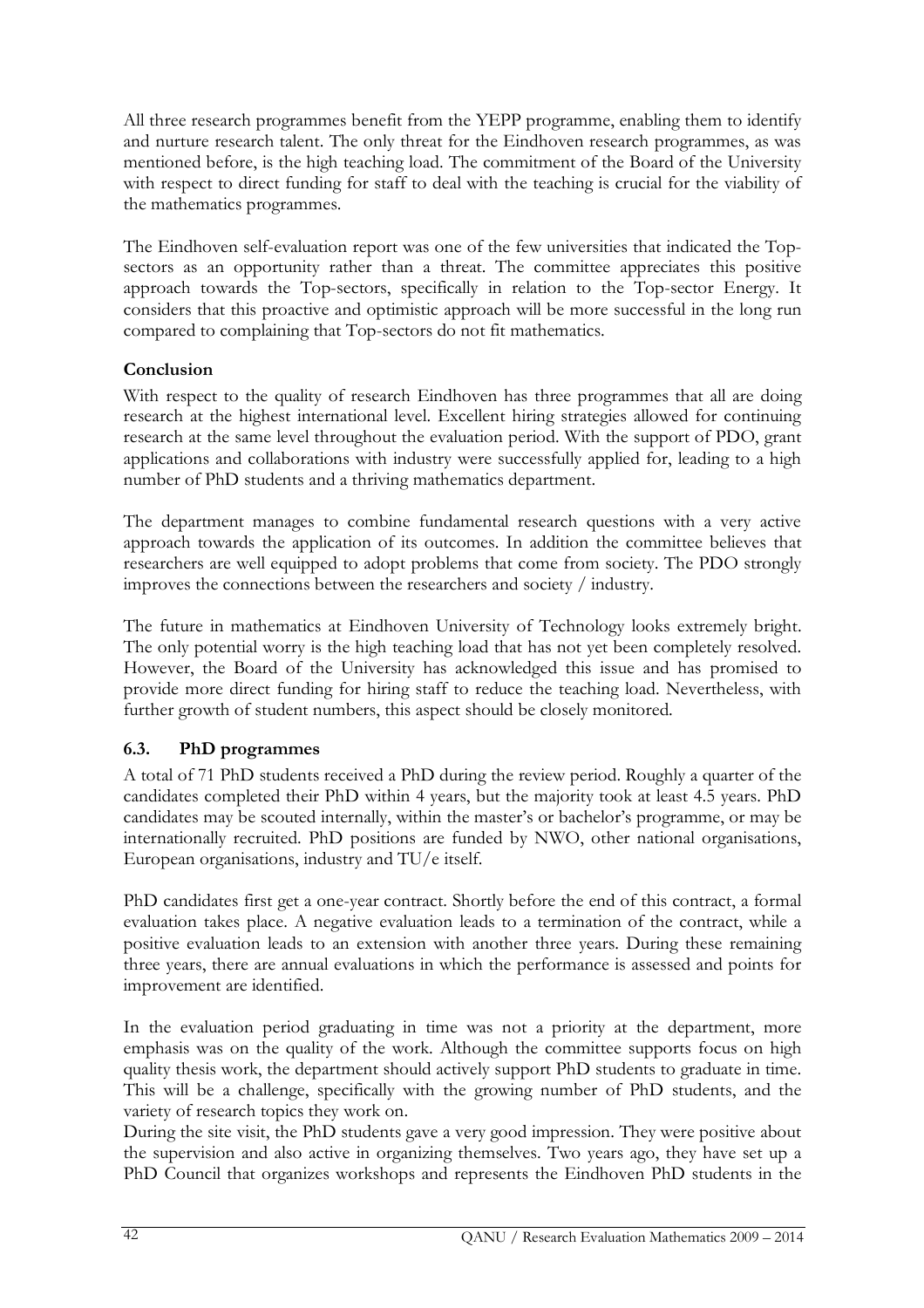national organization of PhDs. With exception of the go/no-go decision after 12 months, contact with the supervisor is very informal, though frequent. The setting up of a graduate school is considered a positive development, although it was not relevant to the PhD students the committee talked to. The choice of courses that could be followed was done in close consultation with supervisors. Only one course was mandatory, which was on research integrity and was well liked. The students run a mutual help system, where any student can pose a question and others suggest answers. This sounds excellent.

PhD students have teaching obligations of a total of 600 hours. Most choose to do the majority of teaching in the first and second years of their appointment. During these years teaching takes up quite a lot of time, but the experience is valued.

The Impulse Program may be good in the short term for alleviating the need for PhD funding, but it may be counterproductive in the long term, because it may favour applied driven research at the expense of curiosity driven projects. A long-term policy (or a change in the requirements of this program towards fundamental research) needs to be implemented to ensure a good balance between both paradigms. Currently, the performance of the PhD programme, in terms of quality and quantity, seems excellent.

In view of the high quality (and high quantity, a total of 55 PhD students enrolled between 2006 and 2010) of the PhD theses produced in the review period, the organization of the PhD programme, and the policies ensuring the quality of the projects seem adequate, and are working very well. The high quality can be confirmed from the high number of prices received by PhD students between 2009 and 2014, in areas ranging from fundamental to applied mathematics. The review policies regarding PhD students seem adequate.

# 6.4. Research integrity policy

The research unit Mathematics follows TU/e's Executive Board in its pro-active approach of academic integrity. The Executive Board has appointed a TU/e-wide Advisory Committee for Academic Integrity, in which each department is represented by a staff member. Besides this advisory committee, a Central Committee for Academic Integrity has been appointed, as a consultation body in case of actual misconduct. In addition, a TU/e-wide code of conduct has been composed, which is fully in line with the Netherlands Code for Scientific Practice, but specific for TU/e, particularly with respect to industrial research contacts. Currently, plans are being developed for centralised data storage systems. Algorithms might also be stored there.

As mentioned in the general chapter of this report, infringement of research integrity and fraud are very uncommon in mathematics. Nevertheless, the committee considers it important that Eindhoven has a policy and that this policy is actively communicated to staff members, specifically PhD students and undergraduate students.

Having an Advisory Committee in which all disciplines are represented is important, since different disciplines have different needs, approach and requirements in terms of academic integrity. The existence of a Central Committee ensures that the staff members have a body to consult in the situation of need. Paying special attention to the case of industrial contracts seems extremely relevant given the large number of these contracts, in which integrity has to have a clear priority over profit. The goal of making all outputs freely available is commendable and it reflects the current tendency in many internationally respected universities.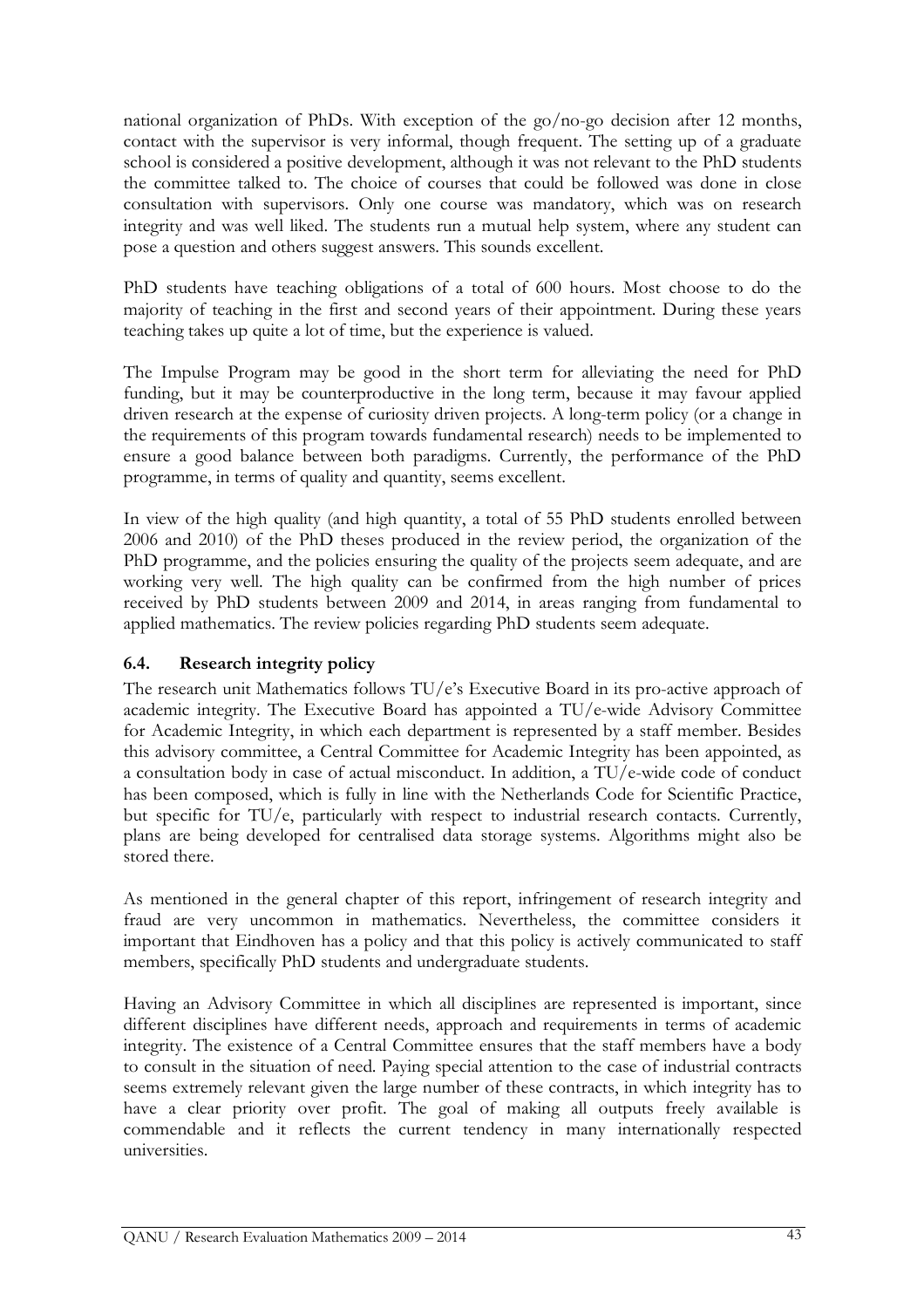#### 6.5. Recommendations

- The research unit is doing an excellent job in all aspects. The strategic path with the emphasis on high-tech applications while keeping a strong position in fundamental research should be continued. However, the concerns by the research unit regarding the increase in workload due to teaching and PhD supervision are justified. Hiring of new high-quality staff with some experience both in teaching and in supervision may be needed to ensure the current level of quality and productivity. The issue of teaching load should also be given careful consideration in the involvement in the Data Science project.
- A possible threat in the long term could be the prioritization of applied topics at the expense of fundamental research. This may be avoided by properly expanding the staff so that there is the correct balance between teaching and research, and the quality of the output is maintained.
- Apparently, there have been no PhD students on direct funding since 2011. This should be re-established, at least for new tenure trackers, who should be enabled to have their own PhD student within their own area of expertise.
- Efforts should be made to enlarge the statistics group in STO and to foster interactions of statistics with other projects in the programme.

#### 6.6. Quantitative assessment

| Research quality     | excellent $(1)$ |
|----------------------|-----------------|
| Relevance to society | excellent $(1)$ |
| Viability            | excellent $(1)$ |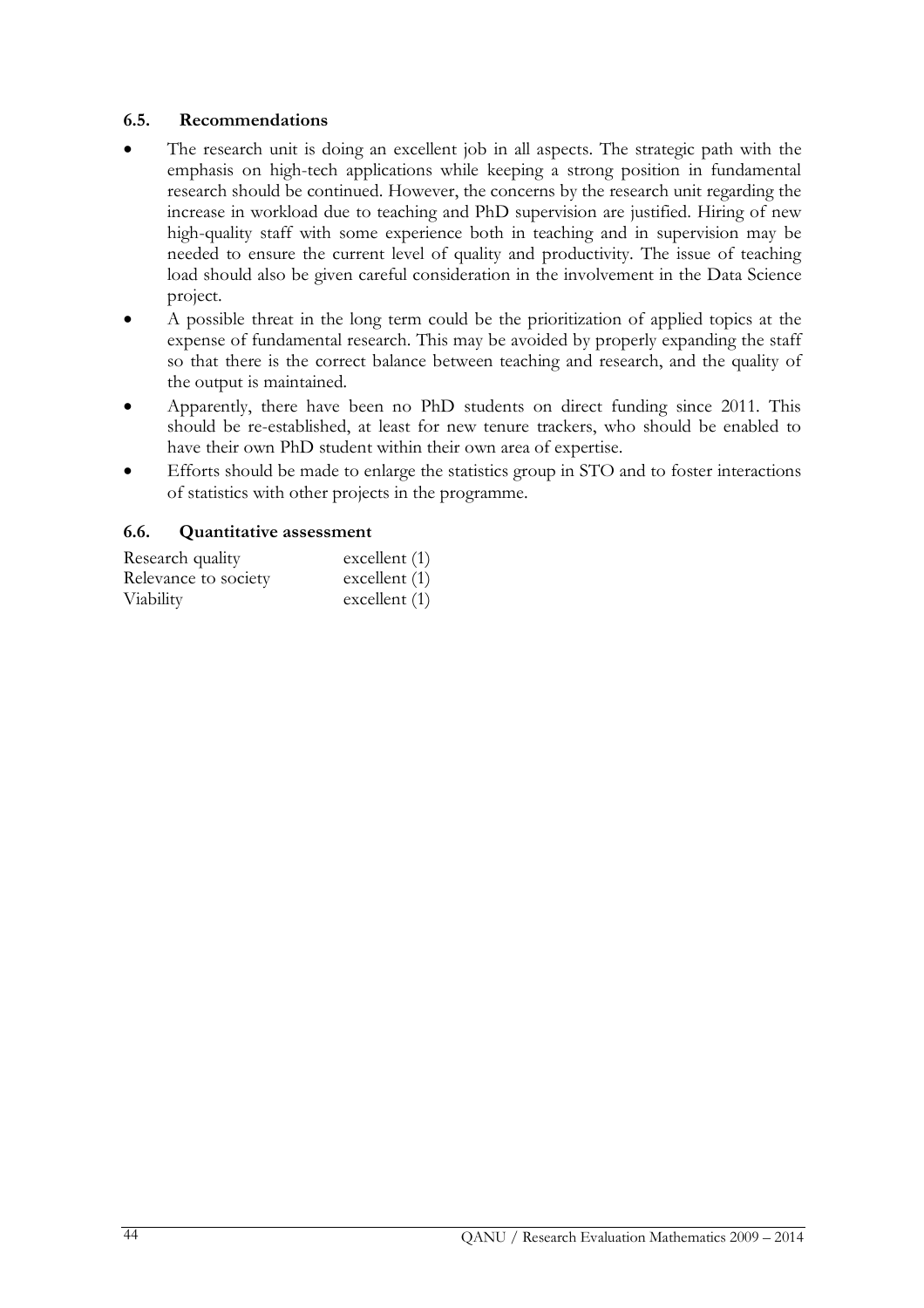# 7. Research evaluation of the Johann Bernoulli Institute of Mathematics and Computer Science, University of Groningen

# 7.1. Organisation, leadership, strategy and targets of the research unit

The Johann Bernoulli Institute of Mathematics and Computer Science (JBI) is part of the Faculty of Mathematics and Natural Sciences (FMNS) of the University of Groningen (RUG). Head of JBI is the scientific director who reports to the dean and the faculty board.

Unlike other Dutch universities, RUG offers bachelor's and master's programmes in both mathematics and applied mathematics. This educational position is reflected in its two separate research programmes:

Mathematics: this research programme covers two research lines, one in dynamical systems, algebra, geometry & mathematical physics (DAGM) and one in statistics & probability (SP); Applied Mathematics: this research programme covers two research lines, one in systems, control & optimisation (SCO) and one in computational science & numerical mathematics (CSNM).

JBI's mission is to perform outstanding academic research and teaching in mathematics and to maintain international leadership therein, to foster mathematics as a living body of knowledge, and to make it relevant to society in its broadest sense. As an important part of this mission JBI aims to transfer its results to other areas of science and technology. The symbiosis between pure and applied mathematics, and between mono- and multidisciplinary research and teaching, is described as a distinguishing characteristic.

The strategy for the reporting period, as well as the strategy for the upcoming period (outlined in 'The JBI Faculty Hiring Plan 2015-25'), covers four (partly overlapping) aspects:

- strengthening the overall discipline of mathematics;
- building on JBI's strengths;
- exploring new opportunities;
- tackling current weaknesses.

The current strategy, which will largely be continued in the upcoming period, puts emphasis on increasing cooperation with scientific partners from other disciplines within the FMN and RUG (e.g. ENTEG, UMCG), and outside of Groningen (e.g. IMAU, MARIN, NLR). JBI's hiring policy reflects the strategy of cross-fertilisation, which is thought to help increase research funding for mathematical research. It is stressed that over the review period, JBI was heavily involved in setting up the faculty-wide research theme 'Data Science and Systems Complexity', which provided new opportunities for collaboration with the computer science section of the JBI. During the coming period, existing collaborations will be strengthened, especially within the university focal areas 'Energy' and 'Healthy Ageing'.

RUG is internationally known for its research into dynamical systems and systems & control. The self-evaluation report states that the 'Systems profile' of JBI has been enhanced in various ways during the review period, and will be further strengthened in the coming period, for example by strategic appointments. The systems profile is emphasised in the Faculty hiring plan 2015-2025.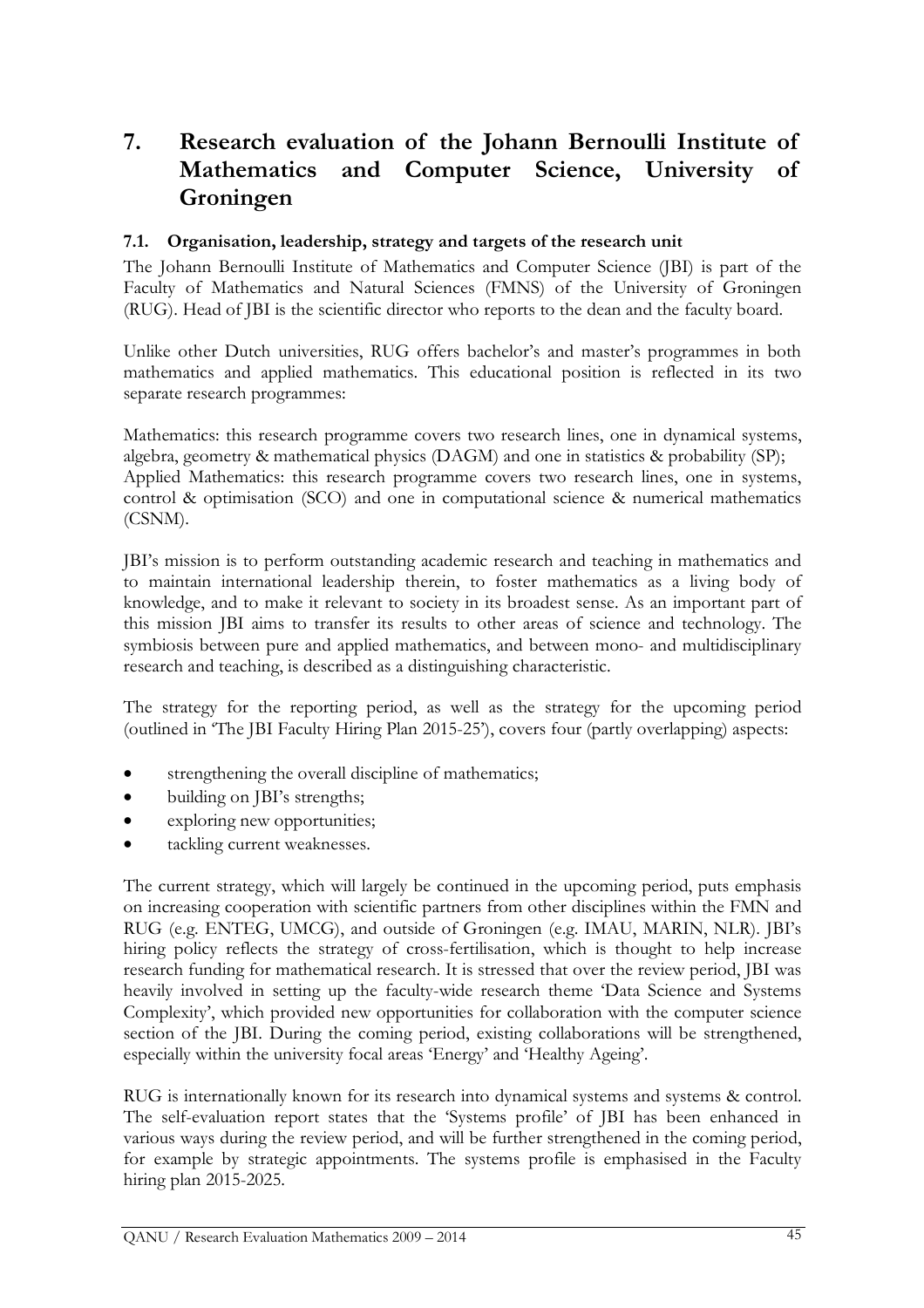The self-evaluation report indicates that, because of JBI's relatively small size, there is a risk of research lines becoming too attached to individual researchers. During the review period this was countered by strengthening the thematic focus points of the research, as opposed to striving for a more uniform, but necessarily thin coverage of the whole discipline. In the coming period the institute hopes to grow moderately. Also, the institute hopes to remedy the limited success in obtaining personal grants by stimulating collaboration and proactively attracting potential candidates for personal grants. The new financial allocation model will reward teaching efforts more proportionally.

Mathematics in Groningen is a founding member of the NWO cluster NDNS+, and participates in the NWO clusters STAR, Diamant and GQT. RUG also participates in the national research school WONDER, and is an associated partner of AMI (Applied Mathematics Institute of the three technical universities).

The committee concluded that Groningen has one of the smaller mathematics sections in the Netherlands and it was surprised that it nevertheless divided its research activity into more research lines than any other university. Of the four research lines, only one had more than 2 research fte of scientific staff in 2014. The divisions between some of the underlying research lines seemed artificial and are probably the remains of the past. The aforementioned risk of research lines becoming too attached to individual researchers is indeed high with only one or two full professors or even none in a research line. In addition, Groningen is the only university that provides educational programmes both in mathematics and in applied mathematics, leading to another dichotomy in research programmes. The small research lines are considered to be more vulnerable to external changes. The committee does not want to dictate any specific changes, but strongly suggests to the institute to review the current situation and explore possibilities concerning joining groups and/or moving staff members around to create larger groups.

# **Resources**

During the review period the number of tenured and tenure-track staff has remained stable at around 17 staff members (which equals 7 research fte's). The number of PhD candidates increased from 32 to 41. This is partly a result of the growing numbers of external scholarship PhD candidates, who made up almost 30% of the PhD population at the end of the review period. The faculty reportedly has an active policy for recruiting scholarship PhDs in China and Latin America.

The annual research budget has remained stable around 3.000 K€. Direct funding remains the most important source of income. The average share of contract research is negligible at 3%. In the coming years, JBI plans to shift the funding targets from national to European funding opportunities, such as Horizon 2020. According to the self-evaluation report, JBI will pursue participation in large consortia to obtain such funding. JBI will also invest in the support system for researchers who write grant proposals. So far, its researchers have had limited success in acquiring NWO VENI/VIDI/VICI grants and ERC grants.

Increasing undergraduate student numbers and a faculty-wide hiring freeze in 2011-2012 have left JBI understaffed for a considerable time. As a result, the teaching load for scientific staff members was high, particularly for thesis supervision. In the coming years, JBI hopes to benefit from a newly introduced, more transparent allocation model (which is among others based on credit points earned by teaching and the annual number of PhD defences), and increased direct funding. As part of its strategic hiring plan 2015-2025, a new position for a tenure-track assistant professor will be opened soon.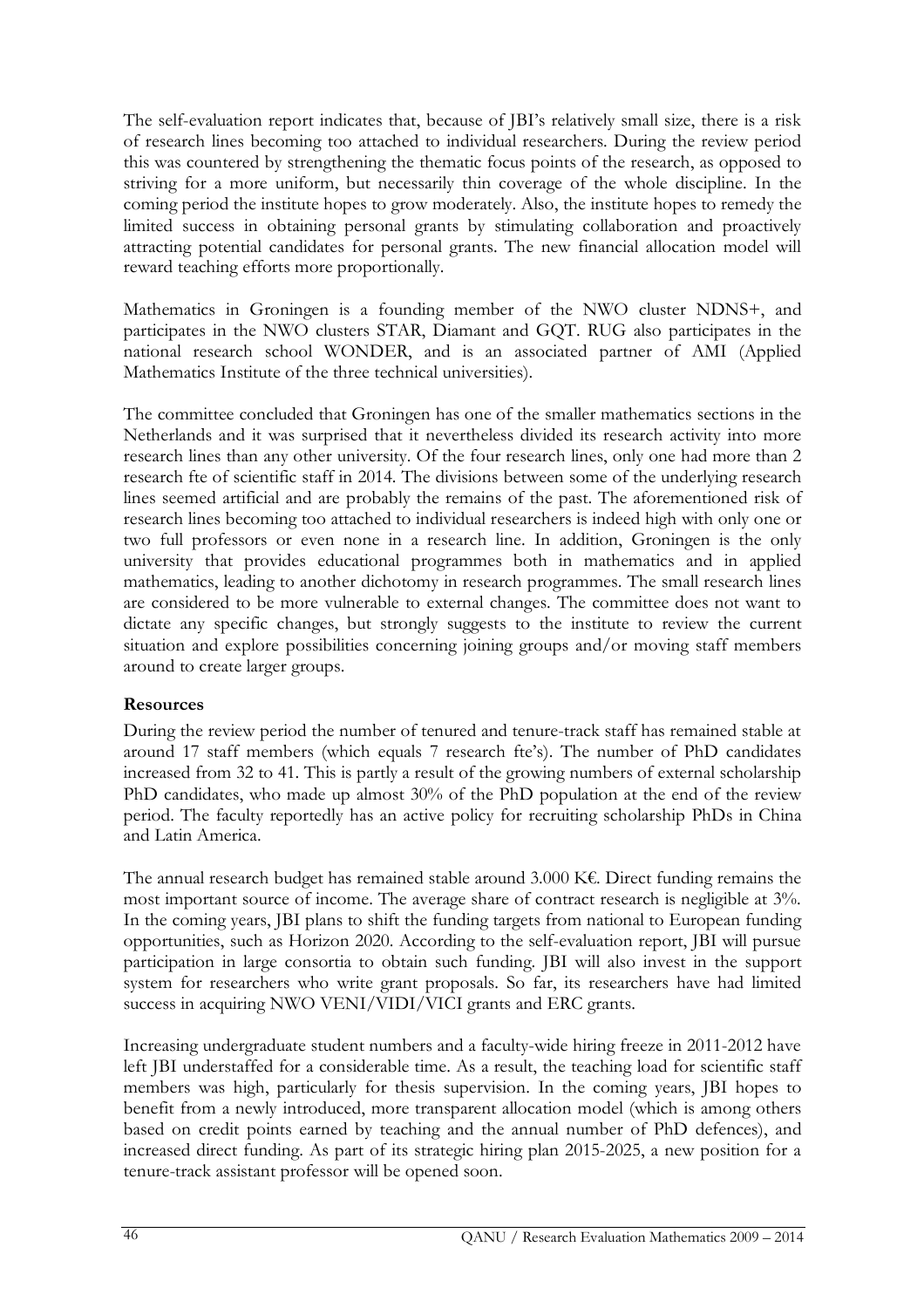During the site visit, the committee also discussed the teaching load with delegations from JBI. It is expected that the new allocation model will lead to hiring new staff, which will subsequently reduce the teaching load. From the interviews it became clear that negotiations on filling four more positions - that are the outcome of this new allocation model - are not yet completed. The committee encourages JBI and urges the Board of the Faculty to come to a swift agreement on these positions in order to hire new staff members on a short time-scale.

A tenure-track policy has been in existence at the FMNS since 2001 and is described as very helpful in 'attracting promising and ambitious young researchers'. However, the faculty-wide tenure criteria for acquiring external funding may be too strict for the field of mathematics. The committee extensively discussed the tenure-track system in Groningen. In principle the committee supports the tenure-track policy in which young, talented researchers get the opportunity to do research and develop a research group within their expertise.

At all universities criteria to get tenure are formulated in three areas "teaching", "research quality" and "grant applications". In Groningen criteria to get tenure are uniform throughout the faculty which comprises many different disciplines, amongst which are funding criteria. The faculty policy is that a tenure tracker should have actually obtained a substantial grant, which is very difficult in mathematics. A number of other universities in the Netherlands consider a proposal that has received a very good evaluation by the reviewers to be sufficient for the criterion "grant applications", even if the grant itself was denied. In Groningen this is currently not the case, which is an undesirable situation and the committee strongly advises the Faculty Board to reconsider the uniform criteria and make them more flexible and fitting to the discipline of the tenure tracker. Otherwise, there is the chance of JBI losing its appeal to candidate tenure trackers to other universities in the Netherlands.

The committee is positive on the fact that, although there is no formal policy according to the interview with staff, all tenure trackers get a PhD student on direct funding. This will help the tenure tracker in doing research, developing an academic track record and writing grant proposals.

# 7.2. Assessment of the SEP Criteria

# Introduction

The research programme in Mathematics consists of two research lines, *Dynamical Systems*, Algebra, Geometry & Mathematical Physics and Statistics & Probability. Stochastic systems and networks form a common theme in both research lines. In 2014, the first group (DAGM) consisted of 9 scientific staff members, with a total of 3,7 research fte. The second group (S&P) consisted of just 2 scientific staff members, with a total of 1,1 fte.

The research programme in Applied Mathematics consists of two research lines, Systems, Control & Optimisation and Computational Science & Numerical Mathematics. In 2014, the first group (SCO) consisted of only 3 scientific staff members, with a total of 1.2 research fte. The second group (CS&NM) consisted of just 4 scientific staff members, with a total of 1.9 fte.

# Research quality

Within the mathematics research programme, DAGM is the larger of two research lines (and the largest in the mathematics section overall) and it seems to be a stable, internationally visible research line. The geometry and topology group works on dynamical systems and bifurcation theory, the mathematical physics group on transport problems and on the geometry of differential equations, the stochastic systems group on statistical mechanics. The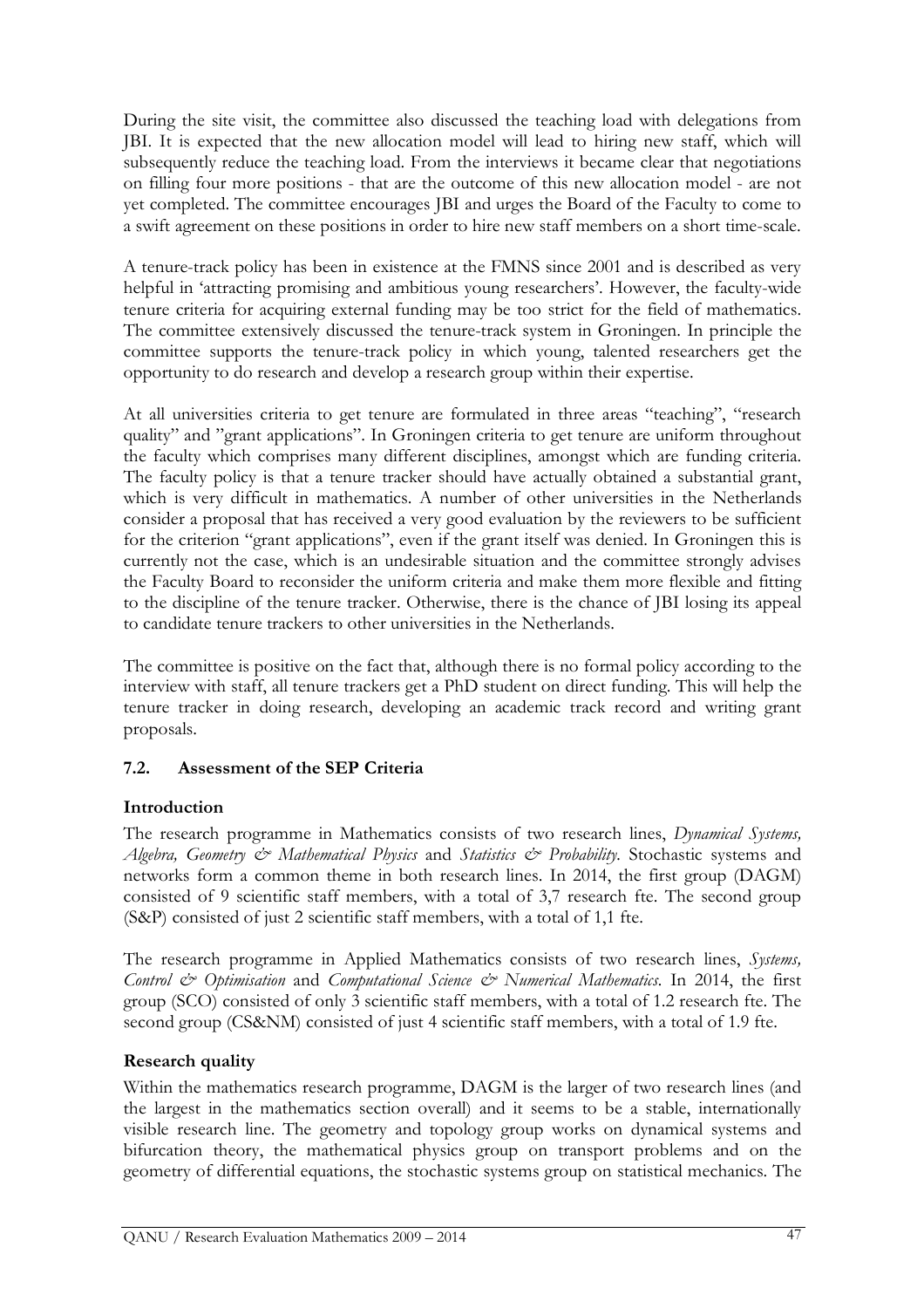research of this group led to high quality papers and to international recognition. There is only one algebraic expert in DAGM, which is a vulnerable situation. In the interviews it became clear that JBI agrees with this, too limited expertise being present in algebra, geometry and topology. The committee concurs with the priority to hire an additional researcher in this area.

The second research line in the mathematics research programme, SP, is the smaller of the two, with only one full professor and since 2013 one tenure tracker. Both work in the area of high-dimensional statistics with biological applications, and the committee thinks that this group should rather belong to the applied mathematics programme They have published in very good journals and are recognised internationally. The small size of the research line makes it more difficult to excel. Probability theory is represented not in this research line, but in DAGM with the topic of interacting particle systems.

With respect to the applied mathematics research programme, the first research line, CSNM, was led by an internationally well-established researcher in the evaluation period. His activities strongly strengthened the group and led to a number of high quality papers. After his retirement the research line is left without any full professor and has become very small with only three tenured staff members. This makes the group vulnerable.

The second research line of the applied mathematics research programme, SCO, although also very small, is visible world-wide and includes some of the leading figures in the field. The researchers are extremely well cited and have obtained very good funding support. They have made – and still make – major contributions to the field. With two full professors, both very visible at an international level and with a high quality publication on breakthroughs in the area, the research quality of SCO has been excellent.

The quality of the research in optimization theory is very high and has some excellent and very original outputs. Due to the loss of some staff, the current expertise in Mathematical Optimization is on the boundary of Optimization Theory and Control Systems. It may be good to hire staff with expertise in non-smooth optimization, to compensate for the recent loss of a staff member in this area.

# Relevance to society

The JBI considers relevance to society from three angles: long-term impact of mathematical insights, educating a useful set of professionals, and involvement in applied research. In the self-evaluation report the four programmes are combined in the description, therefore also the committee will assess societal relevance at the level of the JBI.

Because of the fact that the JBI also focuses on applied mathematics, one would expect that the ambitions regarding societal relevance would be somewhat higher. Nevertheless, there are several very good examples of collaboration and applied research that are relevant for society. These include climate modelling, astrophysics, healthy ageing, chronobiology, power networks and simulation of extreme sea waves. Moreover, there is a record of producing software that is used in weather and climate applications and in systems biology. Distinctive is the SCO research line, which has a very good record in working towards societal goals. Many of the ideas and concepts have found their way into society and there is substantial interdisciplinary cooperation and transfer. One outstanding example is the contribution to the energy based modelling which is incorporated in the software M20.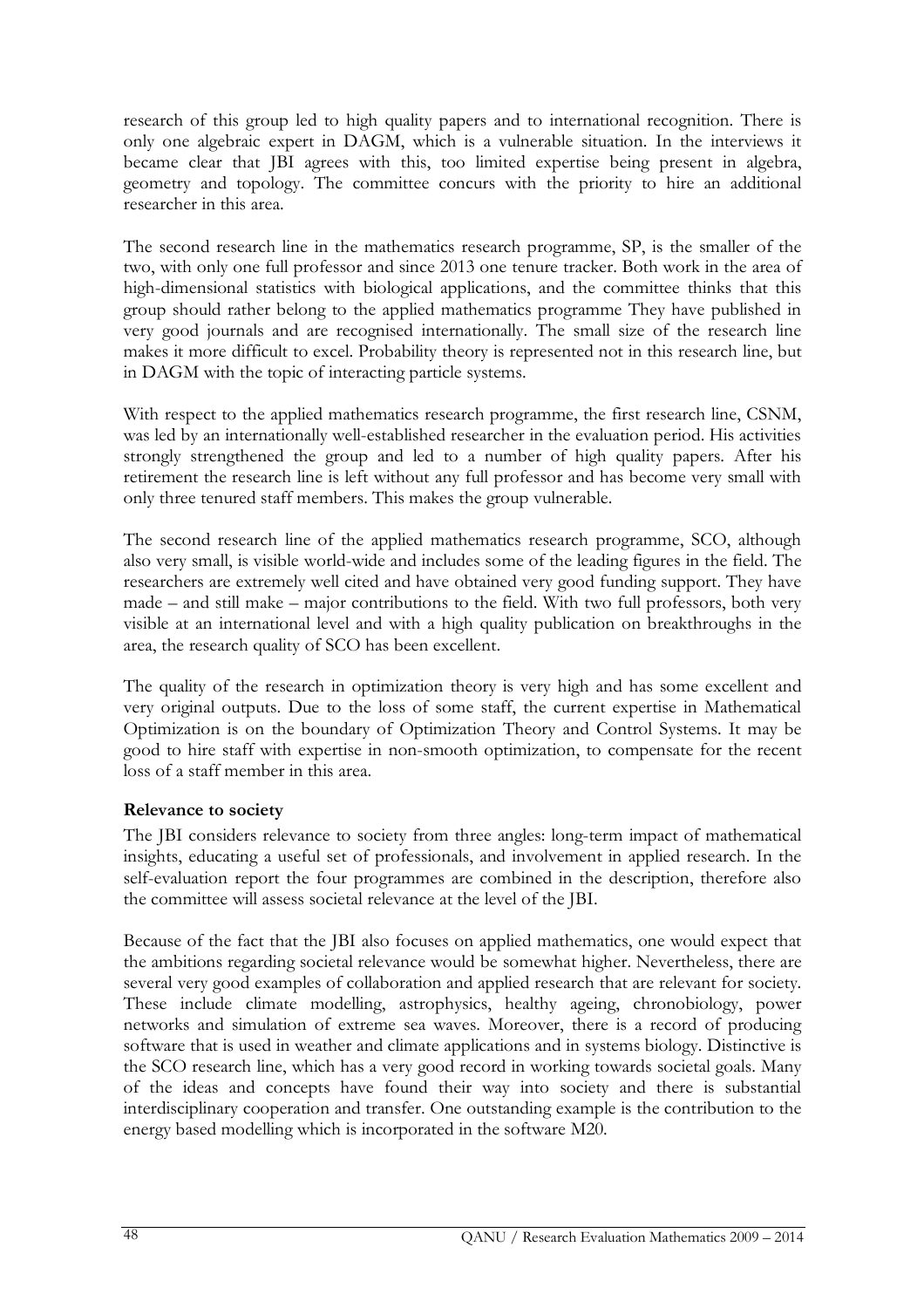The self-evaluation mentions several times that the department is one of the key players in the faculty theme "Data Science and Complexity" which has high societal relevance and provides opportunities for interdisciplinary research.

# Viability

Like nearly all universities, JBI started a data science centre. Unlike some others, the focus in Groningen is to actively get the mathematicians involved, by including systems complexity explicitly in the title. They seem to do well in this respect, making mathematics an integral part of the new centre. The Data Science and Systems Complexity Centre appears to be relevant to all research lines, and JBI as a whole. In particular, Systems & Control, Dynamical Systems, Computational Science & Numerical Mathematics, Stochastics, Geometry, and Statistics are expected to play a leading role within the study of Complex Systems and Network Dynamics, whereas in particular Statistics and Computational Science will be key in developing the mathematics underlying Data Science. One of the successes is that the data science and systems complexity centre was one of four themes selected by the faculty to support and received additional funding. The committee is positive about these developments.

The DAGM research line has a good number of tenure trackers as well as more senior researchers, providing the group with a good mixture between senior and junior staff. They are well recognised and have hired a number of very good new staff members. In addition they are further supported to take on the future.

The SP research line, as was mentioned before, is extremely small with only two tenured staff members making it not a comfortable and even vulnerable situation. However, they are both still young and do very good research. Connecting to the probabilists from one of the other research lines might help, but also finding collaborations beyond the JBI might provide opportunities and strengthen their position for the future.

The committee has concerns about the future of the CSNM group. While the number of PhD students is growing the tenured fte staff has decreased, and currently there is no full professor in this research line. Despite the retirement of the group leader, the group has been successful in acquiring external funding and the publications are on an increasing level as well. However, having an engineering degree programme requires JBI to have a strong numerical analysis/scientific computing component. The JBI should consider strengthening this component of their profile.

In sharp contrast with the strategy for the CSNM research line, is the strategy and viability for the SCO research line. The two full professors will continue for the next evaluation period and seem to have a clear strategy. The excellent track record of this research line leaves no doubts for the future. The only minor recommendation is that preparing a strategy for the replacement of two senior researchers who retire after the upcoming review period should not be forgotten.

# Conclusion

The committee concludes that the small size of JBI and the further division into applied mathematics versus mathematics leads to a scattered approach of mathematics research. The committee wonders if this latter division has to be kept parallel to the two undergraduate degrees. Although the quality itself was good to very good and for one research line even excellent in the evaluation period, the committee fears that not all four research lines are given equal support towards the future. The committee strongly recommends restructuring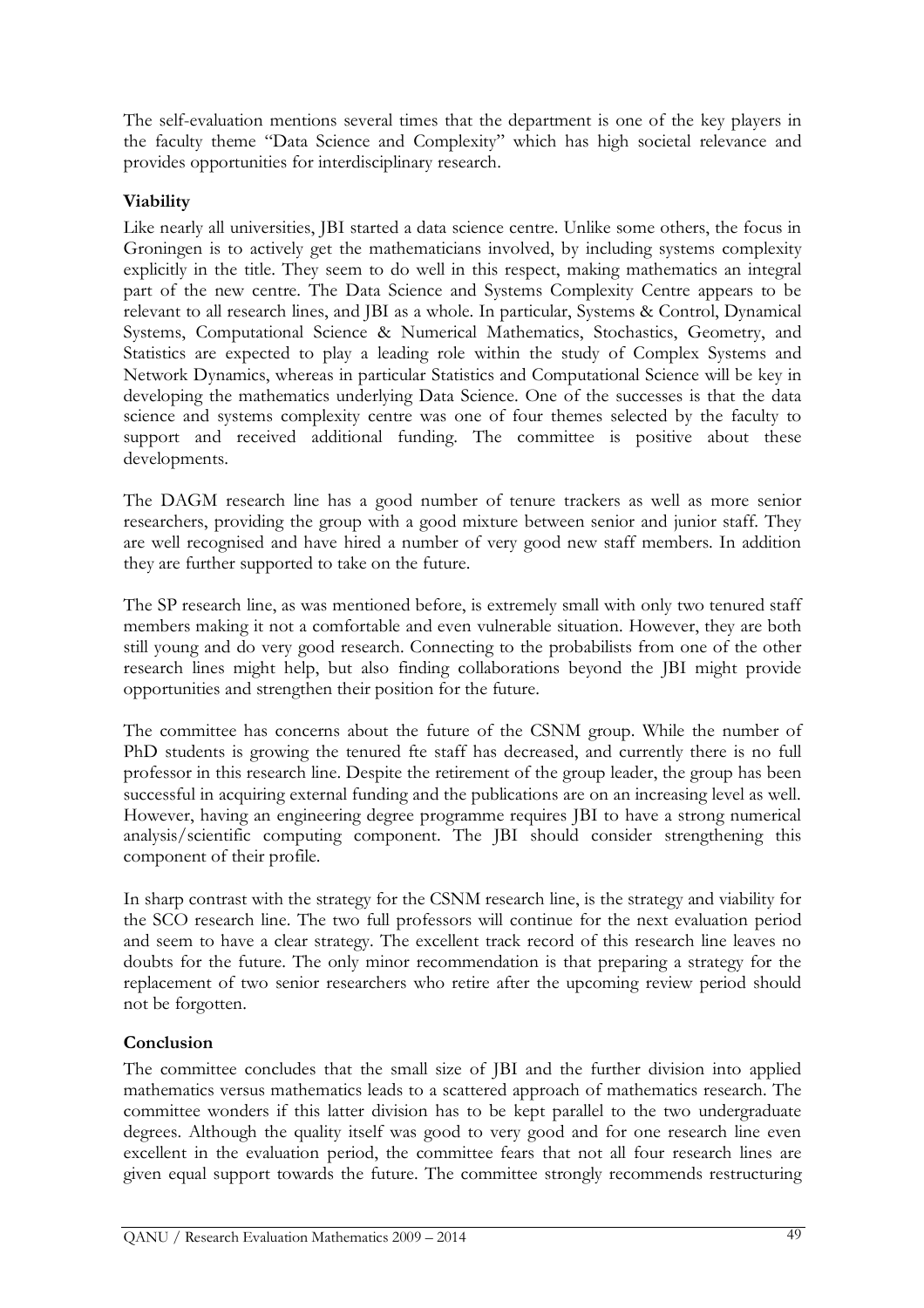the institute. Should JBI decide to do so, the committee considers the viability to be very good because there is a lot of quality within the different research lines. Leaving the structure as it is will make the institute less viable.

# 7.3. PhD programmes

Over the review period a total of 33 candidates received a PhD, this number includes regular and guest PhD candidates. Between 2006 and 2010 a total of 34 regular PhD candidates enrolled.  $67\%$  of the candidates graduated within five years and  $9\%$  discontinued their projects. JBI hopes to further improve graduation times in the coming period. The universitywide PhD registration system Hora Finita is regarded as a tool that will help to keep track of PhD candidates and their progress.

The training of PhD candidates is embedded in the Graduate School of Science (GSS). In addition to offering general skills courses, GSS cooperates with national research schools WONDER, DISC and the J.M. Burgers Center. The GSS provides an individual training budget for every PhD candidate to follow courses, and attend summer schools and conferences.

PhD students are supervised by full, associate and assistant professors. In line with university regulations there are formal R&D interviews after six and nine months, and at the end of the second and third year of the project.

PhD students are encouraged to take part in career development courses and events organised by the GSS. Half of the graduates pursue a career in academia, the other half obtains employment in industry.

With respect to the size of the staff JBI has a high number of PhD students; mathematical staff members in Groningen have one of the highest number of PhD students per research fte in the Netherlands. Many of the PhD students are doing their research on a scholarship. On the one hand this displays a high success rate in funding of PhD projects, which could be seen as a measure for quality. On the other hand, it will be more difficult for the supervisors to closely follow and supervise the progress of all PhD students. This requires a more formal structure, which is in place in Groningen. In addition, each PhD student formally has to have two supervisors.

After six months the PhD student has a formal interview with his/her supervisor on the progress of the project. At this point concerns should be discussed, giving the PhD student ample opportunity to improve. At nine months a go/no-go meeting is held with members of the graduate school, making this a formal moment. This is assuring both student and supervisor that the PhD student should be capable to finish the PhD.

Like all PhD programmes in the Netherlands the GSS is doing very well in training and supervising its PhD students. Success rates and time to graduation is not bad, but the committee is positive about the activities that are taken to improve them. Students were very positive about the supervision and all stated to have regular meetings with their supervisors.

PhD students which are not on a scholarship have a teaching load of 10%, while those on a scholarship are not allowed to teach. For those students with teaching allocation the actual time spent on teaching fluctuated, sometimes up to a full day per week. This was compensated by periods of no teaching at all. PhD students the committee talked to were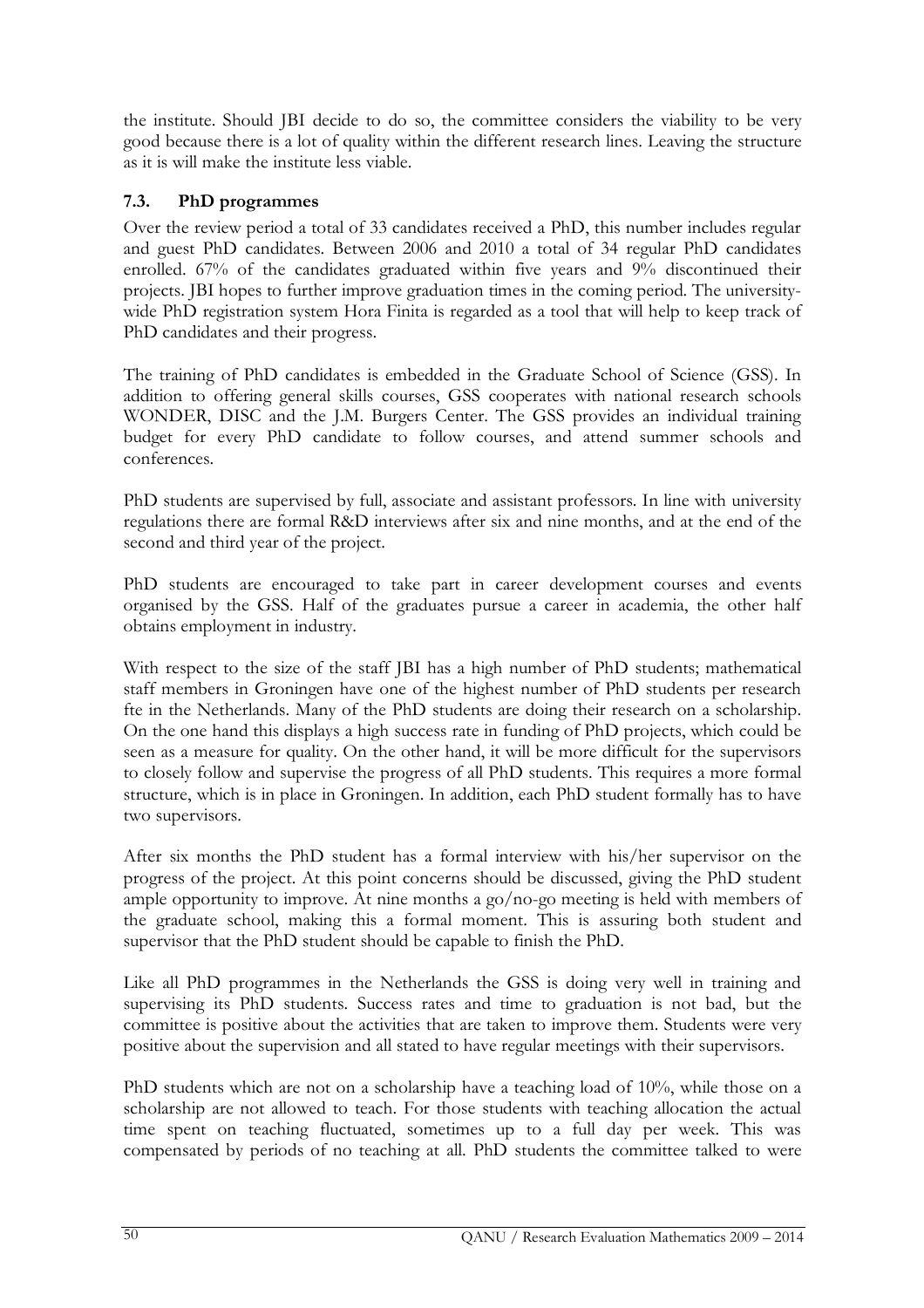very positive about the experience in teaching; scholarship students indicated regret about not being allowed to teach.

# 7.4. Research integrity policy

RUG adheres to the principles of the VSNU Code of Conduct for Scientific Practice (2012). Familiarity with this code is discussed during annual appraisal interviews. The Faculty of Mathematics and Natural Sciences has appointed a confidentiality advisor for academic integrity. A module on scientific integrity is part of the training of PhD candidates. In JBI there have been no incidents with respect to research integrity.

The faculty is setting up a Research and Data Management Plan that defines the objects of research that need to be stored, the processes to follow for such storage, and a plan for implementation of the storage system. A faculty wide facility for storing images, sensor data and results of simulations is currently being set up.

As mentioned in the general chapter of this report, infringement of research integrity and fraud are very uncommon in mathematics. Nevertheless, the committee approves that JBI has a policy and is actively communicating this policy to its staff, specifically to PhD students and undergraduate students.

#### 7.5. Recommendations

- The university is strongly recommended to reformulate the requirements for tenuretrackers, in a way which takes into account the fact that excellent projects in mathematical sciences may not be successful in obtaining grants. At least the departments should be able to adapt criteria to the specifics of the discipline.
- It is suggested that the JBI makes a strategy plan that combines the existing small research lines, and makes sure that staff members have a chance to collaborate with others. The research quality is heterogeneous and strong efforts should be made to improve in this direction. It is recommended to amalgamate the programmes Mathematics and Applied Mathematics, and their subdivisions into research lines. Firstly, dynamical systems runs through both. Secondly, the Mathematics programme is doing a considerable range of applications. Thirdly, the DAGM research line is already an amalgam of a substantial dynamical systems group with various others. The division into Mathematics and Applied Mathematics does not appear to serve any purpose other than to separate responsibility for running the undergraduate degree courses.
- The JBI has a very good chance to have strong societal impact, but should increase its efforts in this direction as a whole.
- JBI should plan carefully what mathematics it wants to achieve in the Centre for data science and systems complexity. The JBI should use the opportunities of this centre for interdisciplinary research and funding.
- The JBI should insist that the new allocation model, that will be beneficial for the financing of mathematics, is implemented without delay.

# 7.6. Quantitative assessment

| Research quality                   | very good $(2)$                      |
|------------------------------------|--------------------------------------|
| Relevance to society very good (2) |                                      |
| Viability                          | $\text{good}-\text{very good}$ (3-2) |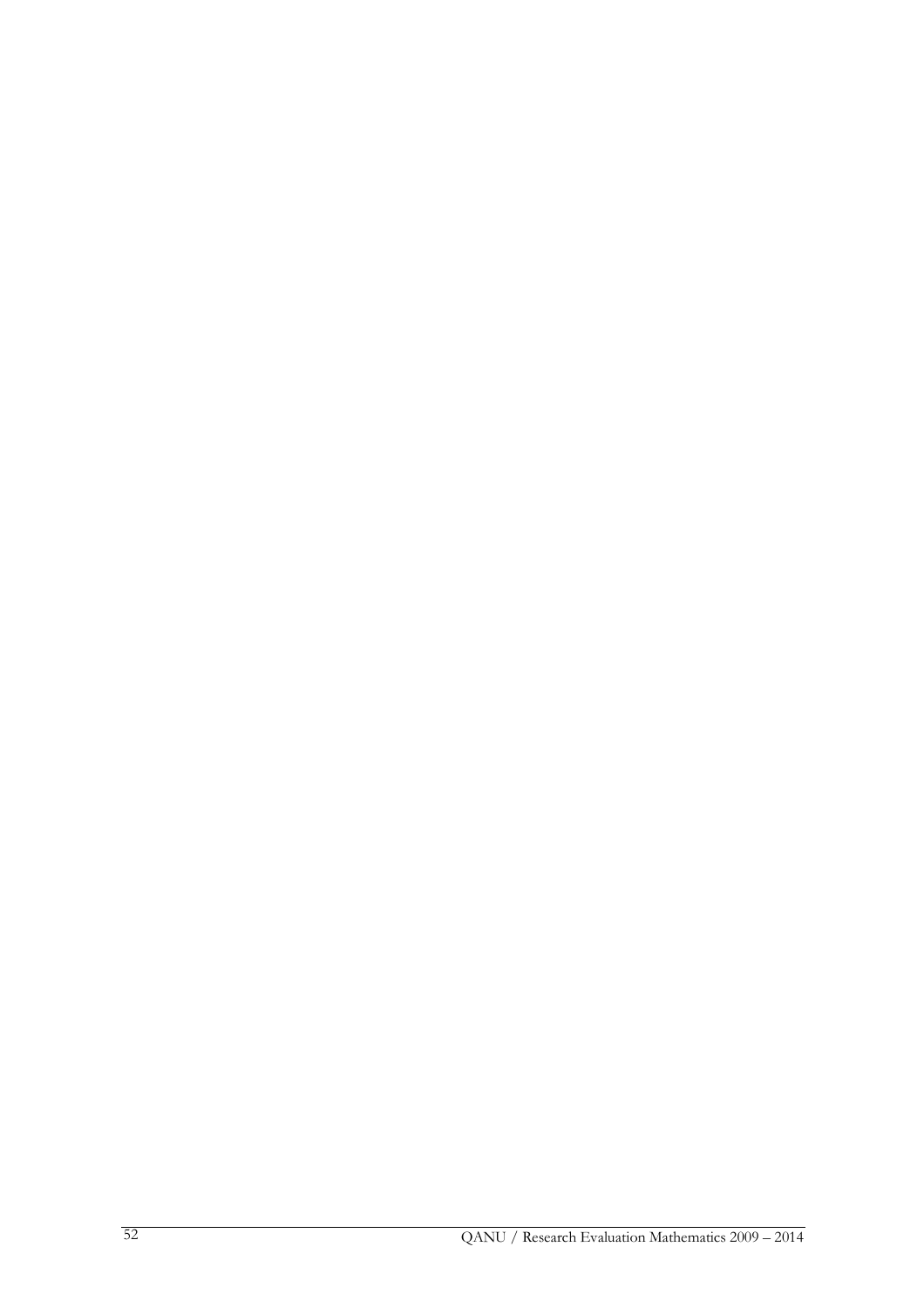# 8. Research evaluation Mathematisch Instituut of Leiden University

# 8.1. Organisation, leadership, strategy and targets of the research unit

The Mathematisch Instituut (MI) is currently one of eight institutes that make up the Faculty of Science at Leiden University. MI has one bachelor's and two master's programmes in mathematics and statistics and, in addition, provides courses for the Faculty of Science and Leiden University College in The Hague. The management positions in the institute rotate between staff members and comprise a scientific director, a director of education and a managing director. The full professors of the institute form the scientific board (Wetenschappelijke Raad), with monthly informal meetings. Its relatively small size and flat hierarchy allow the institute an informal management style.

The institute operates as one coherent unit and not give undue weight to the subdivision in two programmes, which has been formally present for over the past 15 years:

- Algebra, Geometry and Number Theory (AGN);
- Analysis and Stochastics (AS).

According to the self-evaluation report the mission of MI is to do high quality research at the frontiers of mathematical knowledge, and to educate future generations of mathematicians in a friendly but challenging research environment.

As the result of the mission the hiring policy of the institute puts quality above specialisation, considering that excellent researchers will find ways to establish their specialisation within the institute. As a consequence, various changes of focus in the research directions have taken place over the years. Some specialisations lost prominence; other disappeared, while some have shown growth. Nevertheless, Leiden has concentrated much of its research strength in one direction, namely number theory, rather than attempting to have all fields represented. In trying to create breadth in teaching as well as in research, AGN has exploited several cooperations. For example, in the bachelor's programme there is a connection with TU Delft, and in the master's programme the national Mastermath programme plays a crucial role. Furthermore, a strategic cooperation with the Centrum voor Wiskunde and Informatica (CWI) in Amsterdam brings additional part-time full professors to the institute.

Within Leiden University, MI takes part in a number of research initiatives, for example the Leiden Center for Data Science and the Institute of Biology Leiden. On a national level, MI takes part in three mathematics clusters that play a role in the NWO funding of mathematics, namely DIAMANT, NDNS+, and STAR; it is also a member of the NETWORKS project. More information regarding partnerships with other universities, both national and international, is provided in the self-evaluation report.

The committee concludes that MI is very successful in its strategy to attract top-level mathematicians while putting less emphasis on fields. It also appreciates the positive approach the institute has towards external changes that might not always favour mathematics, for example the focus on Top-sectors. As was mentioned in several interviews during the site visit, the institute management decided not to complain, but rather approach any change as an opportunity.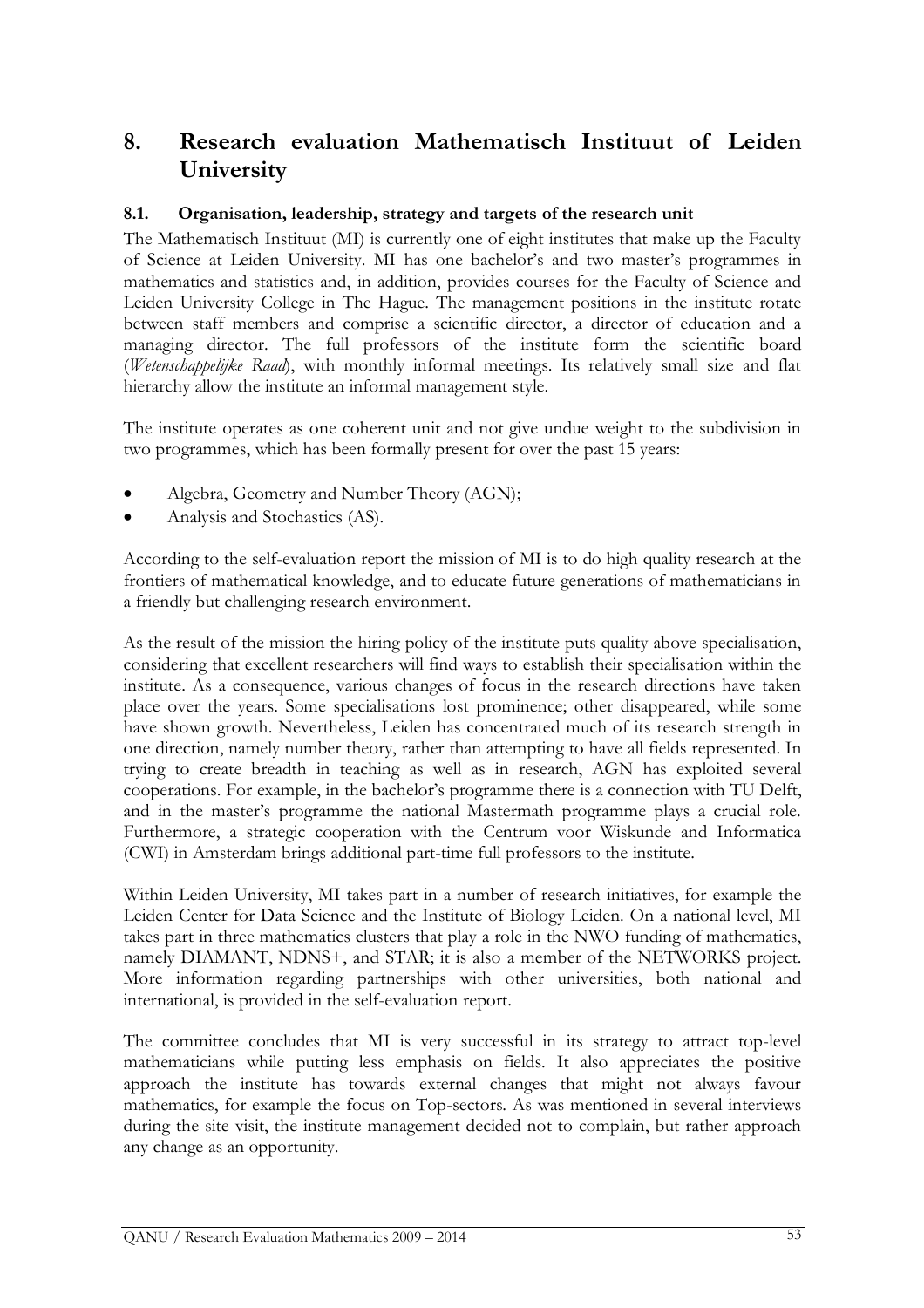# Resources

In the period of review, the number of tenured staff (full professors and associate professors) and assistant professors increased from 23 to 38, while the number of PhD students increased from 27 to 58. Growth was also visible in the number of postdocs.

Total funding has significantly increased between 2009 and 2014. Increase is observed in direct funding, but more specifically in successful applications for national and international research grants. Finally, collaboration with external industrial partners has steadily increased, making up almost 10% of funding in 2014. This strategy of relying not only on national resources makes the institute less dependent on external political decisions.

The committee observed that while the number of staff members strongly increased, even doubled in research fte, the number of tenured staff remained low. The biggest increase was in number of assistant professors, postdocs and PhD students. Increase in direct funding was much more modest than the increase in staff members. This leads to direct funding constituting approximately 50% of the total funding. A balance in funding streams is required in order to have a stable situation in the number of PhD students and postdocs, since research grants end after a number of years and the successful application for other grants is not guaranteed. However, during the site visit the committee learned from the Dean that MI receives its entire budget without restrictions, except for the fact that the institute should be in control of its resources. This provides a lot of flexibility for the institute. Not only does it support the strategy of hiring the best scientists rather than hiring a specific expertise, it also gives freedom to hire PhD students and postdocs on direct funding. In addition, MI is one of the larger mathematical departments in the Netherlands, thus able to spread risks and threats. The committee considers that the situation is successful and robust, specifically as the result of a flexible hiring strategy that is supported by the Faculty Board.

The committee supports the tenure-track policy in which young, talented researchers get the opportunity to do research and develop a research group within their expertise. The committee learned during the site visit that criteria for tenure differ between universities and the support that is given to tenure-trackers. Requirements on "teaching", "research quality" and "grant application" are part of getting tenure at all universities.

Concerning more junior staff, the institute has both tenure-track positions at the assistant professor level as well as assistant professors on a temporary contract. It was explained that the decision on tenure (and therefore on tenure-track positions) is done at the level of the Faculty, restricting the number of tenure-track positions. Once tenure is given, it is expected that the researcher will become full professor within 3-5 years. MI can, however, give a 5-year contract that is not tenure-track. Although the committee is sympathetic to the wishes of the institute to hire more junior staff members as the result of successful grant applications, it is not sure that having two types of contracts at the assistant professor level might not lead to problems.

The committee considers Leiden has a good approach by giving each tenure-tracker a PhD student to supervise within his/her own area of expertise. This will help the tenure tracker in doing research, developing an academic track record and writing grant proposals. If there is no PhD student available from (external) grant funding, MI can provide a PhD position on direct funding.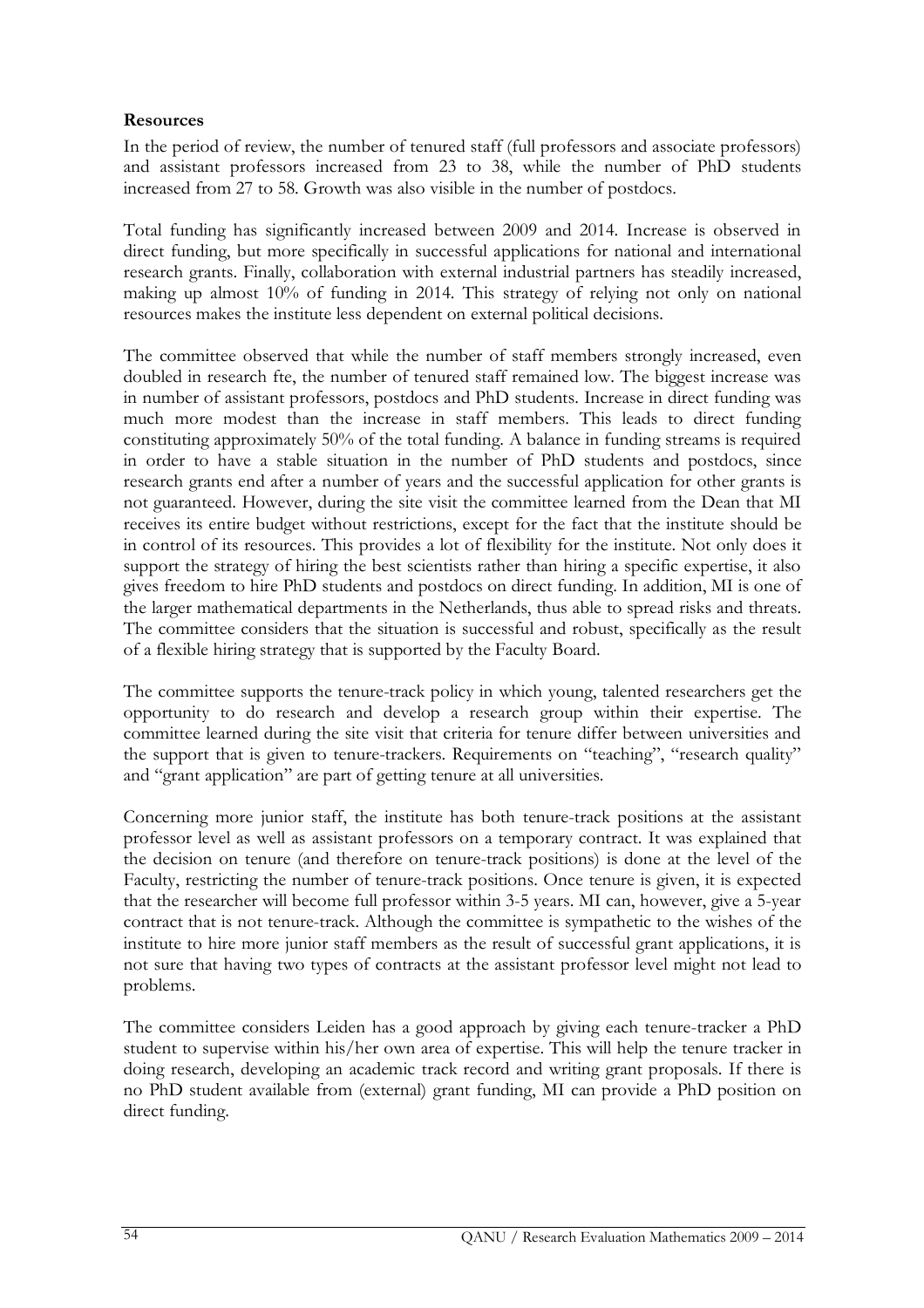The committee is positive about the way in which tenure criteria are applied to give tenure to a tenure tracker. Although criteria are set at the level of the Faculty, both institute and Dean indicated that each institute has many degrees of freedom in applying them.

# 8.2. Assessment of the SEP Criteria

# Introduction

The Algebra, Geometry and Number Theory (AGN) research programme focuses on number theory ranging from arithmetic geometry to cryptology. It also hosts the headquarters of the ALGANT Erasmus Mundus consortium in geometry and number theory. In 2014 the programme consisted of 14 scientific staff members, 9 postdocs and 32 PhD students with a total of 26,2 research fte.

The Analysis and Stochastics (AS) research programme covers a broad spectrum ranging from pure and applied analysis and probability theory to mathematical statistics, applied statistics and data science. In 2014 the programme consisted of 24 scientific staff members, 12 postdocs and 26 PhD students with a total of 26 research fte.

#### Research quality

The committee assesses MI as an outstanding department; it is clear that the strategy of hiring excellent scientists led to the quality that was aimed for. The consequent reduction in range of research topics did not seem to hinder the quality of the research in any way.

Although the name of the programme AGN suggests a significant amount of algebra and geometry, these topics have been strongly reduced. The strategy of the remaining small group is to be strong in one area in which they can collaborate. The collaborations are indeed multiple, intense and very successful and the group is very cohesive.

The number theory group has certainly been weakened by the retirement of one world-level researcher, although he still is very involved in the research activities and with PhD students. Another world-level researchers is in a 0 appointment but is only sporadically present in Leiden. Although the quality of the group remains excellent, it is crucial that they think seriously about a new full-time appointment at the very senior level.

The programme has a number of excellent researchers who did very high quality research during the period of evaluation. One very talented assistant professor departed to become full professor at another university.

The AS programme covers travelling waves, dynamical systems, linear analysis, statistical physics, mathematical statistics and data analysis. It impressively managed to bring together world leaders in their respective fields. This is reflected not only in the excellent research output, but also confirmed by receiving a Spinoza prize, successful grant applications like the ERC advanced grants, and the invitation to speak at the ICM in 2010. Although number theory and statistics lie at different ends of the spectrum of mathematical topics, there is interaction between these fields within the institute, as evidenced by one of the key publications.

# Relevance to society

Both programmes in the MI predominantly focus on fundamental mathematics. However, over the years more attention is being given to application driven problems in combination with fundamental driven research. There is no specific strategy regarding relevance to society,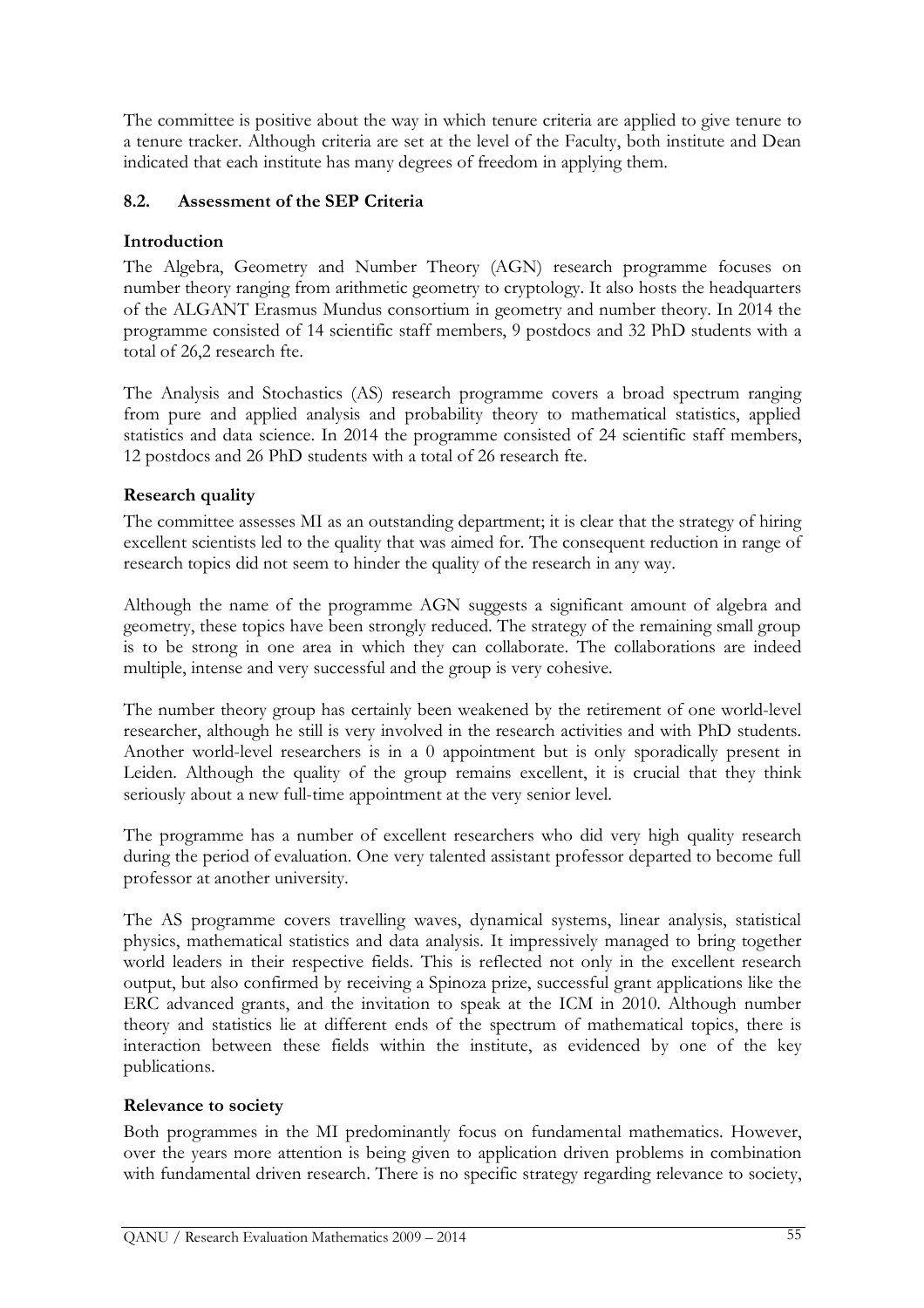efforts and success depends on individual researchers. The self-evaluation report mentions actively communicating the beauty and joy of mathematics, as well as its usefulness. One impressive example of this is the lecture developed by the entire team on 'Escher and the Droste effect' which has been presented approximately 150 times.

During the site visit many examples were given on societal relevant work. These include collaborations with other disciplines, like forensic probability, ecology, systems pharmacology and biology. All interactions aim at being relevant not only for the other discipline, but also for mathematics. Furthermore, a number of projects involve the university medical hospitals and social sciences.

The AGN programme is involved in very theoretical, pure mathematics, making it more difficult to identify the direct connection to societal relevance. Taking this into consideration, the programme did extremely well with tremendous efforts on outreach including books and lectures aimed at the general public. It is worth mentioning, however, that the LLL algorithm, developed at Leiden in 1982 by members of the AGN programme, is the basis for the accurate determination of position by GPS (though it appears that the implementation in GPS is mainly via an equivalent algorithm developed independently by a Dutch researcher at a technical university, so there is a lesson for Leiden to learn here).

Although the AS programme has a strong focus on fundamental research, it is involved in a number of projects that have a direct societal impact, like data mining tools implemented in the SPSS software package CATEGORIES, statistical expertise in legal proceedings, and cooperation with medical centres leading to publications in non-mathematical journals. The programme also uses these applied problems as a source of inspiration for new fundamental research questions.

# Viability

As mentioned before, the committee concludes that the MI strategy has worked very well in the recent past and it is confident that it will remain an excellent setup for the future. The flexibility to dedicate direct funding for PhD projects when needed is a major asset.

At least one major grant will continue until after the next period of assessment, and there are currently no signs that cause doubts regarding the acquisition of other grants in the future.

In 2013 one of the full professors retired, but he is still active within the institute. Specifically his supervision of PhD students is important, since the number of PhD students has grown explosively over the past years. Early in the upcoming period, another full professor will retire. On the one hand the committee was surprised that a specific plan for a successor is not yet on the table. On the other hand, however, it is consistent with the MI strategy to not fill a position on a certain topic, but rather look for an excellent researcher. It is also likely that some plan exists, but the MI prefers to keep it confidential at this point. With two remaining full professors in the same group there is no immediate threat of becoming too small. Furthermore, since MI is completely flexible in how they spend their direct funding, they can use the vacant budget to hire other staff members.

Finally, the committee would like to mention the Lorentz Center, which is a national research centre located in Leiden. Of course MI cannot (and does not) claim it as part of Leiden University, but it is a major asset and there is some fertile cross-fertilization with the institute. This connection adds to the many other aspects that provide a very promising future for the institute.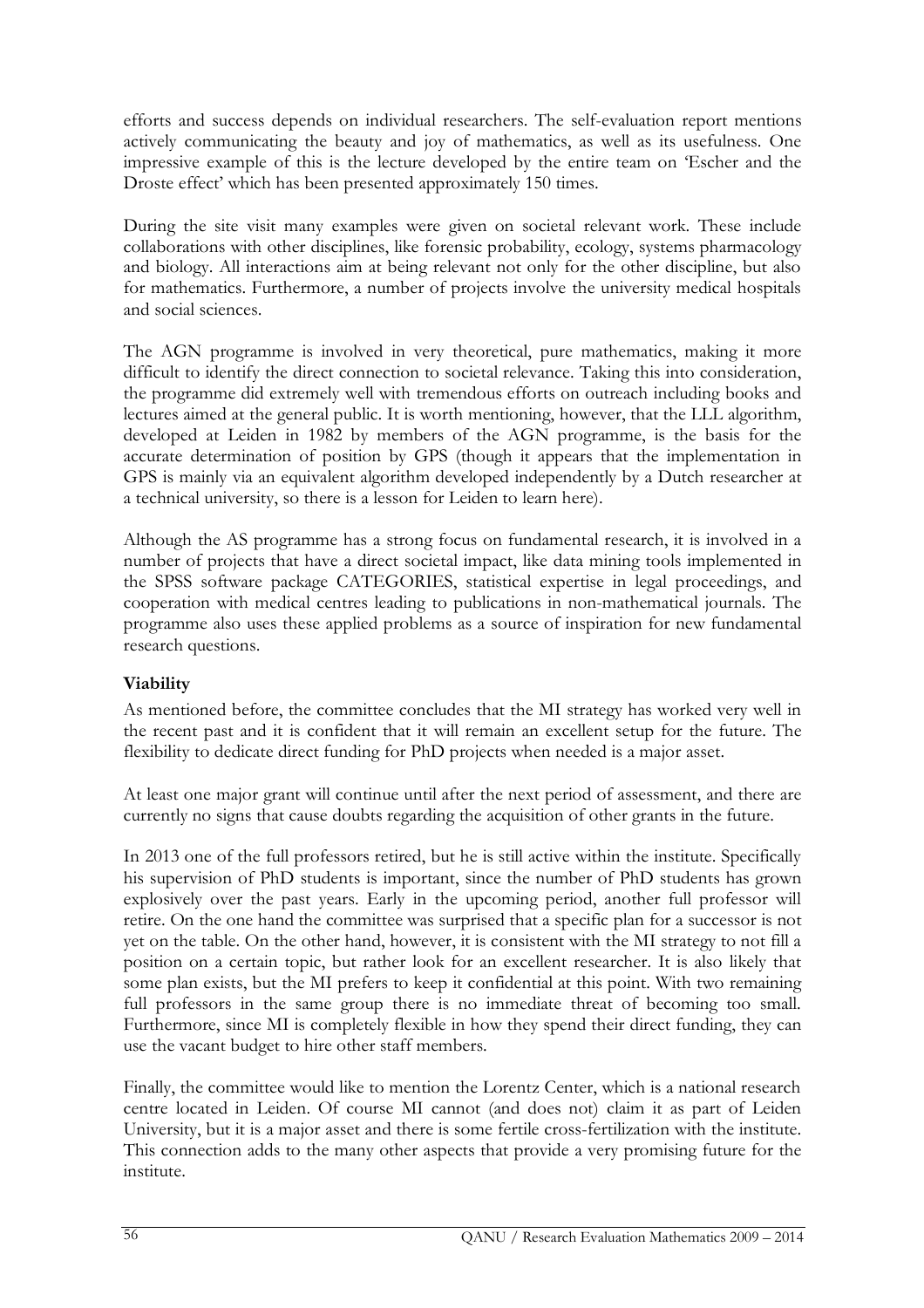# Conclusion

MI has two underlying research programmes that both have done excellent research in the evaluation period. With some world-leading and many excellent researchers, the institute has built a strong, yet flexible research environment. Despite the absence of an overarching strategy on societal relevance, the committee is impressed by the activities, impact and outreach of the two fundamental mathematics oriented programmes. In the self-evaluation report a robust and solid future is indicated, but even more impressive to the committee was the positive way in which staff and management are collectively embracing the institute's strategy.

The committee commends the institute for the conciseness and relaxed style of its selfevaluation report, but notices that this can lead to omissions (like an incomplete list of scientific staff).

# 8.3. PhD programmes

Over the review period, the MI hosted an average of 40 regular PhD students per year. A total of 45 of these students received a PhD in the review period. Between 2006 and 2010 a total of 33 regular PhD students enrolled and with the exception of one discontinuation, all but one candidate graduated within five years. The committee looked at the average PhD duration, and concluded that there are no problems here.

The PhD programme is formally embedded in the Graduate School of the Faculty of Science, which offers courses for PhD students of non-mathematical nature. In 2007 no student received a PhD, that led to a change in policy. According to the adjusted policy, PhD students are now appointed on direct university funding, while at the same time the institute is applying for grants with money allocated for PhD appointments and the Erasmus Mundus programme Algant-DOC. The committee is positive about the possibility to hire students on direct funding, making the PhD programme as a whole more stable and viable in the long run.

Many ad hoc seminars and working groups are organised and a strong social cohesion among PhD students is described in the self-evaluation report. This was confirmed by the PhD students that the committee interviewed. After defending their PhD, at least half of the graduates continue in an academic career.

As the PhD students explained during the site visit, they all have weekly meetings with their supervisors and are very satisfied with the supervision. On the one hand they feel free to choose their own directions in the research project and at the same time they appreciate the close supervision. According to the committee, it is fruitful for both research programmes that many PhD students and professors interact with each other and share their research experiences.

The committee concludes that having a graduate school at faculty level that provides general courses is not restrictive in any way. Content-wise, PhD students are free to choose their own courses to gain expertise that is required to do their research. Many PhD students choose to follow one or more Mastermath courses, and they have many opportunities to follow winterand summer schools. The committee is of the opinion that with the close supervision of PhD students there is no need for strong regulation on requirement to take courses.

Regular PhD students are involved in teaching of exercise classes to undergraduate students, correcting homework and sometimes giving lectures. One of the students the committee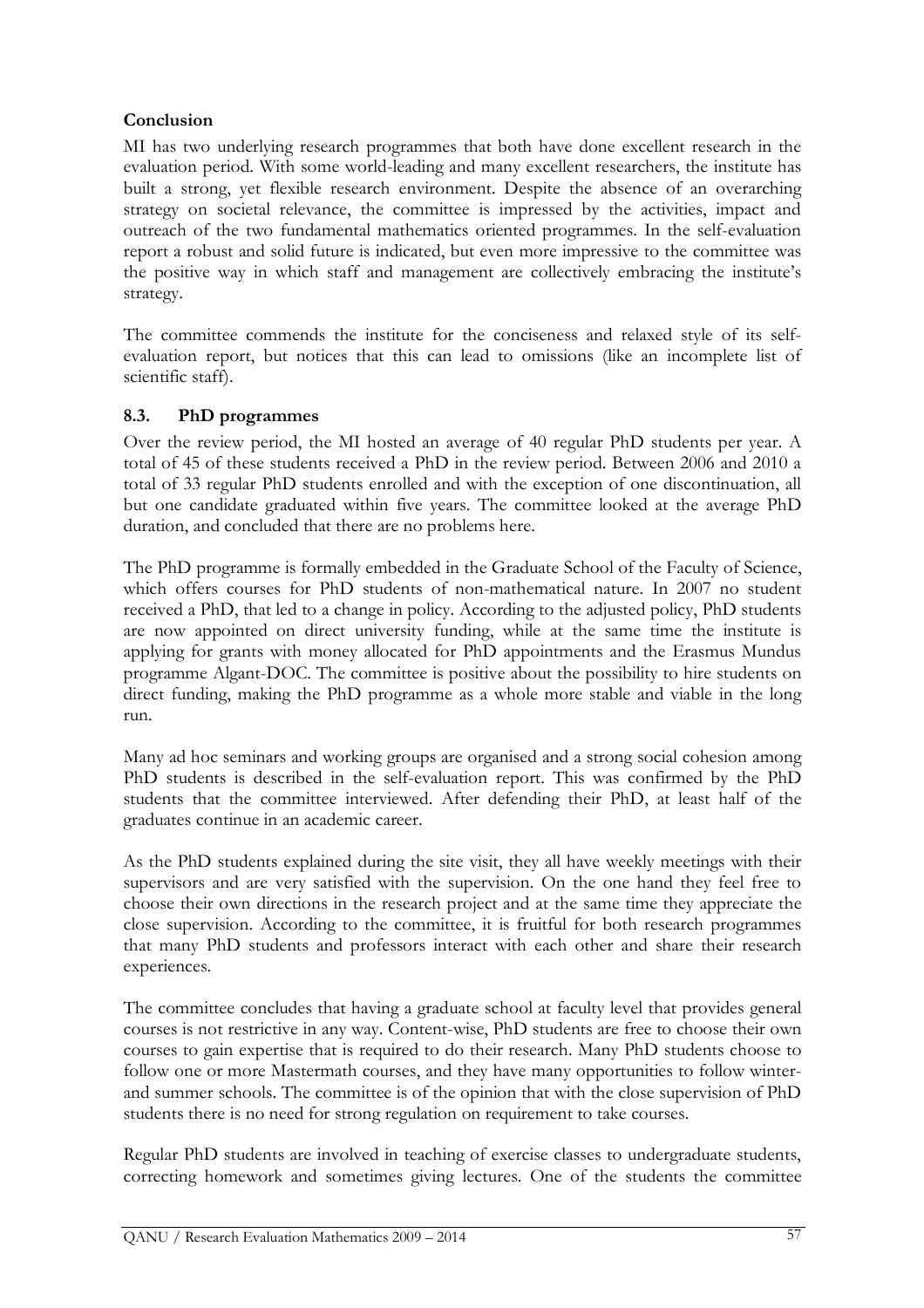spoke with, was doing a joint PhD with a French institute, and had only three years funding. In such cases, students often are not allowed to teach.

# 8.4. Research integrity policy

Leiden University, at the level of the Board, introduced a website outlining the general university policy, and central guidelines on how to deal with integrity issues. According to the self-evaluation report, in proving theorems, the integrity of mathematical proof is seldom contested. Students are taught, more explicitly than before, that providing the right references is important in mathematics.

When research output involves experiments and data, depending on whether or not the data are publicly available, a guideline is available. In case data are produced by a scientist with whom a statistician collaborates, they are often not publicly available, but are maintained by this scientist and additionally also locally. The computer code and algorithms are always made publicly available. The committee welcomes that this situation is addressed explicitly, although the formal status of this policy does not become completely clear from the selfevaluation report.

As mentioned in the general chapter of this report, infringement of research integrity and fraud are very uncommon in mathematics. Nevertheless, the committee is positive on the MI policy and the fact that this policy is actively communicated to staff members, specifically PhD students and undergraduate students.

# 8.5. Recommendations

- The distinction between assistant professors in tenure-track and not in tenure-track is undesirable and could lead to inequality. This issue should be brought up with the Faculty Board;
- The MI should be more pro-active in exploiting the mathematics that it develops. The NETWORKS project offers opportunities in this direction.
- The Analytics and Stochastics research programme is recommended to explore possible cooperation between analysis and stochastics, e.g. in uncertainty quantification.
- It is recommended to use the connections with biologists and medical scientists to become a partner in a project application for the Top-sector Life Sciences and Health.
- It is considered important that another top-level algebraist or number theorist is hired.

#### 8.6. Quantitative assessment

| Research quality     | excellent $(1)$ |
|----------------------|-----------------|
| Relevance to society | excellent $(1)$ |
| Viability            | excellent $(1)$ |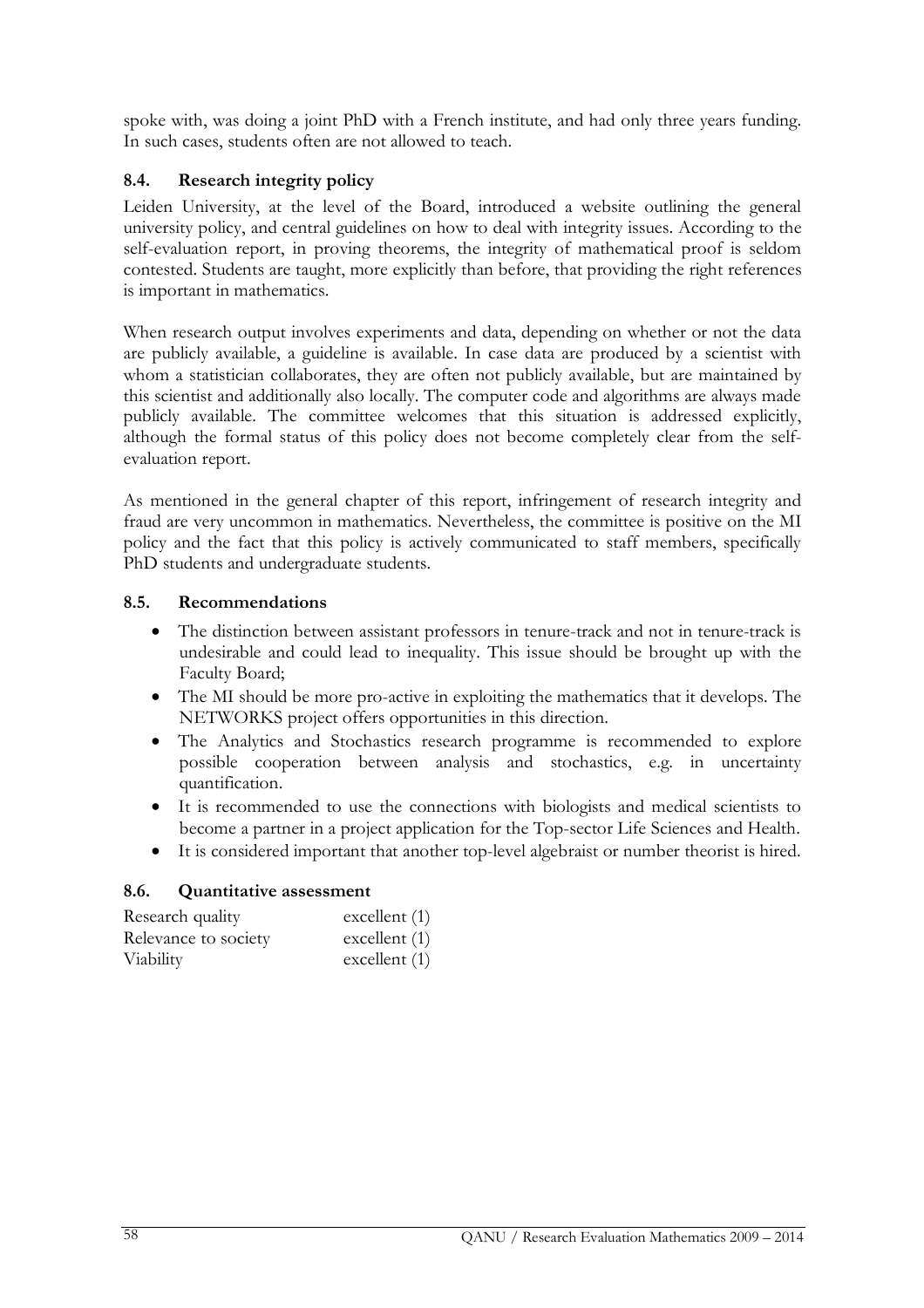# 9. Research evaluation Institute for Mathematics and Astrophysics and Particle Physics (IMAPP), Radboud University Nijmegen

# 9.1. Organisation, leadership, strategy and targets of the research unit

The Institute for Mathematics, Astrophysics and Particle Physics (IMAPP) of Radboud University Nijmegen, conducts fundamental research in mathematics, high-energy physics and astrophysics with a special focus on interdisciplinary topics. The topics that involve mathematics are quantum gravity and mathematical physics on the one hand and astrophysics and statistics on the other. IMAPP is actively engaged in outreach. Education in mathematics is part of the core business of IMAPP. The institute arranges activities for high school students, provides service teachings inside the Faculty of Science, designs regular bachelor's and master's courses and facilitates positions for PhD students.

The committee evaluated only mathematics within IMAPP, which consists of three programmes:

- Algebra and Topology (AT). Central themes in this programme with two chairs are algebraic geometry, algebraic topology, computer algebra, differential geometry and logic.
- Mathematical Physics (MP). This programme has three chairs, namely in analysis, geometry, and mathematical physics. The research mainly centres around symmetry, set in a wide variety of different contexts and applications, especially in classical and quantum mechanics and in quantum field theory;
- Applied Stochastics (AS). This is the smallest group with only one chair and two other tenured staff members. Main research areas are probability and statistics, more specifically interacting particle systems, random discrete structures and quantum probability.

The mission statement is as follows: the Institute for Mathematics, Astrophysics and Particle Physics aims to carry out fundamental and applied research in mathematics, at the highest level. According to the institute, research and education are inseparable. The objectives for research in mathematics, as stated in the IMAPP-Strategic Plan 2013-2017 are:

- A balanced research programme with a disciplinary focus in algebra and topology, mathematical physics and applied stochastics;
- Research should be qualified at least as very good according to the SEP;
- An interdisciplinary focus on mathematical tools for particle physics, applications of algebra and logic in computer science, and applications of stochastics in astrophysics and the health domain;
- Expansion of the AS programme to restore the balance between fundamental and applied mathematics in the institute;
- Hiring new staff to ensure that the teaching load is at most 40% for all staff members. The Faculty Board has provided additional money for this purpose.

The research institute strives for a lively research climate, in which creativity and quality can flourish. The general strategic goals for research in mathematics within IMAPP, also formulated in the Radboud University Strategic Plan 2015-2020, are: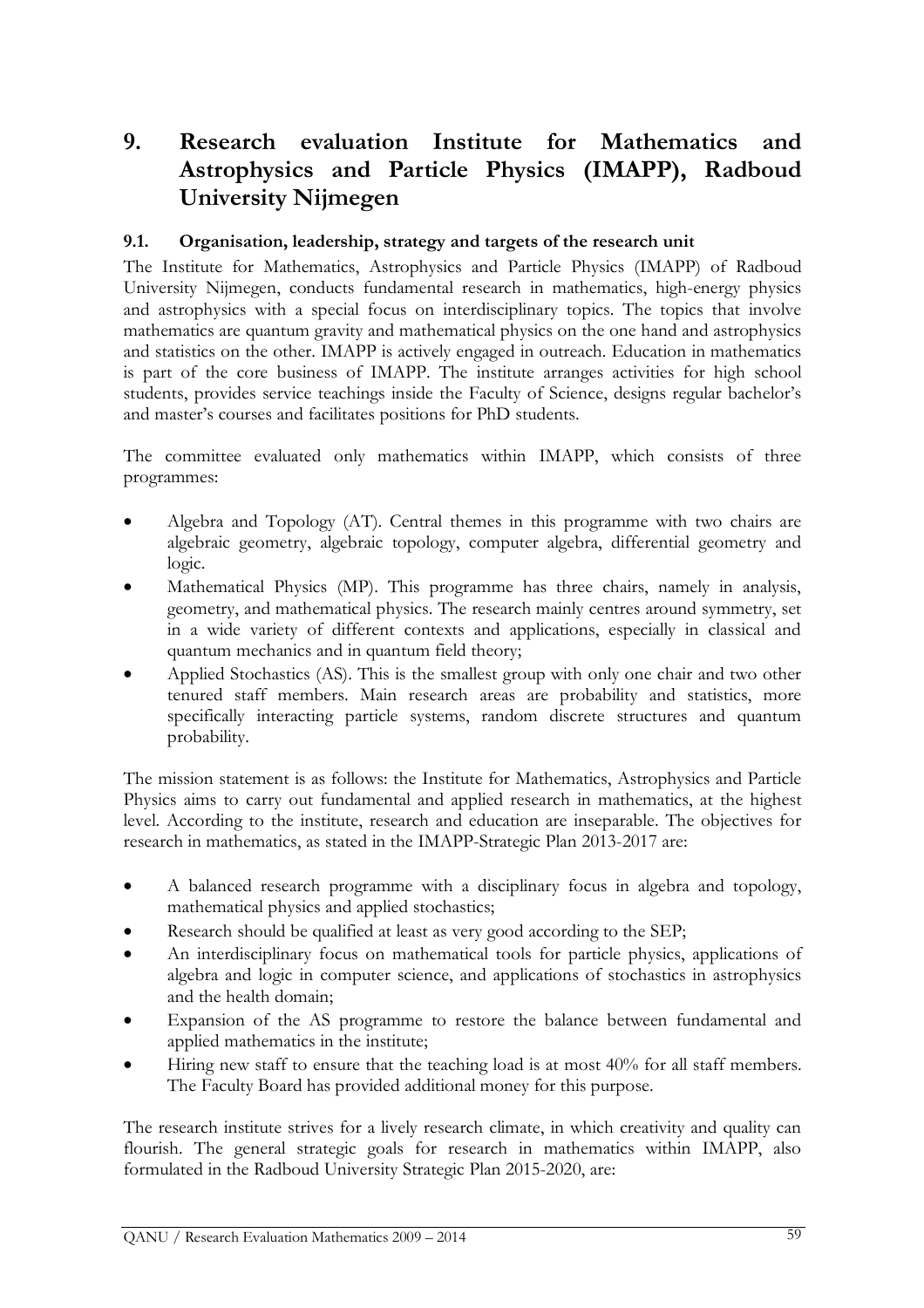- Offering an optimal environment for excellent curiosity-driven research;
- Performing research in mathematics at IMAPP that is internationally prominent;
- Providing a solid training and supervision programme for PhD candidates;
- Participating in national research schools and mathematical clusters.

Mathematicians at Radboud University Nijmegen participate in three national mathematics clusters: DIAMANT, GQT and STAR. These clusters coordinate the organisation of their programmes for the national Mastermath courses, in which mathematicians from IMAPP are actively involved. IMAPP also participates in the national research school WONDER and in national Intercity Seminars, with the aim of learning from important recent developments. In addition, IMAPP meets regularly with colleagues from Belgium or Germany. The Foundation Composition Mathematics plays a positive role in the funding of mathematics conferences.

The committee was asked to evaluate the research in mathematics at nine universities, and despite the generally very high quality of the research it considered the three programmes at Radboud University Nijmegen as the most difficult one to assess individually, partly because the self-evaluation report did not give separate SWOT analyses for them. To the committee it was not always clear why a certain staff member was part of one programme and not of another. In addition, mathematics at Radboud University Nijmegen is one of the smaller mathematics research groups in the Netherlands, and the fact that the focus lies on interdisciplinary research makes the boundaries between the research programmes rather artificial. During the site visit programme leaders confirmed that the division into programmes is not essential for them. These remarks are somewhat moot, however, because IMAPP intends to fuse the three programmes from January 2016. This looks to the committee as a good decision.

At all universities in the Netherlands, mathematics student inflow at an undergraduate level was extremely low ten years ago. It seems that Radboud University Nijmegen suffered even more severely, with a dramatic low of 7 students in 2004. According to the committee, the continuation of mathematics research must have been critical at that point. However, in 2005 mathematics merged into IMAPP and numbers increased to 78 enrolling students in 2015. The department is still small, but it embedded the aim to strengthen by way of internal and external collaboration in its strategy. The committee thinks this is a sound strategy, specifically when taking into account the difficult situation the department has overcome.

The mathematics department's integral position in IMAPP puts it in a unique position to develop mathematical research of relevance to physics, an opportunity that they exploit to the full.

The committee concludes that IMAPP has a clear and realistic view on its present, but still suffers from a somewhat vulnerable position. The committee emphasises the importance of supporting such a small research group by the Faculty as well as the university. During the site visit, it was mentioned that the three programmes will, for organisational purposes, be fused into one programme. The committee strongly supports this decision, since the boundaries are somewhat artificial (in particular between the AT and MP groups) and it will certainly strengthen the viability of the mathematics research group. Furthermore, the Faculty Board confirmed that mathematics at IMAPP requires a substantial reinforcement. New staff for Mathematics can be hired such that the teaching load within the department meets the standard of 40%. According to the committee this will certainly make the position of mathematics in Nijmegen less vulnerable.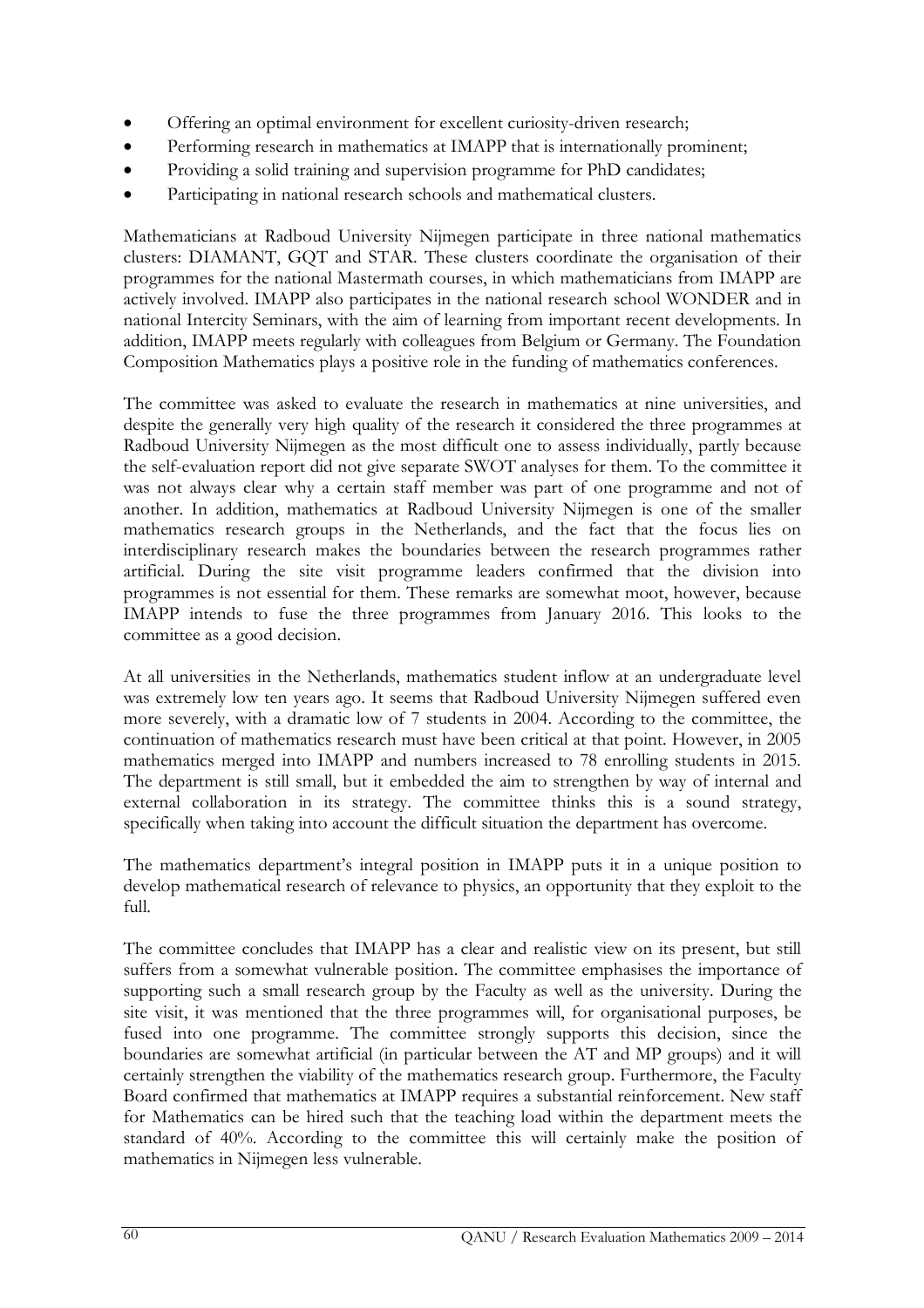# Resources

In the period of review (2009-2014), the number of permanent staff members of Algebra and Topology (AT) increased from 6 to 7, while the number of PhD candidates increased from 1 to 8. The number of permanent staff members of Applied Stochastics (AS) increased from 0 to 4, while the number of PhD candidates increased from 0 to 2. Mathematical Physics (MP) had 6 permanent staff members in 2009 and 7 in 2014, and in the same period the number of PhD candidates increased from 7 to 8.

The total funding for AT has increased by 370 kEUR between 2010-2014. In the same period, the total funding for AS increased by 99 kEUR, and the total funding for MP increased by 316 kEUR. For the entire department the direct funding fluctuated over the years, but overall increased with 200 kEUR between 2010 and 2014, which indicates that the increase in funding is primarily the result of increased research grants. In the self-evaluation report it is stated that IMAPP actively seeks international (notably ERC) funding as a substitute to direct funding. The committee considers this essential for a balanced financial income.

The committee supports the tenure-track policy in which young, talented researchers get the opportunity to do research and develop a research group within their expertise. The committee learned during the site visit that criteria for tenure differ between universities as well as the support that is given to tenure-trackers. Requirement on "teaching", "research quality" and "grant application" are part of getting tenure at all universities.

Teaching load for tenure trackers at IMAPP is reduced in order to give the tenure tracker more time to do research and apply for grants. The committee is enthusiastic about this policy. However, it is not entirely clear to the committee if all tenure trackers are provided with a PhD student to supervise within his/her own area of expertise. Such a condition will certainly help the tenure tracker in developing an academic track record and writing grant proposals. If there is no PhD student available from external grants, IMAPP should make an effort to provide one via direct funding.

Another topic that was discussed during the site visit and mentioned in the self-evaluation report with respect to tenure-track, is the fact that it is more difficult these days to successfully acquire grants in mathematics. Even when a proposal is rated as very good by the assessors, obtaining the grant is not a certainty. Similar to several Dutch mathematics departments, the committee believes that a very good assessment of a grant application should allow for granting tenure, even if the grant itself was denied. Although IMAPP makes individual agreements with tenure trackers on the criteria for tenure, the actual acquisition of a grant seems a requirement. The committee thinks that this does not do justice to the quality of a tenure-tracker and suggests it might even lead to Radboud University Nijmegen losing its appeal to tenure-trackers in comparison to other universities.

# 9.2. Assessment of the SEP Criteria

# **Introduction**

Algebra and Topology (AT) was formerly called Algebra and Logic (AL), but with the appointments of two full professors in 2011 and 2013 the word 'logic' was replaced by 'topology' to do more justice to their expertise.

Mathematical Physics (MP) has three chairs, namely in analysis, geometry, and mathematical physics. Three members of MP started their career as physicists, but switched later to become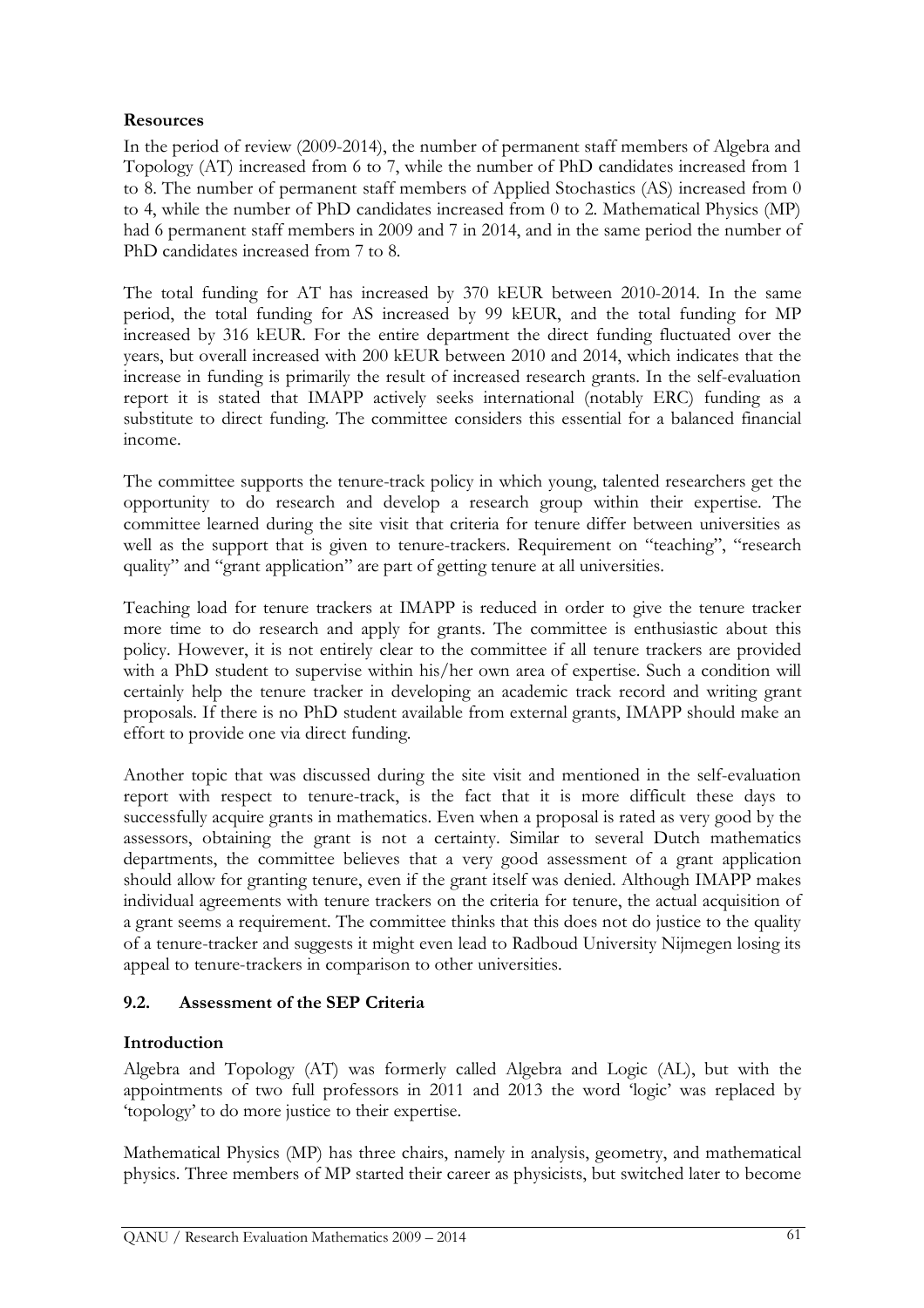mathematicians, and so the group has a nice balance in its expertise between mathematics and physics.

Applied Stochastics (AS) is the smallest of the three research programmes. It has just one chair in applied stochastics. The two other permanent members are an UHD (universitair hoofddocent), who is also adjoint professor in quantum probability at the Korteweg-de Vries Institute for Mathematics (KdVI) in Amsterdam, and a tenure-track assistant professor.

# Research quality

The committee considers the quality of the research to be very good across the different researchers and programmes. Some members of the committee perceived that the expertise of some staff members does not perfectly fit the research of other group members. This is not an ideal situation for these staff members. The committee advises the institute to put effort into the coherence within and across research programmes.

The committee found it difficult to distinguish between AT and MP, since some researchers from one programme would be an excellent fit in the other. The three chairs in MP all have outstanding international reputations and during the evaluation period promising staff members were hired, which was evidenced by the acquisition of a VIDI grant.

In the evaluation period the AT programme did some impressive hiring with two new full professors, which gave a strong boost to the programme. Unfortunately, one of these researchers will leave in 2016 for a university professorship elsewhere. However, he was not the only high quality researcher in the programme and although it will be difficult to find a replacement of similar calibre, the programme as a whole has been doing excellent research in the period of evaluation.

The AS programme had two interruptions in the past due to retirements and moves of professors. A new start was made in 2012 with the appointment of a chair whose research shows impressive breadth, covering statistical physics, mathematical statistics and also statistical consulting at a very high level. The programme is still in the process of building up. Additional hiring is planned in the near future. The health of the AS programme depends strongly whether the hiring will bring some focusing of research themes without compromising on quality.

The committee concludes that the quality of research on the whole has continuously increased across the evaluation period, up to a very good to excellent in the final year.

# Relevance to society

In the self-evaluation report it is stated that the small size of the programmes and high teaching load has forced a reduction in focus on societal relevance. The programmes put effort in increasing the number of enrolling students that was catastrophically low and have been spectacularly successful in this. In addition, there are a number of very good initiatives that are relevant to society.

The AT programme is doing pure mathematical research, making it more difficult to identify the direct connection to societal relevance. However, it engages in some very nice outreach activities, such as the annual tournament for 500 high-school students. The MP programme is strongly involved in outreach activities, which led to an RU Award in bronze for outstanding outreach accomplishments in 2011. In addition, the researchers collaborate with geometry, which led to some interesting results and with physicists, notably on the standard model of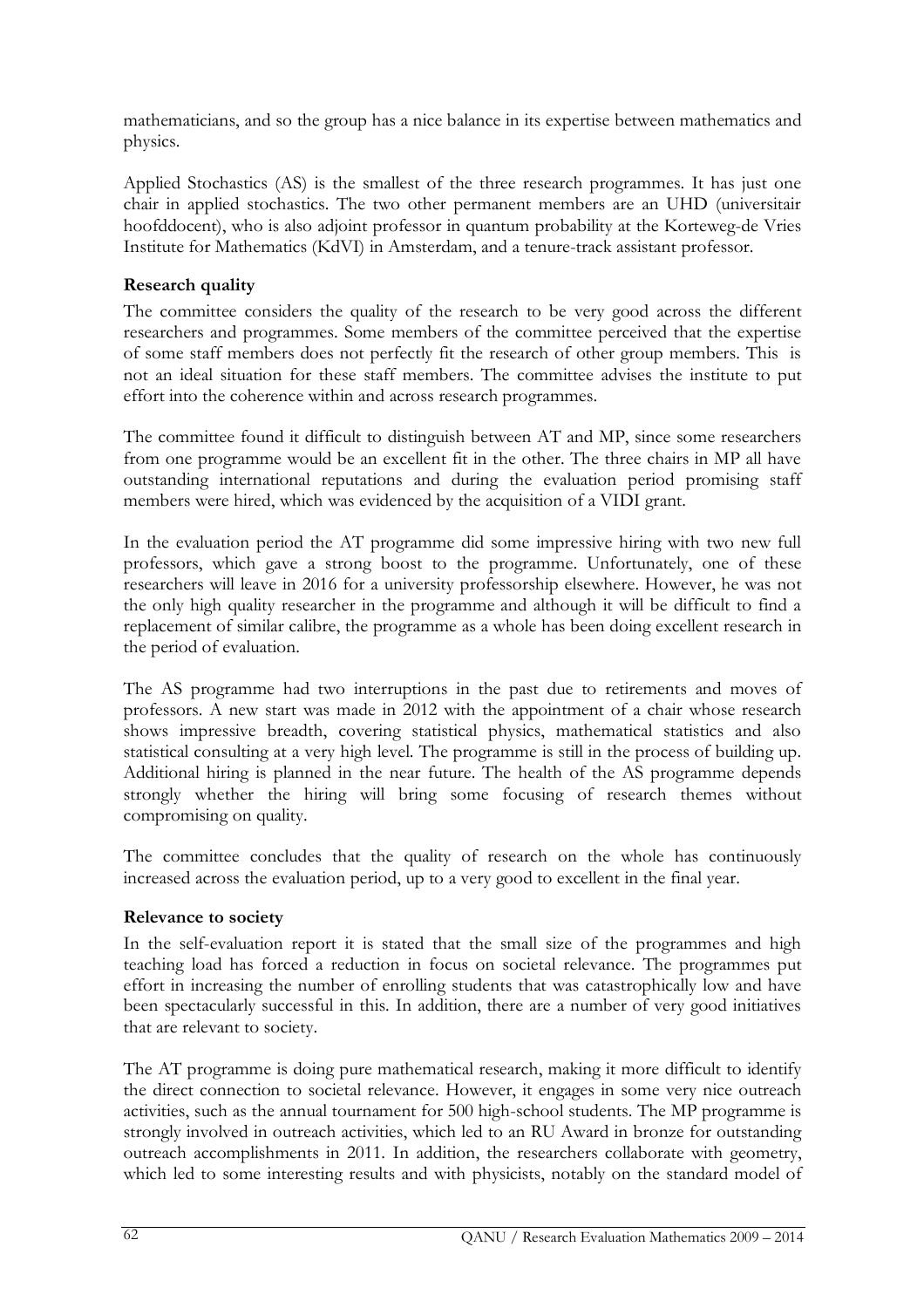particle physics and on quantum computers. The MP programme formulated a number of interesting potential applications for the future to quantum computing and to extensions of the standard model in particle physics in its self-evaluation report.

The AS programme runs a Statistical Helpdesk for other departments at the university which is a most valuable contribution to the research of disciplines like biology and medicine and thus very relevant to society. Several papers in non-mathematical journals with members of the programme as co-authors are evidence of this interdisciplinary activity. In addition, the programme runs a consultancy course for students, which provides statistical advice to institutions outside the university and at the same time gives students a practical training in collaborating with non-mathematicians.

# Viability

When it comes to viability, the committee felt that the artificial division of the groups and their disparate sizes make the group as a whole more vulnerable than needs to be the case. The fact that a fusion lies in the near future makes their individual viabilities somewhat irrelevant. The committee supports the plan that these three small programmes should combine forces and become one larger, strong programme. The three underlying programmes are well aware of their strengths and weaknesses and were able to convince the committee that they have a clear strategy for the years ahead.

Hiring strategy is shifting from filling a vacant position with the best candidate who applies, towards scouting actively for talent and creating a position when a candidate with the desired expertise is found. This also allows the programme to focus on female candidates, which is an explicit objective. The committee encourages this new strategy. Specifically in a small-sized department it is important that expertise of different staff members is connected, but not completely overlapping.

As mentioned before, the increasing number of enrolling undergraduate students has a positive effect on the viability of the mathematics programmes. Unfortunately, this positive aspect also has a downside. Direct funding for teaching does not follow at the same pace. This adds to the increased workload of tenured staff, since tenure trackers are given a reduced teaching load. The committee considers that in a small mathematics institute the high teaching load might become a problem and is pleased with the promise by the Faculty Board to create two new tenure-track positions in the AS programme. During the site visit it was mentioned that another 4 fte for teaching is needed. The Faculty Board agreed and added that they intend to implement a talent scouting procedure that pays special attention to promising female candidates. However, no concrete promises were made. The committee strongly stimulates the Faculty to invest in this small department, which is doing very good research.

During the site visit, it became apparent that the AS programme wants to have a larger applied component, as despite its name its main current strength lies in theoretical results in probability. The committee thinks this is an excellent idea and considers that (in combination with the two tenure-track positions that were promised by the Faculty) this will give a boost to the programme.

# Conclusion

The committee concludes that the difficult period for the mathematics department at Radboud University Nijmegen is now a thing of the past. Despite the difficult situation at the start of the period, the track record over the past six years shows that very good research has been done here.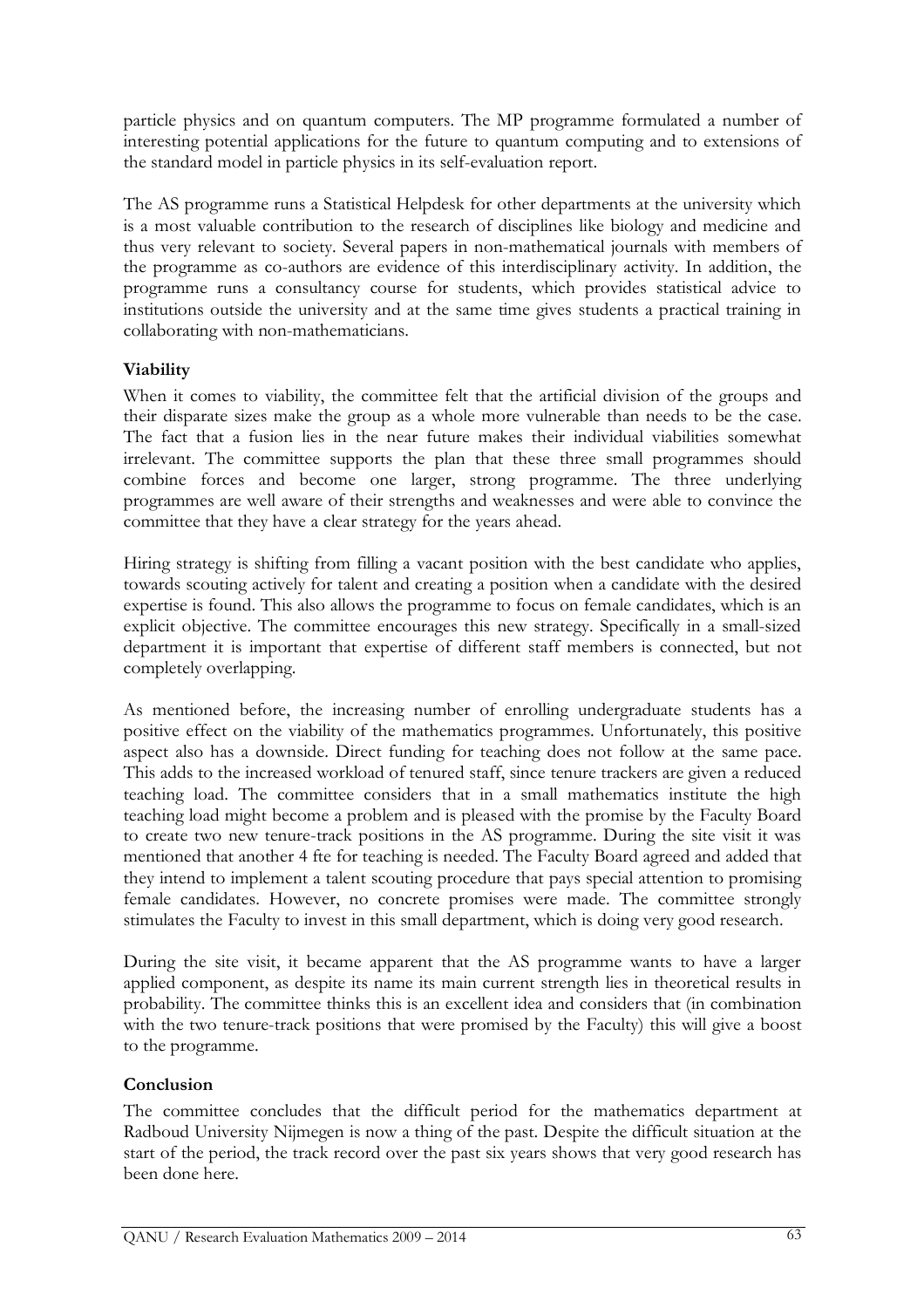As mentioned in the self-evaluation report, the focus on doing high quality research was at the expense of a focus on societal relevance. Indeed, more could have been done on the latter, though the committee remarks that the efforts that were made led to very good results.

Looking forward, the fusion of three programmes is considered an excellent move by the committee. All signs are in favour of a bright future provided the promises by the faculty board to create additional positions are realised. Some minor issues can be dealt with by the mathematicians themselves, but the high teaching load remains a major threat and dealing with this is also the responsibility of the Faculty Board.

# 9.3. PhD programmes

Between 2006 and 2010 a total of three PhD students enrolled in Algebra and Topology and all graduated within five years. In the same period nine PhD students enrolled in Mathematical Physics, six of which graduated within 5 years and three within 6 years.

Each PhD student signs a teaching and supervision plan. This plan is updated each year during the yearly assessment with the adviser. The adviser has written the research proposal and carries out the daily supervision. After the first year of the PhD candidate, a go/no go decision is taken. During the second year there is a transfer from learning towards working on more specific research problems. Preferably in the third year, the PhD candidate becomes more independent and at a certain point surpasses his supervisor in the topic of research. In the final year, the manuscript for the PhD dissertation is written. If the manuscript of the thesis is written, approved by the adviser and promotor and sent to the manuscript committee within four years, the PhD candidate receives a bonus of 1,500 EUR. This sounds an excellent way of encouraging completion within the expected time frame as long as quality requirements are upheld. The committee was disturbed, however, by a report that an overly rigid application of the regulations led to the withholding of the bonus in one instance.

PhD candidates are encouraged to make several visits abroad. Roughly half of the PhD candidates continue their research as postdocs, while the other half find a job in society outside academia.

Like all mathematics PhD programmes in the Netherlands, Nijmegen is doing very well in training and supervising its PhD students. The PhD students the committee interviewed seemed very pleased with their projects, supervision, and the fact that they were doing their PhD in Nijmegen. Contact with the supervisors is close and the committee has no signals that the high success rates will reduce in the future.

All PhD students the committee interviewed have been involved in teaching, they are expected to teach courses of a total of 30 EC over 4 years' time. On average they spend almost one day a week on teaching. Although this amount is within the contractual limits, it was the highest teaching load of all universities the committee assessed. The PhD students nevertheless indicated that their experience in teaching is considered valuable, specifically if they plan to continue in academia.

PhD students followed a number of Mastermath courses, but none took any of the general courses that were offered by the university. They would appreciate general courses, like presentation skills or academic writing, but would prefer these courses to be more focussed on mathematicians.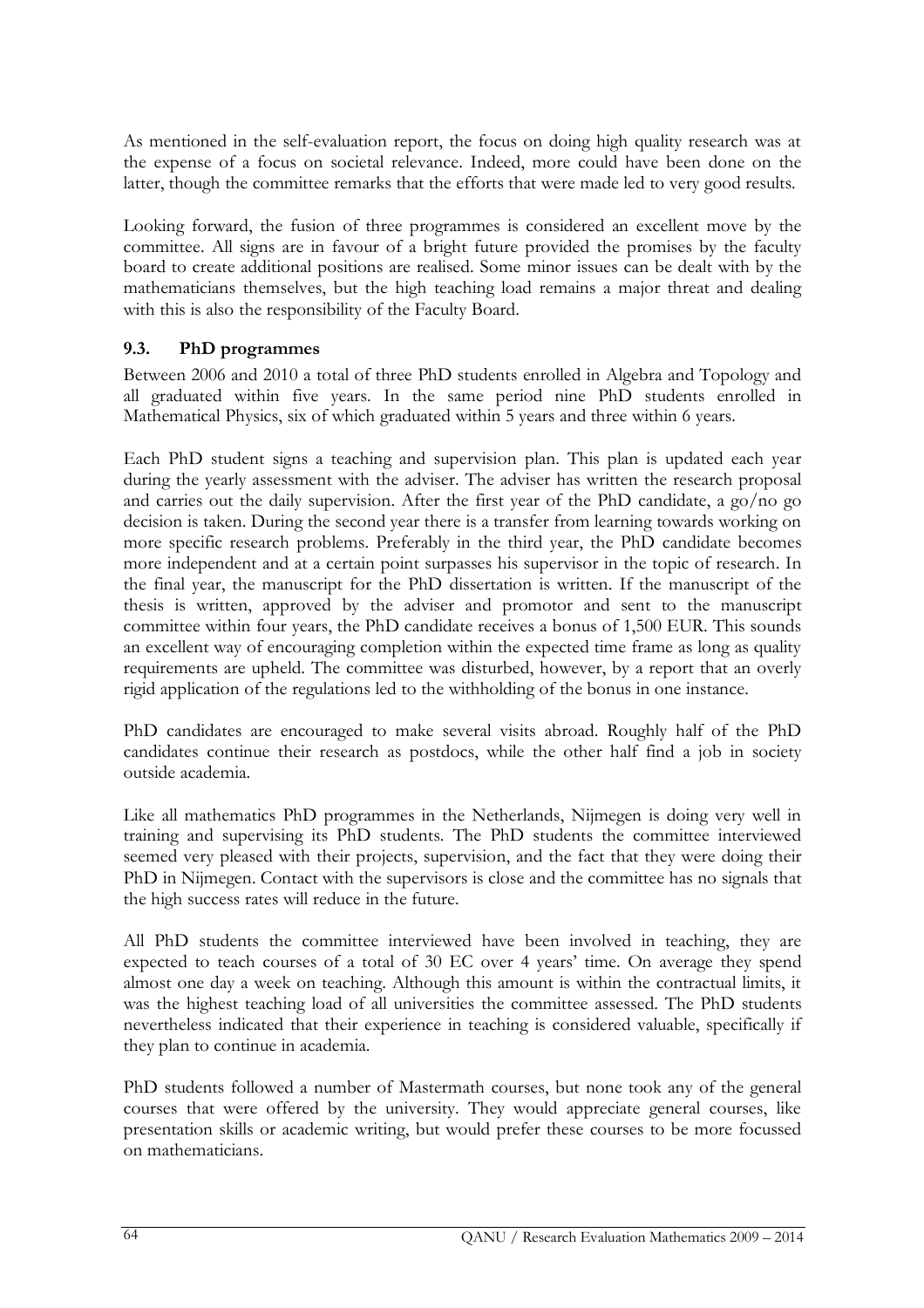# 9.4. Research integrity policy

IMAPP aims to perform research according to the Regulation Scientific Integrity of the Radboud University (Regeling Wetenschappelijke Integriteit). This document also includes the following two guidelines:

Include correct citations. Give fair acknowledgement to other people's work, which you used or which inspired you. Preferably cite original work rather than later repetitions. Be careful with heavy self-citations.

Dare to dream, but refrain from bluffing. There is a narrow but clear gap between an open reflection on possible applications of your work on the one hand and bluffing on the other hand.

Since 2011, Radboud University Nijmegen has organised monthly lectures on the "Ethos of Science", taken in a broad sense. Although these lectures are primarily intended for honours students, they are open to anyone. PhD candidates and faculties also attend these lectures.

As mentioned in the general chapter of this report, infringement of research integrity and fraud are very uncommon in mathematics. Nevertheless, the committee approves of the regulations and more specifically the guidelines that are in place.

#### 9.5. Recommendations

General Recommendations

- The committee recommends that when executing the intended talent scouting, the institute should focus on strong candidates in applied mathematics;
- It is recommended to actively pursue the planned fusion of the three groups into one. This will strengthen the institute;
- Continue to exploit the strong immersion in a physics environment to lead mathematical developments of relevance to physics. It would be good to have someone in IMAPP who can contribute to the intended collaboration between astrophysics and statistics.

Recommendations to the specific programmes

- It is recommended to expand the AS research programme in the direction of applications. This programme should try to hire someone who can share the responsibility for the Statistical Helpdesk with the current members of the group.
- The committee was pleased to learn that one new hiring in algebraic topology has already been made, but perhaps even more should be done in the direction of topology or pure geometry, since algebra and algebraic geometry are already well represented in both the AT and MP groups. In the MP group, perhaps more of an effort should be made to work with actual physicists, both within the university (a particularly natural idea in view of the acronym IMAPP) and in collaboration with other Dutch or foreign universities.

# 9.6. Quantitative assessment

| Research quality     | very good (2) |
|----------------------|---------------|
| Relevance to society | very good (2) |
| <b>Viability</b>     | very good (2) |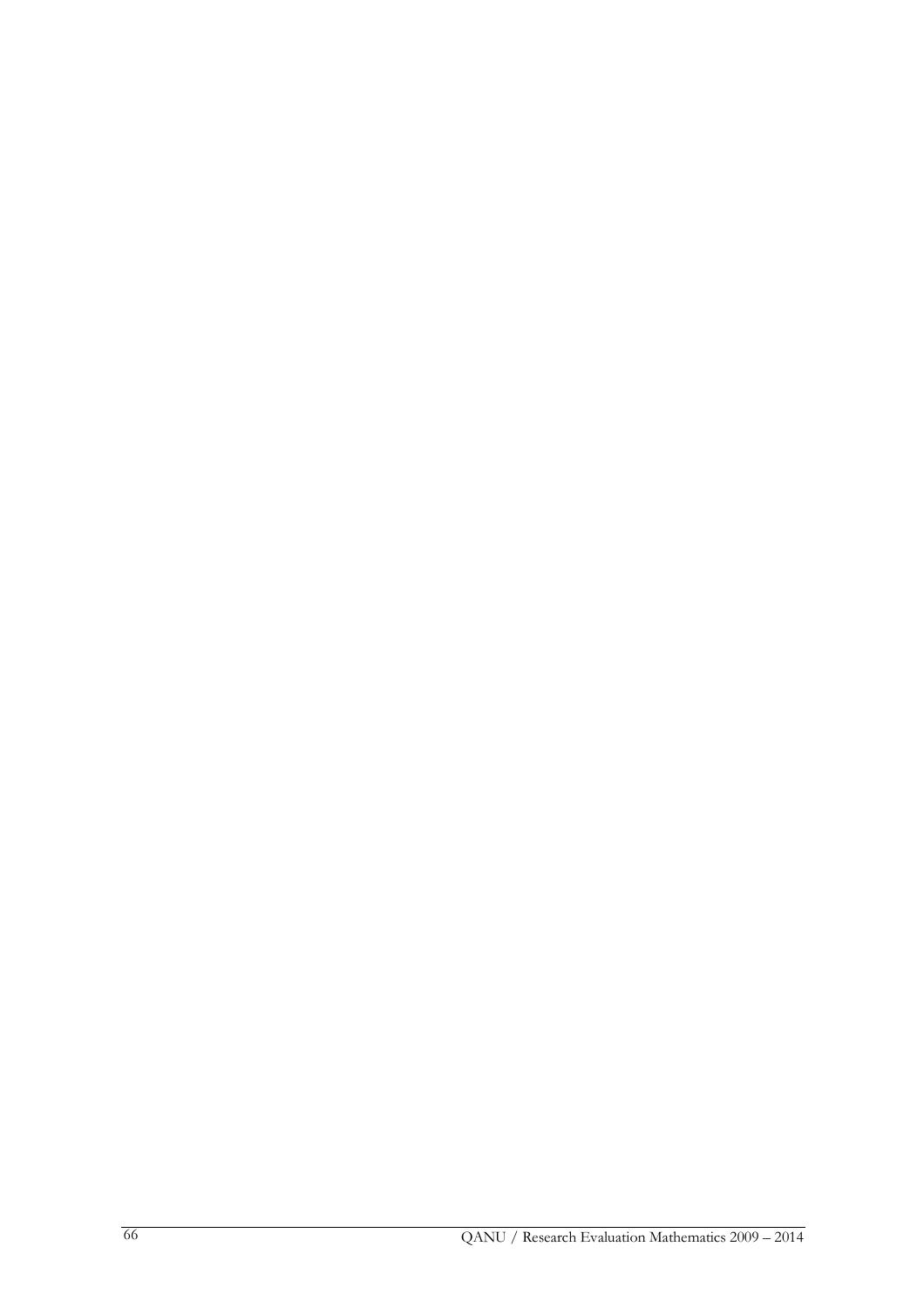# 10. Research evaluation Department of Applied Mathematics, University of Twente

# 10.1. Organisation, leadership, strategy and targets of the research unit

The Department of Applied Mathematics is one of the three departments of the Faculty of Electrical Engineering, Mathematics and Computer Science (EEMCS) at the University of Twente (UT). The Dean of EEMCS and the department heads form the management team of the faculty. Next to the research activities, the management considers the education of highly qualified engineers as one of the core activities of the faculty.

The mathematical research is clustered into two research programmes:

- Operations Research: The research programme operations research (OR) combines the chairs of discrete mathematics and mathematical programming, and stochastic operations research;
- Computational Science: The research programme computational science (CS) combines the chairs applied analysis, hybrid systems, mathematics of computational science and multiscale modelling & simulation.

The mission statement of the department is to advance mathematical sciences through research and teaching, developing state-of-the-art research in computational science and operations research, and making progress in applications of societal and technological relevance. It has formulated the following objective: training of high potentials in mathematical sciences as well as contributing to research in mathematics. In applications the department focuses on systems that are crucial to every-day life. Therefore, it contributes to smart grids that make energy networks more efficient, mathematical models that assist medical doctors, schedules that make hospitals more efficient and numerical schemes to study multiscale fluid problems and wave propagation from nano to kilometre scales.

The University of Twente has a long tradition of cooperation between different disciplines, including the social sciences. It is the strategy of the department to actively engage in collaborative projects in three research institutes: CTIT for all ICT-oriented groups, MESA+ for nanotechnology, and MIRA for biomedical technology and technical medicine. CTIT is the largest academic research institute in the Netherlands – and one of the largest in Europe – in the field of ICT and ICT applications. With over 500 researchers, MESA+ is one of the world's leading nanotechnology research institutes. MIRA is the research centre for Biomedical Technology and Technical Medicine, an internationally leading institute in the field of Biomedical Engineering, with a closely integrated collaboration with the medical community.

Via the institutes CTIT, MESA+ and MIRA the department participates in various multidisciplinary projects. This cooperation includes groups in both technical and nontechnical faculties. In the review period, the department has established two multidisciplinary applied research areas: health and energy. In healthcare, the department has taken the lead in establishing the Center for Healthcare Operations Improvement and Research (CHOIR). It is a multidisciplinary collaboration of the research institutes IGS and CTIT. Within MESA+ a close collaboration was started in nanophotonics with the Complex Photonic Systems group on the development on novel techniques to increase the performance of solar cells. This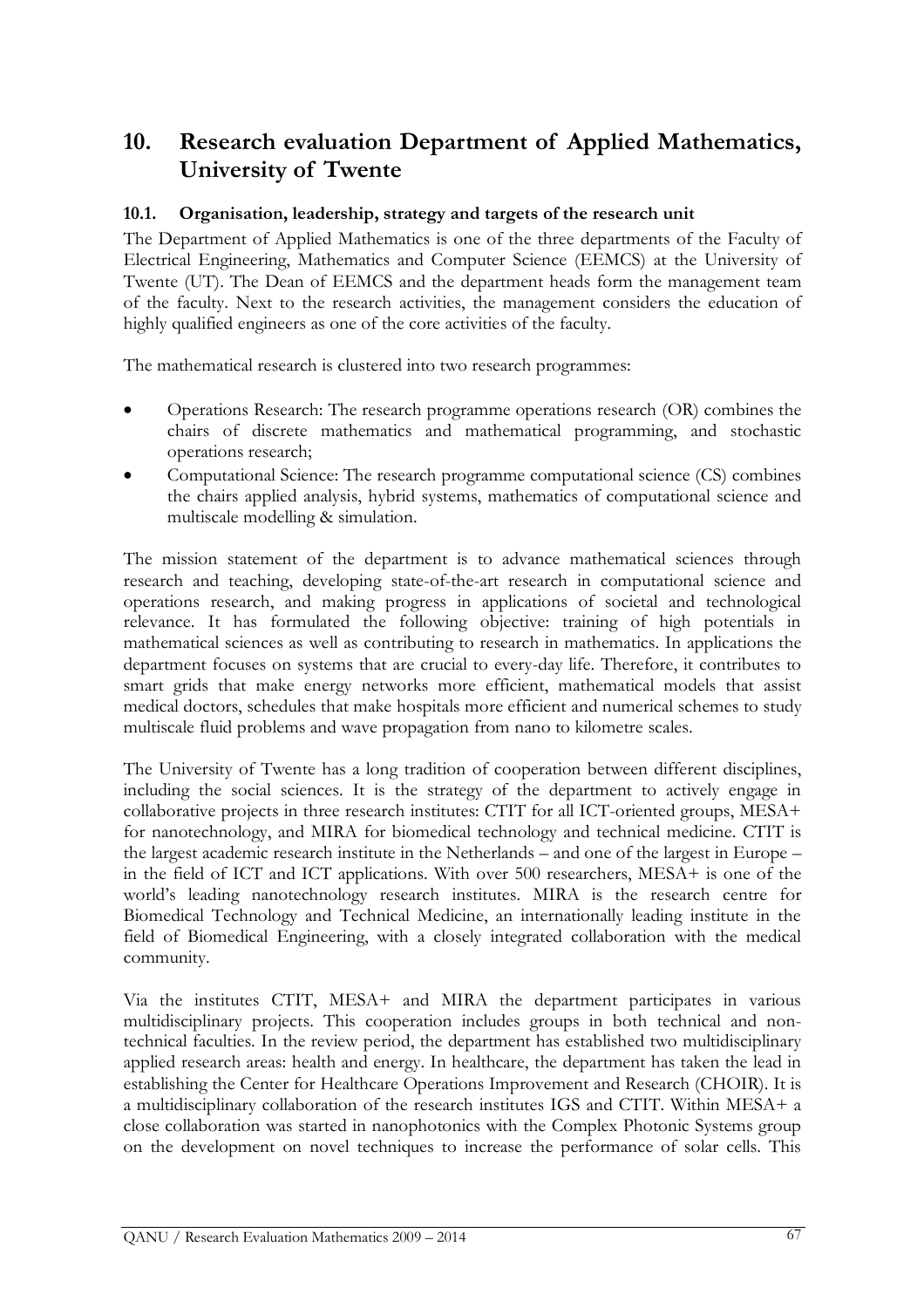research obtained funding from the Computational Sciences in Energy Research Programme (Shell/FOM/NWO).

The department participates in the NWO clusters DIAMANT (DMMP), NDNS+ (AA, MACS, MMS), and STAR (SOR), and in national research and graduate schools: Beta (DMMP, SOR), LNMB (DMMP, SOR), DISC (HS), and J.M. Burgers Center (MACS, MMS). It also actively participates in the 3TU.AMI institute, a joint venture of the three Dutch TU's.

The committee is very positive about the strategy to engage in collaborative projects in the three research institutes. The integration in 3TU.AMI is also considered a very good strategy. Despite the competition between the three Dutch universities of technology, it is crucial to combine forces in 3TU.AMI when it comes to major European grant applications.

The research in mathematics at Twente is approached from a very applied perspective. This approach is encouraged by the introduction of multidisciplinary projects, such as on Healthcare, and collaboration within various institutes. According to the committee the intellectual challenge is to formulate applied topics as fundamental mathematical problems. With the collaborations in health problems, energy and high tech systems described in the self-evaluation report, Twente has succeeded in this challenge. Mathematicians in Twente have been successful in participating in STW (Technology Foundation) programmes; during the site visit the committee discussed the opportunities these activities offer to get involved in the Top-sectors. Based on the expertise in Twente, logistics seems an obvious topic, specifically since Twente is chairing a national institute in logistics. The committee thinks that Twente has an excellent position to actively get involved and be successful in the Top-sectors.

# Resources

In the period of review, 2009-2014, the number of scientific staff members remained stable around 30 people. The number of employed PhD students decreased slightly from 31 to 27, but other PhD students (not employed) were introduced in 2010, with an average of 20 per year. Between 2009 and 2014, the department has invested in 40% new staff in tenure track positions. This impulse offered high-potential career opportunities for the new staff members.

The committee supports the tenure-track policy in which young, talented researchers get the opportunity to do research and develop a research group within their expertise. At all Dutch universities a tenure-track position, when complying with the set criteria on teaching, research and grant application, guarantees a tenured position.

The committee is very positive about the way Twente supports its tenure trackers. Teaching load for tenure trackers is reduced to 30% of their contract. In addition, each tenure tracker works with a PhD student whom he/she supervises within his/her own area of expertise. This strongly supports the tenure tracker in developing an academic track record and writing grant proposals. The committee is also very positive regarding the way criteria for tenure are adapted to the discipline of mathematics. In mathematics it is extremely difficult to obtain grants from (inter)national research councils. Even when a proposal is rated as very good by all assessors, obtaining the grant is not a certainty. In Twente support is given to tenure trackers in the writing of grant applications, but there are no strict requirements on obtaining the actual grant as long as the assessment of the grant application is good. To provide them with guidance in developing the track record, tenure-trackers are coached by a chair and someone from a different department.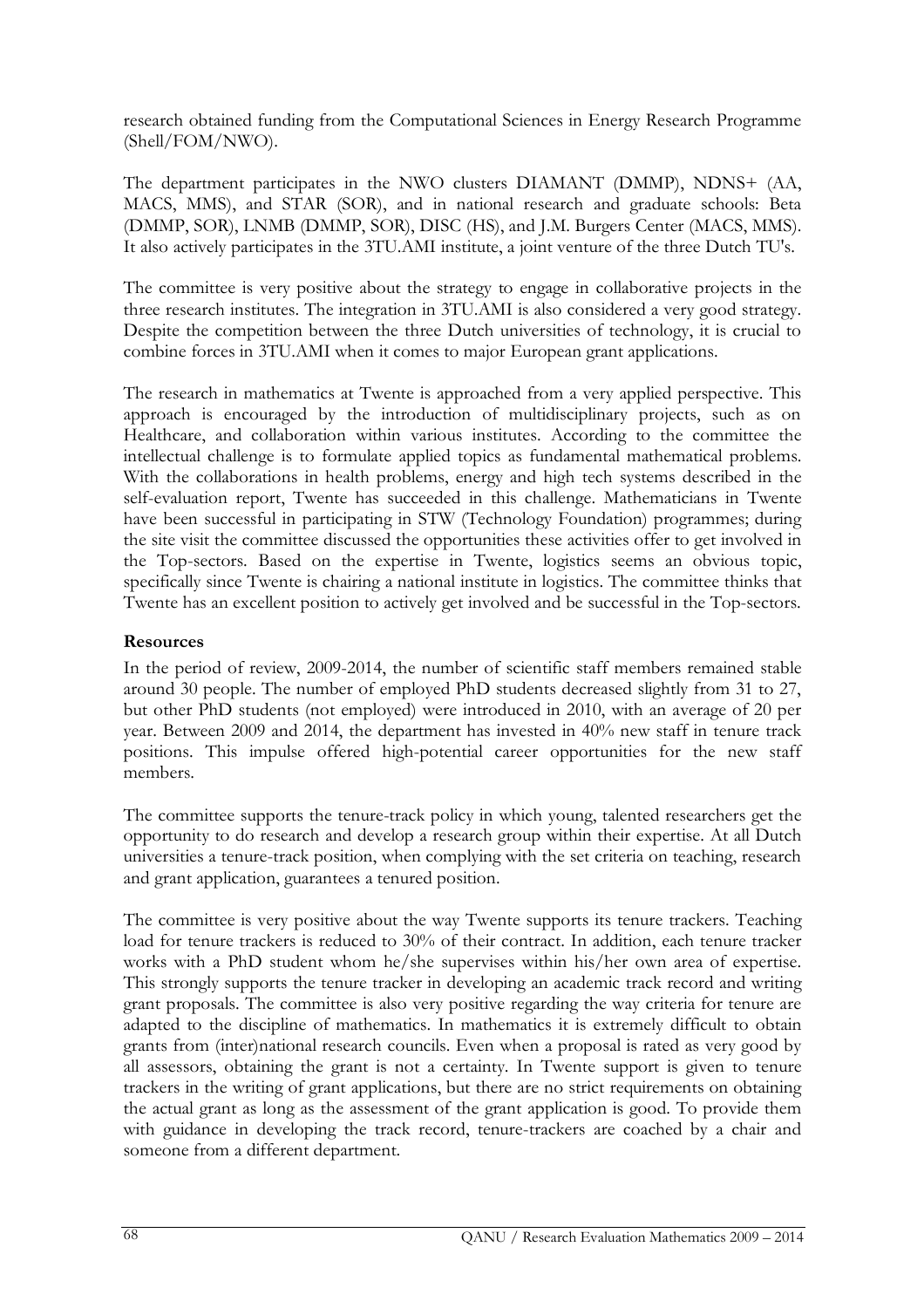The total funding has increased significantly between 2009 and 2014. The Department of Applied Mathematics depends predominantly on direct funding for its earning capacity. This has to do with the high amount of service teaching by the department, as it provides the entire mathematical education to all faculties. More relevant is the fact that the amount of national, international research grants and contract research increased in the evaluation period.

The department is intensively involved in teaching; it has monopoly on service teaching in mathematics for the University of Twente. The committee is very positive about this monopoly; it finds that the Board of the university shows commitment towards the quality of mathematics teaching. However, financial compensation for this activity has seriously lagged behind the input by the department, specifically with the increasing student numbers. From the interview with management during the site visit, the committee learnt that the recent financial difficulties at university level are a major reason for the limited compensation for service teaching. The committee compliments the department that despite the high teaching load, tenure trackers only have to spend 30% of their contract on teaching. However, this leads to some tenured staff members doing more than 50% teaching. The committee thinks that in the long run the high teaching load is a threat to the high quality of the research. This should concern the Board of the University as well as the Faculty Board and the committee strongly recommends that this issue be placed on the agenda.

# 10.2. Assessment of the SEP Criteria

# Introduction

Research topics of the Operations Research (OR) research programme include:

- Mathematical optimisation. This aims at the development of new techniques that are relevant for the efficient solution of optimisation problems, ranging from combinatorial to nonlinear optimisation. It includes approximation algorithms, probabilistic and smoothed analysis of algorithms, as well as new methods for the design and analysis of mechanisms in distributed information settings. New models and techniques find their way into practice in optimising smart energy grids, health processes, and traffic models.
- Stochastics & probability: This topic targets new methods for systems that are exposed to randomness. The research advances theory and application of queuing systems, polling models, Petri nets, random graphs, Markov chains, rare event simulation as well as mathematical statistics. New stochastic and statistical methods are developed in modelling and optimising health processes, communication systems, large and complex networks, or in dynamic learning and pricing problems.

Research topics of the Computational Science (CS) research programme include:

- Numerical methods. This topic aims at the development and analysis of computational methods, tailored to the mathematical structure of the governing mechanisms found in key areas of science and engineering. Prominent examples are in (multiphase) fluid mechanics, nonlinear waves, neuroscience and electromagnetism.
- Mathematical modelling. Powerful mathematical methods are developed for systematic modelling of problems in multidisciplinary applications. Expertise in variational analysis is adopted for medical imaging. Immersed boundary methods and interface reconstruction and tracking strategies are used in the analysis of aneurysms as well as boiling processes. Abstract delay equations and bifurcation methods are developed for neuroscience.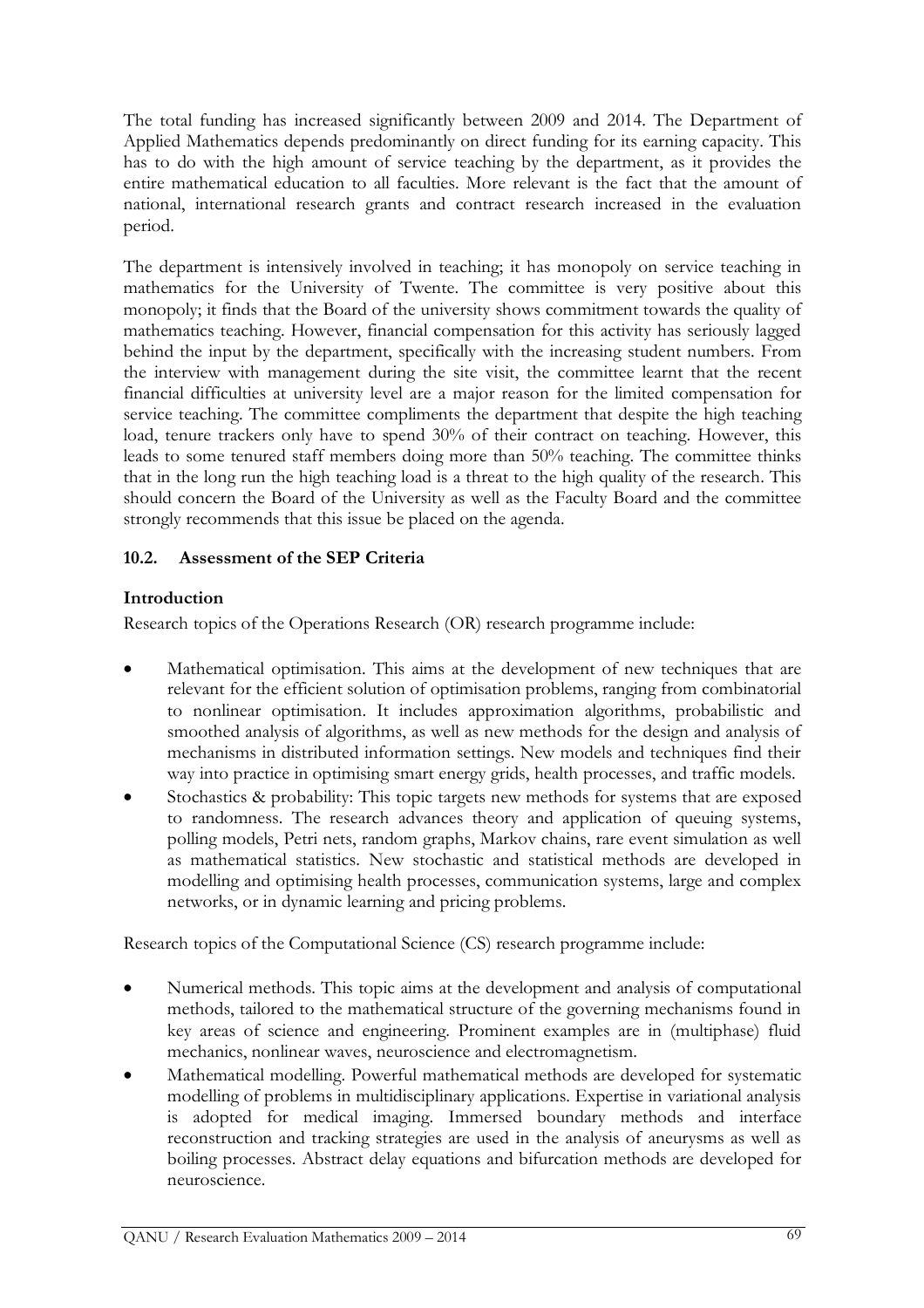Systems and control. High tech systems are becoming increasingly complex, but also require tighter specifications. Simple classical linear controllers can often no longer provide this. This requires better models, often involving a spatial structure described by PDEs or decentralised models with interconnections modelled by graph theory. Estimation also needs to be improved to handle intrinsic nonlinearities as well as increasing the number of sensors. Finally, control theory needs to be able to handle constraints and decentralised structures, while still meeting challenging specifications.

# Research quality

The strategy to hire 40% of new staff in tenure-track positions is very promising and an appropriate reaction to the previous assessment that commented on the lack of junior staff. With the hiring of six tenure trackers, the department has significantly been reshaped and another three positions will be filled in the near future. Although it might be early to establish the exact quality of the new researchers, the committee thinks the rejuvenation of the department is a very good development. Overall the visibility of the young researchers is very good.

The high quality of the research is attested from the description of the 15 highlights and the highly ranked journals where the publications appear. The quantity of output is also impressive, including the number of dissertations. The research in the Applied Analysis and Computational Science group is very good and well recognized and there are some very strong researchers in the group. The reputation of the department is very good in particular due to its participation in prominent research institutes, mathematics clusters. Academic reputation is also supported by the impressive list of top universities with which the department collaborates.

Establishing the CHOIR seems to have been a recognized success, and currently trains 10 PhD and a number of MSc students, mostly funded by health organisations.

Research on probabilistic and smoothed analysis, choice modelling, and online learning, is world-leading. The department has tried to build up a new statistics group after the retirement of all senior researchers in the area. This has been done by appointing two tenure-track assistant professors and one part-time full professor. The latter is an internationally recognised expert on spatial point processes, but it is not clear what her role should be in the department and how she can support the two assistant professors who are in quite different fields.

# Relevance to society

The department focuses its applied mathematical research on health, energy and high tech systems. In all three multidisciplinary areas a number of excellent collaborations are in place. The Applied Analysis and Computational Science has made huge efforts to link their research in energy and high tech systems to the needs in other disciplines. A number of strong connections with other departments at the University of Twente have been established. The department aims at doing mathematical research in context and has a very positive and proactive approach in collaboration and finding mathematical challenges in joint research projects.

Already ten years in progress is the focus on health; in this period a network with hospitals was build and a significant number of PhD students were funded by hospitals. In the near future the next step will be taken, building a consortium with hospitals and looking for a European platform.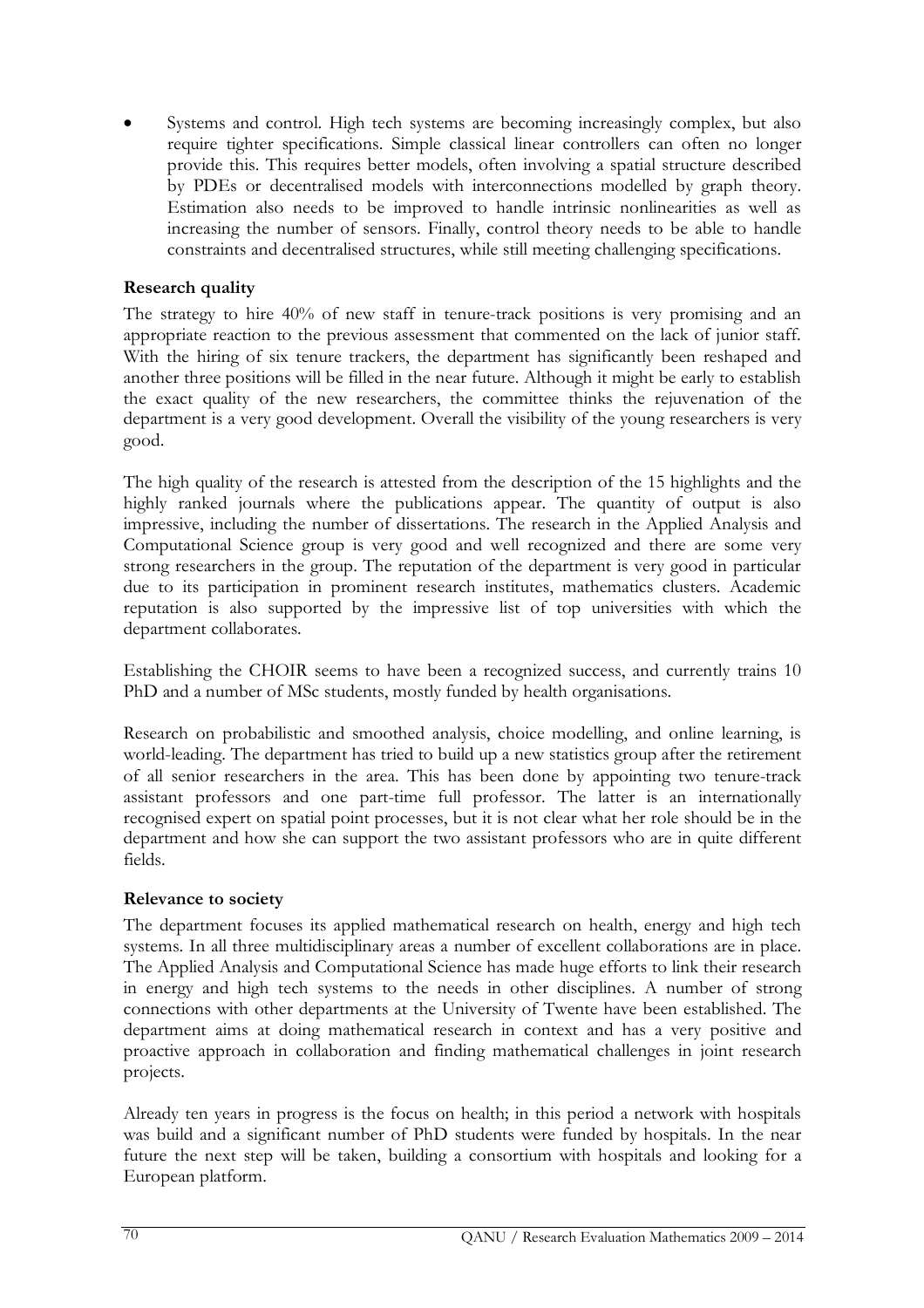In conclusion, the department in Twente has a clear view on its ambitions towards societal relevance. It has created itself an excellent position for collaboration in multidisciplinary projects. The small size of the department is well kept in mind, and the number of key themes that is focussed on remains appropriately limited.

# Viability

The department is still in the phase of rejuvenation of its scientific staff and aims to increase the number of personal grants in the near future. Its hiring strategy suits an applied mathematics department with a focus on external applications, but at the same time also fits a scientific mathematical point of view. The committee is very positive about the conditions on which these tenure trackers are hired. A reduced teaching load and the supervision of a PhD candidate in his/her own expertise in combination with support in writing grant applications provides an excellent basis for success. But this really recommendable reduction should not put a high load on the other researchers, instead it should be compensate by further staff from the university.

The committee is pleased with the fact that statistics is maintained within the department. The research topics of the staff members in statistics seem somewhat scattered, therefore the committee recommends to also look for ways to foster interactions with other members of the department. Since many research projects are related to different kinds of networks, it would be good if the department could take part in the NETWORKS programme.

Although the self-evaluation report presented a pessimistic attitude towards the Top-sectors, the interviews revealed that the department seems to have a clear and realistic plan on dealing with the Top-sectors, by strengthening its position in NWO and STW programmes. The committee is very pleased to observe this proactive approach. The strong connections to other departments, hospitals and industry will prove to be valuable in this endeavour.

The committee concludes that the department has a clear view on its strengths and weaknesses and overall has a very good strategy regarding the future. There is one major issue, however, that threatens the viability according to the committee: the high teaching load. This was already mentioned in the assessment of resources. The fact that tenure trackers are protected from the burden of a high teaching load is highly appreciated, but it also puts an additional load on tenured staff. The university should reward the fact that all service teaching in mathematics is executed by the Department of Applied Mathematics. The current situation is bound to affect the quality of research in the long run.

# Conclusion

The Department of Applied Mathematics has gone through a number of changes in the period of evaluation, primarily as the result of retirements and a rejuvenation of staff. It managed to keep the quality of research at a very high level and performs excellently on societal relevance activities. The many collaborations and joint projects have led to a wide network. The weaknesses are recognised and a strategy is in place to deal with most of the issues. The department should be supported in this respect by the university.

# 10.3. PhD programmes

Between 2009 and 2011, the Department of Applied Mathematics hosted 45 PhD students of whom 29 graduated, 11 are currently still employed and 5 discontinued. Nearly half of the PhD candidates (49% to be precise) graduate within 5 years, 64% graduated within 7 years.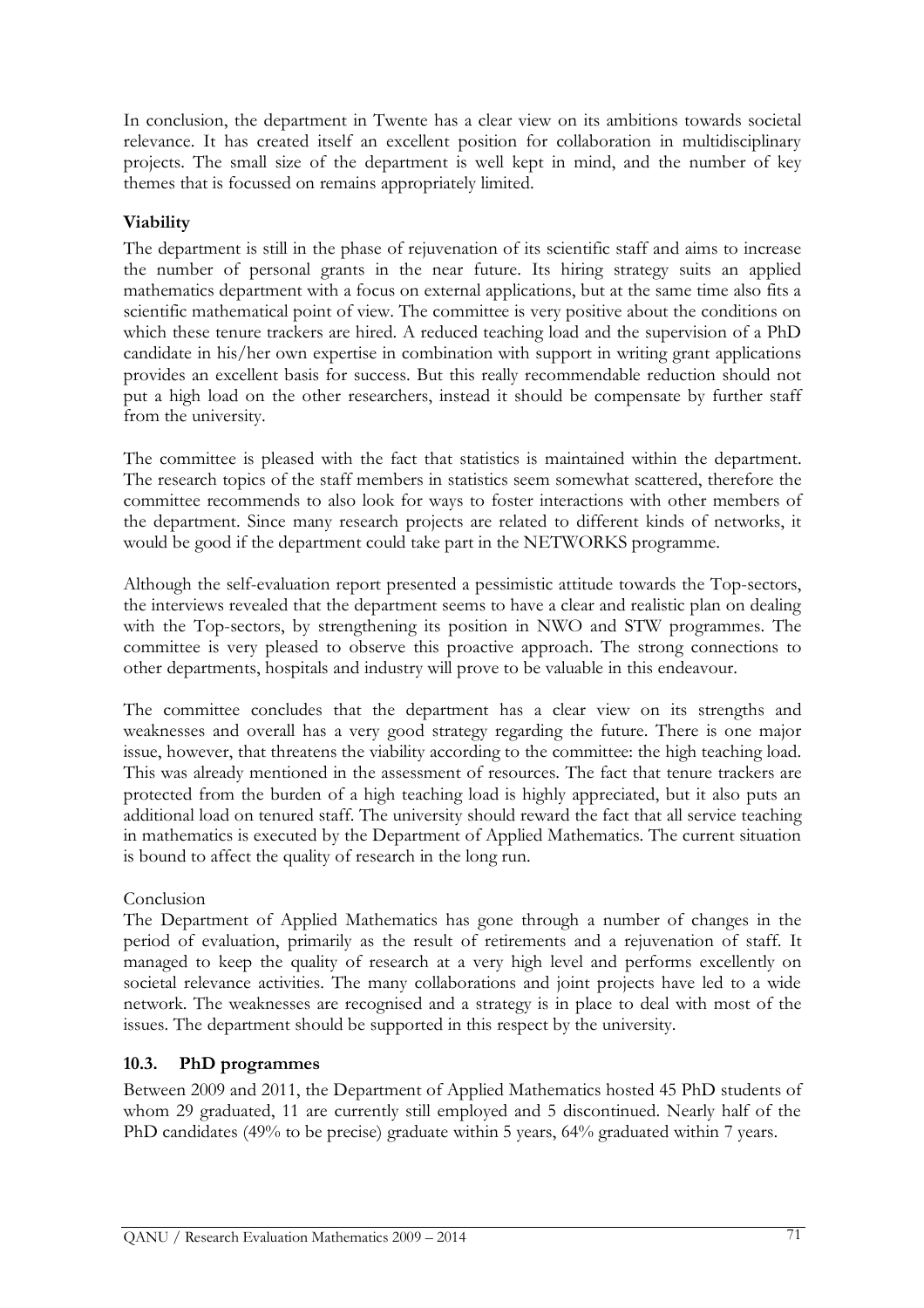Since 1 January 2014, all PhD students are registered in the Twente Graduate School (TGS). Consequently, uniform procedures and rules apply for all PhD students. All PhD students have a go/no-go decision during their first year, including a formal appointment of the promoter. In addition, they all have to follow the Training and Supervision Plan, which contains a summary of the research plan, the supervision plan, and the educational programme to be followed. The plan is defined by the candidate and the supervisor and then approved by the Dean. It is set up within three months after the start of the PhD student and is periodically reviewed and updated.

The beginning of the evaluation period showed high drop-out rates and long graduation times. In the later years this has improved. The start of TGS is welcomed by the committee, PhD students in a department with many collaborations will benefit from a structured graduate programme and the various collaborations of the department, especially now Twente participates in a number of PhD training programmes throughout the Netherlands.

The PhD students the committee interviewed were pleased with the supervision; all had meetings with their supervisor on a weekly basis and felt free to contact their supervisor whenever this was considered necessary. All PhD students were also involved in teaching activities; they stated that it was not only nice to do, but also prepared them for a future in academia. Formally up to 20% of the contract is for teaching time, but only one student did this amount of teaching.

# 10.4. Research integrity policy

The University of Twente subscribes to the guidelines for scientific integrity, as specified in the Netherlands Code of Conduct for Scientific Practice. The European code of conduct and the Singapore statement on research integrity are also relevant, as well as the advice of the KNAW about correct citations. The Executive Board established the Scientific Integrity Complaints Procedure in order to protect and guarantee scientific integrity. This procedure provides a system for reporting and dealing with possible violations of scientific integrity. The Scientific Integrity Complaints Procedure is consistent with the LOWI regulations.

The first point of contact is the university's confidential advisor for scientific integrity. Possible violations of scientific integrity as well as any follow-up steps can be discussed with him in all confidence. He/she decides whether the reported violation of scientific integrity will be dealt with by the appropriate committee. The decision of the committee is send to the Executive Board for further action. This involves sending the advice to the complainant and the accused party. If the complainant and the accused party do not ask for further advice from the National Body for Academic Integrity (LOWI) the Executive Board determines its opinion on the complaint and takes appropriate measures.

Within EEMCS, attention to scientific integrity is given on various levels. In the first modules of the curriculum research integrity and avoiding plagiarism are already taught. Scientific integrity also receives explicit attention during the BSc and MSc projects and in the training of PhD candidates. When writing their theses, all students and candidates are taught how to deal with quotations, citations and references.

As mentioned in the general chapter of this report, infringement of research integrity and fraud are very uncommon in mathematics. Nevertheless, the committee approves Twente's policy and the fact that this policy is actively communicated to staff members, specifically PhD students and undergraduate students. The department has also formulated a policy on data storage and privacy. This is viewed positively by the committee.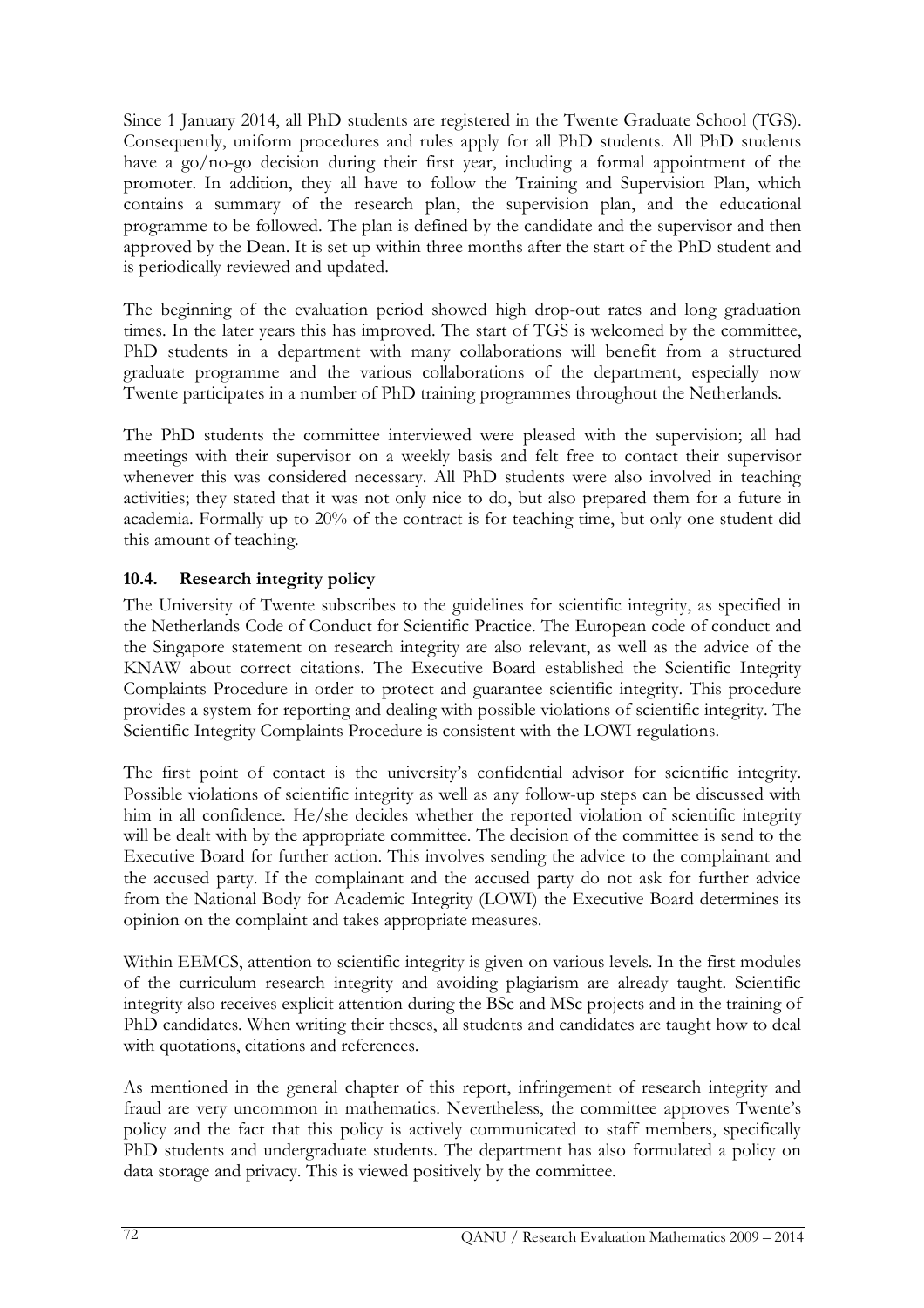#### 10.5. Recommendations

- The department is recommended to continue its path of rejuvenation of staff in both programmes and make sure that the hiring of young researchers is consistent with the strategy.
- The pressure on the senior researchers with respect to the high teaching load should be relaxed.
- The strong interdisciplinary cooperation in areas of major societal relevance should be continued. The activities in Smart Grids may be a good start to become involved in the Top-Sector "Energy". This would ensure a strong participation of mathematics on a high national level, which is usually very hard to reach.
- The experience in the health sector is so excellent that one might consider founding further spinoff companies in that direction.
- The university leaders should consider establishing a Project Development Office (PDO) similar to TU Eindhoven, or as a joint activity in 3TU.AMI

#### 10.6. Quantitative assessment

| Research quality     | very good (2)   |
|----------------------|-----------------|
| Relevance to society | excellent $(1)$ |
| Viability            | very good (2)   |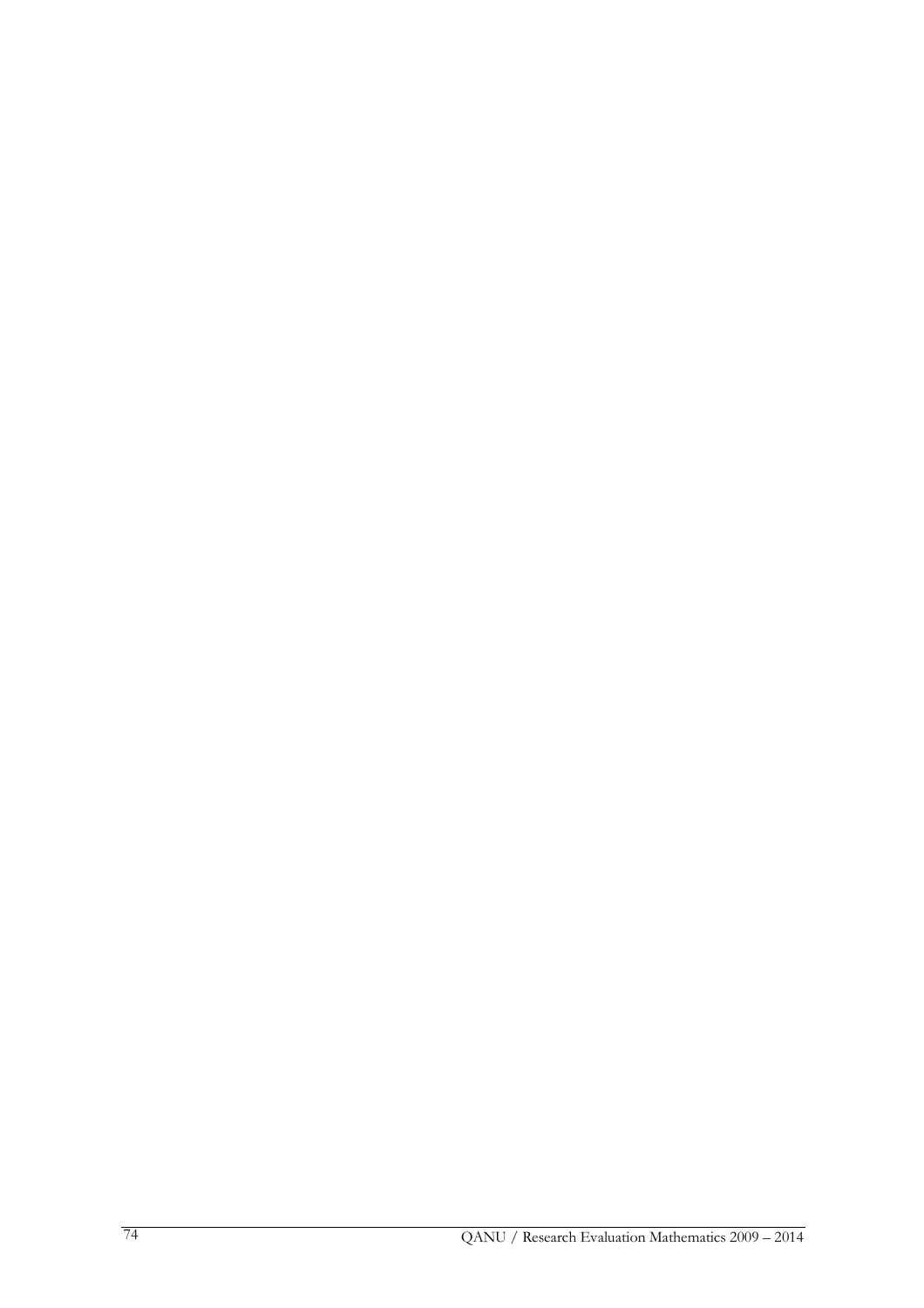# 11. Research evaluation at the Mathematical Institute of Utrecht University

# 11.1. Organisation, leadership, strategy and targets of the research unit

The Mathematical Institute (MI) is one of two almost independent institutes at the Department of Mathematics, the other being the Freudenthal Institute for Science and Mathematics education, which is not under evaluation here. It covers a broad range of active areas of research. For a clear focus, MI is organised in two research groups:

- Fundamental Mathematics (FM);
- Mathematical Modelling (MM).

The mission of MI is to contribute to the success of mathematics by developing mathematics and its applications at the highest level and disseminating it as broadly as possible. Inspiration is obtained either by the autonomous development of mathematics as a discipline, or by challenges in big data, climate change and many other topics in scientific modelling. Although the emphasis of the two research groups differs, mathematics is considered as a unity with proven cross-fertilisation between subfields. To support this cross-fertilisation MI strives for an open and extrovert attitude towards mathematics. To enhance cohesion and interaction, colloquia and seminars are publicly announced, and participation is encouraged for the whole department.

Breadth is counterbalanced by a deliberate choice to have mass and focus in the research areas in which MI is active, and to be underrepresented in other areas of mathematics. However, quality of research is more important than the specific subfield to which it belongs, leading to a continuous but gradual process of shifts and adjustments in the research profile of MI.

According to the self-evaluation report, the past five years have shown convergence to a clear research profile. In FM the focus lies on geometry, covering a broad spectrum. In MM an integrative approach is developed to applied mathematics with a focus on climate research, epidemiology, geosciences and scientific computing.

Research output strategy is to stress quality over quantity, high quality textbooks and research monographs are encouraged, while at the same time striving for significant new results in top research journals.

Within Utrecht University MI belongs to the Graduate School of Natural Sciences of the Faculty of Science. At national level, MI coordinates WONDER, the Dutch Research School in Mathematics. Most of Dutch research in Mathematics is organised in four national NWO research clusters: MI coordinates GQT and is closely involved in NDNS+. MI furthermore cooperates with the CWI, resulting in exchange of senior personnel. A similar cooperation exists with the University of Twente. At international level joint workshops are organised with Nijmegen and Bonn and MI participated in two ESF networks. Active collaborations exist with Brazil.

The committee was left with a very positive impression after the interview with the management of MI during the site visit. A clear and convincing strategy was presented on how to move forward and improve the future of the institute. The institute was restructured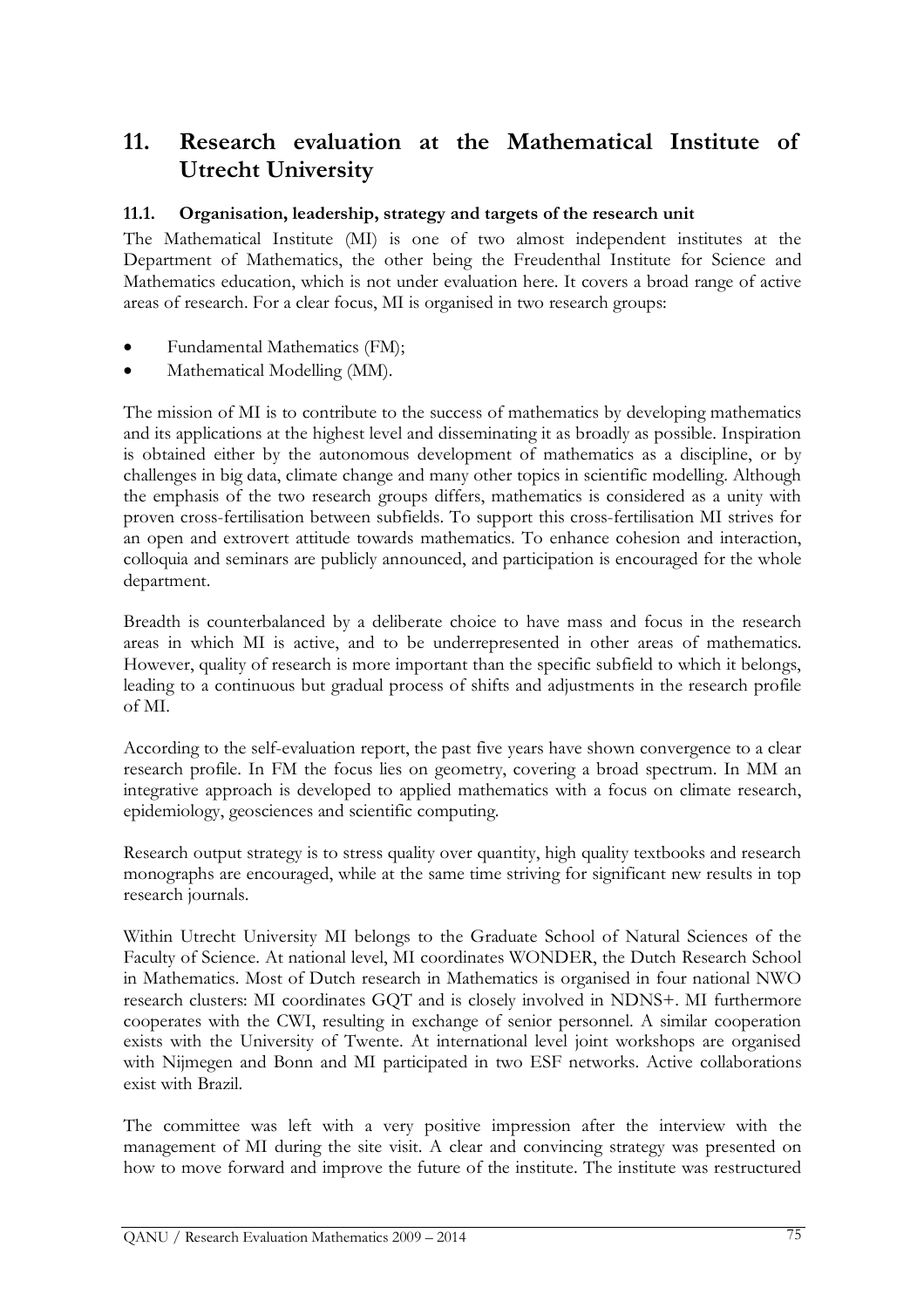after a number of staff members left (either to other universities or retirement), the two research programmes were introduced and a total of four new professors as well as a number of more junior staff members were appointed. In 2016 another two tenure-track positions will be filled, that are specifically dedicated to female researchers.

Hiring strategy shifted towards an increased focus on quality rather than a specific expertise, but still aiming at mass and focus in certain areas. Although it seems a very sound strategy the committee does remark that the institute needs to keep in mind that in fulfilling its goals with the current strategy, there is the risk of imbalance in the institute. From the interview it seems that the MI management is aware of the importance to have balance between FM and MM in the sense of size of the programmes. Letting one outgrow the other will not benefit the institute.

Finally, the committee had the impression that the strategy discussed during the site visit had lost some of its focus and strength at the level of the individual research programmes. The committee recommends to the institute management to make sure the strategy is known and maintained at all levels of the institute.

#### Resources

In the period of review the number of scientific staff members was around 25, while the number of PhD candidates decreased from 23 in 2009 to 20 in 2013 and 15 in 2014. Owing to changes in personnel and a reorganisation of the Faculty of Science, MI changed considerably. However, selective investments led to a better balance between the two research programmes.

Direct funding was cut in half over the review period. However, costs for housing and library etc. also reduced, resulting in a stable funding for research from the university (approximately 40%). National grant income was also reduced by half, whereas international research grants doubled. Total income from research grants did go down; MI believes that the transformation of the institute will have a positive effect on the future earning capacity. The committee agrees with this expectation.

Like the other universities, Utrecht hires junior staff members on a tenure track. The committee supports the tenure-track policy in which young, talented researchers get the opportunity to do research and develop a research group within their expertise. At all Dutch universities a tenure-track position, when complying with the set criteria, guarantees a tenure position.

The committee recommends providing all tenure trackers with a PhD student to supervise within his/her own area of expertise. Such a condition will certainly help the tenure tracker in developing an academic track record and writing grant proposals. If there is no PhD student available from external grants, MI should make an effort to provide one via direct funding.

Another topic that was discussed during the site visit is the fact that it is difficult to successfully acquire grants. Even when a proposal is rated as very good by the assessors, obtaining the grant is not a certainty. From the interview with management it seemed that, similar to several Dutch mathematics departments, a very good assessment of a grant application allows for granting tenure, even if the grant itself was denied. The committee believes that this is fair towards the tenure tracker in the present climate where it is very difficult to obtain a grant, even with a very good application.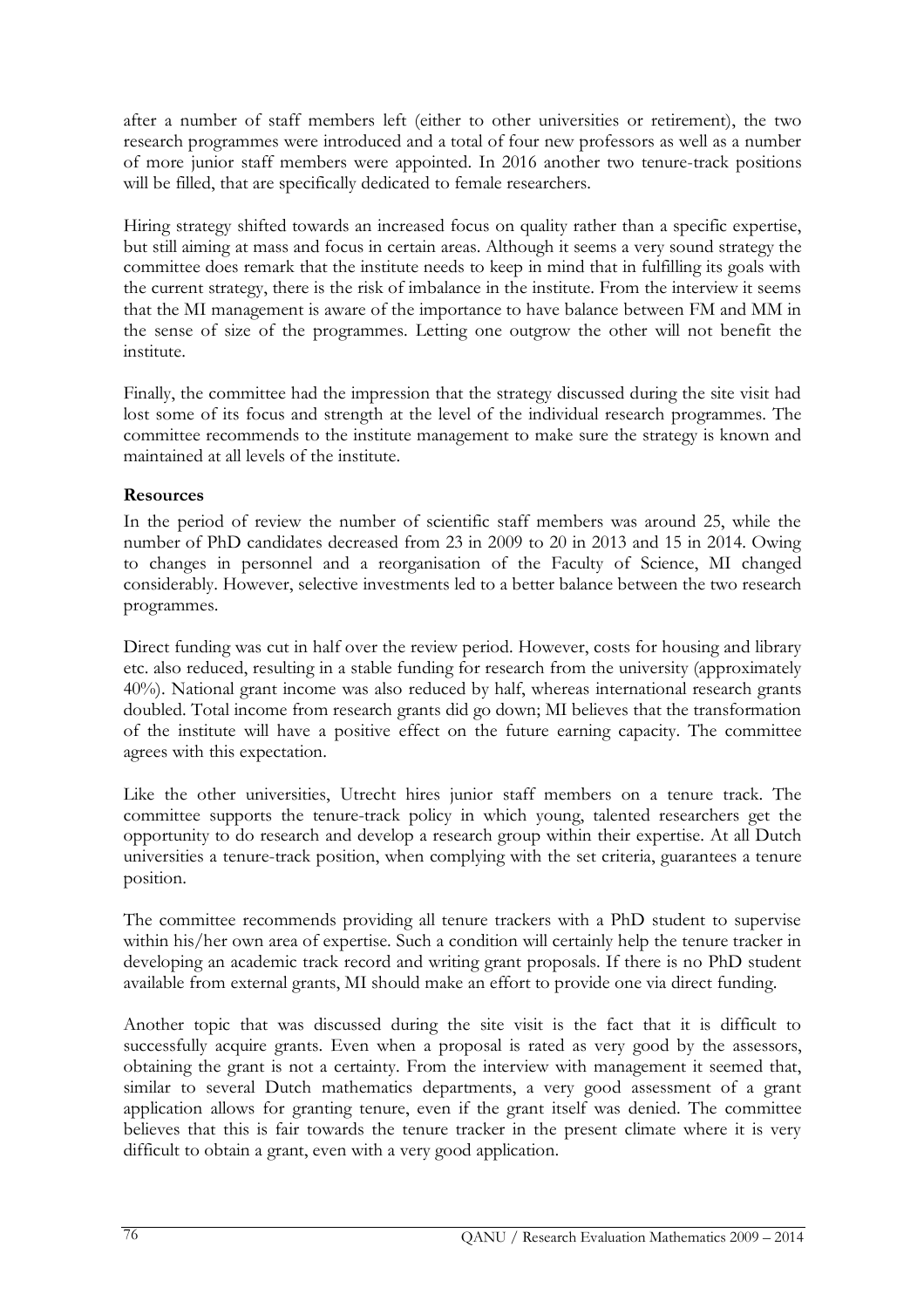MI indicated in the self-evaluation report the wish to do more service teaching, specifically in undergraduate programmes, not only at other faculties of Utrecht University but also within the Faculty of Science. The committee agrees with MI that the quality of mathematics education is best guaranteed when given by staff of MI and not staff hired by other departments for the purpose of lecturing only. The committee recommends that the Faculty Board helps MI to be the preferred partner in teaching mathematics in other departments. The institute should realise that this requires them to subsequently deliver high quality service teaching. This implicates that teaching should be done by all levels of seniority, specifically also by full professors.

## 11.2. Assessment of the SEP Criteria

#### Introduction

The tradition in fundamental mathematics lies in algebra, analysis and geometry. The FM programme is organised around three themes: 1) at the interface of algebra and geometry, including algebraic geometry, number theory, (higher) category theory, algebraic topology; 2) at the interface of analysis and geometry, including differential geometry and geometric analysis, symplectic and Poisson geometry, Lie theory, automorphic forms, integrable systems, noncommutative geometry, and mathematical physics; 3) history of mathematics, including cultural and societal aspects.

Geometry is used as the ordering principle for the research and has intricately linked with theoretical physics, but also the recent theoretical study of the structure of data involves geometry.

In MM dynamical systems are used as ordering principle for the research: there is a tradition in dynamical systems, numerical analysis, stochastic processes, and computational science. Strengths are organised around three themes: 1) applied analysis, where applied analysis and dynamical systems meet; 2) numerical analysis, where numerical analysis and dynamical systems meet; 3) stochastics, in which the focus has been on ergodic theory and symbolic dynamics, statistical physics, and random geometry.

The mathematical modelling process seeks to extract structure from empirical data, identify rules in the form of dynamical systems, analyse and compute solutions to the resulting models, and ultimately make predictions, optimise or control the systems. Applications range from the fundamentals of matter and biochemical processes to the geology and climate of the earth, from finance to social media to medicine.

#### Research quality

The quality of the research that is done in the FM research programme has a very long tradition and has always been world leading. In the beginning of the evaluation period the research programme lost two of its world-leading senior researchers. One of them was however recovered at the end of the evaluation period as a university professor. In addition, the excellent tradition in high quality research led to impressive hiring at various levels of seniority. The excellent quality of the research is also displayed by a number of high quality research monographs. Also, some prestigious prices were awarded in the evaluation period, like a Spinoza award, Descartes, Huygens and Lichnerowicz awards.

The committee would specifically like to mention the very small, but very good and internationally well recognised group in History of Mathematics. This topic has a strong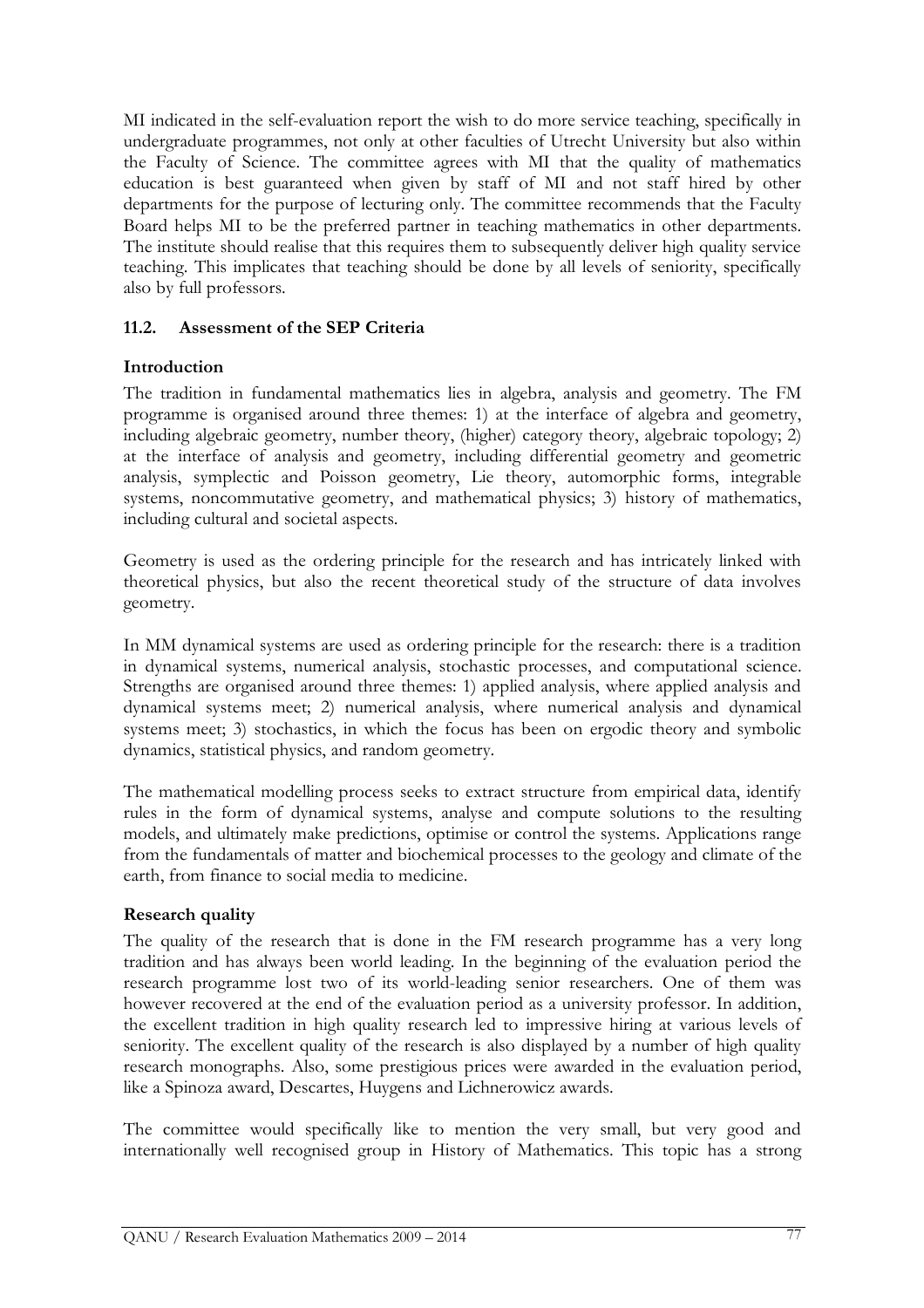tradition in Utrecht and is greatly valued by the committee. It hopes that this topic will keep its position in MI.

The MM research programme has undergone substantial changes in the evaluation period, which also shows in the records. For a certain period, the programme declined due to the loss of a number of internationally recognised researchers as well as financial difficulties. At the same time, student numbers at undergraduate level increased, putting even more strains on the research programme. However, similar to FM the MM programme managed to improve this situation, making several new key appointments, and it is on its way up, strongly supported by the strategy of the management.

The research of the MM research programme ranges widely, from computational methods to stochastic dynamics to analysis of neural field models. The strength of the MM programme lies in deterministic dynamical systems. On the stochastic side, statistical physics and combinatorial probability are represented, but for some years statistics was missing. A recently appointed assistant professor apparently shifted his research interests from statistical physics to applied medical statistics. This offers opportunities for collaborations with the epidemiology group, but the committee thinks that an additional recruitment in the area of stochastic epidemic modelling would greatly enhance the visibility and impact of the programme.

Some of the researchers in MM are visible world-wide and play leading roles at an international level. Although improvements are already visible, there is additional need for funding for PhD students and postdocs. The hiring strategy seems to work very well with respect to the quality of the research. One minor remark by the committee is to pay attention to connecting the areas of the staff members, which vary strongly and do not automatically lead to a coherent group.

## Relevance to society

The focus of valorisation in MI has shifted over the years from mainly joint research papers with researchers from other disciplines to an emphasis on societal relevance by concentrating more on giving public lectures and being involved as outside experts in truly interdisciplinary projects.

The FM research programme is doing fundamental, theoretically oriented research, making immediate, direct connection to societal relevance more difficult. On the other hand, researchers in the FM programme published several excellent textbooks that are known and used all over the world. In addition, the Utrecht Fundamental Mathematics programme is actively involved in a number of impressive outreach activities. These include the Olympiad high school contest and publications aimed at high school teachers in mathematics. Also the History of Mathematics group deserves a very positive notification in the assessment of this criterion. It plays an important role in making the society aware of the long cultural traditions of mathematics and the contributions from the Islamic world.

The research areas that the MM programme treats are more closely connected to applications. The programme played the key mathematical role in a biological project to understand how to reduce spread of bacteria. It also analysed a simple model to understand the effect shifting climate might have on ecology. Another example of societal relevance is the software tool MATCONT, which is used by many universities, also in other disciplines. The development of open source software is also very impressive. With respect to collaboration with other disciplines, the Utrecht Centre for Infection Dynamics (UCID) is an excellent example, since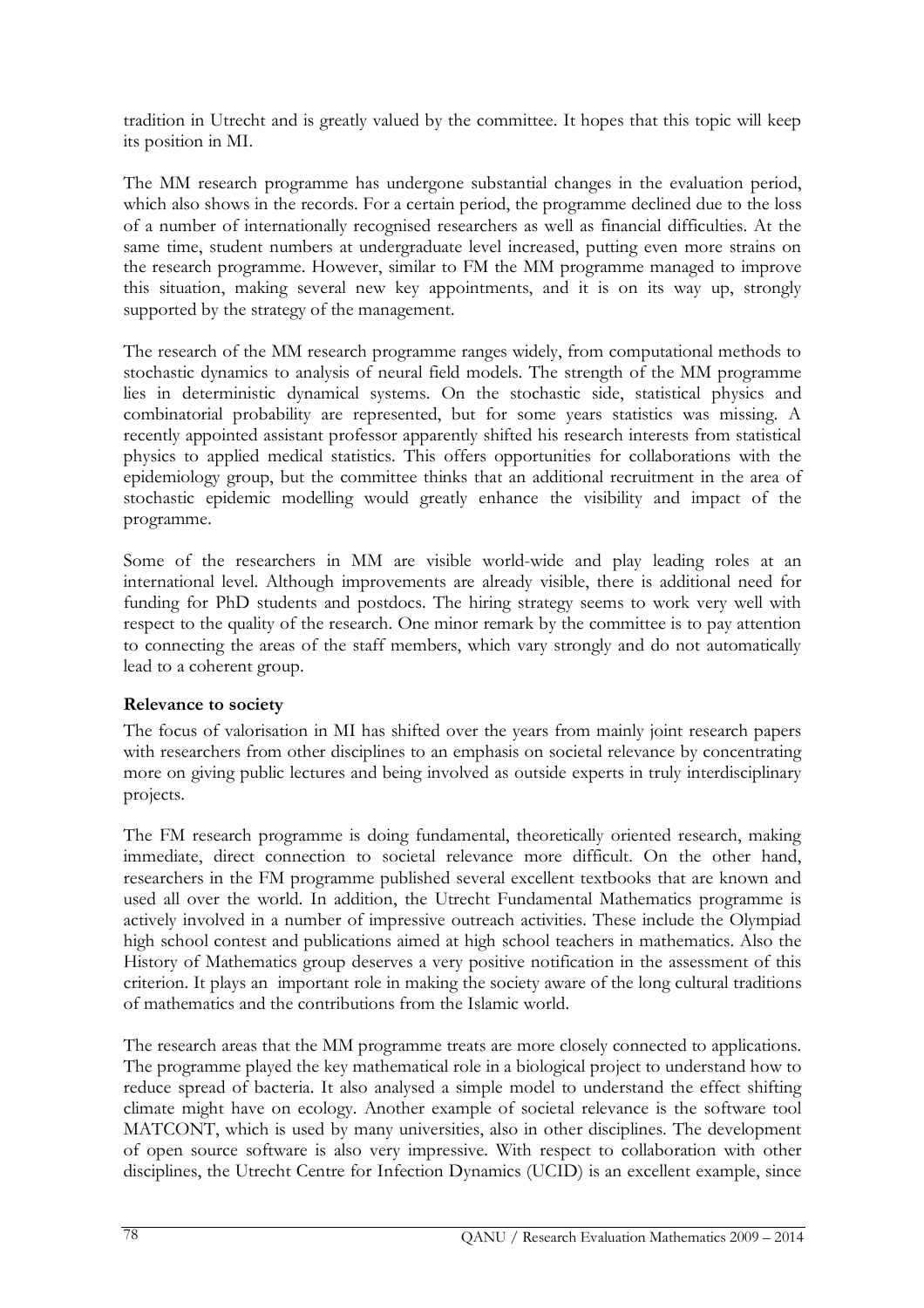the mathematics programme was actively involved in setting up and operating this centre. There is also a fair amount of contract research through master students with an internship in industry. The committee would like to mention the NWO programme on Mathematics of Planet Earth, which could be very interesting for Utrecht. Concerning outreach, the committee is impressed by the excellent organisation of the research programme.

The MM research programme is already involved in the Top-sectors Energy and Chemistry via projects with Shell. It has plans to engage with the Top-sectors in Agriculture and Logistics under the Complexity theme.

## Viability

FM is considered a young, excellent programme by the committee. Not only at the level of full professors this is high quality, also at the level below (assistant and associate professors) there are some very talented researchers. To crown it all, the world-leading researcher who was lost to another university at the beginning of the evaluation period will return as a university professor. Not only does this rather unique position emphasise the excellence of the individual, but it also displays the support of the Board of the University for mathematics.

In the MM programme the committee also observed the practice of hiring young and excellent researchers, which promises a positive outlook on the future. The SWOT-analysis was clear and to the point.

The committee supports the plans for increasing collaborations with other departments and research centres. One threat that was mentioned is the fact that research funding is changing towards large projects rather than individual grants. The committee confirms that this is a challenge for all universities with a mathematical department. It furthermore considers Utrecht to be very well equipped to deal with this issue. Mathematical modelling requires an integrative approach involving expertise in many branches of mathematics. This is difficult to maintain, but with the excellent researchers and with a continuously fine-tuning of the hiring policy, this should not pose a real problem.

# Conclusion

In the evaluation period MI has gone through a difficult period with the loss of a number of senior researchers for various reasons. Nevertheless, the remaining staff still managed to do research at an excellent level. This evaluation comes at the right moment, the reorganisation has proven to be effective and in the latter years of the evaluation period the institute was definitely moving upward.

The institute management has a clear vision for the future and seems to be supported by the Dean. The institute should continuously balance the coherence of the two research programmes on the one hand and hiring of the most talented researchers regardless of their expertise on the other hand. If they manage to do so, all signs are directed towards an excellent future.

# 11.3. PhD programmes

Over the review period MI hosted an average of 22 regular PhD candidates per year. A total of 31 candidates received a PhD in the review period. Between 2006 and 2010 a total of 33 PhD candidates enrolled, a total of 6 candidates dropped out and after 5 years only 36% graduated (after 6 years this is 73%). Based on these numbers, the committee considered the PhD programme had serious problems prior to the site visit. However, MI has reacted by introducing a new PhD programme in Mathematical Sciences with stricter control of the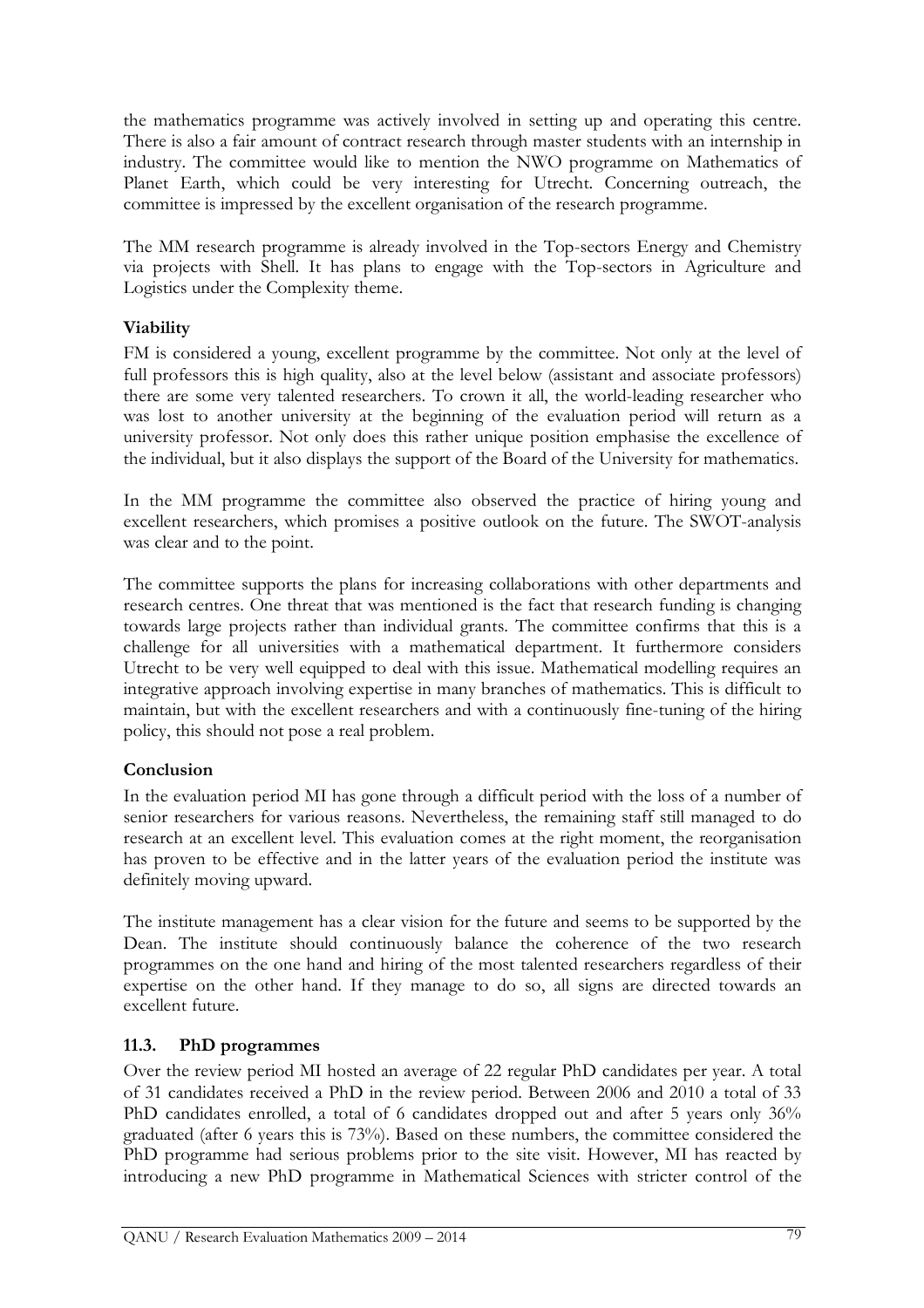progress of PhD students. Furthermore, in the past evaluation period a number of scholarship students were hired who were not sufficiently qualified. New hiring criteria are in place, in combination with a more strict training and supervision plan. There is a clear go/nogo procedure, with a meeting after one year and the formal decision at 18 months. The scientific director of MI attends these meetings in order to verify the commitment of both PhD student and supervisor. With these measures the committee was reassured that the PhD programme is now on an excellent track.

The PhD programme is part of the Graduate School of Natural Science. The mission is to provide an excellent education for the next generation, including the training of transferable skills related to the dissemination of knowledge both inside and outside academia. Educational activities are required for a total of 20 EC over a four-year PhD programme period. In addition approximately 15% of the workload is done as a teaching assistant. More than 50% of graduates continued in a research career.

Compared to the numbers from the evaluation period, the committee was more impressed by the actual situation. The measures that were taken convince the committee that also in PhD training the institute is strongly improving. At other universities the committee valued the freedom given to the supervisor to provide the best training to his/her PhD students. In this case, however, the committee strongly supports the strict regulations of this PhD programme. Despite the fact that results might not yet be visible in the graduation figures and some struggles might still come up, the committee compliments the institute on the measures taken.

The interview with the PhD students confirmed the assessment that MI has improved. Students were positive about the PhD programme, the supervision they received, and the opportunities to follow relevant courses. PhD students are required to spend approximately 15% of their time on teaching. The PhD students the committee interviewed verified that this is indeed the case; all also stated that the experience gained in teaching was appreciated.

# 11.4. Research integrity policy

In addition to the Netherlands Code of Conduct for Scientific Practice, Utrecht University clarifies the standards for research and education which it upholds. At the level of the faculty there is a faculty integrity coordinator, acting as an impartial, confidential and accessible sparring partner for discussing relevant issues and dilemmas. In addition, there is a Faculty Academic Integrity Advisory Committee, advising the dean on how to guarantee academic integrity.

Policy of MI is directed to further strengthening the university's principles and standards by making explicit what research integrity means in the context of mathematics. Ethical standards are already addressed in the bachelor and master curriculum and at meetings for new PhD candidates.

## 11.5. Recommendations

- Contract research is now mainly done through master students with an internship in industry. The societal relevance and the external funding would even grow more if this could be combined with research on the PhD level;
- MI is recommended to pursue the Top-sector opportunities;
- MI is recommended to maintain the selection and monitoring procedures for PhD students to ensure quality, and completion of the thesis in a reasonable time;
- The MM programme is recommended to increase collaborations both within the MM programme and with other departments and research institutes;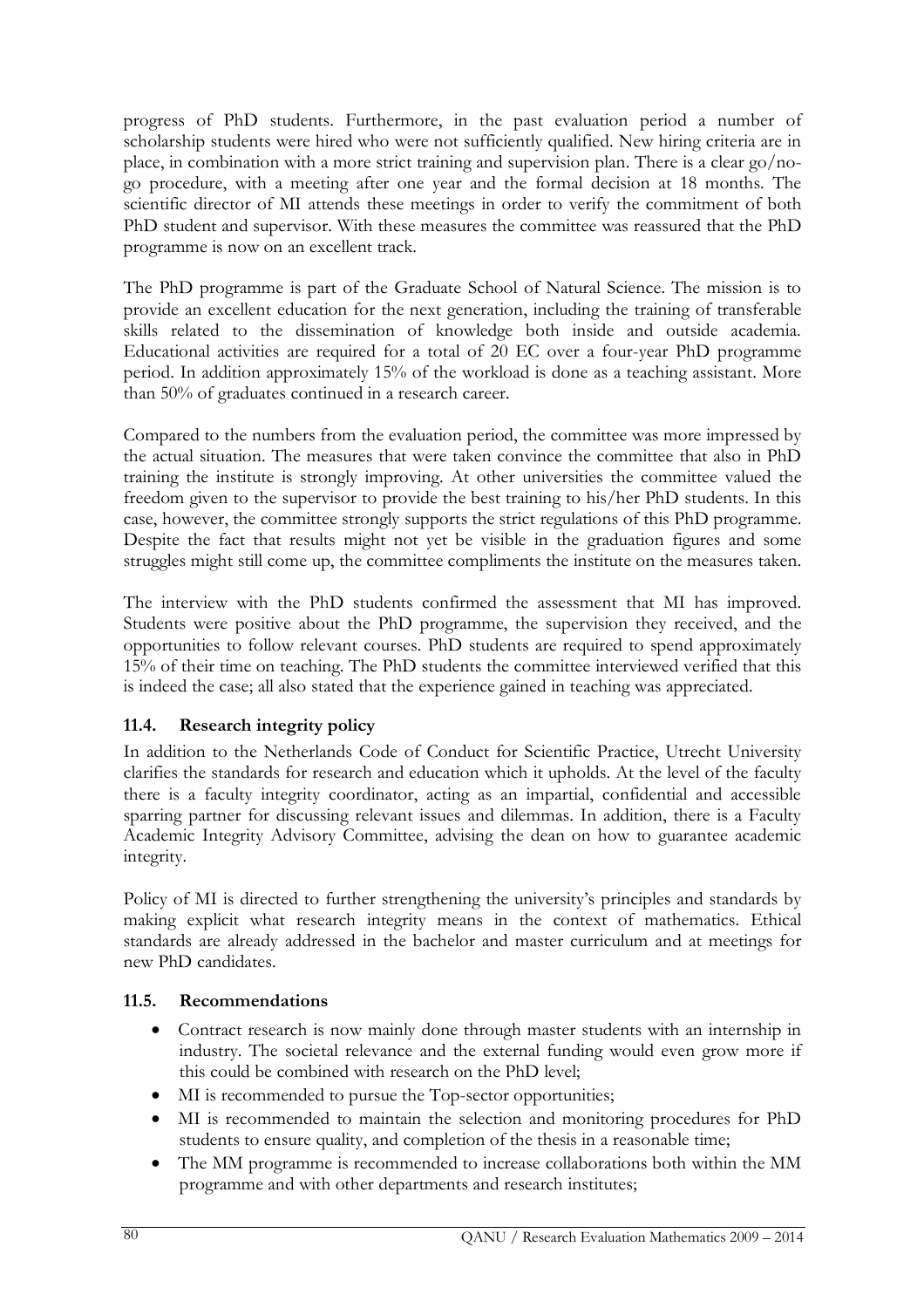• MI is recommended to continue to support the small group on the history of mathematics, with the goal to secure its future beyond the current decade.

# 11.6. Quantitative assessment

| Research quality     | excellent $(1)$ |
|----------------------|-----------------|
| Relevance to society | excellent $(1)$ |
| Viability            | excellent $(1)$ |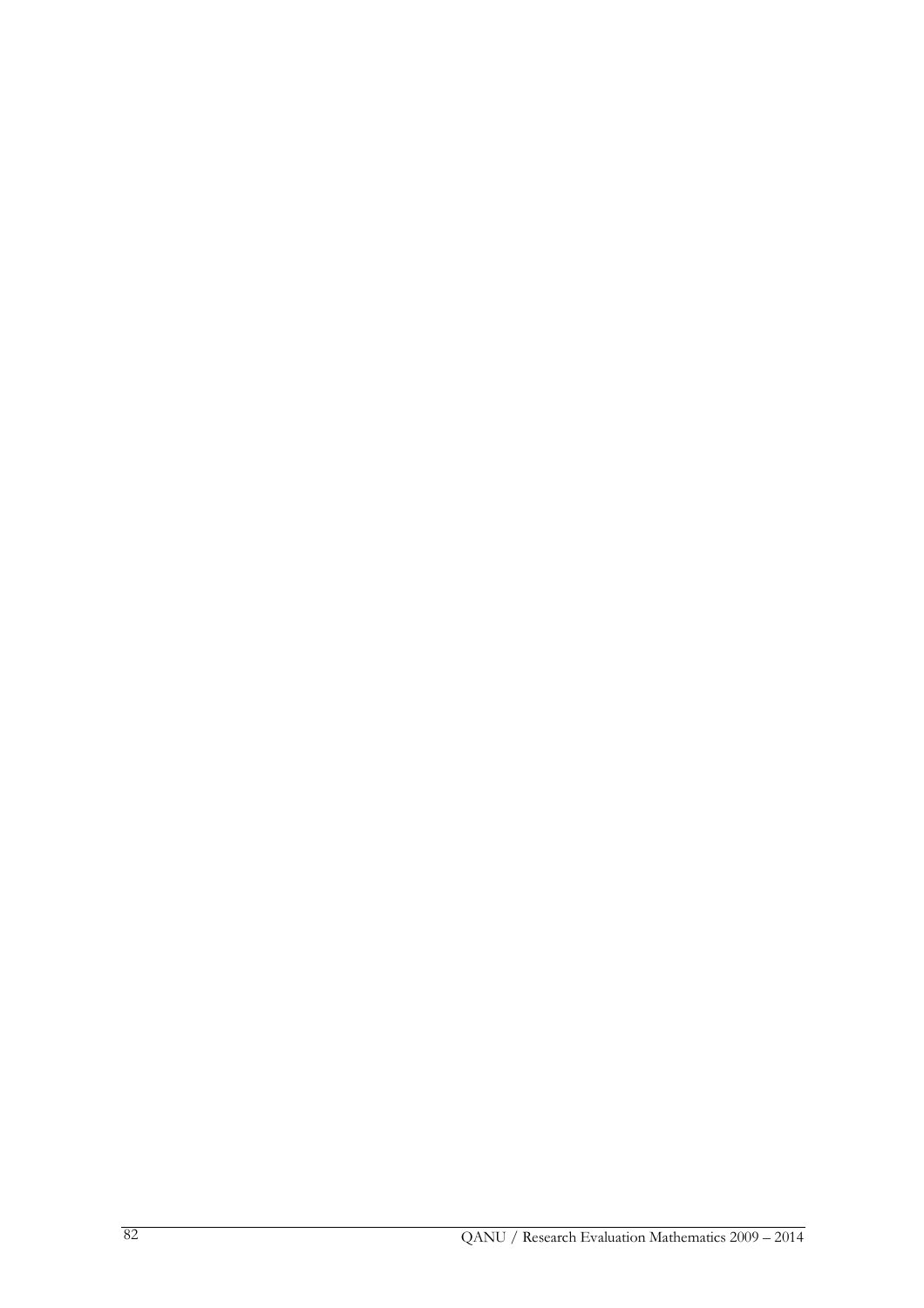Appendices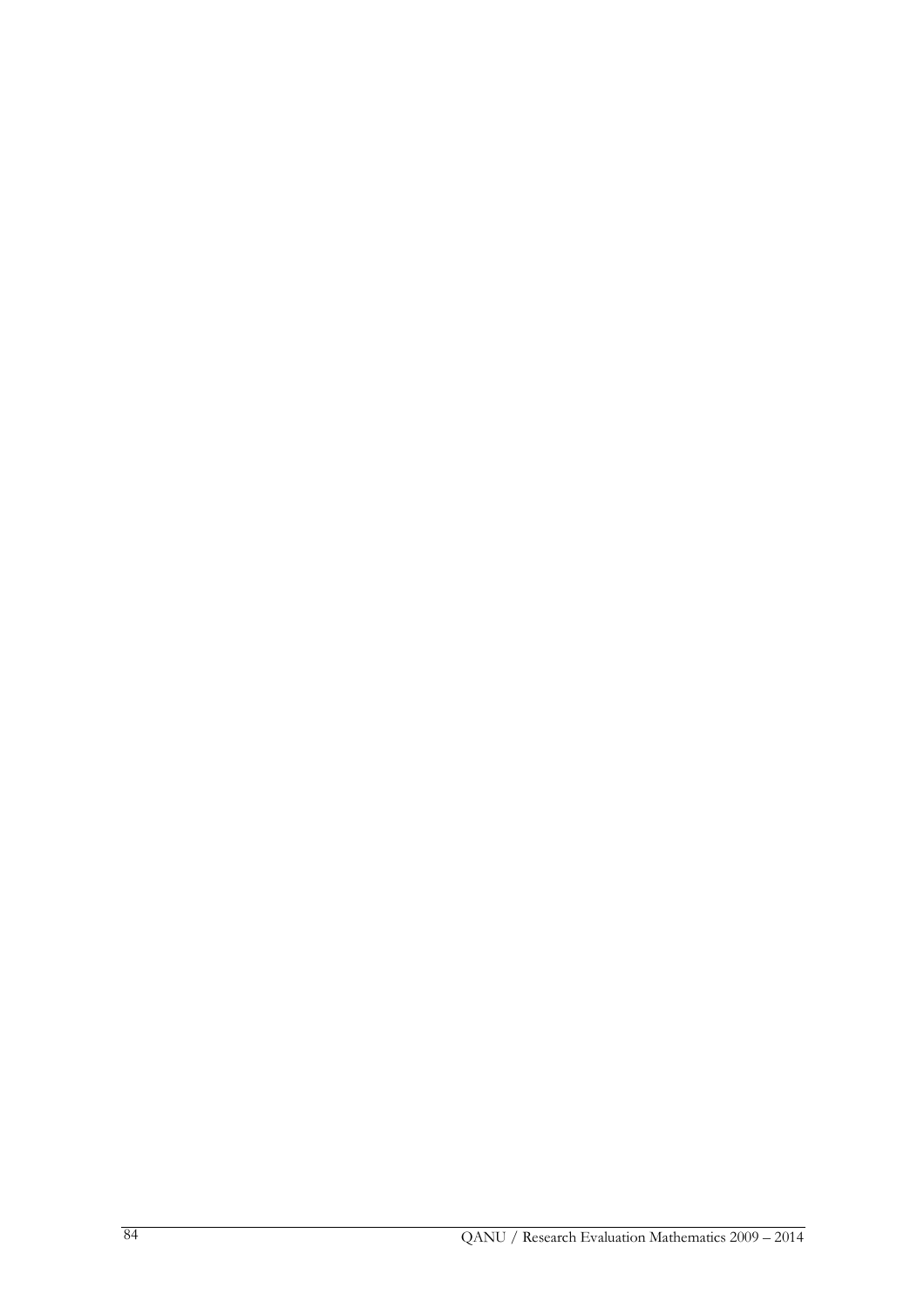#### Appendix 1: Curricula Vitae of the committee members

Regina Burachik received her BSc and MSc in pure Mathematics in 1987 at the Universidad de Buenos Aires (UBA). In 1995 she obtained her PhD in Mathematics at the Instituto Nacional de Matematics Pura e Aplicada (IMPA) in Brazil. At present she is associate professor at University of South Australia, at the School of Information Technology and Mathematical Sciences. Her research interests are Smooth and Nonsmooth Optimization, Multiobjective Optimization, Convex Analysis and Variational Analysis. She has supervised seven PhD students in nonsmooth optimization as well as co-supervising a joint PhD student with the University of Newcastle. She is member of the Editorial Board of a number of international journals and in addition wrote 55 refereed articles, she published 4 scholarly book chapters and is guest editor of 7 special issues for renowned publishers and international journals. She holds a patent on 'method for performing intensity-modulated ion therapy so as to selection treatment plan satisfying prescribed dose treatment criteria'. She published the Springer research-level book: Set-Valued Analysis and Monotone Mappings.

Alberto Cattaneo obtained his degree (1991) and his Ph.D. (1995) in Physics at the University of Milan. He was a postdoc at Harvard University and at Milan University. He was appointed Assistant Professor in Mathematics at the University of Zurich in 1998 and since 2003 he is Full Professor in Mathematics. He is currently director of the Institute of Mathematics. His fields of interest are in mathematical physics, differential geometry and algebraic topology; in particular, his research activity includes deformation quantization, symplectic and Poisson geometry, topological quantum field theories, and the mathematical aspects of perturbative quantization of gauge theories. He has been a long term visitor at the University of Nantes, at Harvard University, at IHES and at UC Berkeley. He was an ICM speaker (Section Mathematical Physics) in 2006 and is a Fellow of the American Mathematical Society.

F. Michel Dekking (chair) received his diploma in Mathematics and Mechanics in 1974 at the University of Amsterdam. He was Attachée de Recherche, C.N.R.S. at the Université de Rennes, during 1975-1977. He received his Ph.D. degree at the University of Nijmegen in 1980, with advisors M. S. Keane and W. Vervaat. Since September 1981 he is affiliated to Delft University of Technology, were he is now Professor emeritus. He is active in diverse areas of pure and applied mathematics. In 2013, he was guest editor of the special issue on "Mathematics of Planet Earth" of Statistical Science.

Hans Rudolf Künsch obtained his Diploma in 1975 and his PhD in 1980 from ETH Zurich. After a postdoc position at the University of Tokyo he became assistant professor at the department of mathematics at ETH Zurich in 1983. In 1989 he was promoted to associate professor and in 1992 to full professor. His research interests are in the field of statistics and include the modeling and analysis of time series and spatial data, resampling methods, filtering problems and applications in environmental sciences. He was co-editor of the Annals of Statistics 1998-2000. From 2007 to 2009 he has chaired the department of mathematics at ETH, and in 2012/13 he was president of the Institute of Mathematical Statistics (IMS). He is an elected member of the International Statistical Institute and a Fellow of IMS. Since summer 2014 he is retired as professor at ETH, but he continues his scientific activities.

Robert MacKay is a professor in the Mathematics Institute of the University of Warwick and Director of the Centre for Complexity Science and of Mathematical Interdisciplinary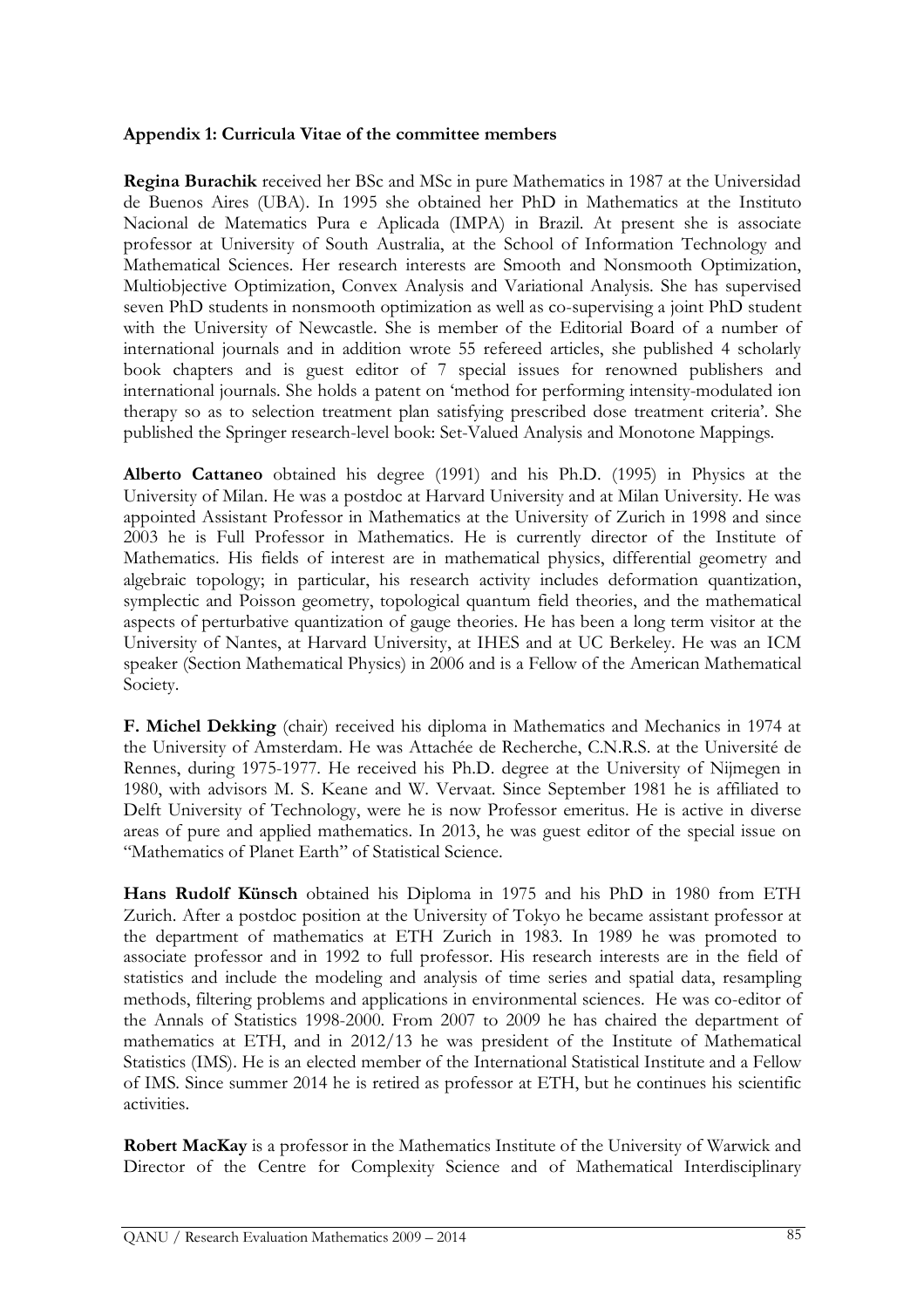Research at Warwick. He was President of the (UK) Institute of Mathematics and its Applications for 2012-13. He has made many contributions to the theory and applications of Nonlinear Dynamics. His research was recognised by the first Stephanos Pnevmatikos International Award for Research in Nonlinear Phenomena (1993), a Junior (1994) and Senior (2015) Whitehead prize of the London Mathematical Society, election to Fellowships of the Royal Society (2000), the (UK) Institute of Physics (2000) and the (UK) Institute for Mathematics and its Applications (2003), entry to the ISI Highly cited list under Mathematics in 2008, a Royal Society Wolfson Research Merit Award (2012-7), and a Renowned Fellowship of EPSRC Recognising Influential Scientists and Engineers (2014). He has published 135 refereed journal articles, 50 articles in conference proceedings, lecture notes and similar, written 1 book and co-edited 1 reprint selection, 2 volumes of lecture notes and 4 conference proceedings. He has experience of evaluation in academia, notably having served on the Applied Maths panel of RAE2001 and 2008, research grant panels in the UK, EC and Netherlands, research evaluations in France, and advisory boards in the UK and France, examination boards in Warwick and Cambridge, and responded to government and other consultations as President of the IMA. He has designed and tested a method for calibrating panel assessments.

Volker Mehrmann received his Diploma in mathematics in 1979, his Ph.D. in 1982, and his habilitation in 1987 from the University of Bielefeld, Germany. He spent research years at Kent State University in 1979--1980, at the University of Wisconsin in 1984--1985, and at IBM Research Center in Heidelberg in 1988-1989. After spending the years 1990-1992 as a visiting full professor at the RWTH Aachen, he was a full professor at TU Chemnitz from 1993 to 2000. Since then he has been a full professor for Mathematics at TU Berlin. He is a member of acatech (the German academy of engineering) and vice president of GAMM the (International association of Applied Mathematics and Mechanics), chair of MATHEON, theResearch Center `Mathematics for key technologies´ and vice chair of the Einstein Center ECMath in Berlin. He is Einstein Fellow, holds an ERC Advanced Grant and also was member of the ERC Panel PE1. He is editor of several journals, editor-in-chief of Linear Algebra and its Applications. His research interests are in the areas of numerical mathematics/scientific computing, applied and numerical linear algebra, control theory, and the theory and numerical solution of differential-algebraic equations.

Rolf H. Möhring obtained his M.S. (1973) and Ph.D (1975) in Mathematics at the RWTH Aachen and is since 1987 Professor for Applied Mathematics and Computer Science at Berlin University of Technology, where he heads the research group "Combinatorial Optimization and Graph Algorithms" (COGA). He has held earlier positions as associate and assistant professor at the University of Bonn, the University of Hildesheim, and the RWTH Aachen. His research interests center around graph algorithms, combinatorial optimization, scheduling, logistics, and industrial applications. Part of his research has been done in DFG Research Center Matheon, where he was Scientist in Charge of Application Area "Logistics, traffic, and telecommunication networks". He has been chair of the German Operations Research Society and the Mathematical Programming Society and has been awarded the Scientific Award of the German Operations Research Society and the EURO Gold Medal of the European Association of Operational Research Societies. Since 2014 he is a honorary professor at the Beijing University of Technology and in the Board of the Beijing Institute for Scientific and Engineering Computing BISEC.

Don B. Zagier has spent most of his professional life in Germany, but is an American. After completing two undergraduate degrees in mathematics and physics at MIT in 1968, he did his doctoral work in Oxford and then Bonn, completing his doctorate in 1972 and obtaining his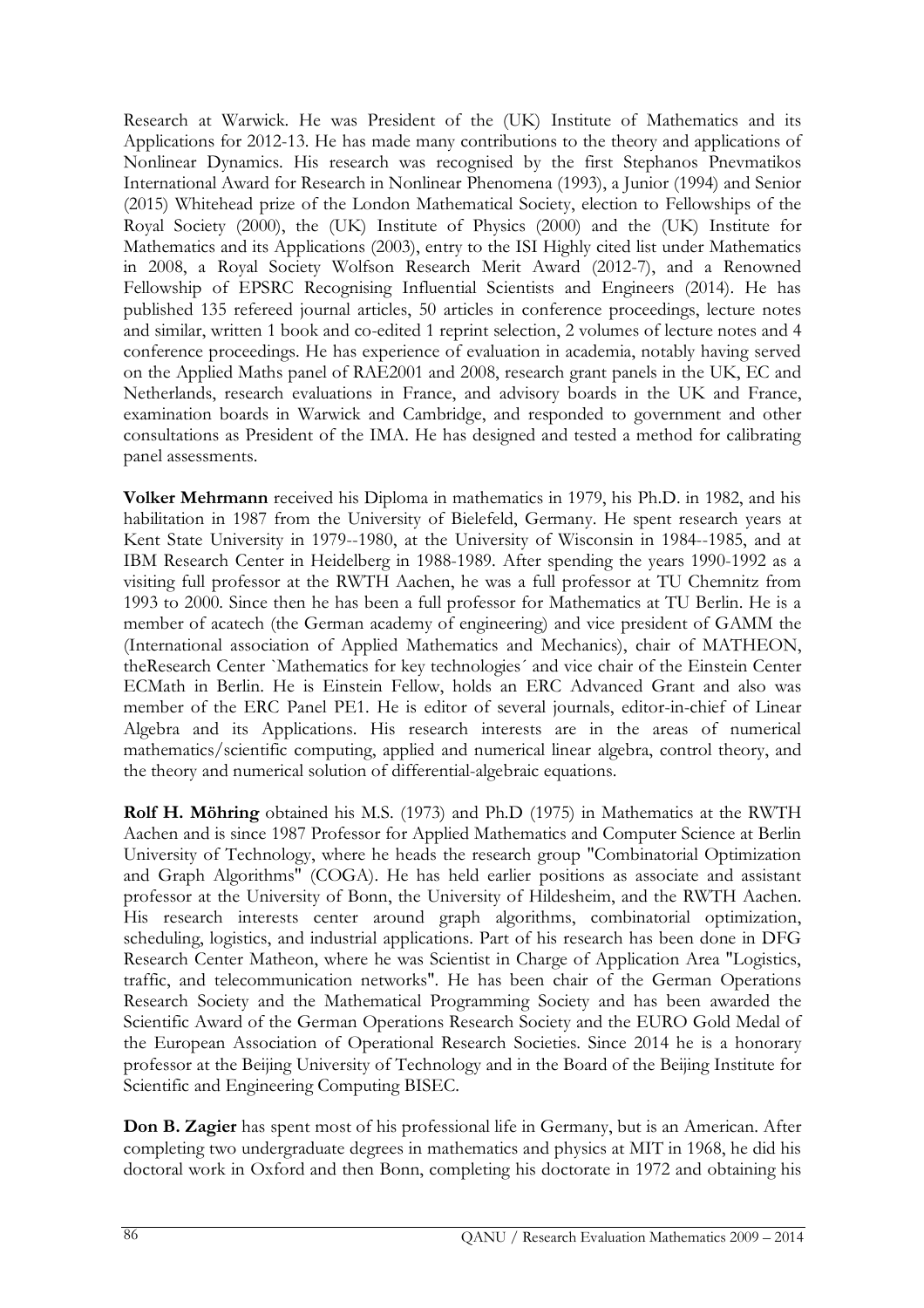Habilitation three years later. After two postdoc years at the ETH in Zürich and the IHES in Bures he returned to Bonn and has been there ever since, but always with another position in another country: from 1979 to 1990 as a Chair Professor at the University of Maryland, from 1990 to 2001 as a professor at the University of Utrecht, from 2001 to 2014 as a professor at the Collège de France in Paris, and since 2014 as an associate of the International Centre for Theoretical Physics in Trieste. In Bonn he worked for the "Sonderforschungsbereich Theoretische Mathematik" from 1971 until the founding of the Max Planck Institute for Mathematics in 1984 and as a scientific member and later director of the MPIM since then. He was also a titular professor of Kyushu University in Fukuoka during 1990–91 and 92–93, as well as having had a number of other long- or short-term visiting positions. He is a member of several academies and has been awarded various prizes. His main area of research is number theory, and in particular the theory of modular forms, but with many interconnections to other disciplines, in particular topology (including knot theory), algebraic K-theory, and mathematical physics (e.g. the applications of Jacobi forms, a theory that he coinvented with Martin Eichler, to string theory and the theory of black holes). He is the author or co-author of some 200 research publications, including 10 books, and has supervised 20 doctoral theses.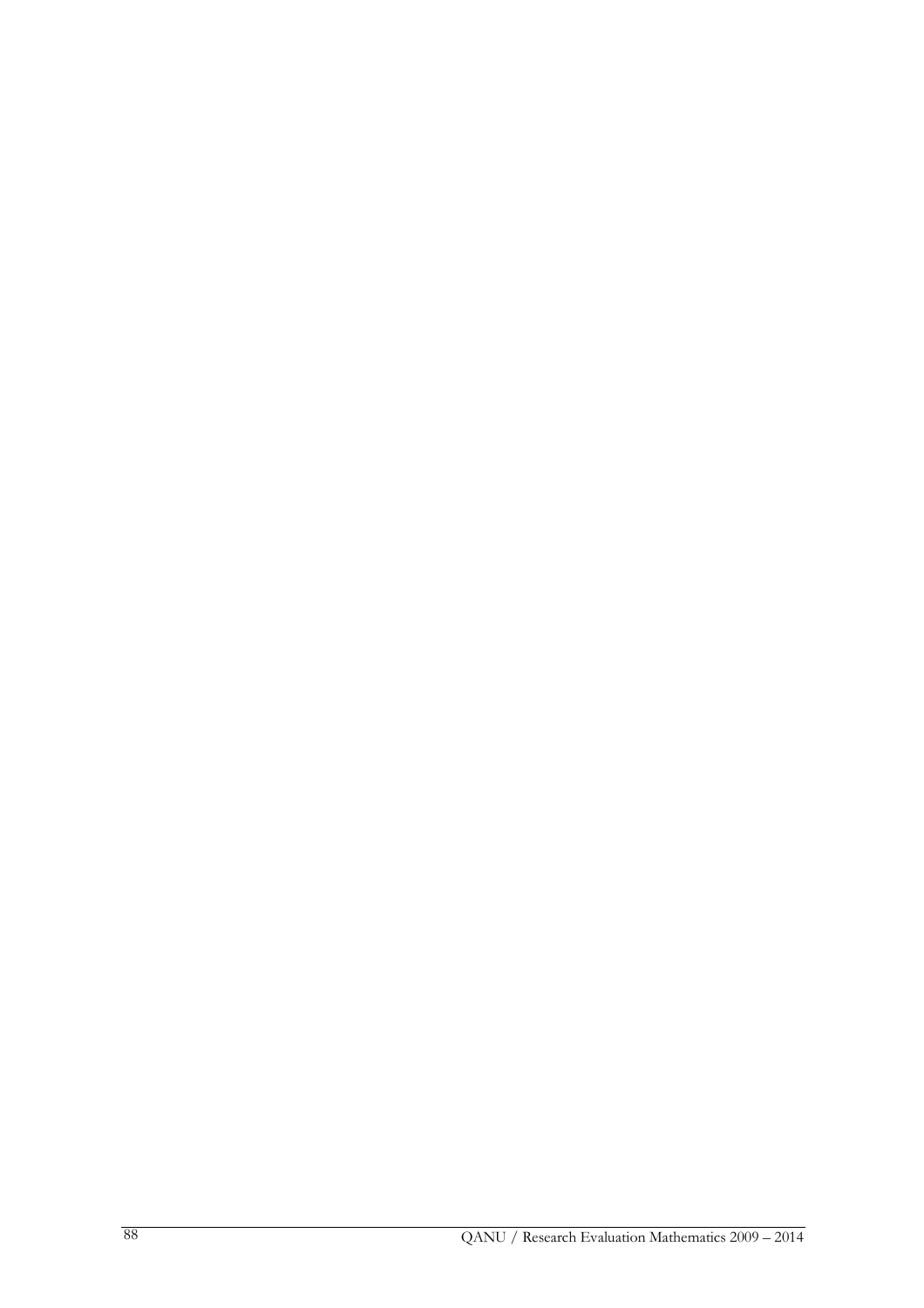# Appendix 2: Explanation of the SEP criteria and categories

The Standard Evaluation Protocol 2015-2021 asks review committees to assess three criteria:

Research quality

- Level of excellence in the international field
- Quality and Scientific relevance of research
- Contribution to body of scientific knowledge
- Academic reputation
- Scale of the unit's research results (scientific publications, instruments and infrastructure developed and other contributions).

Relevance to society

- Quality, scale and relevance of contributions targeting specific economic, social or cultural target groups;
- Advisory reports for policy;
- Contributions to public debates.
- The point is to assess contributions in areas that the research unit has itself designated as target areas.

Viability

- The strategy that the research unit intends to pursue in the years ahead and the extent to which it is capable of meeting its targets in research and society during this period;
- The governance and leadership skills of the research unit's management.

The meaning of the four categories in SEP 2015-2021 is as follows:

| Category       | Meaning                    | Research quality                                                                                                                  | Relevance<br>to<br>society                                                            | Viability                                                                                                   |
|----------------|----------------------------|-----------------------------------------------------------------------------------------------------------------------------------|---------------------------------------------------------------------------------------|-------------------------------------------------------------------------------------------------------------|
| 1              | World<br>leading/excellent | The unit has<br>been<br>shown to be one of<br>the most influential<br>research groups in the<br>world in its particular<br>field. | The unit makes<br>outstanding<br>an<br>contribution<br>to<br>society                  | The<br>unit<br>$\overline{1}S$<br>excellently<br>equipped for the<br>future                                 |
| $\overline{2}$ | Very good                  | The<br>conducts<br>unit<br>good,<br>very<br>internationally<br>recognised research                                                | The unit makes<br>good<br>very<br>a<br>contribution<br>to<br>society                  | The unit is very<br>well equipped for<br>the future                                                         |
| 3              | Good                       | unit conducts<br>The<br>good research                                                                                             | The unit makes<br>good<br>a<br>contribution<br>to<br>society                          | The unit makes<br>responsible<br>strategic decisions<br>and is therefore<br>well equipped for<br>the future |
| $\overline{4}$ | Unsatisfactory             | unit does not<br>The<br>achieve<br>satisfactory<br>results in its field                                                           | The<br>unit does<br>make<br>not<br>a<br>satisfactory<br>contribution<br>to<br>society | The unit is not<br>adequately<br>equipped for the<br>future                                                 |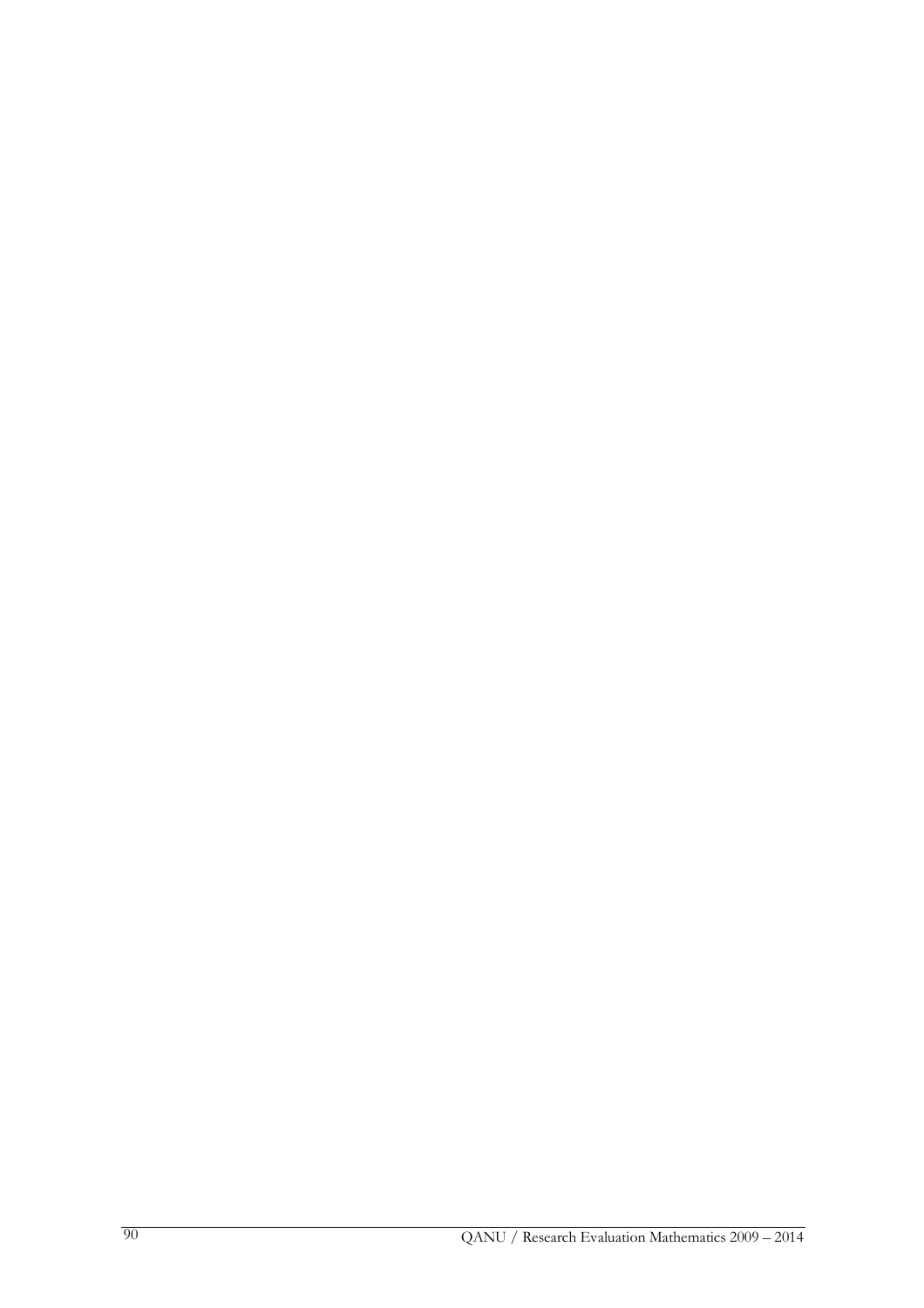| 17:00  | 20:00 | Preparatory meeting                                        | PRC, secretay                                                                                                                                                                                                                                                 |  |  |  |  |
|--------|-------|------------------------------------------------------------|---------------------------------------------------------------------------------------------------------------------------------------------------------------------------------------------------------------------------------------------------------------|--|--|--|--|
| 20:00  | 21:30 | Dinner in hotel                                            | PRC, secretay                                                                                                                                                                                                                                                 |  |  |  |  |
|        |       |                                                            |                                                                                                                                                                                                                                                               |  |  |  |  |
| Monday |       | $16$ -nov- $15$                                            |                                                                                                                                                                                                                                                               |  |  |  |  |
| 8:30   | 9:15  | General preparation                                        | PRC, secretary                                                                                                                                                                                                                                                |  |  |  |  |
| 9:15   | 10:00 | Preparing Vrije<br>Universiteit<br>Amsterdam (VU)          | PRC, secretary                                                                                                                                                                                                                                                |  |  |  |  |
| 10:00  | 10:45 | Preparing Amsterdam (UvA)                                  | PRC, secretary                                                                                                                                                                                                                                                |  |  |  |  |
| 10:45  | 11:15 | VU<br>Interview<br>management<br>(dean/institute director) | Prof.dr. Karen Maex-Dean<br>Prof.dr. Mathisca de Gunst - Chair<br>Department of Mathematics                                                                                                                                                                   |  |  |  |  |
| 11:15  | 11:30 | break                                                      |                                                                                                                                                                                                                                                               |  |  |  |  |
| 11:30  | 12:00 | Interview management<br>UvA<br>(dean/institute director)   | Prof.dr. K.I.J. Maex - Dean<br>Prof.dr. E.M. Opdam - Institute director<br>Dr.ing. M. Kranenburg - Institute<br>manager                                                                                                                                       |  |  |  |  |
| 12:00  | 12:45 | Lunch                                                      | PRC, secretary                                                                                                                                                                                                                                                |  |  |  |  |
| 12:45  | 13:45 | Interview programme leaders<br>VU (content)                | Prof.dr. Jan Bouwe van den Berg<br>Prof.dr. Mathisca de Gunst<br>Prof.dr. Rob de Jeu<br>Prof.dr. Ger Koole<br>Prof.dr. Ronald Meester<br>Prof.dr. Rob van der Vorst                                                                                           |  |  |  |  |
| 13:45  |       | 14:30   PhD students (VU)                                  | Berry Bakker<br>Ruben van der Geer<br>Patrick Hafkenscheid<br>Timber Kerkvliet<br>Nurzhan Nurushev                                                                                                                                                            |  |  |  |  |
| 14:30  | 14:45 | break                                                      |                                                                                                                                                                                                                                                               |  |  |  |  |
| 14:45  | 15:45 | UvA (content)                                              | Prof.dr. E.M. Opdam - AGMP<br>Prof.dr. L.D.J. Taelman - AGMP<br>Interview programme leaders Prof.dr. J.J.O.O. Wiegerinck - Analysis<br>Prof.dr. R. P. Stevenson - Analysis<br>Prof.dr. J.H. van Zanten - Stochastics<br>Prof.dr. M.R.H. Mandjes - Stochastics |  |  |  |  |
| 15:45  | 16:30 | PhD students (UvA)                                         | K.J.L. Wang<br><b>B.L.</b> Sevenster<br>M. Goncalves de Martino<br>D. Broersen<br>J. Hartog<br>N.J. Starreveld                                                                                                                                                |  |  |  |  |
| 16:30  | 17:15 | Evaluation VU                                              | PRC, secretary                                                                                                                                                                                                                                                |  |  |  |  |
| 17:15  | 18:00 | Evaluation UvA                                             | PRC, secretary                                                                                                                                                                                                                                                |  |  |  |  |
| 18:30  | 21:00 | Dinner in Amersfoort                                       | PRC, secretary                                                                                                                                                                                                                                                |  |  |  |  |

Appendix 3: Programme of the site visit

Sunday 15-nov-15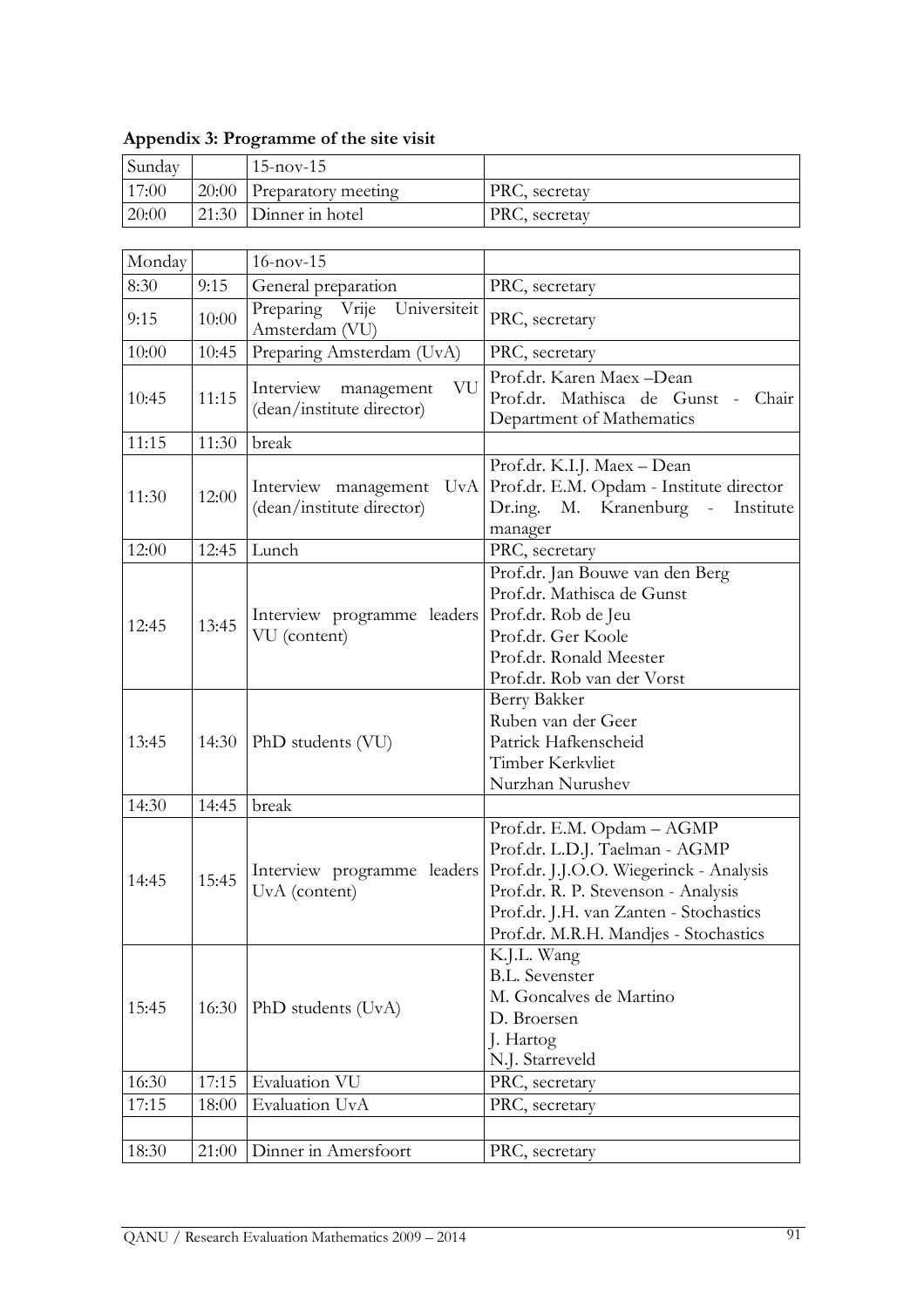| Tuesday |                                | $17 - nov - 15$                                      |                                                                                                                                                                                                           |  |  |  |
|---------|--------------------------------|------------------------------------------------------|-----------------------------------------------------------------------------------------------------------------------------------------------------------------------------------------------------------|--|--|--|
| 9:00    | Preparing Utrecht (UU)<br>9:45 |                                                      | PRC, secretary                                                                                                                                                                                            |  |  |  |
| 9:45    | 10:15                          | Interview<br>management<br>(dean/institute director) | Prof.dr. Gunther Cornelissen - Head MI<br>Prof.dr. Gerrit van Meer - Dean<br>Prof.dr. Sjoerd Verduyn Lunel -<br>Scientific<br>Director MI                                                                 |  |  |  |
| 10:15   | 11:15                          | Interview programme leaders<br>(content)             | Prof.dr. Frits Beukers - MI general<br>Prof.dr. Marius Crainic - Fundamental<br>Mathematics<br>Prof.dr. Jason Frank - Mathematical<br>Modelling                                                           |  |  |  |
| 11:15   | 11:30                          | break                                                |                                                                                                                                                                                                           |  |  |  |
| 11:30   | 12:15                          | PhD students (UU)                                    | Felix Beckebanze<br>Hüseyin Sen<br>Kan Jiang<br>Ori Yudilevich<br>Valentijn Karemaker                                                                                                                     |  |  |  |
| 12:15   | 13:00                          | lunch                                                | PRC, secretary                                                                                                                                                                                            |  |  |  |
| 13:00   | 13:45                          | Evaluation UU                                        | PRC, secretary                                                                                                                                                                                            |  |  |  |
| 13:45   | 14:30                          | Preparing Leiden (UL)                                | PRC, secretary                                                                                                                                                                                            |  |  |  |
| 14:30   | 15:00                          | Interview<br>management<br>(dean/institute director) | Prof. Geert de Snoo Dean<br>Prof. Peter Stevenhagen - scientific<br>director MI until 15/9/2015<br>Prof. Aad van der Vaart – scientific<br>directeur MI<br>Dr. Bart de Smit – director of education<br>МI |  |  |  |
| 15:00   | $16:00$                        | Interview programme leaders<br>(content)             | Analysis and Stochastics:<br>Prof. Frank den Hollander<br>Prof. Arjen Doelman<br>Prof. Aad van der Vaart<br>Algebra, Geometry, Number Theory:<br>Prof. Peter Stevenhagen<br>Dr. Bart de Smit              |  |  |  |
| 16:00   | 16:15                          | break                                                |                                                                                                                                                                                                           |  |  |  |
| 16:15   | 17:00                          | PhD students (UL)                                    | Björn de Rijk<br>Andrea Roccaverde<br>Mima Stanojkowski<br>Djordjo Milovic                                                                                                                                |  |  |  |
| 17:00   | 17:45                          | Evaluation UL                                        | PRC, secretary                                                                                                                                                                                            |  |  |  |
|         |                                |                                                      |                                                                                                                                                                                                           |  |  |  |
| 18:30   | 21:00                          | Dinner in hotel                                      |                                                                                                                                                                                                           |  |  |  |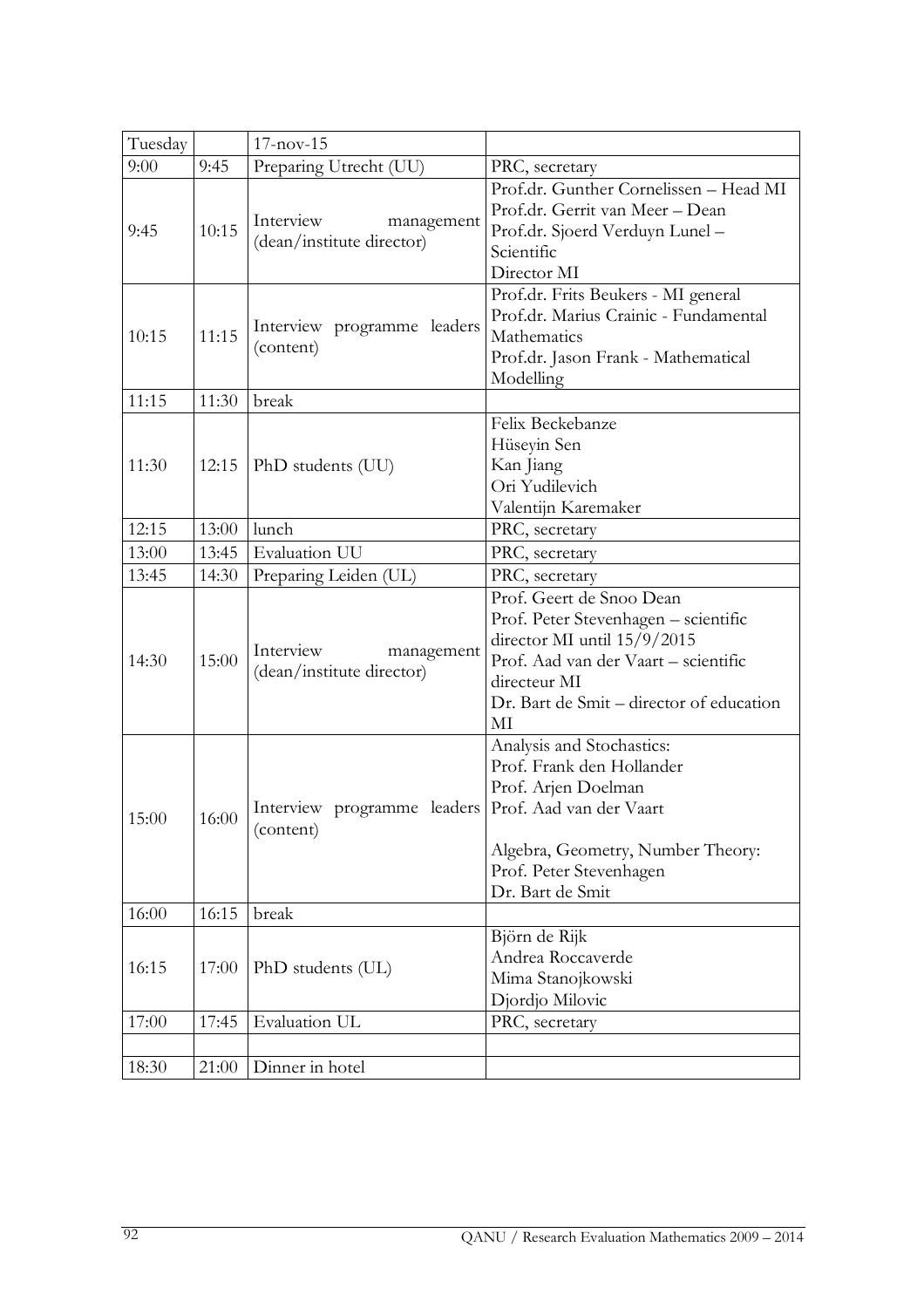| Wednesday |       | $18 - nov - 15$             |                                    |  |  |  |  |  |
|-----------|-------|-----------------------------|------------------------------------|--|--|--|--|--|
| 9:00      | 9:45  | Preparing Nijmegen (RU)     | PRC, secretary                     |  |  |  |  |  |
|           |       |                             | Prof. Dr. F. Vaandrager            |  |  |  |  |  |
| 9:45      | 10:15 | Interview<br>management     | Prof. Dr. E. Koelink               |  |  |  |  |  |
|           |       | (dean/institute director)   | Prof. Dr. B. Moonen                |  |  |  |  |  |
|           |       |                             | Prof. Dr. N. Landsman              |  |  |  |  |  |
| 10:15     | 11:15 | Interview programme leaders | Prof. dr. G. Heckman               |  |  |  |  |  |
|           |       | (content)                   | Prof. Dr. E. Cator                 |  |  |  |  |  |
|           |       |                             | Prof. Dr. B. Moonen                |  |  |  |  |  |
| 11:15     | 11:30 | break                       |                                    |  |  |  |  |  |
|           |       |                             | Johan Crommelin                    |  |  |  |  |  |
|           |       |                             | Bert Lindenhovius                  |  |  |  |  |  |
| 11:30     | 12:15 | PhD students (RU)           | Norbert Mikolajewski               |  |  |  |  |  |
|           |       |                             | Joshua Moerman                     |  |  |  |  |  |
|           |       |                             | Joost Nuiten                       |  |  |  |  |  |
| 12:15     | 12:45 | lunch                       | PRC, secretary                     |  |  |  |  |  |
| 12:45     | 13:30 | Preparing Groningen (RuG)   | PRC, secretary                     |  |  |  |  |  |
|           |       |                             | prof.dr. K. Poelstra (Vice<br>Dean |  |  |  |  |  |
| 13:30     | 14:00 | Interview<br>management     | FWN)                               |  |  |  |  |  |
|           |       | (dean/institute director)   | prof.dr. Roerdink (director JBI)   |  |  |  |  |  |
|           |       |                             | prof.dr. Wit (chair JBI Board)     |  |  |  |  |  |
|           |       |                             | prof.dr. G. Vegter                 |  |  |  |  |  |
| 14:00     | 15:00 | Interview programme leaders | prof.dr. A.J. van der Schaft       |  |  |  |  |  |
|           |       | (content)                   | prof.dr. R.W.C.P. Verstappen       |  |  |  |  |  |
|           |       |                             | prof.dr. E.C. Wit                  |  |  |  |  |  |
| 15:00     | 15:15 | break                       |                                    |  |  |  |  |  |
|           |       |                             | M.H. Silvis                        |  |  |  |  |  |
| 15:15     |       |                             | H. Jardon Kojakhmetov              |  |  |  |  |  |
|           | 16:00 | PhD students (RuG)          | M. Signorelli                      |  |  |  |  |  |
|           |       |                             | A.R.F. Everts                      |  |  |  |  |  |
| 16:00     | 16:45 | Evaluation RuG              | PRC, secretary                     |  |  |  |  |  |
| 16:45     | 17:00 | break                       |                                    |  |  |  |  |  |
| 17:00     | 17:45 | Evaluation RU               | PRC, secretary                     |  |  |  |  |  |
|           |       |                             |                                    |  |  |  |  |  |
| 18:30     | 21:00 | Dinner in Amersfoort        | PRC, secretary                     |  |  |  |  |  |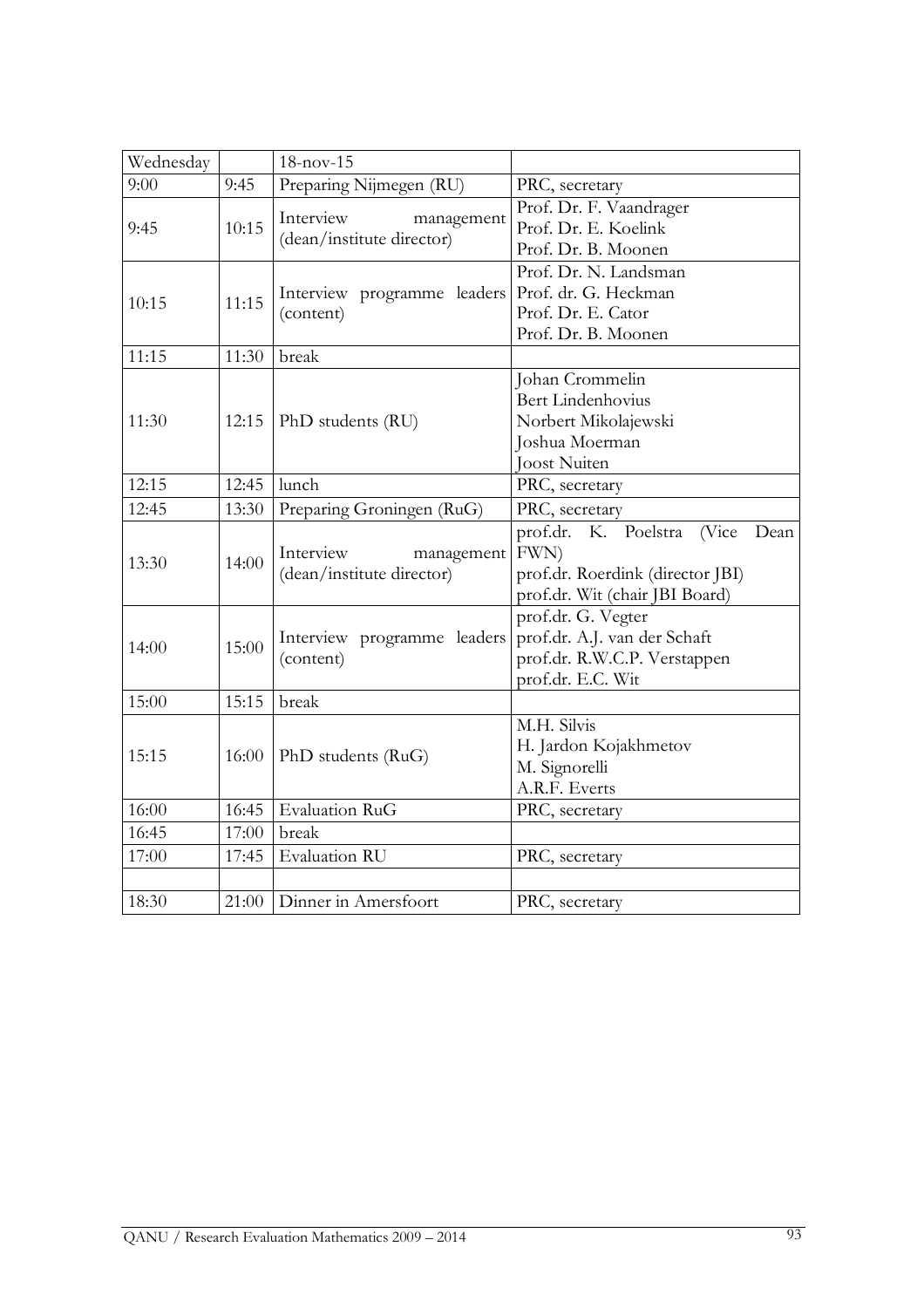| Thursday |       | $19-nov-15$                                          |                                                                                                                                                                                                                                   |  |  |  |
|----------|-------|------------------------------------------------------|-----------------------------------------------------------------------------------------------------------------------------------------------------------------------------------------------------------------------------------|--|--|--|
| 9:00     | 9:45  | Preparing Eindhoven (TU/e)                           | PRC, secretary                                                                                                                                                                                                                    |  |  |  |
| 9:45     | 10:15 | Interview<br>management<br>(dean/institute director) | prof.dr. Jakob de Vlieg (dean)<br>prof.dr.ir. Barry Koren (vice-dean<br>research) prof.dr. Johan van<br>Leeuwaarden (director Graduate<br>Program Mathematics) prof.dr. Wil<br>Schilders (director Project Development<br>Office) |  |  |  |
| 10:15    | 11:15 | Interview programme leaders<br>(content)             | dr.ir. Remco Duits (CASA)<br>prof.dr. Mark Peletier (CASA)<br>prof.dr.ir. Jan Draisma (DM)<br>prof.dr. Tanja Lange (DM)<br>prof.dr. Edwin van den Heuvel (STO)<br>prof.dr. Remco van der Hofstad (STO)                            |  |  |  |
| 11:15    | 11:30 | break                                                |                                                                                                                                                                                                                                   |  |  |  |
| 11:30    | 12:15 | PhD students $(TU/e)$                                | Sarah Gaaf (CASA)<br>Sangye Lungten (CASA)<br>Jorn van der Pol (DM)<br>Christine van Vredendaal (DM)<br>Britte Mathijsen (STO)<br>Jaron Sanderse (STO)                                                                            |  |  |  |
| 12:15    | 13:00 | lunch                                                | PRC, secretary                                                                                                                                                                                                                    |  |  |  |
| 13:00    | 13:45 | Evaluation TU/e                                      | PRC, secretary                                                                                                                                                                                                                    |  |  |  |
| 13:45    | 14:00 | break                                                |                                                                                                                                                                                                                                   |  |  |  |
| 14:00    | 14:45 | PhD students (TUD)                                   | Mohit Kumar<br>Pieter van den Berg<br>Richard Kraaij<br>Menel Rahrah<br>Nick Lindemulder                                                                                                                                          |  |  |  |
| 14:45    | 15:45 | Interview programme leaders<br>(content)             | Arnold Heemink<br>Geurt Jongbloed<br>Jan van Neerven<br>Dion Gijswijt                                                                                                                                                             |  |  |  |
| 15:45    | 16:00 | break                                                |                                                                                                                                                                                                                                   |  |  |  |
| 16:00    | 16:30 | Interview management                                 | Rob Fastenau (dean EWI)<br>Ben de Pagter (chair DIAM)                                                                                                                                                                             |  |  |  |
| 16:30    | 17:15 | <b>Evaluation TUD</b>                                |                                                                                                                                                                                                                                   |  |  |  |
| 18:30    | 21:00 | Dinner in hotel                                      |                                                                                                                                                                                                                                   |  |  |  |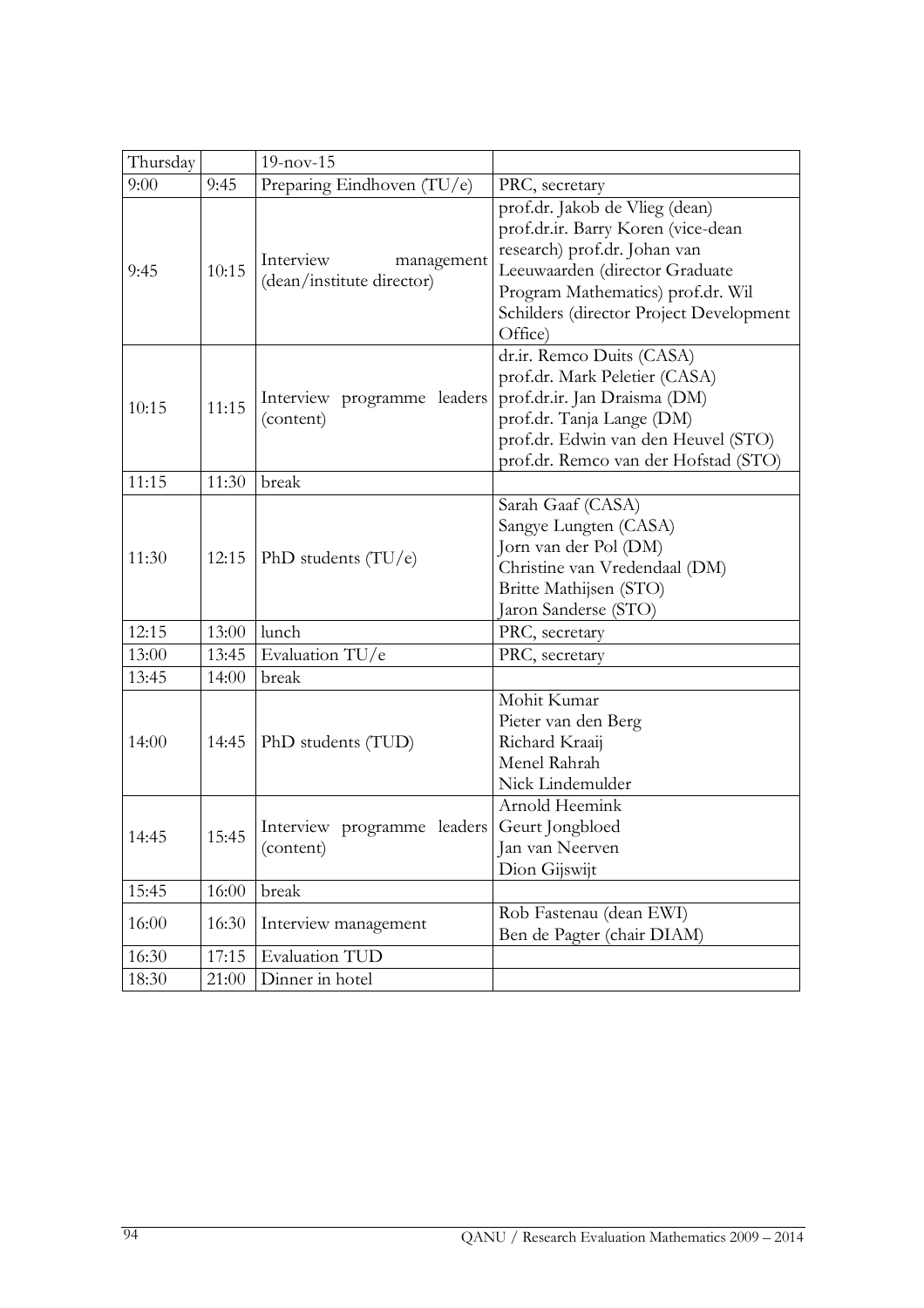| Friday |       | $20$ -nov-15                                         |                                                                                                                                                                                                          |  |  |  |  |  |
|--------|-------|------------------------------------------------------|----------------------------------------------------------------------------------------------------------------------------------------------------------------------------------------------------------|--|--|--|--|--|
| 9:00   | 9:45  | Preparing Twente (UT)                                | PRC, secretary                                                                                                                                                                                           |  |  |  |  |  |
| 9:45   | 10:15 | Interview<br>management<br>(dean/institute director) | Prof. dr. P.M.G. Apers - Dean<br>prof. dr. ir. M.R. van Steen - Scientific<br>director CTIT<br>prof. dr. S.A. van Gils -replacing Head of<br>Department                                                  |  |  |  |  |  |
| 10:15  | 11:15 | Interview programme leaders<br>(content)             | prof. dr. M.J. Uetz - Operations Research<br>prof dr. R.J. Boucherie - Operations<br>Research<br>prof. dr. ir. B.J. Geurts - Scientific<br>Computing<br>prof dr. S.A. van Gils - Scientific<br>Computing |  |  |  |  |  |
| 11:15  | 11:30 | break                                                |                                                                                                                                                                                                          |  |  |  |  |  |
| 11:30  | 12:15 | PhD students (UT)                                    | Gijs Kooij<br>Pim van der Hoorn<br>Maartje van de Vrugt<br>Koen Dijkstra<br>Sjoerd Gevers                                                                                                                |  |  |  |  |  |
| 12:15  | 13:00 | lunch                                                | PRC, secretary                                                                                                                                                                                           |  |  |  |  |  |
| 13:00  | 13:45 | Evaluation UT                                        | PRC, secretary                                                                                                                                                                                           |  |  |  |  |  |
| 13:45  | 15:30 | General evaluation (part I)                          | PRC, secretary                                                                                                                                                                                           |  |  |  |  |  |
| 15:30  | 16:00 | Presentation<br>preliminary<br>results by chair      | all participants                                                                                                                                                                                         |  |  |  |  |  |
| 16:00  | 17:30 | General evaluation (part II)                         | PRC, secretary                                                                                                                                                                                           |  |  |  |  |  |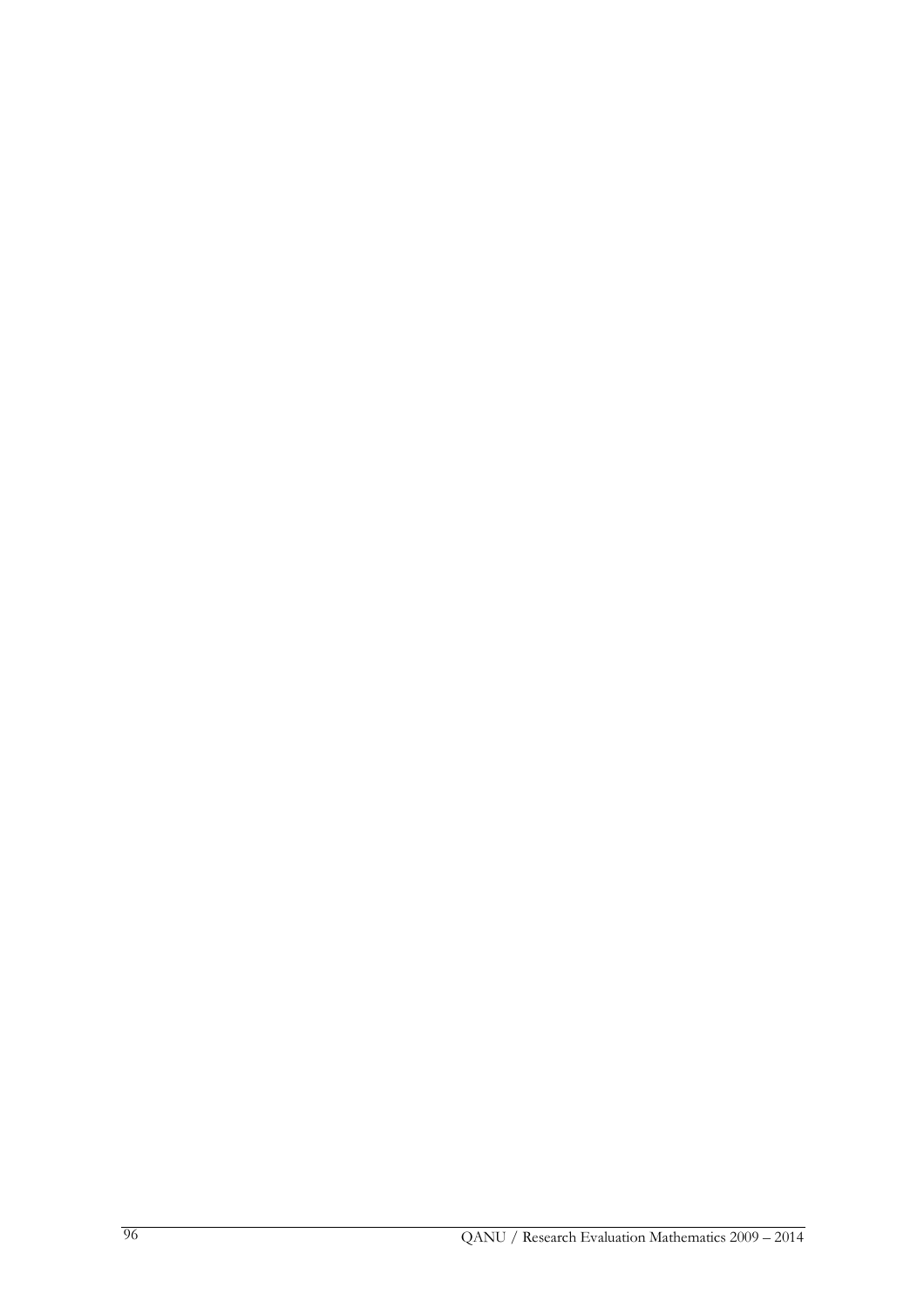#### Appendix 4: Quantitative data

According to SEP 2015-2021 quantitative data on the research unit's composition and financing are compulsory. However, the committee concluded that the quantitative data on financing are provided in a way that makes it impossible to use them in a similar way for all nine universities. Direct funding strongly depends on the amount of service teaching in mathematics. Since the amount of service teaching in mathematics varies strongly between universities, the quantitative information on financing provides no useful information on the amount of direct funding that is dedicated to research purposes. The committee therefore decided not to take direct funding into consideration, nor the percentages of second and third stream funding.

#### University of Amsterdam

Research staff

|                      | 2009  |                | 2010  |               | 2011  |               | 2012 |       |                | 2013  |               | 2014  |                |
|----------------------|-------|----------------|-------|---------------|-------|---------------|------|-------|----------------|-------|---------------|-------|----------------|
|                      | #     | fte            | #     | fte           | #     | fte           | #    | fte   | #              | fte   | #             | fte   |                |
| scientific staff     | 28    | 7,9            | 28    | 8,3           | 30    | 9,0           | 30   | 9,1   | 31             | 9,4   | 33            | 9,5   |                |
| full professor       | 14    | 3,6            | 14    | 3,6           | 13    | 3,6           | 13   | 3,5   | 14             | 3,7   | 16            | 3,9   |                |
| associate professor  | 10    | 3,1            | 10    | 3,1           | 10    | 3,1           | 10   | 3,3   | 9              | 3,2   | 8             | 2,8   |                |
| assistant professor  | 4     | 2,1            | 4     | 1,6           |       | 2,3           | 7    | 2,4   | 8              | 2,7   | 9             | 2,7   |                |
| postdoc              | 9     | 3,9            | 6     | 4,2           | 4     | 2,2           | 5    | 3,5   | 8              | 4,5   | 9             | 6,0   |                |
| PhD student          | 16    | 9,2            | 15    | 8,0           | 20    | 8,2           | 25   | 13,8  | 30             | 16,7  | 34            | 20,5  |                |
| external PhD student | 5     | 0,0            | 9     | 0,0           | 11    | 0,0           | 11   | 0,0   | 11             | 0,0   | 9             | 0,0   |                |
| total                | 53    | 21,9           | 49    | 20,5          | 54    | 19,4          | 60   | 26,4  | 69             | 30,8  | 76            | 35,9  |                |
| Funding              |       |                |       |               |       |               |      |       |                |       |               |       |                |
|                      | 2009  |                | 2010  |               |       | 2011          |      | 2012  |                | 2013  |               | 2014  |                |
|                      | k€    | $\frac{0}{0}$  | k€    | $\frac{0}{0}$ | k€    | $\frac{0}{0}$ |      | k€    | $\frac{0}{0}$  | k€    | $\frac{0}{0}$ | k€    | $\frac{0}{0}$  |
| Direct funding       | 2.356 | 59             | 2.122 | 63            | 2.346 | 67            |      | 2.651 | 63             | 2.501 | 57            | 2.929 | 52             |
| National grants      | 557   | 14             | 682   | 20            | 711   | 20            |      | 996   | 24             | 1.280 | 29            | 1.749 | 34             |
| International grants | 177   | $\overline{4}$ | 166   | 5             | 176   | 5             |      | 383   | 9              | 384   | 9             | 493   | 10             |
| other                | 931   | 23             | 396   | 12            | 243   | 7             |      | 157   | $\overline{4}$ | 202   | 5             | 181   | $\overline{4}$ |
| total funding        | 4.021 | 100            | 3.366 | 100           | 3.476 | 99            |      | 4.187 | 100            | 4.367 | 100           | 5.352 | 100            |

#### Vrije Universiteit Amsterdam

Research staff

| $\sim$              | 2009 |      | 2010 |      | 2011 |      | 2012 |      | 2013           |      | 2014 |      |
|---------------------|------|------|------|------|------|------|------|------|----------------|------|------|------|
|                     | #    | fte  | #    | fte  | #    | fte  | #    | fte  | #              | fte  | #    | fte  |
| scientific staff    | 32   | 10,4 | 30   | 10,3 | 30   | 10,3 | 27   | 7,6  | 23             | 7,6  | 25   | 8,8  |
| full professor      | 15   | 4,7  | 15   | 4,9  | 15   | 5,0  | 13   | 2,7  | 10             | 3,2  | 10   | 3,2  |
| associate professor | 3    | 0,9  | 3    | 1,0  | 3    | 0,9  | 4    | 1,1  | $\overline{4}$ | 1,3  | 5    | 2,0  |
| assistant professor | 14   | 4,9  | 12   | 4,4  | 12   | 4,4  | 10   | 3,8  | 9              | 3,1  | 10   | 3,6  |
| postdoc             | 8    | 5,5  | 6    | 3,2  | 5    | 3,1  | 3    | 1,6  | 5              | 2,6  | 5    | 3,6  |
| PhD student         | 24   | 17,7 | 21   | 15,5 | 20   | 14,9 | 15   | 11,1 | 18             | 13.4 | 22   | 16,4 |
| total               | 64   | 33,7 | 57   | 29,0 | 55   | 28,2 | 45   | 20,3 | 46             | 23,5 | 52   | 28,8 |
| Funding             |      |      |      |      |      |      |      |      |                |      |      |      |
|                     |      | 2009 |      | 2010 |      | 2011 | 2012 |      | 2013           |      | 2014 |      |

|                                   |       | 2009<br>2010- |       |               | 2011          |               | 2012  |               | 2013      |               | 2014      |               |
|-----------------------------------|-------|---------------|-------|---------------|---------------|---------------|-------|---------------|-----------|---------------|-----------|---------------|
|                                   | k€    | $\frac{0}{0}$ | k€    | $\frac{0}{0}$ | k€            | $\frac{0}{0}$ | k€    | $\frac{0}{0}$ | k€        | $\frac{0}{0}$ | k€        | $\frac{0}{0}$ |
| Direct funding                    | 3.238 | 76            | 2.798 | 58            | 2.912         | 70            | 2.448 | 55            | 2.257     | 58            | 2.466     | -69           |
| National grants                   | 728   |               | 1.507 | 32            | 774           | 19            | 1.525 | 34            | 1.207     | 31            | 611       |               |
| Contract research                 | 202   | $\mathcal{L}$ | 273   | 6             | 272           |               | 172   | 4             | 72.       |               | 219       | -6            |
| other                             | 113   | 3             | 205   | 4             | 200           | 5             | 292   |               | 337       | 9             | 275       | -8            |
| total funding $4.281$ 100 $4.783$ |       |               |       |               | 100 4.158 100 |               | 4.437 |               | 100 3.873 |               | 100 3.571 | <b>100</b>    |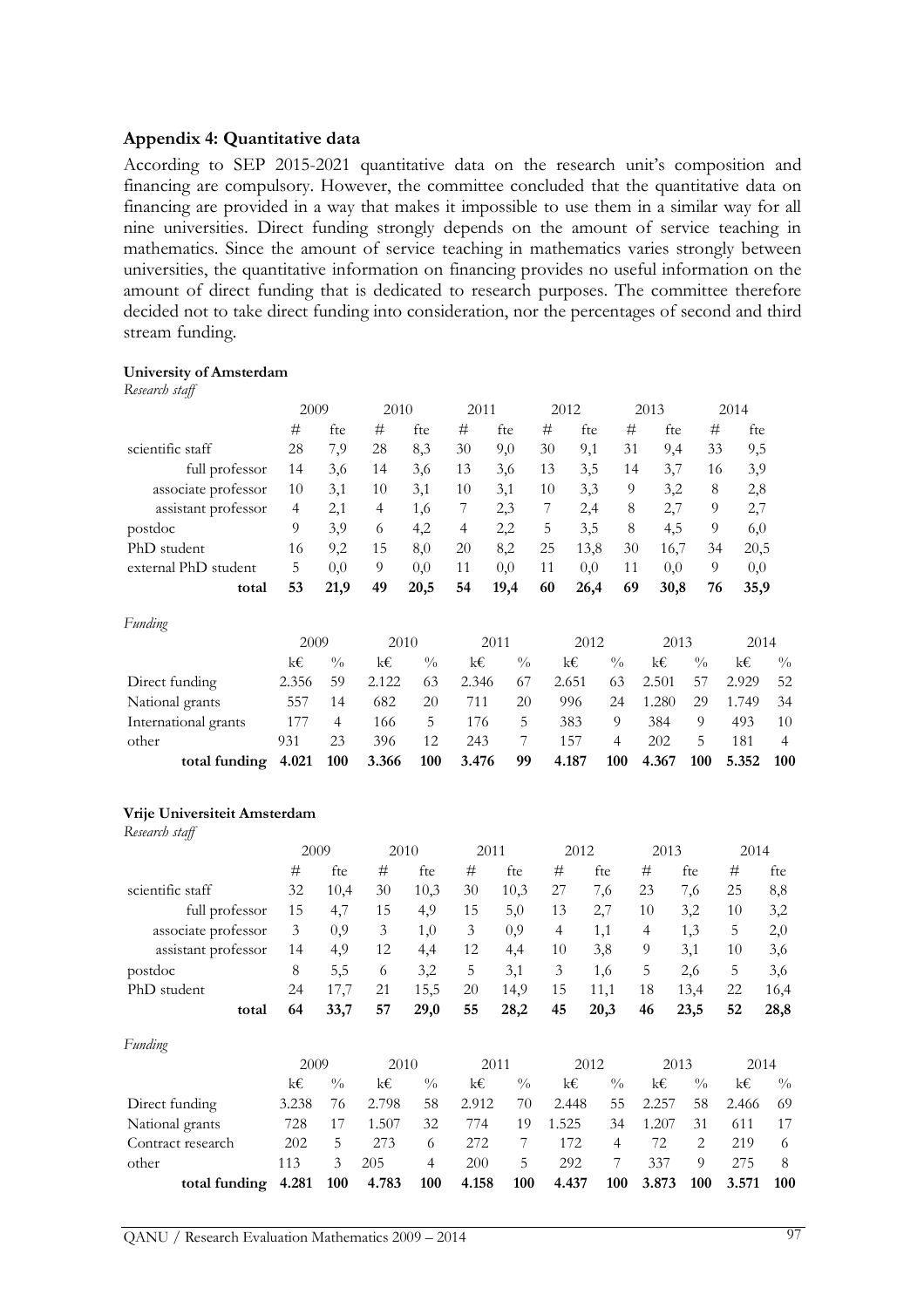#### TU Delft

| Research staff |  |
|----------------|--|
|----------------|--|

|                     | 2009  |                | 2010  |               | 2011           |               | 2012 |       |               | 2013  |               | 2014  |               |
|---------------------|-------|----------------|-------|---------------|----------------|---------------|------|-------|---------------|-------|---------------|-------|---------------|
|                     | #     | fte            | #     | fte           | #              | fte           | #    | fte   | #             | fte   | #             | fte   |               |
| scientific staff    | 47    | 15,8           | 45    | 15,5          | 46             | 15,0          | 46   | 15,5  | 46            | 15,7  | 49            | 16,4  |               |
| full professor      | 10    | 3,0            | 10    | 3,1           | 11             | 2,9           | 9    | 2,9   | 8             | 2,9   | 9             | 3,0   |               |
| associate professor | 15    | 5,5            | 14    | 5,2           | 13             | 5,0           | 14   | 5,2   | 13            | 4,6   | 13            | 4,5   |               |
| assistant professor | 22    | 7,3            | 21    | 7,2           | 22             | 7,1           | 23   | 7,3   | 25            | 8,2   | 27            | 9,0   |               |
| postdoc             | 5     | 3,9            | 3     | 2,1           | $\overline{4}$ | 2,5           | 3    | 1,1   | 3             | 2,0   | 3             | 1,7   |               |
| PhD student         | 62    | 35,5           | 60    | 36,4          | 65             | 38,8          | 74   | 38,5  | 68            | 43,5  | 70            | 41,8  |               |
| total               | 114   | 55,2           | 108   | 53,9          | 115            | 56,2          | 123  | 55,1  | 117           | 61,2  | 122           | 60,0  |               |
| Funding             |       |                |       |               |                |               |      |       |               |       |               |       |               |
|                     | 2009  |                | 2010  |               | 2011           |               |      | 2012  |               | 2013  |               | 2014  |               |
|                     | k€    | $^{0}/_{0}$    | k€    | $\frac{0}{0}$ | k€             | $\frac{0}{0}$ |      | k€    | $\frac{0}{0}$ | k€    | $\frac{0}{0}$ | k€    | $\frac{0}{0}$ |
| Direct funding      | 5.952 | 76             | 5.217 | 67            | 5.467          | 73            |      | 5.440 | 74            | 6.166 | 69            | 6.425 | 79            |
| National grants     | 333   | $\overline{4}$ | 267   | 3             | 509            | 7             |      | 360   | 5             | 324   | 4             | 582   | 7             |
| Contract research   | 712   | 9              | 1.167 | 15            | 620            | 8             |      | 666   | 9             | 932   | 10            | 1.132 | 14            |
| other               | 830   | 11             | 1.086 | 14            | 915            | 12            |      | 932   | 13            | 1.479 | 17            | 36    | 0,440         |
| total funding       | 7.827 | 100            | 7.737 | 100           | 7.511          | 100           |      | 7.398 | 100           | 8.901 | 100           | 8.175 | 100           |
|                     |       |                |       |               |                |               |      |       |               |       |               |       |               |
|                     |       |                |       |               |                |               |      |       |               |       |               |       |               |
| TU Eindhoven        |       |                |       |               |                |               |      |       |               |       |               |       |               |

| 2009           |      | 2010 |      | 2011 |      | 2012 |      | 2013 |      | 2014 |      |
|----------------|------|------|------|------|------|------|------|------|------|------|------|
| #              | fte  | #    | fte  | #    | fte  | #    | fte  | #    | fte  | #    | fte  |
| 55             | 16,6 | 55   | 15,8 | 50   | 15,7 | 50   | 15,2 | 46   | 14,3 | 49   | 14,7 |
| 13             | 4,3  | 13   | 4,4  | 13   | 4,2  | 14   | 3,7  | 13   | 3,7  | 15   | 4,2  |
| 8              | 1,9  | 11   | 2,2  | 12   | 3,0  | 10   | 3,1  | 10   | 3,2  | 9    | 3,0  |
| 32             | 10,4 | 30   | 9,1  | 24   | 8,5  | 24   | 8,3  | 22   | 7,3  | 24   | 7,4  |
| 2              | 0,1  | 1    | 0,0  |      | 0,0  | 2    | 0,1  | 1    | 0,1  | 1    | 0,1  |
| 20             | 8,8  | 21   | 13.6 | 18   | 9,2  | 19   | 9,6  | 18   | 11,3 | 18   | 9,2  |
| 55             | 33,8 | 49   | 29,5 | 53   | 28,8 | 52   | 25,4 | 49   | 26,2 | 66   | 36,5 |
| $\overline{4}$ | 1,3  | 4    | 1,9  |      | 0,2  | 3    | 0,3  | 4    | 2,6  | 2    | 0,2  |
| 134            | 59,2 | 125  | 58,9 | 121  | 53,7 | 121  | 50,2 | 113  | 51,8 | 133  | 60,4 |
|                |      |      |      |      |      |      |      |      |      |      |      |

| Funding              |        |               |        |               |        |               |       |               |       |                |        |               |
|----------------------|--------|---------------|--------|---------------|--------|---------------|-------|---------------|-------|----------------|--------|---------------|
|                      | 2009   |               | 2010   |               | 2011   |               | 2012  |               | 2013  |                | 2014   |               |
|                      | k€     | $\frac{0}{0}$ | k€     | $\frac{0}{0}$ | k€     | $\frac{0}{0}$ | k€    | $\frac{0}{0}$ | k€    | $\frac{0}{0}$  | k€     | $\frac{0}{0}$ |
| Direct funding       | 5.641  | 52            | 6.247  | 56            | 6.053  | 59            | 5.734 | 62            | 6.325 | 65             | 6.167  | -61           |
| National grants      | 1.664  | 15            | 1.195  | 11            | 1.561  | 15            | 1.756 | 19            | 1.877 | 19             | 2.414  | 24            |
| International grants | 754    |               | 551    | 5             | 541    | 5             | 503   | 5             | 840   | 9              | 999    | 10            |
| Contract research    | 2.750  | 25            | 3.132  | 28            | 1.691  |               | 1.026 | 11            | 410   | $\overline{4}$ | 369    | 4             |
| other                | 100    |               | 70     |               | 373    | 4             | 246   | 3             | 296   | 3              | 12.7   |               |
| total funding        | 10.909 | 100           | 11.195 | 100           | 10.219 | 100           | 9.265 | 100           | 9.748 | 100            | 10.076 | 100           |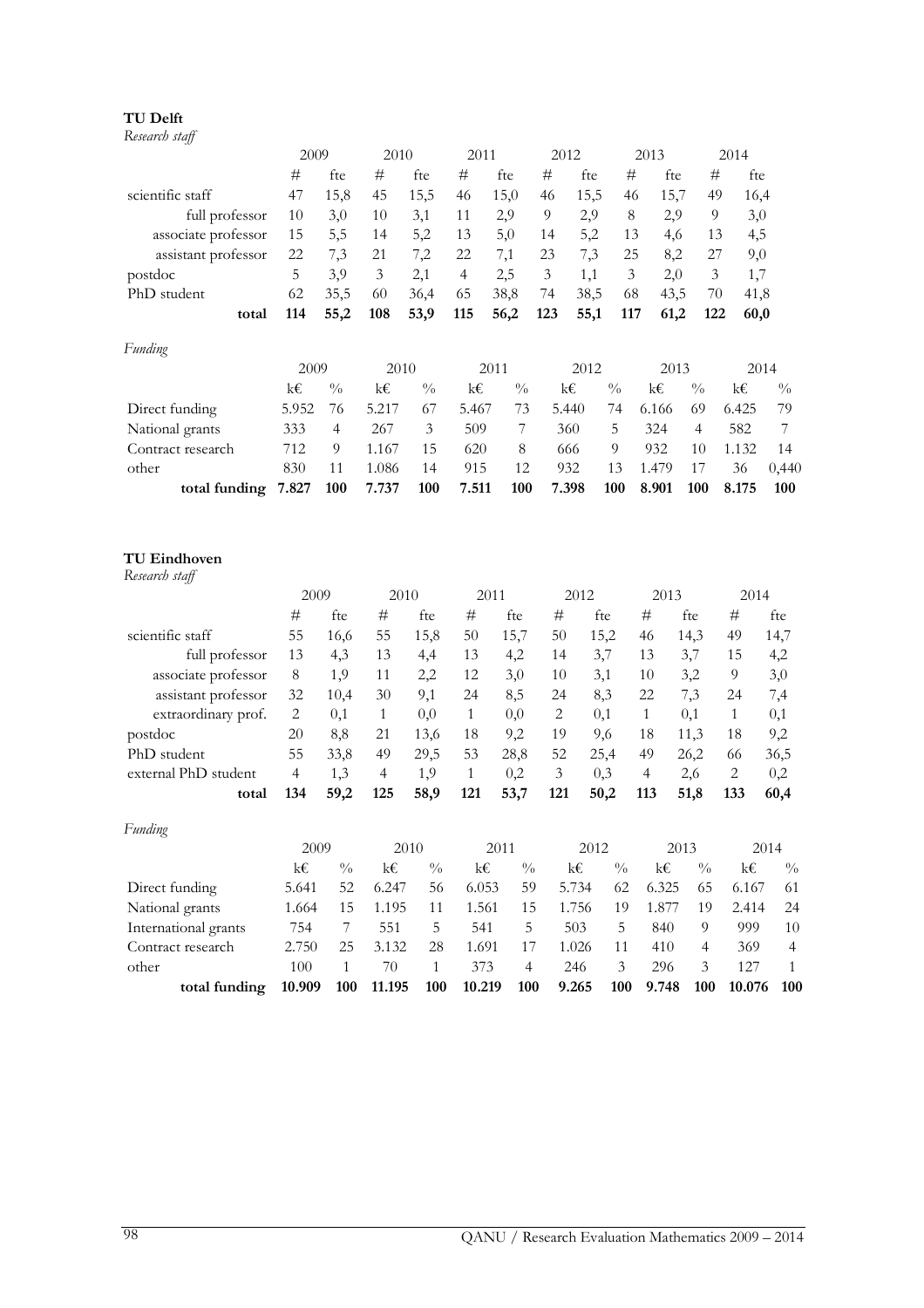#### University of Groningen

Research staff

| IJ                                         | 2009             |                | 2010    |                | 2011           |                  | 2012 |       | 2013           |       | 2014           |         |                 |  |
|--------------------------------------------|------------------|----------------|---------|----------------|----------------|------------------|------|-------|----------------|-------|----------------|---------|-----------------|--|
|                                            | $\#$             | fte            | $\#$    | fte            | #              | fte              | #    | fte   | $\#$           | fte   | #              | fte     |                 |  |
| scientific staff                           | 18               | 7,2            | 16      | 6,6            | 16             | 6,4              | 15   | 6,3   | 16             | 5,9   | 18             | 7,8     |                 |  |
| full professor                             | 11               | 3,8            | 10      | 3,4            | 9              | 3,3              | 9    | 3,1   | 8              | 2,9   | 9              | 3,1     |                 |  |
| associate professor                        | $\overline{4}$   | 1,5            | 3       | 1,2            | 3              | 1,2              | 3    | 1,2   | 4              | 1,6   | 4              | 1,6     |                 |  |
| assistant professor                        | 3                | 2,0            | 3       | 2,0            | $\overline{4}$ | 1,9              | 3    | 2,0   | $\overline{4}$ | 1,4   | 5              | 3,1     |                 |  |
| postdoc                                    | $\overline{c}$   | 1,2            | 5       | 2,2            | 9              | 6,3              | 7    | 5,2   | 9              | 3,0   | 5              | 4,9     |                 |  |
| PhD student                                | 32               | 16,9           | 39      | 28,2           | 40             | 28,3             | 42   | 30,5  | 46             | 32,2  | 47             | 32,3    |                 |  |
| total                                      | 52               | 25,3           | 60      | 37,0           | 65             | 41,0             | 64   | 42,0  | 71             | 41,1  | 70             | 45,0    |                 |  |
| Funding                                    |                  |                |         |                |                |                  |      |       |                |       |                |         |                 |  |
|                                            | 2009             |                |         | 2010           |                | 2011             |      | 2012  |                | 2013  |                |         | 2014            |  |
|                                            | k€               | $\frac{0}{0}$  | k€      | $\frac{0}{0}$  | k€             | $\frac{0}{0}$    |      | k€    | $\frac{0}{0}$  | k€    | $\frac{0}{0}$  | k€      | $\frac{0}{0}$   |  |
| Direct funding                             | 1.856            | 68             | 1.788   | 65             | 2.128          | 65               |      | 2.105 | 67             | 2.390 | 81             | 2.645   | 82              |  |
| National grants                            | 809              | 30             | 850     | 31             | 952            | 29               |      | 848   | 27             | 415   | 15             | 484     | 15              |  |
| International grants                       | $\boldsymbol{0}$ | $\theta$       | $\,8\,$ | $\theta$       | 116            | $\overline{4}$   |      | 84    | 3              | 69    | $\overline{c}$ | 41      | $\mathbf{1}$    |  |
| contract research                          | 57               | $\overline{c}$ | 100     | 4              | 88             | 2                |      | 109   | 3              | 60    | $\overline{c}$ | 65      | $\mathbf{2}$    |  |
| total funding 2.722                        |                  | 100            | 2.746   | 100            | 3.284          | 100              |      | 3.146 | 100            | 2.934 | 100            | 3.235   | 100             |  |
| <b>Leiden University</b><br>Research staff |                  |                |         |                |                |                  |      |       |                |       |                |         |                 |  |
|                                            | 2009             |                | 2010    |                | 2011           |                  | 2012 |       |                | 2013  |                | 2014    |                 |  |
|                                            | $\#$             | fte            | $\#$    | fte            | #              | fte              | $\#$ | fte   | $\#$           | fte   | $\#$           | fte     |                 |  |
| scientific staff                           | 23               | 7,3            | 23      | 7,7            | 24             | 8,4              | 29   | 8,7   | 29             | 9,4   | 38             | 10,7    |                 |  |
| full professor                             | 9                | 2,3            | 8       | 2,4            | 9              | 2,4              | 11   | 2,7   | 10             | 3,2   | 10             | 2,9     |                 |  |
| associate professor                        | 5                | 1,8            | 4       | 1,5            | $\overline{4}$ | 1,5              | 5    | 1,6   | 5              | 1,6   | 6              | 1,9     |                 |  |
| assistant professor                        | 9                | 3,2            | 11      | 3,8            | 11             | 4,4              | 13   | 4,4   | 14             | 4,6   | 22             | 5,9     |                 |  |
| postdoc                                    | 7                | 2,8            | 8       | 3,5            | 8              | 3,7              | 12   | 5,2   | 13             | 6,5   | 21             | 8,3     |                 |  |
| PhD student                                | 27               | 15,9           | 29      | 15,8           | 33             | 17,3             | 46   | 23,5  | 51             | 30,4  | 58             | 33,7    |                 |  |
| total                                      | 57               | 26,0           | 60      | 27,0           | 65             | 29,4             | 87   | 37,4  | 93             | 46,4  | 117            | 52,7    |                 |  |
| Funding                                    |                  |                |         |                |                |                  |      |       |                |       |                |         |                 |  |
|                                            | 2009             |                | 2010    |                |                | 2011             |      | 2012  |                | 2013  |                | 2014    |                 |  |
|                                            | $k\!\!\in\!\!$   | $\frac{0}{0}$  | k€      | $\frac{0}{0}$  | k€             | $\sqrt[0]{_{0}}$ |      | k€    | $\frac{0}{0}$  | k€    | $\frac{0}{0}$  | $k \in$ | $\sqrt[0]{\!0}$ |  |
| Direct funding                             | 2.626            | 70             | 2.849   | $70\,$         | 2.702          | 54               |      | 3.011 | 51             | 3.021 | 44             | 3.341   | 54              |  |
| National grants                            | 984              | 26             | 1.003   | 25             | 929            | 19               |      | 1.397 | 24             | 1.593 | 23             | 1.340   | 22              |  |
| International grants                       | 72               | $\sqrt{2}$     | 93      | $\sqrt{2}$     | 1.311          | 26               |      | 1.110 | 19             | 1.794 | 26             | 914     | 15              |  |
| other                                      | 49               | $\mathbf{1}$   | 148     | $\overline{4}$ | 61             | $\mathbf{1}$     |      | 406   | 7              | 449   | $\overline{7}$ | 588     | 10              |  |
| total funding                              | 3.731            | 100            | 4.093   | 100            | 5.003          | 100              |      | 5.924 | 100            | 6.857 | 100            | 6.183   | 100             |  |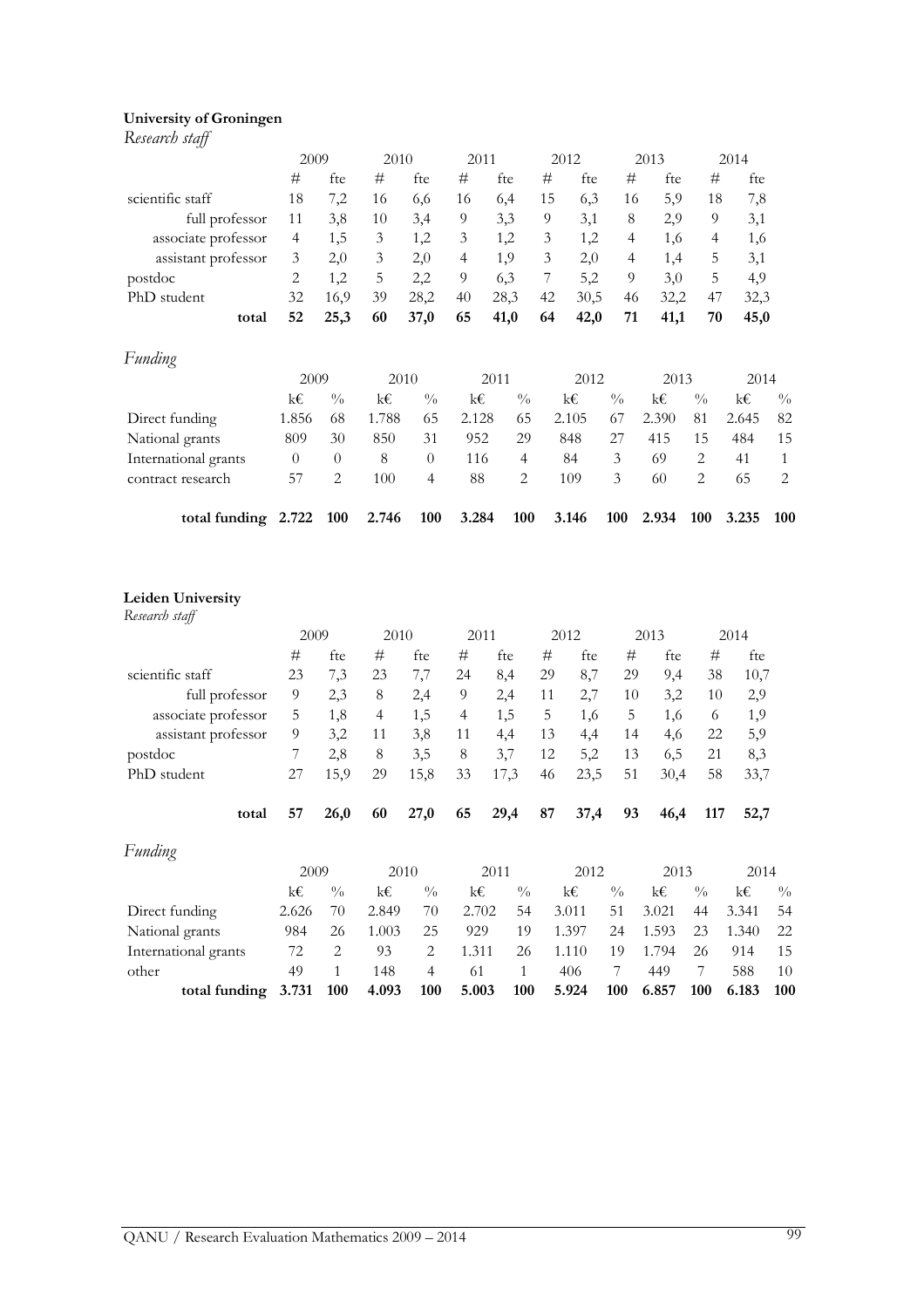#### Radboud University Nijmegen

| Research staff                                |                |                 |                  |                |                |                  |                |          |                  |         |                 |       |                  |
|-----------------------------------------------|----------------|-----------------|------------------|----------------|----------------|------------------|----------------|----------|------------------|---------|-----------------|-------|------------------|
|                                               |                | 2009            | 2010             |                | 2011           |                  |                | 2012     |                  | 2013    |                 | 2014  |                  |
|                                               | #              | fte             | #                | fte            | #              | fte              | $\#$           | fte      | $\#$             | fte     | $\#$            | fte   |                  |
| scientific staff                              |                |                 | 3                | 1,1            | $\overline{4}$ | 1,1              | $\overline{4}$ | 1,0      | $\overline{4}$   | 1,2     | 5               | 1,3   |                  |
| full professor                                |                |                 | 1                | 0,4            | 1              | 0,3              | 1              | 0,1      | 1                | 0,4     | $\mathbf{1}$    | 0,4   |                  |
| associate professor                           |                |                 | $\mathbf{1}$     | 0,4            | 1              | 0,4              | 1              | 0,4      | $\mathbf{1}$     | 0,4     | 1               | 0,4   |                  |
| assistant professor                           |                |                 | 1                | 0,3            | 1              | 0,3              | 1              | 0,3      | 1                | 0,3     | 2               | 0,5   |                  |
| extraordinary prof.                           |                |                 | $\overline{0}$   | 0,0            | 1              | 0,1              | 1              | 0,1      | $\mathbf{1}$     | 0,1     | $\mathbf{1}$    | 0,1   |                  |
| postdoc                                       |                |                 | 2                | 0,2            | 2              | 0,5              | 2              | 0,5      | 2                | 0,6     | 2               | 0,9   |                  |
| PhD student                                   |                |                 | $\mathbf{1}$     | 0,5            | $\mathbf{1}$   | 0,9              | $\mathbf{1}$   | 0,9      | $\mathbf{1}$     | 0,8     | $\mathbf{2}$    | 1,8   |                  |
| total                                         |                |                 | 6                | 1,8            | 7              | 2,5              | 7              | 2,3      | 7                | 2,6     | 9               | 4,1   |                  |
| Funding                                       |                |                 |                  |                |                |                  |                |          |                  |         |                 |       |                  |
|                                               |                | 2009            |                  | 2010           |                | 2011             |                | 2012     |                  | 2013    |                 | 2014  |                  |
|                                               | $k \in$        | $\frac{0}{0}$   | $k \in$          | $\frac{0}{0}$  | k€             | $\frac{0}{0}$    |                | $k \in$  | $\frac{0}{0}$    | $k \in$ | $\frac{0}{0}$   | k€    | $\frac{0}{0}$    |
| Direct funding                                | 1.281          | 69              | 1.514            | 69             | 1.570          | 70               |                | 1.720    | 74               | 1.700   | 64              | 1.701 | 57               |
| National grants                               | 571            | 31              | 678              | 31             | 669            | 30               |                | 604      | 26               | 864     | 32              | 1.120 | 38               |
| International grants                          | $\theta$       | $\overline{0}$  | $\boldsymbol{0}$ | $\overline{0}$ | $\theta$       | $\boldsymbol{0}$ |                | 10       | $\boldsymbol{0}$ | 102     | $\overline{4}$  | 156   | $\mathbf 5$      |
| total funding                                 | 1.852          | 100             | 2.192            | 100            | 2.239          | 100              |                | 2.334    | 100              | 2.666   | 100             | 2.977 | 100              |
| <b>University of Twente</b><br>Research staff |                |                 |                  |                |                |                  |                |          |                  |         |                 |       |                  |
|                                               |                | 2009            | 2010             |                | 2011           |                  | 2012           |          | 2013             |         |                 | 2014  |                  |
|                                               | $\#$           | fte             | $\#$             | fte            | $\#$<br>fte    |                  | $\#$<br>fte    |          | $\#$<br>fte      |         | $\#$<br>fte     |       |                  |
| scientific staff                              | 38             | 11,2            | 34               | 11,6           | 35             | 11,7             | 29             | 9,9      | 31               | 10,1    | 32              | 10,3  |                  |
| full professor                                | 12             | 3,7             | 12               | 3,9            | 11             | 4,1              | 8              | 2,8      | 9                | 3,0     | 8               | 3,2   |                  |
| associate professor                           | 9              | 2,3             | 6                | 1,9            | 7              | 1,9              | 5              | 1,8      | 5                | 1,3     | 4               | 1,0   |                  |
| assistant professor                           | 15             | 5,0             | 14               | 5,4            | 14             | 5,3              | 12             | 4,2      | 12               | 4,4     | 16              | 5,3   |                  |
|                                               | $\sqrt{2}$     | 0,2             | $\sqrt{2}$       | 0,4            | 3              | 0,5              | $\overline{4}$ | 1,1      | 5                | 1,4     | $\overline{4}$  | 0,8   |                  |
| postdoc                                       | 9              | 4,7             | 11               | 5,0            | 10             | 4,0              | 9              | 4,3      | 8                | 2,6     | 7               | 4,3   |                  |
| PhD student                                   | 31             | 17,5            | 28               | 15,4           | 28             | 16,2             | 33             | 17,3     | 32               | 18,0    | 27              | 15,8  |                  |
|                                               |                |                 |                  |                |                |                  |                |          |                  |         |                 |       |                  |
| total                                         | 78             | 33,3            | 73               | 32,0           | 73             | 31,9             | 71             | 31,5     | 71               | 30,8    | 66              | 30,4  |                  |
| Funding                                       |                |                 |                  |                |                |                  |                |          |                  |         |                 |       |                  |
|                                               | 2009           |                 | 2010             |                |                | $2011\,$         |                | 2012     |                  | 2013    |                 |       | 2014             |
|                                               | $k\!\!\in\!\!$ | $\sqrt[0]{\!0}$ | k€               | $\frac{0}{0}$  | $k\!\!\in\!\!$ | $\frac{0}{0}$    |                | $k \in$  | $\sqrt[0]{\!0}$  | $k \in$ | $\sqrt[0]{\!0}$ | k€    | $\sqrt[0]{_{0}}$ |
| Direct funding                                | 6.316          | 85,6            | 6.455            | 83,1           | 6.142          | 84,8             |                | 5.044    | 77,6             | 5.047   | 78,8            | 6.367 | 80,2             |
| National grants                               | 620            | 8,4             | 707              | 9,1            | 556            | 7,7              |                | 811      | 12,5             | 776     | 12,1            | 810   | 10,2             |
| International grants                          | 105            | 1,4             | 36               | 0,5            | $58\,$         | 0,8              |                | $\bf 88$ | 1,4              | 96      | 1,5             | 222   | 2,8              |
| Contract research                             | 338            | 4,6             | 571              | 7,3            | 484            | 6,7              |                | 555      | 8,5              | 484     | 7,6             | 541   | 6,8              |

total funding 7.379 100,0 7.769 100,0 7.240 100,0 6.498 100,0 6.403 100,0 7.940 100,0